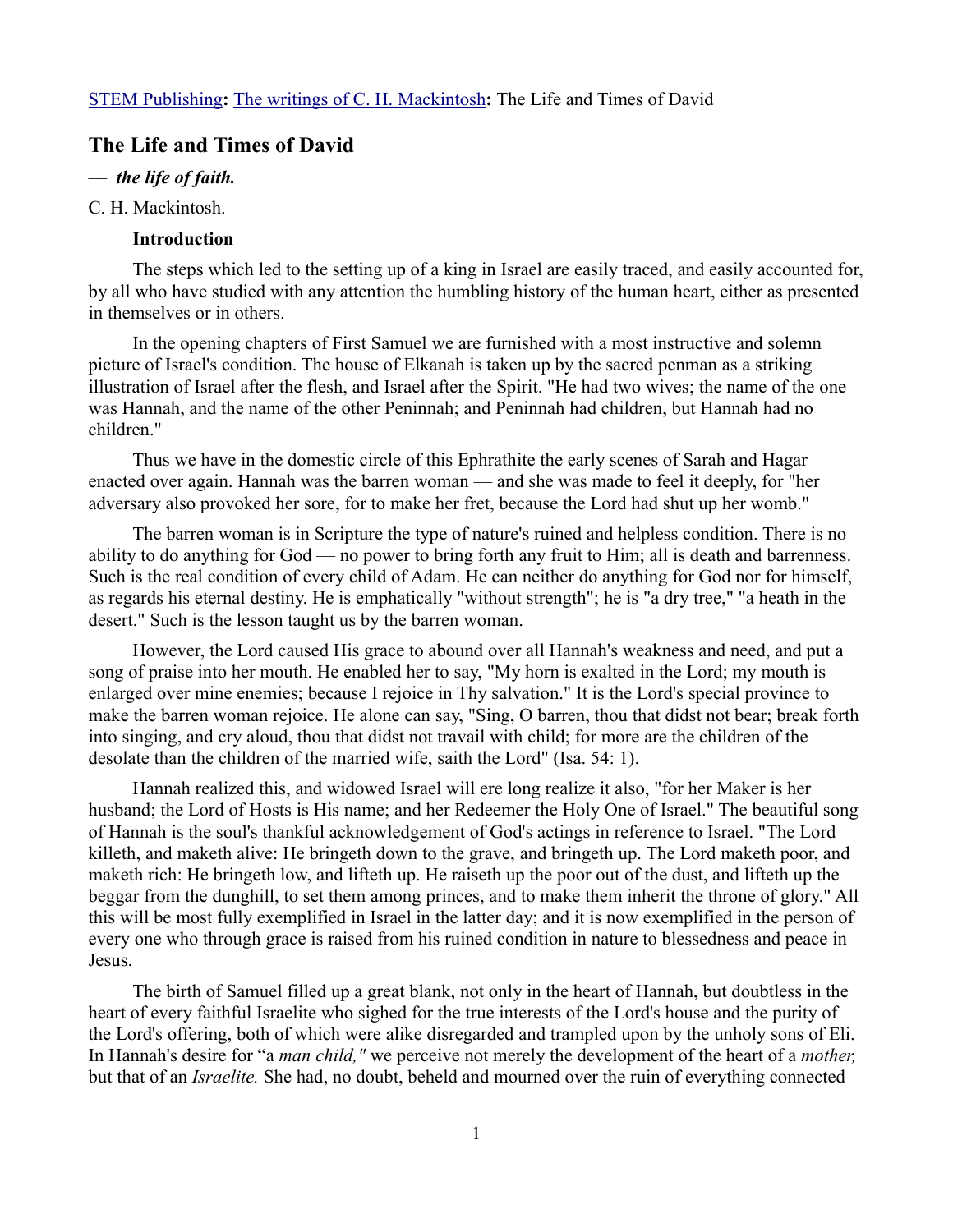with the temple of the Lord. The dimmed eye of Eli — the vile actings of Hophni and Phinehas — the fading lamp — the desecrated temple — the despised sacrifice — all conspired to tell Hannah that there was a real want, which want could alone be supplied by the precious gift of a man-child from the Lord. Hence she says to her husband, "I will not go up until the child be weaned, and then I will bring him, *that he may appear before the Lord, and there abide forever."* 

"Abide forever!" Nothing short of this could satisfy the longing soul of Hannah. It was not the mere matter of wiping away her own reproach that rendered Samuel so precious in her eyes. No! she longed to see "a faithful priest" standing before the Lord; and by faith her eye rested on one who was to abide there forever. Precious, elevating faith — that holy principle which lifts the soul above the depressing influence of things seen and temporal, into the light of things unseen and eternal!

In chapter 3 we have the prediction of the terrible downfall of Eli's house. "And it came to pass at that time, when Eli was laid down in his place, *and his eyes began to wax dim, that he could not see;* and ere the lamp of God went out in the temple of the Lord, where the ark of God was, and Samuel was laid down to sleep; *that the Lord called Samuel. "* This was very expressive — solemnly expressive. Eli's eyes "dim," and the Lord's call to Samuel: in other words, Eli's house is passing away, and the faithful priest is about to enter upon the scene. Samuel runs to Eli, but, alas, all the latter could say was, "*Lie down again." He* had no message for the child. Hoary and dim, he could spend his time in sleep and darkness, while the Lord's voice was sounding so very near him. Solemn, most solemn warning!

Eli was a priest of the Lord, but he failed to walk watchfully, failed to order his house according to the testimonies of God, failed to restrain his sons; hence we see the sad end to which he came. "And the Lord said to Samuel Behold, I will do a thing in Israel at which both the ears of every one that heareth it shall tingle. In that day I will perform against Eli all things which I have spoken concerning his house: when I begin, I will also make an end. For I have told him that I will judge his house forever for the iniquity which he knoweth; because his sons made themselves vile, and he restrained them not" (1 Sam. 3: 11-13)

"Whatsoever a man soweth," says the apostle, "that shall he also reap." How true is this in the history of every child of Adam! — how peculiarly true in the history of every child of God! According to our sowing shall be our reaping. So Eli was made to feel; and so shall the writer and the reader of this. There is much more of solemn, practical reality in this divine statement than many are apt to imagine. If we indulge in a wrong current of thought, if we adopt a wrong habit of conversation, if we pursue a wrong line of acting, we must inevitably reap the fruits of it sooner or later.\* May this reflection lead us to more holy watchfulness in our ways; may we be more careful to "sow to the Spirit," that so, of the Spirit, we may "reap life everlasting"!

{\*The statement in the text, I need hardly say, does not by any means interfere with the eternal stability of divine grace and the perfect acceptance of the believer in all the acceptableness of Christ before God. This is a great foundation truth. Christ is the believer's life, and Christ is his righteousness — the ground of his peace with God. He may lose the enjoyment of it, but the thing itself God has established upon an indestructible basis, and before ever it can be touched the fact of Christ's resurrection must be called in question, for clearly He could not be where He is if the believer's peace were not perfectly settled. In order to have perfect peace, I must know my perfect justification: and in order to know my perfect justification, I must know, by faith in God's Word, that Christ has made a perfect atonement. This is the divine order — perfect atonement as the ground of my perfect justification; and perfect justification as the ground of my perfect peace. God has joined those three together, and let not man's unbelieving heart put them asunder.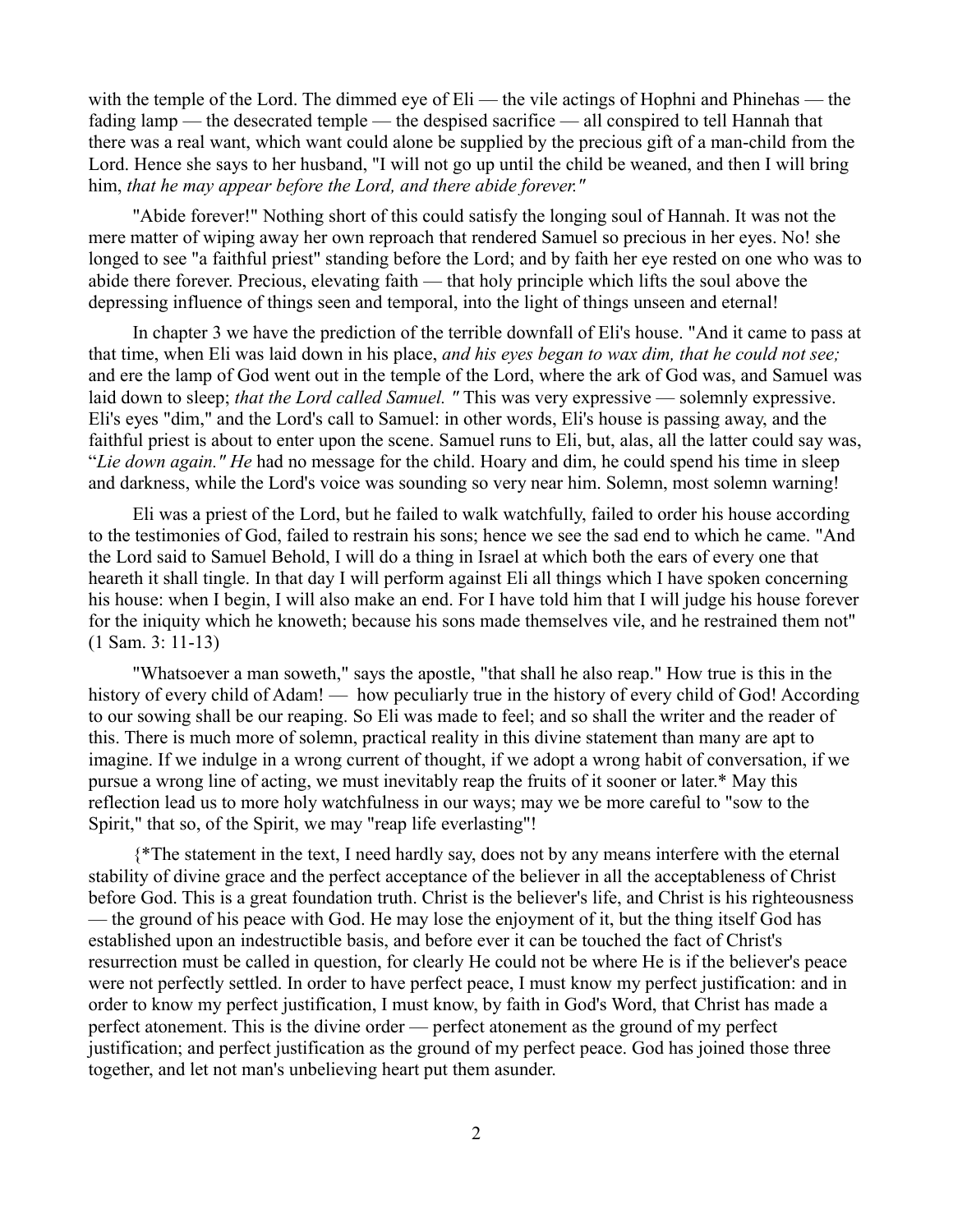Hence, therefore, the statement in the text will not, I trust, be misunderstood or misapplied. The principle contained therein may be thus illustrated: If my child does wrong, he may injure himself and grieve and displease me; but he is my child all the while. The apostolic statement is as broad as possible — "Whatsoever a man soweth, that shall he also reap." He does not say whether it is a converted or an unconverted man, and therefore the passage should have its full application. It could not possibly touch the question of pure and absolute grace.}

In 1 Sam. 4 a humiliating picture of Israel's condition in connection with the declining house of Eli is presented. "Now Israel went out against the Philistines to battle, and pitched beside Ebenezer: and the Philistines pitched in Aphek. And the Philistines put themselves in array against Israel: and when they joined battle, Israel was smitten before the Philistines: and they slew of the army in the field about four thousand men." Here Israel was being made to realize the curse of a broken law. See Deut. 28: 25. They could not stand before their enemies, being weak and powerless by reason of their disobedience.

And observe the nature and ground of their confidence, in this their time of need and pressure: "And when the people were come into the camp, the elders of Israel said, Wherefore hath the Lord smitten us to-day before the Philistines? Let us fetch the ark of the covenant of the Lord out of Shiloh unto us, that, when it cometh among us, it may save us out of the hand of our enemies." Alas, what a miserable ground of confidence! Not a word about *the Lord Himself.* They thought not of *Him as* the source of their strength; they made not *Him* their shield and buckler. No! they trusted in the ark; they vainly imagined that it could save them. How vain! How could *it* avail them aught when unaccompanied by the presence of the Lord of hosts, the God of the armies of Israel? Impossible! But He was no longer there; He had been grieved away by their unconfessed and unjudged sin; nor could any symbol or ordinance ever supply His place.

However, Israel vainly imagined that the ark would do all for them; and great was their joy, though not well founded, when it made its appearance among them, accompanied, not by Jehovah, but by the wicked priests Hophni and Phinehas. "And when the ark of the covenant of the Lord came into the camp, all Israel shouted with a great shout, so that the earth rang again." All this was very imposing; but, ah, it was hollow; their triumph was as baseless as it was unbecoming; they ought to have known themselves much better than to make such an empty display. Their shout of triumph harmonised badly with their low moral condition in the sight of God; and yet it will ever be found that those who know least of themselves set up the highest pretensions, and assume the highest position.

The Pharisee in the Gospel looked down with an air of proud indifference on the self-abased publican; he imagined himself very high up and the publican very low down in the scale; yet how different were God's thoughts about the two! Thus it is the broken and contrite heart will ever be the dwelling-place of God, who, blessed be His name, knows how to lift up and comfort every such heart as none else can do. Such is His peculiar work — the work in which He delights.

But the men of this world will always attach importance to high pretensions. They like them, and, generally speaking, give a high place in their thoughts to those who assume to be somewhat; while, on the other hand, they will seek to put the really self-abased man still lower. Thus, in the instructive scene before us in this chapter, the Philistines attached no small importance to the shout of the men of Israel. It was like themselves, and therefore they could apprehend and appreciate it.

"And when the Philistines heard the noise of the shout, they said, What meaneth the noise of this great shout in the camp of the Hebrews? And they understood that the ark of the Lord was come into the camp. And the Philistines were afraid; for they said, God is come into the camp," etc. They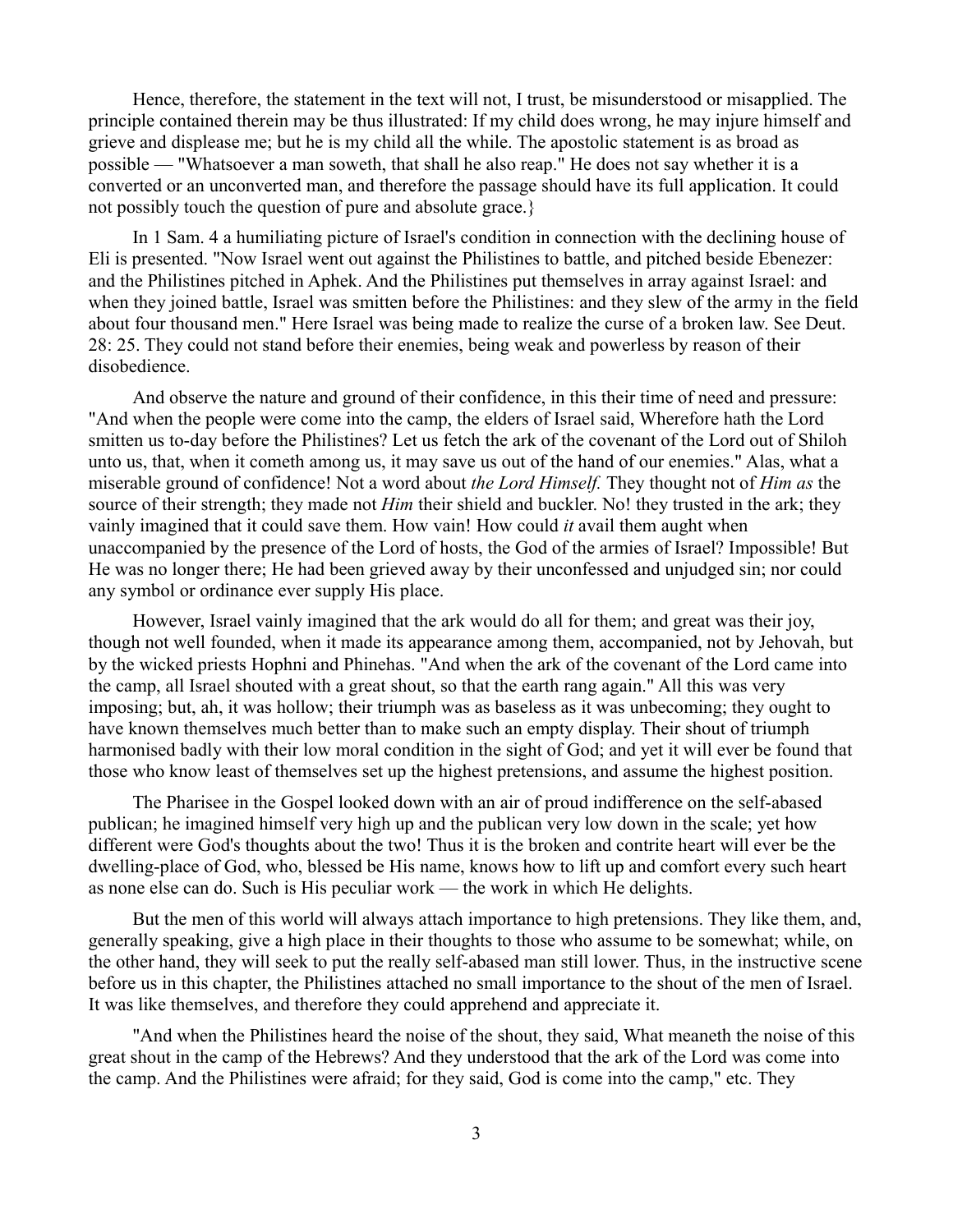naturally supposed that the shout of triumph was based on a reality: they saw not what was beneath the surface; they understood not the meaning of a defiled priesthood, a despised sacrifice, a desecrated temple. They beheld the outward symbol, and imagined that power accompanied it; hence their fear. How little did they know that their fear and Israel's triumph were alike groundless. "Be strong," said they, "and quit yourselves like men, O ye Philistines, that ye be not servants to the Hebrews, as they have been to you: quit yourselves like men, and fight."

Here was the resource of the Philistines — "quit yourselves *like men."* Israel could not do this. If prevented by sin from bringing the resources of God to bear upon their circumstances, they were weaker than other men; Israel's only hope was in God; and if God were not there, if it were a mere conflict between man and man, an Israelite was no match for a Philistine. The truth of this was most fully established on the occasion to which we are referring. "The Philistines fought, and Israel was smitten." How else could it be? Israel could but be smitten and fly when their shield and buckler, even God Himself, was not in their midst. They were smitten; the glory departed from them; the ark was taken: they were shorn of their strength; their shout of triumph was exchanged for the piercing cry of sorrow; their portion was defeat and shame; and the aged Eli, whom we may regard as the representative of the existing system of things, fell with that system, and was buried in its ruins.

1 Sam. 5 and 1 Sam. 6 embrace the period during which "Ichabod" was written upon the nation of Israel. During this time God ceased to act publicly for Israel, and the ark of His presence was carried about from city to city of the uncircumcised Philistines. This period is full of instruction. The ark of God amongst strangers, and Israel for the time being set aside, are circumstances which cannot fail to interest the mind and fix the attention of the intelligent and thoughtful student of Scripture.

"And the Philistines took the ark of God, and brought it from Eben-ezer to Ashdod. When the Philistines took the ark of God, they brought it into the house of Dagon, and set it by Dagon." Here we are presented with the sad and humiliating result of Israel's unfaithfulness. With what a careless hand and faithless heart had they kept the ark of God when it could ever be brought to find a lodging-place in the temple of Dragon! How deeply Israel had failed! They had let go everything; they had given up that which was most sacred, to be profaned and blasphemed by the uncircumcised.

And observe the house of Dagon was deemed sufficiently sacred for the ark of Jehovah, which belonged to the holiest of all. The shadow of Dagon was to be substituted for the wings of the cherubim and the beams of the divine glory. Such were the thoughts of the lords of the Philistines; but not so God's thoughts. Israel, on the one hand, had failed in defending the ark; they had failed to recognize the great truth that it should ever have been connected with the presence of God among them.

All this might be true, and moreover, the lords of the Philistines might presume to insult the sacred symbol of the divine presence by impiously associating it with Dagon their god. In a word, the Israelites might prove faithless, and the Philistines profane, but the God of Israel must ever be true to Himself, ever true to His own holiness, and Dagon must fall prostrate before the ark of His presence. "And when they of Ashdod arose early on the morrow, behold, Dagon was fallen upon his face to the earth before the ark of the Lord. And they took Dagon, and set him in his place again. And when they arose early on the morrow morning, behold, Dagon was fallen upon his face to the ground before the ark of the Lord; and the head of Dagon and both the palms of his hands were cut off upon the threshold: only the stump of Dagon was left to him" (1 Sam. 5: 3-4)

Now we can hardly conceive anything more depressing and humiliating, to all appearances than the condition of things at this crisis in Israel's history. They beheld the ark snatched from their midst; they had proved themselves unfit and unable to occupy the place of God's witnesses in the view of the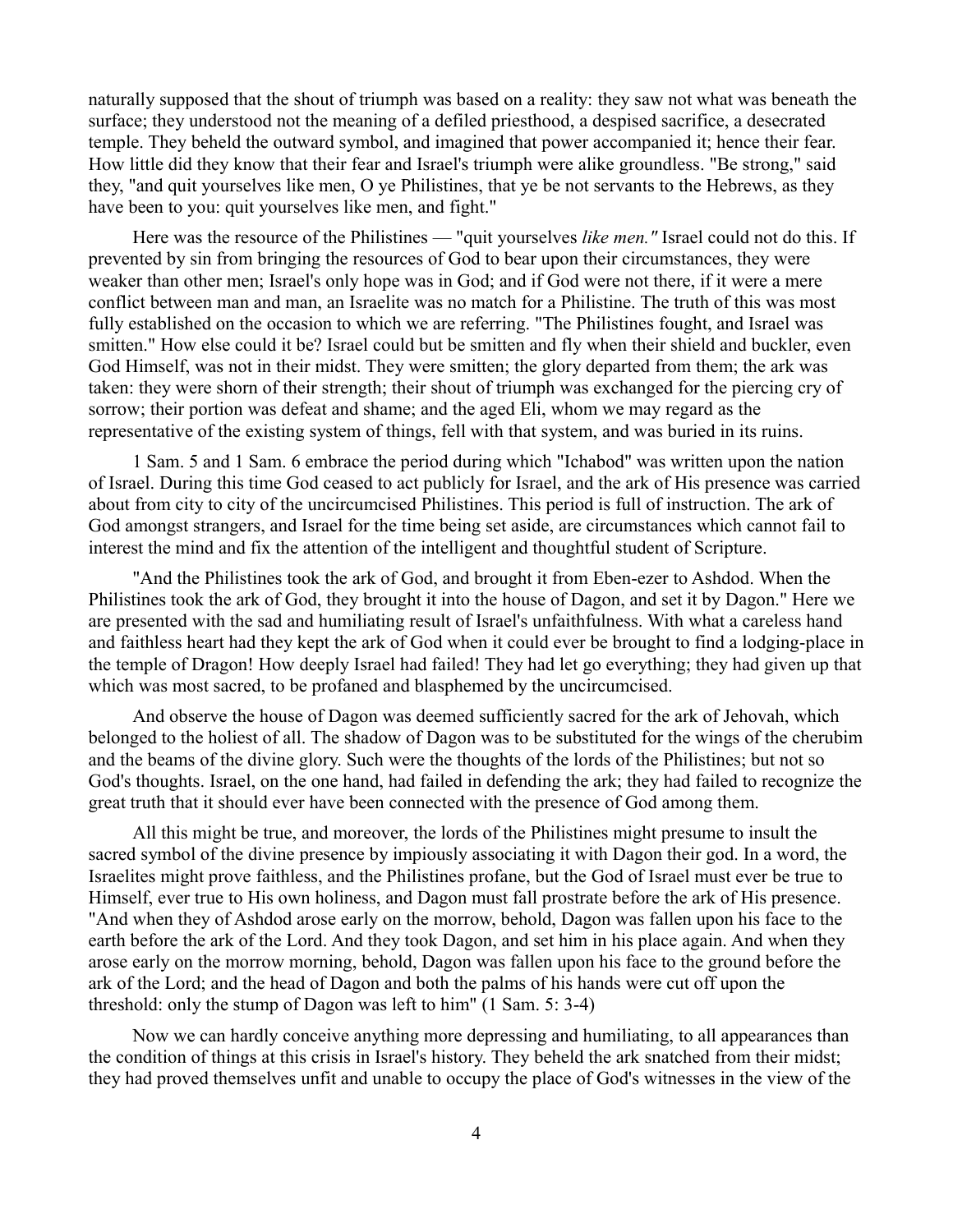nations around them; and as to the grounds of triumph by the enemies of the truth, it was enough to say, "The ark is in the house of Dagon." This was truly terrible, when looked at from one point of view; but oh, how ineffably glorious when looked at from another! Israel had failed, and had let go everything that was sacred and precious; they had allowed the enemy to lay their honour in the dust, and trample on their glory; yet God was above all, beyond all; beneath all.

Here was the deep source of consolation to every faithful heart. Truly God was there, and showed Himself in wondrous power and glory. If Israel would not act in defence of God's truth, He must act Himself; and so He did. The lords of the Philistines had vanquished Israel; but the gods of the Philistines must fall prostrate before that ark which of old had driven back the waters of Jordan. Here was divine triumph. In the darkness and solitude of the house of Dagon where there was no eye to see, no ear to hear — the God of Israel was acting in defence of those great principles of truth which His Israel had so failed to maintain. Dagon fell, and in his fall proclaimed the honour of the God of Israel. The darkness of the moment only afforded an opportunity for the divine glory to shine out with brilliancy. The scene was so thoroughly emptied of the creature that the Creator could show Himself in His own proper character. "Man's extremity was God's opportunity." His failure made room for the divine faithfulness. The Philistines had proved stronger than Israel; but Jehovah was stronger than Dagon.

Now all this is replete with instruction and encouragement at a time like the present, when the people of God are so sadly declining from that deep tone of devotedness and separation which ought to characterise them. We should bless the Lord for the full assurance of His faithfulness — "He cannot deny Himself"; "The foundation of God standeth sure, having this seal, the Lord knoweth them that are His, and let every one that nameth the name of Christ depart from iniquity." Hence, in darkest times He will maintain His truth and raise up a witness for Himself, even though it should be in the house of Dagon. Christians may depart from God's principles, but the principles remain the same: their purity, their power, their heavenly virtue, are in no wise affected by the fickleness and inconsistency of faithless professors, and in the end truth will triumph.

However, the effort of the Philistines to keep the ark of God among them proved a complete failure. They could not make Dagon and Jehovah dwell together — how blasphemous the attempt! "What concord hath Christ with Belial?" None! The standard of God can never be lowered so as to accommodate itself to the principles which govern the men of this world; and the attempt to hold Christ with one hand and the world with the other must issue in shame and confusion of face. Yet how many are making that effort! How many are there who seem to make it the great question, how much of the world they can retain without sacrificing the name and privileges of Christians! This is a deadly evil, a fearful snare of Satan, and it may with strict propriety be denominated the most refined selfishness. It is bad enough for men to walk in the lawlessness and corruption of their own hearts; but to connect evil with the holy name of Christ is the climax of guilt.

"Thus saith the Lord of hosts, the God of Israel .... Behold, ye trust in lying words, that cannot profit. Will ye steal, murder, and commit adultery, and swear falsely, and burn incense unto Baal, and walk after other gods whom ye know not, and come and stand before Me in this house, which is called by My name, and say, We are delivered to do all these abominations?" (Jer. 7: 3, 8-10) Again, we read, as one of the special characteristics of the last days, that men shall have "a form of godliness, but deny the power thereof."

The *form* suits the worldly heart, because it serves to keep the conscience at ease, while the heart enjoys the world in all its attractiveness. What a delusion! How needful the apostolic admonition,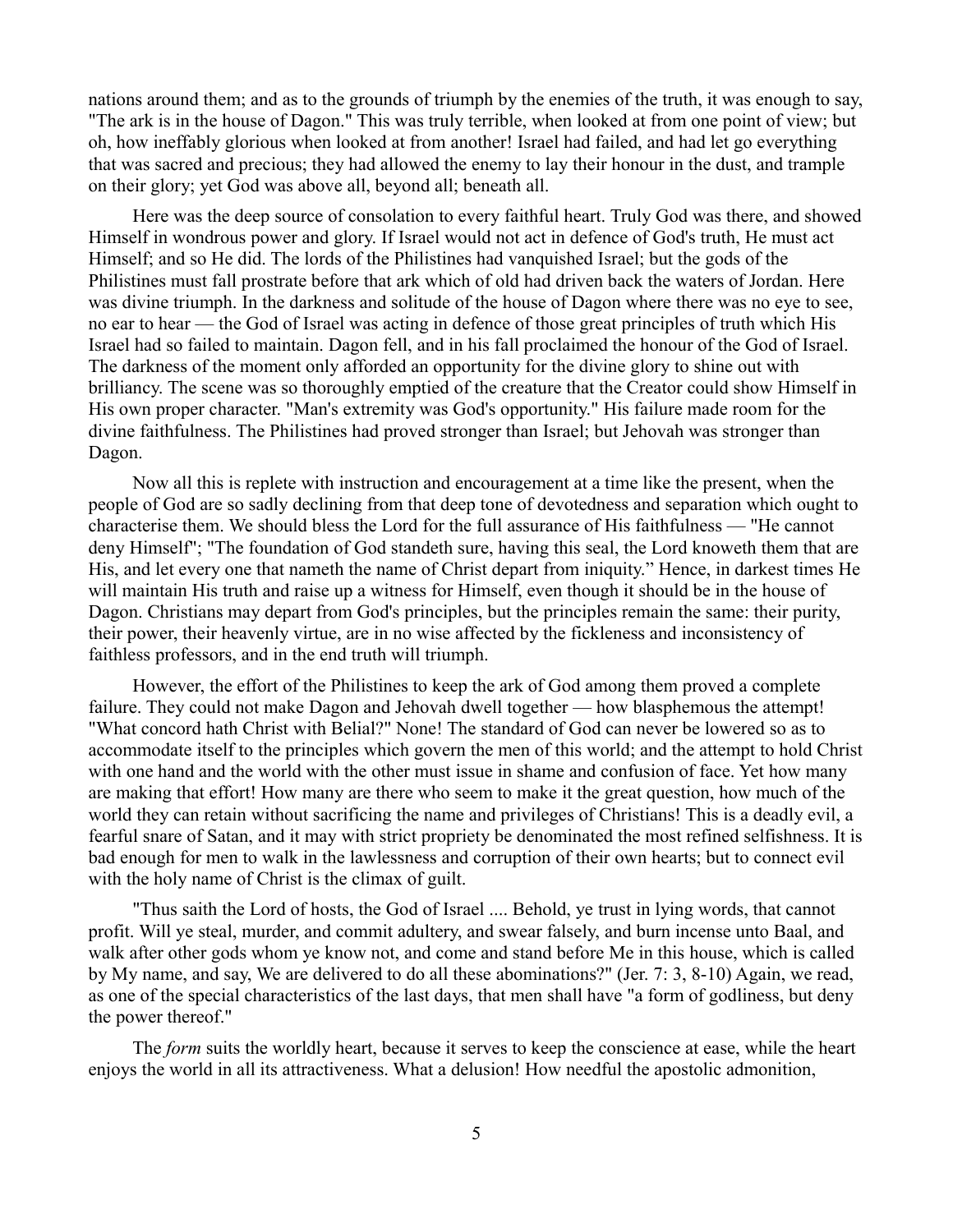*"From such turn away*"! Satan's masterpiece is the amalgamation of things apparently Christian with things decidedly unholy. He deceives more effectually by this scheme than any other, and we need more spiritual perception to detect it in consequence. The Lord grant us this, for He knows how much we need it.

1 Sam. 7. Passing over much that is valuable in chapters 5 and 6 we must dwell a little upon Israel's happy restoration, in connection with the ministry of "the faithful priest."

Israel had been allowed to mourn for many a day the absence of the ark; their spirits drooped under the withering influence of idolatry; and at length their affections began to go out after the Lord. But in this revival we learn how deeply they had been sunk in death. This is always the case.

When Jacob of old was called upon to go up to Bethel from amid the defilement of Shechem, he had but little idea of how he and his family had become entangled in the meshes of idolatry. But the call to *"go up to Bethel"* roused his dormant energies, quickened his conscience, and sharpened his moral perception. Hence he says to his household, "Put away the strange gods that are among you, and be clean, and change your garments." The very idea of Bethel, where God had appeared to him, exerted a reviving influence on the soul of Jacob; and he being revived himself was enabled to lead others also in fresh power.

Thus it is with Jacob's seed in this chapter. "And Samuel spake unto all the house of Israel, saying, If ye do return unto the Lord with all your hearts, then put away the strange gods and Ashtaroth from among you, and *prepare your hearts unto the Lord,* and serve Him *only;* and He will deliver you out of the hand of the Philistines." We observe here what a downward course Israel had been pursuing in connection with the house of Eli. The first step in evil is to place confidence in a form apart from God; apart too from those principles which make the form valuable. The next step is to set up an idol. Hence we find Israel saying of the ark, "That *it* may save us." But now the word of the prophet is, "Put away the strange gods and Ashtaroth from among you."

Reader, is there not a solemn admonition in all this for the professing Church? Truly there is. The present is pre-eminently a day of form without power. The spirit of cold and uninfluential formalism is moving upon the face of Christendom's troubled waters, and soon all will settle down in the deathlike calm of false profession, which will be broken in upon only by "the shout of the archangel and the trump of God."

However, the attitude assumed by Israel in 1 Sam. 7 forms a perfect contrast to the scene in 1 Sam. 4: "And Samuel said, Gather all Israel to Mizpeh, and I will pray for you unto the Lord. And they gathered together to Mizpeh, and drew water, and poured it out before the Lord" (an expression of their weak, helpless condition) "and fasted on that day, and said there, We have sinned against the Lord." This was real work, and we can say, *God is here now.* There is no confidence in a mere symbol or lifeless form; there is no empty pretension or vain assumption, no shout or baseless vaunting; all is deep and solemn reality. The earnest cry, the water poured out, the fast, the confession — all tell out the mighty change which had taken place in Israel's moral condition.

They now betake themselves to the faithful priest, and through him to the Lord Himself. They speak not now of fetching the ark. No; their word is, "Cease not to cry unto the Lord our God for us, that *He will* save us out of the hand of the Philistines. And Samuel took a sucking-lamb, and offered it for a burnt-offering wholly unto the Lord; and Samuel cried unto the Lord for Israel; and the Lord heard him." Here was the source of Israel's power. The sucking-lamb — God's gracious providing in tender remembrance of their need — gave a new aspect to their circumstances; it was the turning-point in their history on this occasion.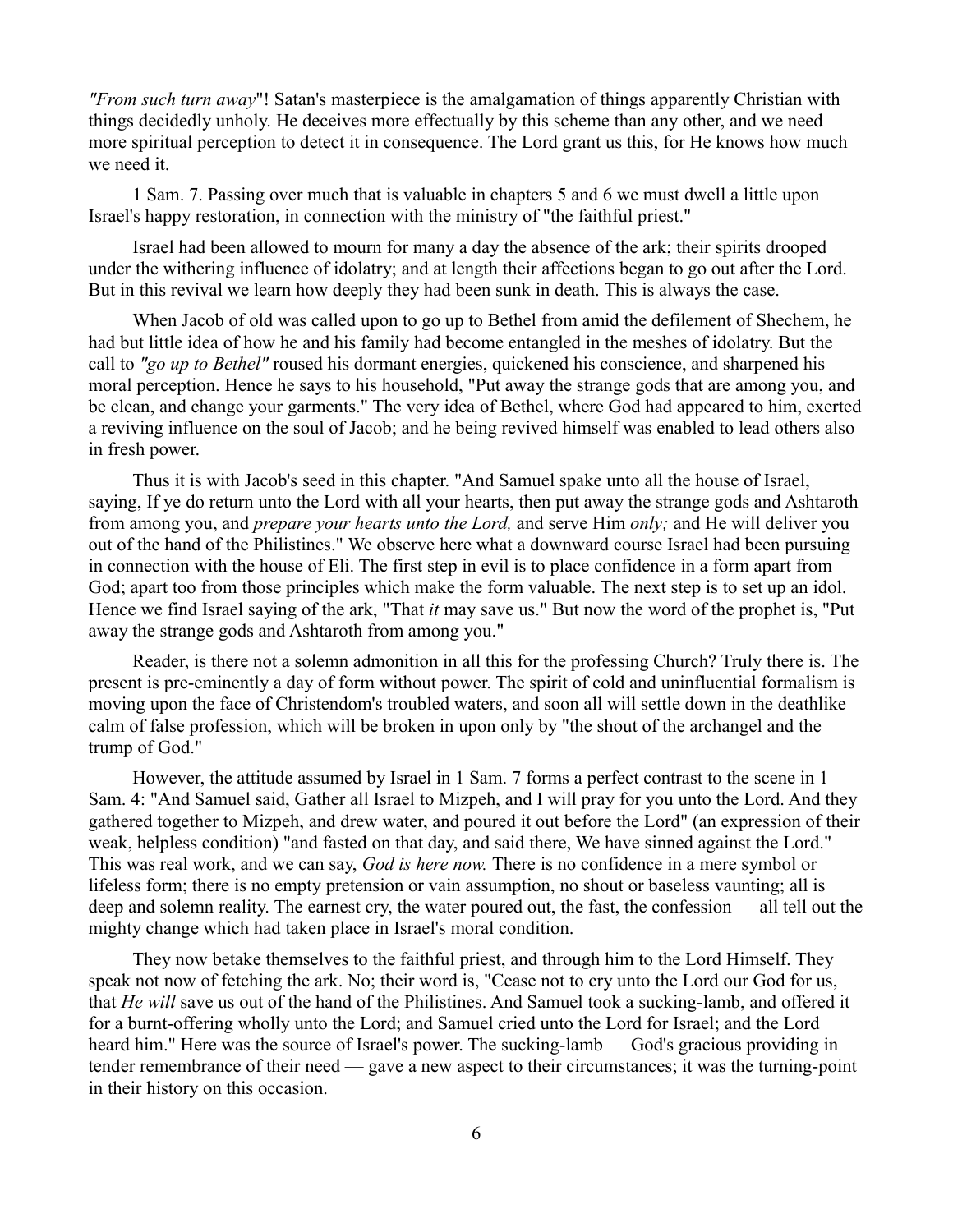And observe, the Philistines seem to have been in total ignorance of all that was going on between Jehovah and Israel. They doubtless imagined that, inasmuch as they heard no shout of triumph, the Israelites were, if possible, in a more impoverished condition than before. They do not make the earth to ring again, as in 1 Sam. 4; but ah, there was a silent work going on which a Philistine's eye could not see, nor a Philistine's heart appreciate! What could a Philistine know about the penitential cry, the water poured out, or the sucking-lamb offered up? Nothing.

The men of this world can only take cognisance of that which lies on the surface. The outward show, the pomp and glare, the assumption of strength and greatness in the flesh, are well understood by the world; but they know nothing of the reality of a soul exercised before God. And yet this latter is what the Christian should most earnestly seek after. An exercised soul is most precious in the sight of God; He can dwell with such at all times. Let us not assume to be anything, but simply take our proper place in the sight of God, and He will surely be our spring of power and energy, according to the measure of our need.

"And as Samuel was offering up the burnt offering, the Philistines drew near to battle against Israel: but the Lord thundered with a great thunder on that day upon the Philistines, and discomfited them, and they were smitten before Israel." Such were the happy results of simple dependence upon the God of the armies of Israel: it was somewhat like the glorious display of Jehovah's power on the shores of the Red Sea.

"The Lord is a man of war" when His people need Him, and their faith can count on Him as their present help in time of need. Whenever Israel truly turned to Jehovah, He was ever ready to appear in their behalf; but the glory must be *ad* His own. Israel's shout of empty triumph must be hushed, in order that the voice of Jehovah may be distinctly heard. And how blessed to be silent, and let Jehovah speak! What power in His voice to bring peace to His people, and to strike terror into the hearts of His enemies! "Who shall not fear Thee, O Lord, and glorify Thy name?"

1 Sam. 8. In this chapter we have a very marked step towards the setting up of a king in Israel. "And it came to pass, when Samuel was old, that he made his sons judges over Israel.... And his sons walked not in his ways, but turned aside after lucre, and took bribes, and perverted judgement." Sad picture! How like man in every age! Man corrupts himself and all committed to him at the first opportunity. Moses and Joshua foresaw Israel's turning away after their departure (Deut. 31: 29; Joshua 23: 15-16); and Paul could say to the Ephesian elders: "I know that after my departure shall grievous wolves enter in among you, not sparing the flock." So here; Israel no sooner recovers from the effects of the immorality of Eli's sons than they are made to feel the direful effects of the avarice of Samuel's sons, and thus are they hurried along the path which ended in the rejection of Jehovah and the setting up of Saul.

"When Samuel was old, *he made* his sons judges." But this was a very different thing indeed from God's appointment. The faithfulness of Samuel was no guarantee for his sons; just as we find in the boasted theory of apostolic succession. What kind of successors have we seen? How far have they resembled their predecessors? Paul could say, "I have coveted no man's silver or gold": can the socalled successors say so? Samuel could say, "Behold, here I am: witness against me before the Lord, and before His anointed: whose ox have I taken? or whose ass have I taken? or whom have I defrauded? whom have I oppressed? or of whose hand have I received any bribe to blind mine eyes therewith?" But alas, Samuel's sons and successors could not say this! To them "filthy lucre" was the leading spring of action.

Now we find in this chapter that Israel makes this evil of Samuel's sons the ostensible reason for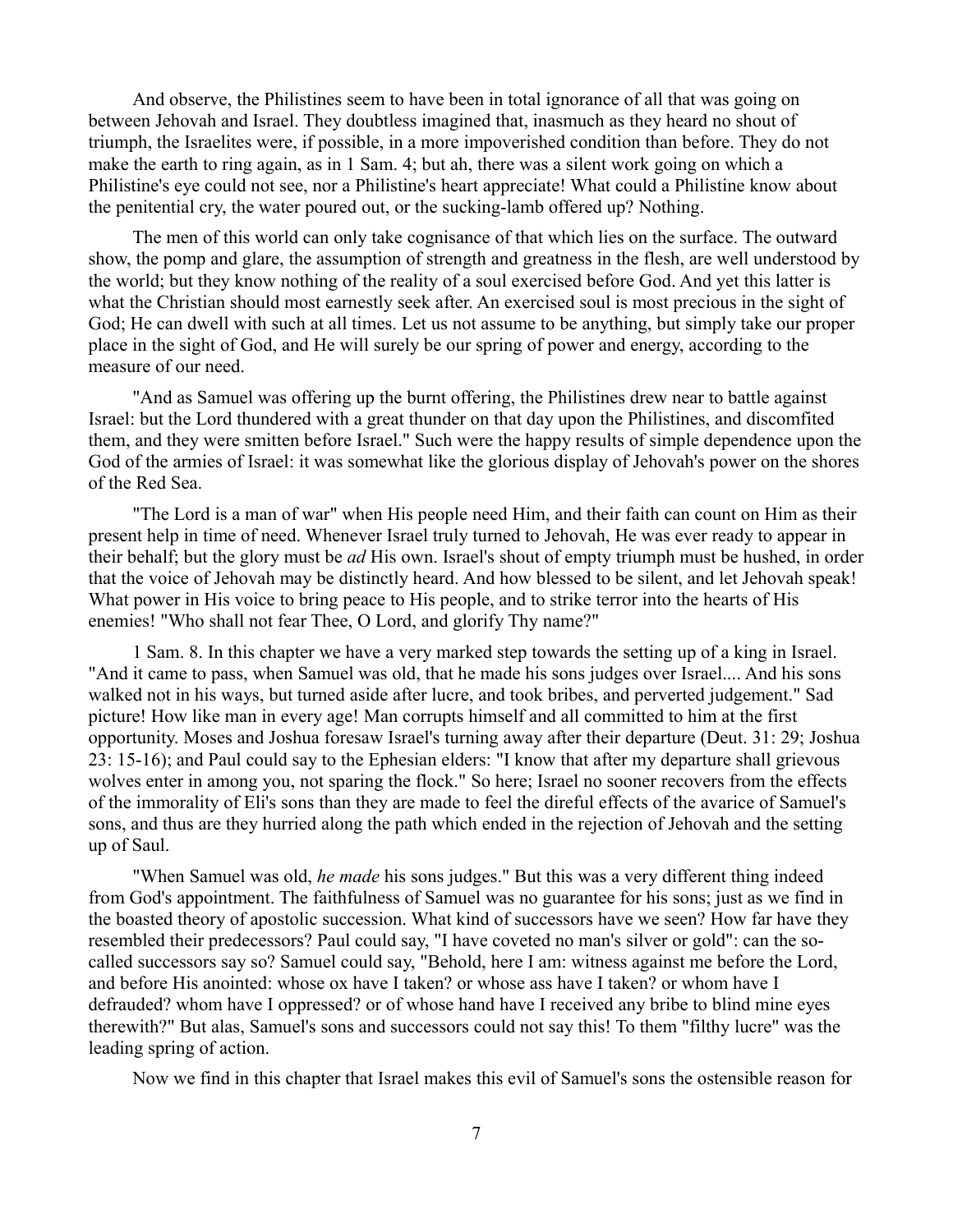asking a king. "Behold, thou art old, and thy sons walk not in thy ways: now make us a king to judge us *like ad the nations."* Fearful declension! Israel satisfied to come down to the level of the nations around! and all because Samuel was old and his sons covetous. The Lord is shut out. Had they looked up to Him, they would have had no reason for seeking to put themselves under the guardianship of a poor mortal like themselves.

But ah, the Lord's ability to guide and keep them was little thought of in all this scene! They cannot see beyond Samuel and his sons: if no help can be found from them, they must at once step down from their high elevation of having Jehovah as their King and make to themselves a human head like the nations around them. The attitude of faith and dependence on God is too difficult to be long maintained by the natural man. In 1 Sam. 7 God had been owned as their King, but now it is not so: God is shut out and a king is the all engrossing object. We shall soon see the sad result of all this.

1 Sam. 9 - 1 Sam. 13. These chapters furnish us with the character of Saul, together with his anointing and the opening of his rule. I shall not dwell upon it in this introduction, being merely desirous to call the reader's attention to the steps which led to the setting up of a king in Israel.

Saul was emphatically the man after Israel's heart: he had all that the flesh could desire — "a choice young man, and a goodly; and there was not among the children of Israel a goodlier person than he: from his shoulders and upward he was higher than any of the people." This was all very imposing to those who could only look upon the outward appearance; but what lay beneath this attractive exterior! Saul's whole course is marked with selfishness and pride, under the cloak of humility. True, the Spirit came upon him as one set apart to be an office-bearer among the people of God;\* but he was throughout a self-seeker, and he only used the name of God for his own ends, and the things of God as a pedestal on which to set forth his own glory.

{\*My reader should accurately distinguish between the Holy Ghost coming *upon* people and the Holy Ghost dwelling and acting in them. The statement in 1 Sam. 10: 6 may present a difficulty to some minds. "The Spirit of the Lord will come *upon* thee, and thou shalt prophesy with them, and shalt be turned into another man." This is not the Spirit producing the new birth, but merely fitting Saul to be an office-bearer. Were it regeneration, it would not merely be the Spirit coming *upon,* but acting *in,* a man. Saul the *office-bearer* and Saul the *man* are quite distinct, and this distinction must be maintained in reference to many of the characters both in the Old and New Testament Scriptures.

An all important difference is to be observed between the operations of the Spirit previous and subsequent to Christ's resurrection.}

The scene at Gilgal is truly characteristic, and develops much of Saul's principle of action. Impatient to wait for God's time, he "forces himself," and offers a burnt-offering, and has to hear from the lips of Samuel these solemn words: "Thou hast done foolishly; thou hast not kept the commandment of the Lord thy God which He commanded thee: for now would the Lord have established thy kingdom upon Israel for ever. But now thy kingdom shall not continue: the Lord hath sought Him a man after His own heart, and the Lord hath commanded him to be captain over His people, because thou hast not kept that which the Lord commanded thee."

This is just the sum of the matter, so far as Saul is concerned. "Thou hast done foolishly; thou hast not kept the commandment of the Lord; thy kingdom shall not continue." Solemn verities! Saul, the man after man's heart, is set aside, to make room for the man after God's heart. The children of Israel had abundant opportunity of testing the character of the man whom they had chosen to lead them forth, and fight their battles. The reed on which they had so earnestly desired to lean had broken, and was about to pierce their hand.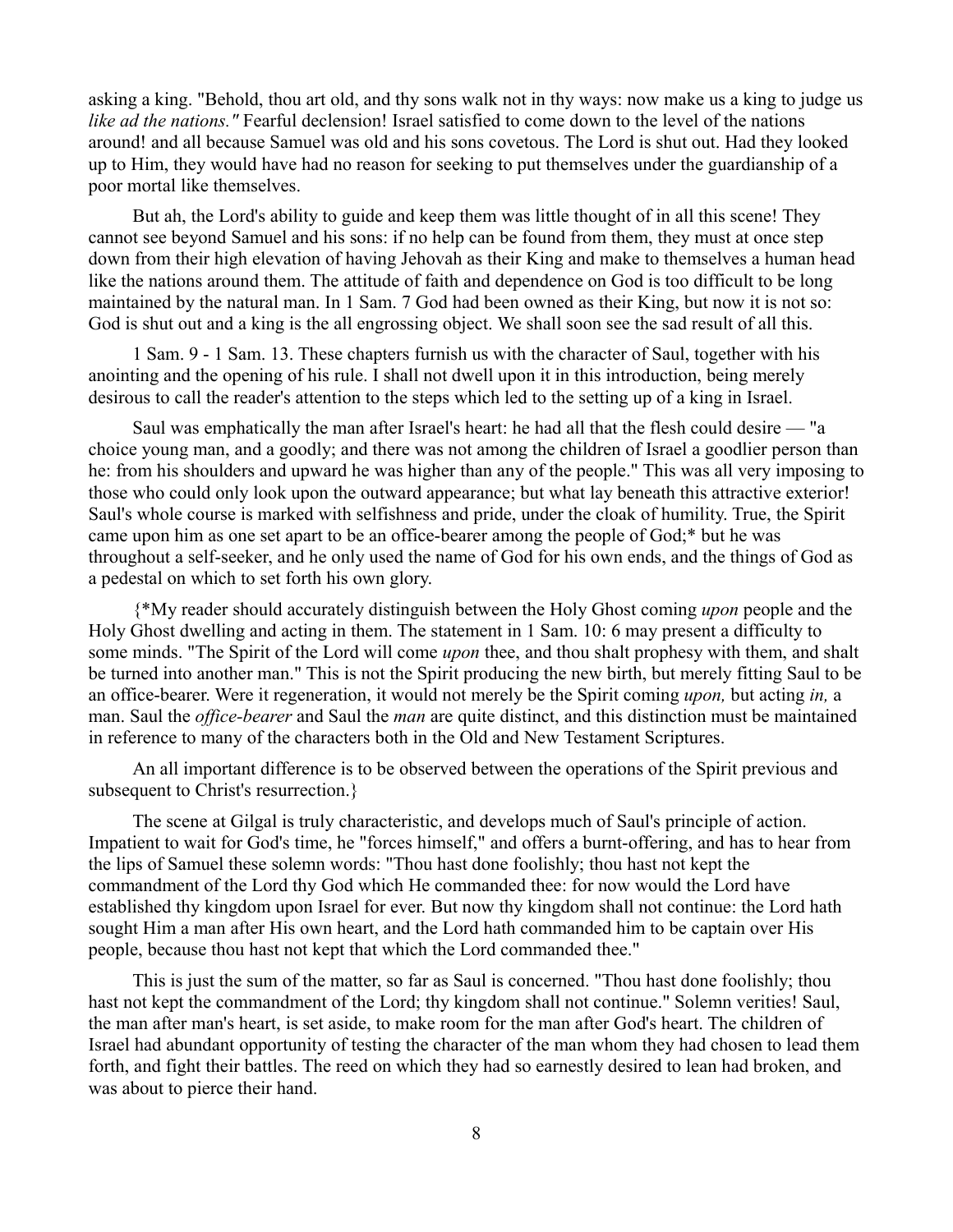Man's king, alas, what was he? Set him in an emergency, and how does he carry himself? Bustling self-importance marks all his actings. No dignity, no holy confidence in God, no acting on the broad principles of truth. Self, self, and that, too, in the most solemn scenes, and while apparently acting for God and His people. Such was man's king.

1 Sam. 14. This beautiful chapter furnishes a striking contrast between the efficacy of Israel's expedient, and that of the *old principle* of simple faith in God. Saul sits beneath a pomegranate tree, in display of empty pomp without any real power; while Jonathan, acting in the spirit of faith, is made the happy instrument of working salvation for Israel. — Israel, in unbelief, had asked for a king to fight their battles, and doubtless they imagined that, when blessed with a king, no enemy could stand before them: but was it so? One word in 1 Sam. 13 gives the reply: "All the people followed him *trembling."* What a change! How different from the mighty host who, of old, had followed Joshua into the strongholds of Canaan! And yet they now had their longed-for king before them; but, God was not there, and hence their trembling.

Let man have the fairest, the most imposing ordinance, without the sense of God's presence, and he is weakness itself. Let him have the presence of God in power, and nothing can resist him. Moses had, of old, done wonders with a simple rod in his hand; but now, Israel, with the man after their own heart full in their view, could do nought but tremble before their enemies. "All the people followed him trembling." How truly humiliating! "Nay; but we will have a king over us . . . that our king may judge us, and *go out before us and fight our battles."* Truly "it is better to trust in the Lord, than to put confidence in princes." Jonathan proved this, most blessedly. He goes up against the Philistines in the power of that word, "There is no restraint with the Lord to save by many or by few." It was "the Lord" who filled his soul, and having Him, "many or few" made no difference. Faith does not reckon on circumstances, but on God.

And mark the change upon Israel the moment that faith begins to act amongst them. The trembling was transferred from Israel to the Philistines; "and there was a trembling in the host, in the field, and among all the people; the garrison and the spoilers, they also trembled; and the earth quaked; so it was a very great trembling." Israel's star was now decidedly in the ascendant, simply because Israel was acting upon the principle of faith. Jonathan looked not to his father Saul for deliverance, but to Jehovah; he knew that He was a man of war, and on Him he leaned for the deliverance of Israel in the day of trouble. Blessed dependence! None like it.

Human ordinances perish — human resources vanish away; but "they that trust in the Lord shall be as Mount Zion, which cannot be removed, but abideth for ever." "It was a very great trembling," for God was putting His terror into their hearts, and filling Israel with joy and triumph. Jonathan's faith was owned of God in the establishment of those who had previously fled from the field of conflict into the mountains. Thus it is ever; one can never walk in the power of faith without giving an impetus to others; and, on the other hand, one coward heart is sufficient to deter a great many. Moreover, unbelief always drives one from the field of service or conflict, while faith, as surely, leads one into it.

But what of Saul in all this? How did he co-operate with the man of faith? He was perfectly incapable of any such acting. He sat under the pomegranate tree, unable to inspire courage into the hearts of those who had chosen him to be their captain; and when he did venture to move, or rather to bustle forth, he could do nought but hinder the precious results of faith by his rashness and folly. But we must hasten on to the close of these introductory remarks.

1 Sam. 15 presents us with the final testing and setting aside of man's king. "Go, *smite Amalek."* This is the test which really made manifest the moral condition of Saul's heart. Had he been right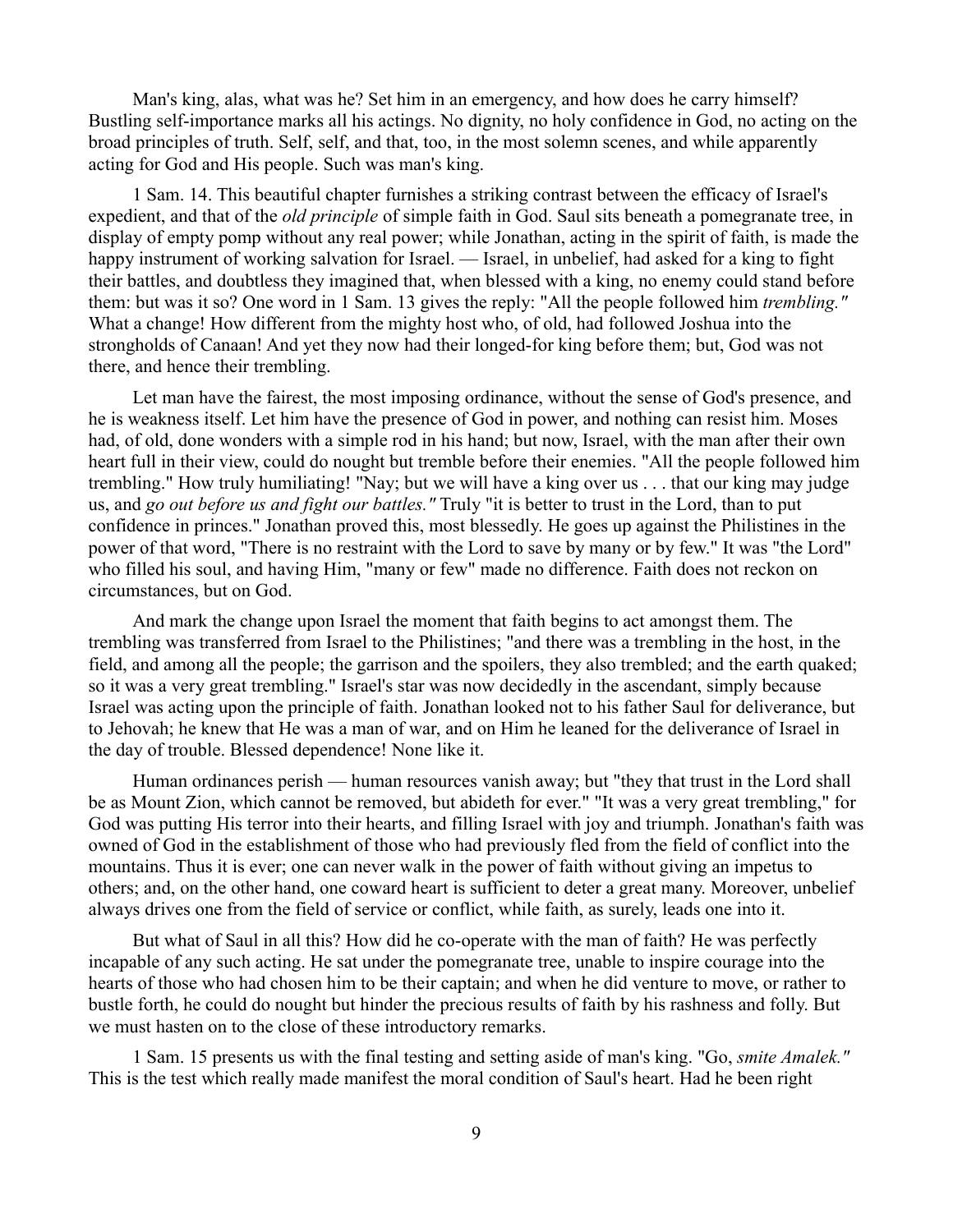before God, he would have executed God's judgement upon Amalek. But the issue proved that Saul had too much in common with Amalek to carry out the divine will in his destruction. What had Amalek done? "Thus saith the Lord of hosts, I remember that which Amalek did to Israel, how he laid wait for him in the way, when he came up from Egypt." In a word, Amalek stands before the spiritual mind as the first great obstacle to the progress of the redeemed from Egypt to Canaan; and we know what it is which fills a similar place in reference to those who now set out to follow the Lord Jesus.

Now, Saul had been just showing himself as a most decided obstacle in the way of the man of faith; indeed, his entire course was one of hostility to the principles of God. How, then, could he destroy Amalek? Impossible. "He spared Agag." Just so. Saul and Agag suited each other but too well, nor had he power to execute the judgement of God on this great enemy of His people. And mark the ignorance and self-complacency of this unhappy man. "And Samuel came to Saul; and Saul said unto him, Blessed be thou of the Lord: I *have performed the commandment of the Lord."* Performed the commandment of the Lord, while Agag, king of the Amalekites, was yet alive! Oh, to what lengths of vain delusion will one go when not walking uprightly before God!

"What meaneth then this bleating of the sheep in my ears?" Solemn, heart-searching inquiry! In vain is recourse had to the plausible matter of *"sacrifice unto the Lord."* Miserable resource for disobedient hearts! As if the Lord would accept a sacrifice from one walking in positive rebellion against His commandment. How many since Saul's day have sought to cover a disobedient spirit with the plausible mantle of "sacrifice unto the Lord." Samuel's answer to Saul is of universal application, viz.: "Hath the Lord as great delight in burnt offerings and sacrifices as in obeying the voice of the Lord? Behold, to obey is better than sacrifice, and to hearken than the fat of rams. For rebellion is as the sin of witchcraft, and stubbornness is as iniquity and idolatry." The Lord seeks not , offerings, but obedience: the subject heart and acquiescent spirit will glorify Him more than the cattle upon a thousand hills.

How important to have this great principle pressed home upon the conscience, when so many are cloaking all sorts of disobedience with the word, sacrifice, sacrifice! "To *obey is better than sacrifice."* It is far better to have the will in subjection to God than to load His altar with the costliest sacrifices. When the will is in subjection, everything else will take its due place; but for one whose will is in rebellion against God to talk of sacrificing to Him is nothing but deadly delusion. God looks not at the amount of the sacrifice, but at the spirit from which it springs. Moreover, it will be found that all who, in Saul's spirit, speak of sacrificing unto the Lord, have concealed — beneath some selfish object some Agag or other — the best of the sheep — or something attractive to the flesh, which is more influential than the service or worship of the blessed God.

May all who read these pages seek to know the real blessedness of a will entirely subject to God, for in it will be found that blessed rest which the meek and lowly Jesus promised to all who were heavy laden — the rest which He Himself found in being able to say, "I thank Thee, O Father . . . *for so it seemed good in Thy sight."* God had desired Saul to destroy Amalek, but his heart desired to spare something which to *him,* at least, seemed good and desirable; he was ready to carry out the will of God in reference to all that was *"vile and refuse,"* but he thought he might make some exceptions, as if the line of distinction between that which was "refuse" and that which was "good" was to be drawn by his judgement, and not by the unerring judgement of Him who looked at Amalek from a true point of view, and saw in Agag one who, with all his delicacy, would resist Israel as strongly as ever, and this was His ground of controversy with Amalek, which Saul was unable to understand or appreciate.

The close of this chapter shows us, but too plainly, the current in which Saul's thoughts and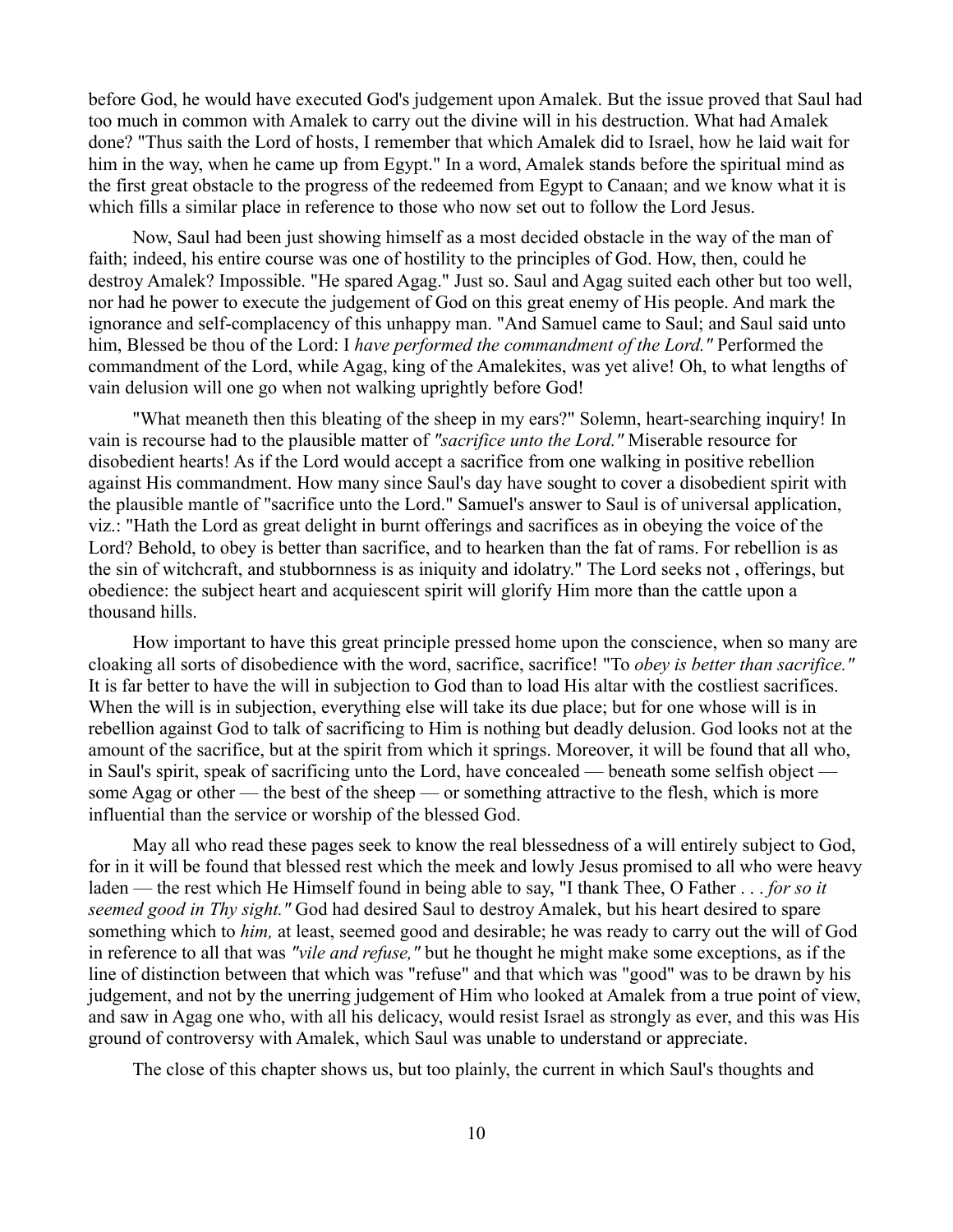desires were flowing. He had just heard the solemn appeal of Samuel, and the denunciations of God against him, concluded with these solemn words, "The Lord hath rent the kingdom of Israel from thee this day, and hath given it to a neighbour of thine, that is better than thou." These stunning words had just fallen upon his ear; yet so full was he of self, that he could say, *"Honour me* now, I pray thee, before the elders of my people, and before Israel."

This was Saul. *"The people,"* said he, "spared what should have been destroyed" — it was their fault, but *"honour me."* Alas, what vanity! A heart steeped in iniquity seeking honour from his fellowworms. Rejected of God as an office-bearer, he clings to the thought of human honour. It seems that, provided he could maintain his place in the estimation of his people, he cared but little what God thought of him. But he was rejected of God, and the kingdom torn from him; nor did it avail him much that Samuel turned again, and stood by, while Saul went through the form of worshipping the Lord, in order that he might not forfeit his place and influence amongst his people.

"Then said Samuel, Bring hither to me Agag, the king of the Amalekites; and Agag came unto him delicately. And Agag said, Surely the bitterness of death is past. And Samuel said, As thy sword hath made women childless, so shall thy mother be childless, among women. *And Samuel hewed Agag in pieces before the Lord in Gilgal."* Agag's delicacy could not deceive one who was taught of God. How remarkable to find him hewing Agag in pieces *at Gilgal!* Gilgal was the place where the reproach of Egypt was rolled away from Israel; and, in tracing their history, we find it associated with much power over evil. Here it was, then, that this Amalekite came to his end by the hand of righteous Samuel.

This is most instructive. When the soul is blessed with the realization of its full deliverance from Egypt, by the power of death and resurrection, it is in the best position for obtaining victory over evil. Had Saul known anything of the spirit and principle of Gilgal, he would not have spared Agag. He was ready enough to go thither to "renew the kingdom," but by no means so to crush and set aside all that savoured of the flesh. But Samuel, acting in the energy of the Spirit of God, dealt with Agag according to the principles of truth; for it is written, "The Lord hath sworn that the Lord will have war with Amalek from generation to generation." *The king of Israel ought to have known this.*

#### **Part 1 DAVID ANOINTED**

We now come to our theme — our rich and varied theme — the life and times of David, king of Israel.

In looking through Scripture, we observe how wonderfully the blessed God has ever brought good out of evil. It was Israel's sin to reject their King, Jehovah, and seek to set up a man over them; and in that man, who first wielded the sceptre over them, they had learnt how vain was the help of man. The Lord was now about to bring blessing to His people out of all their evil and folly.

Saul had been set aside, in the government of God; he had been weighed in the balance, and found wanting, his kingdom was to pass away from under his hand, and a man after God's own heart was about to be set upon the throne, to the glory of God, and the blessing of His people. "And the Lord said unto Samuel, How long wilt thou mourn for Saul, seeing I have rejected him from reigning over Israel?"

These words let us into the secret of Samuel's sorrow in reference to Saul, during the long period of his separation from him. In the last verse of 1 Sam. 15 we read, "And Samuel came no more to see Saul until the day of his death; nevertheless Samuel mourned for Saul." This was natural. There was much that was affecting — deeply affecting to the heart in the melancholy fall of this unhappy man. He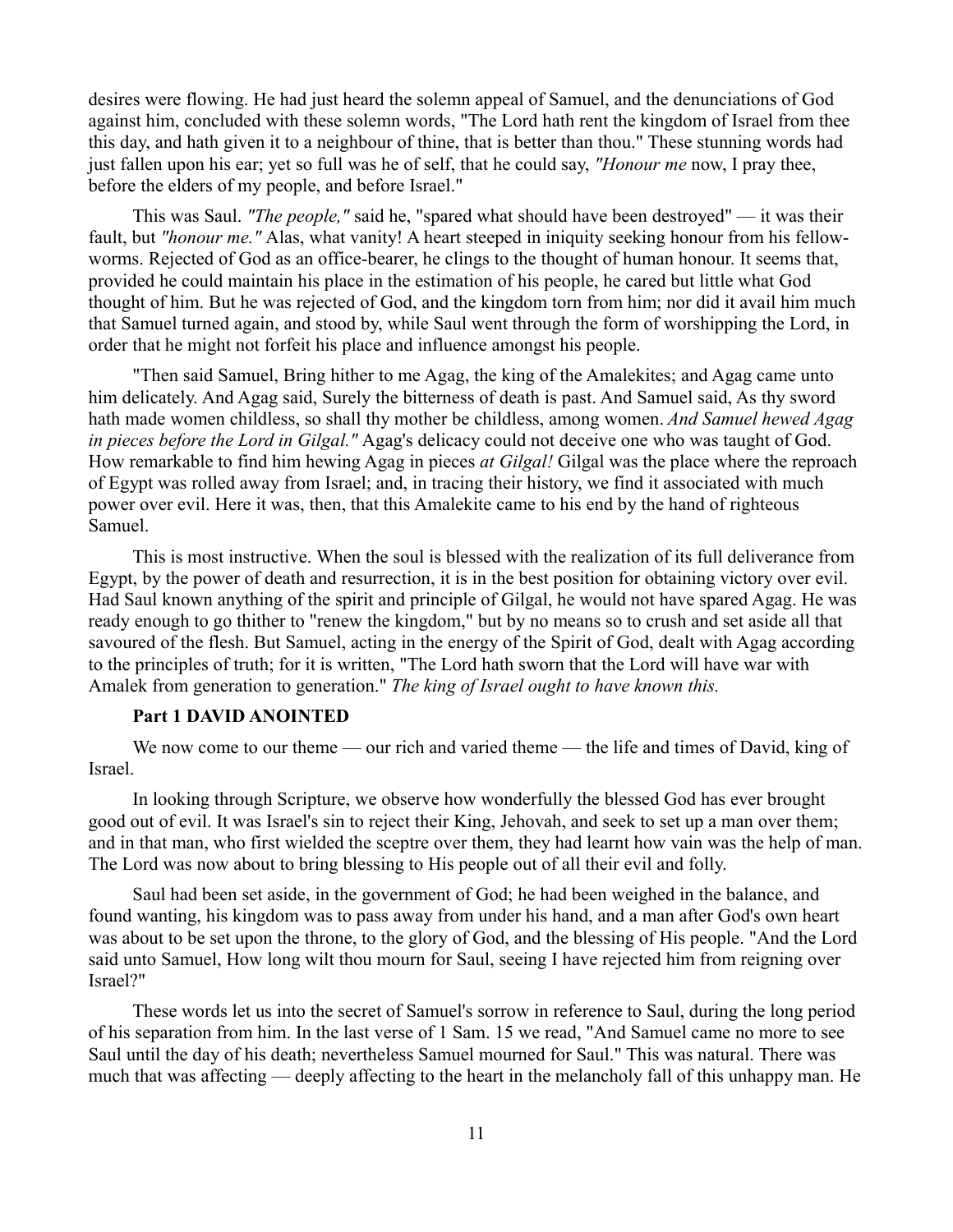had once elicited from Israel the shout of "God save the king." Many an eye, full of enthusiasm, had doubtless rested upon "the choice young man and the goodly," and now all this was gone; Saul was rejected, and Samuel felt constrained to take a position of entire separation from him as one whom God had set aside.

This was the second office-bearer whom it had been Samuel's lot to see stripped of his robes of office; he had been the bearer of heavy tidings to Eli, at the opening of his career; and now, at the close of it, he was called upon to deliver, in the ear of Saul, the announcement of the judgement of Heaven against his course.

However, Samuel was called to enter into the thoughts of God in reference to Saul. "How long wilt *thou* mourn for Saul, seeing I have rejected him?" Communion with God will ever lead us to acquiesce in His ways. Sentimentalism may weep over fallen greatness, but faith grasps the great truth that God's unerring counsel shall stand, and He will do all His pleasure. Faith could not shed a tear over Agag, when hewed in pieces before the Lord, neither would it continue over a rejected Saul, because it ever flows in harmony with God, in His ways. But there is a wide difference between nature and faith; while the former sits down to weep, the latter arises and fills the horn with oil.

It is well to ponder this contrast. We are all too apt to be carried away by mere sentiment, which is often truly dangerous. Indeed, inasmuch as it is of nature, it must flow in a current different from the thoughts of the Spirit of God. Now, the most effectual remedy against the working of mere sentiment is a strong, deep, thorough, abiding conviction of the reality of the purpose of God. In the view of this, sentimentality withers and dies, while, on the other hand, faith lives and flourishes in the atmosphere of the purpose of God. This is impressively taught in the first verse of 1 Sam. 16: "How long wilt thou mourn? . . . Fill thy horn with oil, and go: I will send thee to Jesse the Bethlehemite: for I have provided Me a king among his sons."

Yes; human sorrow must flow on until the heart finds repose in the rich resources of the blessed God. The varied blanks which human events leave in the heart can only be filled up by the power of faith in the precious word, "I *have provided."* This really settles everything. This dries the tear, alleviates the sorrow, fills the blank. The moment the spirit rests in the provision of God's love, there is a period put to all repinings. May we all know the power and varied application of this truth; may we know what it is to have our tears dried up, and our horn filled by the conviction of our Father's wise and merciful provision.

This is a rare blessing; it is difficult to get completely above the region of human thought and feeling. Even a Samuel is found replying to the divine command, and manifesting a slowness to run in the way of simple obedience. The Lord said, "Go;" but Samuel said, *"How can I go?"* Strange inquiry! yet how fully it develops the moral condition of the human heart. Samuel had been mourning for Saul, and now, when told to go and anoint one to fill his place, his reply is, "How can I?" Now we may be quite sure that faith never says this. There is no such word as "how" in the vocabulary of faith. No; the divine command no sooner marks out the path, than faith takes it up in willing obedience, not counting the difficulties.

However, the Lord, in tender mercy, meets His servant in his difficulty. "And the Lord said, Take a heifer with thee, and say, I am come to sacrifice to the Lord." Thus with a full horn and a sacrifice he sets off to the city of David, where an obscure and unthought of youth tended a few sheep in the wilderness.

Amongst the sons of Jesse, there would seem to have been some very fair specimens of nature some whom Samuel, if left to the exercise of his own judgement, would have fixed upon to succeed to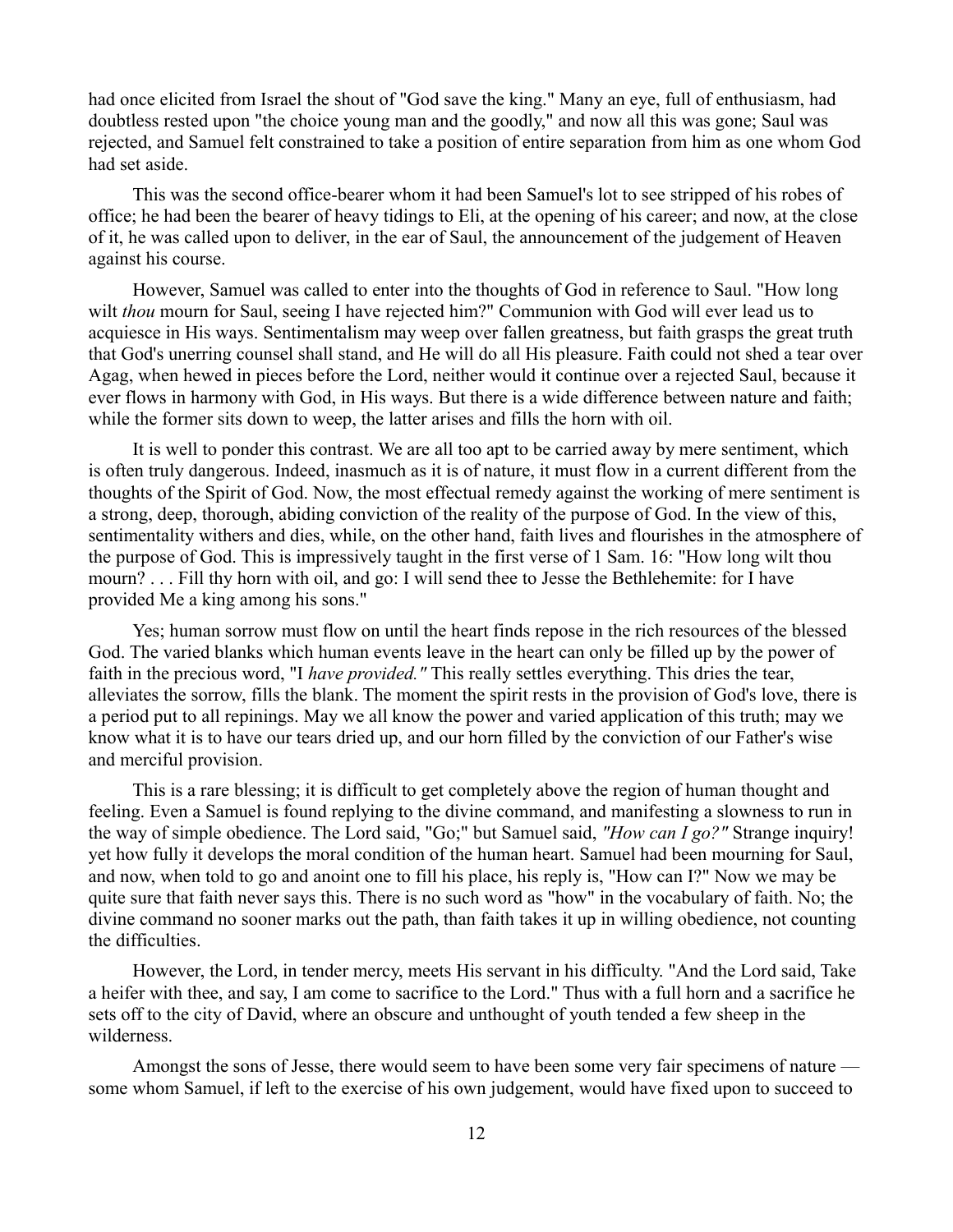the crown of Israel. "And it came to pass when they were come, that he looked upon Eliab, and said, Surely the Lord's anointed is before Him." But it was not so. Natural attraction had nothing to do with the Lord's election. He looks beneath the gilded surface of men and things, and judges according to His own unerring principles. We learn something of Eliab's haughty and self-sufficient spirit in 1 Sam. 17. But the Lord puts no confidence in the legs of a man, and thus Eliab was not His chosen vessel.

It is very remarkable to find Samuel so much and so often astray in this chapter. His mourning for Saul, his hesitation to go and anoint David, his mistake about Eliab, all shows how much astray he was as to the ways of God. How solemn is the Lord's word, "Look not on his countenance, or on the height of his stature; because I have refused him: for the Lord seeth not as man seeth; for man looketh on the outward appearance, but the Lord looketh on the heart." This is the great difference; *the outward appearance,"* and *"the heart."* Even Samuel was well nigh snared by the former, had not the Lord graciously interfered to teach him the value of the latter. "Look not on his countenance." Memorable words!

"Then Jesse called Abinadab, and made him pass before Samuel. And he said, Neither hath the Lord chosen this. Then Jesse made Shammah to pass by. And he said, Neither hath the Lord chosen this. Again, Jesse made *seven of his sons* to pass before Samuel. And Samuel said unto Jesse, The Lord hath not chosen these." Thus the perfection, as it were, of nature passed before the prophet, but all in vain; nature could produce nought for God or His people.

And, what is still more remarkable, Jesse thought not of David in all this! The ruddy youth was in the solitude of the wilderness, with the sheep, and came not into mind in this review of nature's offspring But, ah, the eye of Jehovah was resting upon this despised youth, and beholding in him the one who was to stand in the line through which, according to the flesh, Christ should come, to occupy the throne of David, and rule over the house of Israel for ever. Truly "God seeth not as man seeth," for He "hath chosen the foolish things of the world, to confound the wise; and God hath chosen the weak things of the world, to confound things which are mighty; and base things of the world, and things which are despised, hath God chosen — yea, and things which are not, to bring to nought things that are; that no flesh should glory in His presence" (1 Cor. 1: 27-29).

If Eliab, or Shammah, or Abinadab, or any one of the "seven sons" of Jesse had had the anointing oil poured upon his head, flesh might have gloried in the presence of God; but the moment David the forgotten David — appears on the scene, we recognize in him one who would give all the glory to Him who was about to put the sceptre into his hand. In a word, David stands before us as the marked type of the Lord Jesus, who, when He appeared amongst men, was despised, overlooked, and forgotten. And I may just add here, that we shall find, in ranging through David's instructive history, how strikingly he shadowed forth the true beloved of God.

"And Samuel said unto Jesse, Are here all thy children? And he said, There remaineth yet the youngest, and, behold, he keepeth the sheep. And Samuel said unto Jesse, Send and fetch him: for we will not sit down till he come hither. And he sent, and brought him in. Now he was ruddy, and withal of a beautiful countenance, and goodly to look at. And the Lord said, Arise, anoint him: *for this is he."* "There remaineth yet the youngest." Surely he could not be the elect one, thought Jesse. Man cannot understand the ways of God. The very instrument which God is about to make use of is overlooked or despised by man. "Arise, anoint him: for this is he," is God's perfect reply to the thoughts of Jesse and Samuel.

And how happy it is to note David's occupation. "Behold, he keepeth the sheep." This was afterwards referred to by the Lord, when He said to David, "I took thee from the sheep-cote, from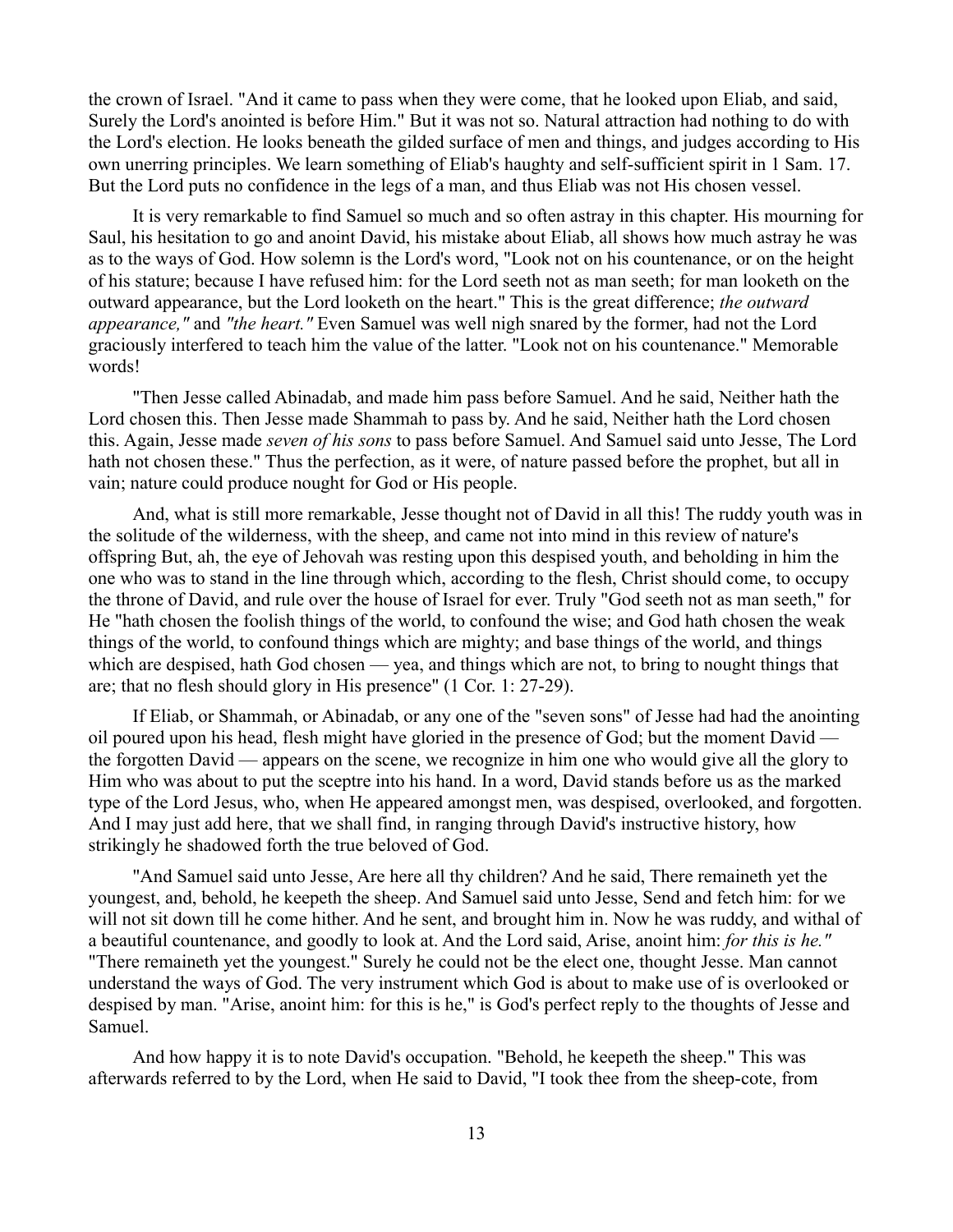following the sheep, to be ruler over My people, over Israel." Nothing can more sweetly illustrate God's thoughts of the kingly office than the work of a shepherd. Indeed, when it is not executed in the spirit of a shepherd, it fails of its end. King David fully entered into this, as may be seen in those touching words, *"These sheep,* what have they done?"

The people were the Lord's sheep, and he, as the Lord's shepherd, kept them on the mountains of Israel, just as he had kept his father's sheep in the retirement of Bethlehem. He did not alter his character when he came from the sheep-cote to the throne, and exchanged the crook for the sceptre. No; he was the shepherd still, and he felt himself responsible to protect the Lord's flock from the lions and bears which ever prowled around the fold.

The prophetic allusion to the true David is touching and beautiful. "Therefore will I save My flock, and they shall no more be a prey; and I will judge between cattle and cattle. And I will set up one shepherd over them, and He shall feed them, even My servant David; He shall feed them, and He shall be their shepherd. And I the Lord will be their God, and My servant David a prince among them; I the Lord have spoken it" (Ezek. 34: 22-24). Our Lord in John 10 presents Himself as the faithful and good Shepherd who loves and cares for His sheep; and, doubtless, in John 6, He had more or less reference to His shepherd character.

"And this is the Father's will which hath sent Me, that of all which He hath given Me, I should lose nothing, but should raise it up again at the last day." This is a great principle of truth. Independent of His own personal love for the sheep — so wonderfully attested in life and in death — the Lord Jesus, in the above memorable passage, presents Himself as one responsible — voluntarily so, no doubt — to the Father, to keep every member of the loved and valued flock through all the vicissitudes of this life, and present them in resurrection-glory, at the last day.

Such is the Shepherd to whom a Father's hand has committed us; and, oh, how has He provided for us for time and eternity, by placing us in such hands — the hands of an ever-living, ever-loving, allpowerful Shepherd, whose love many waters cannot quench; whose power no enemy can countervail; who holds in His hand the keys of death and hell, and who has established His claim to the guardianship of the flock, by laying down His life for it. Truly we may say, "The Lord is my Shepherd, I shall not want." How can we want while Jesus feeds us? Impossible. Our foolish hearts may often desire to feed on noxious pasture, and our Shepherd may have to prove His gracious care by denying us the use of such, but one thing is certain, that those whom Jesus feeds shall not want any *good* thing.

There is something in the shepherd character which would seem to be much in harmony with the divine mind, inasmuch as we find the we find the Father, the Son, and the Spirit, all acting in that character. The twenty-third psalm may be primarily viewed as the experience of Christ delighting in the assurance of His Father's shepherd-care. Then, in John 10, we find the Son presented as the good Shepherd. Lastly, in Acts 20 and 1 Peter 5, we find the Holy Ghost acting in that blessed capacity, by raising up and gifting for the work the subordinate shepherds. It is edifying to mark this. It is like our God to present Himself in the most endearing relationship, and that most calculated to win our confidence and draw out our affections. Blessed be His name forever! His ways are all perfect; there is none like Him.

I would just direct the reader's attention to the contrast between the circumstances in which Samuel found David, and those in which he found Saul. Remember that Saul was in pursuit of his father's asses, when he came in contact with Samuel. I do not interpret this fact, I merely refer to it. I believe it is expressive, in the way of evil, just as David's occupation, in the sheep-cote, was expressive of his future career, as the shepherd of Israel.\* When we see David tending his father's sheep in the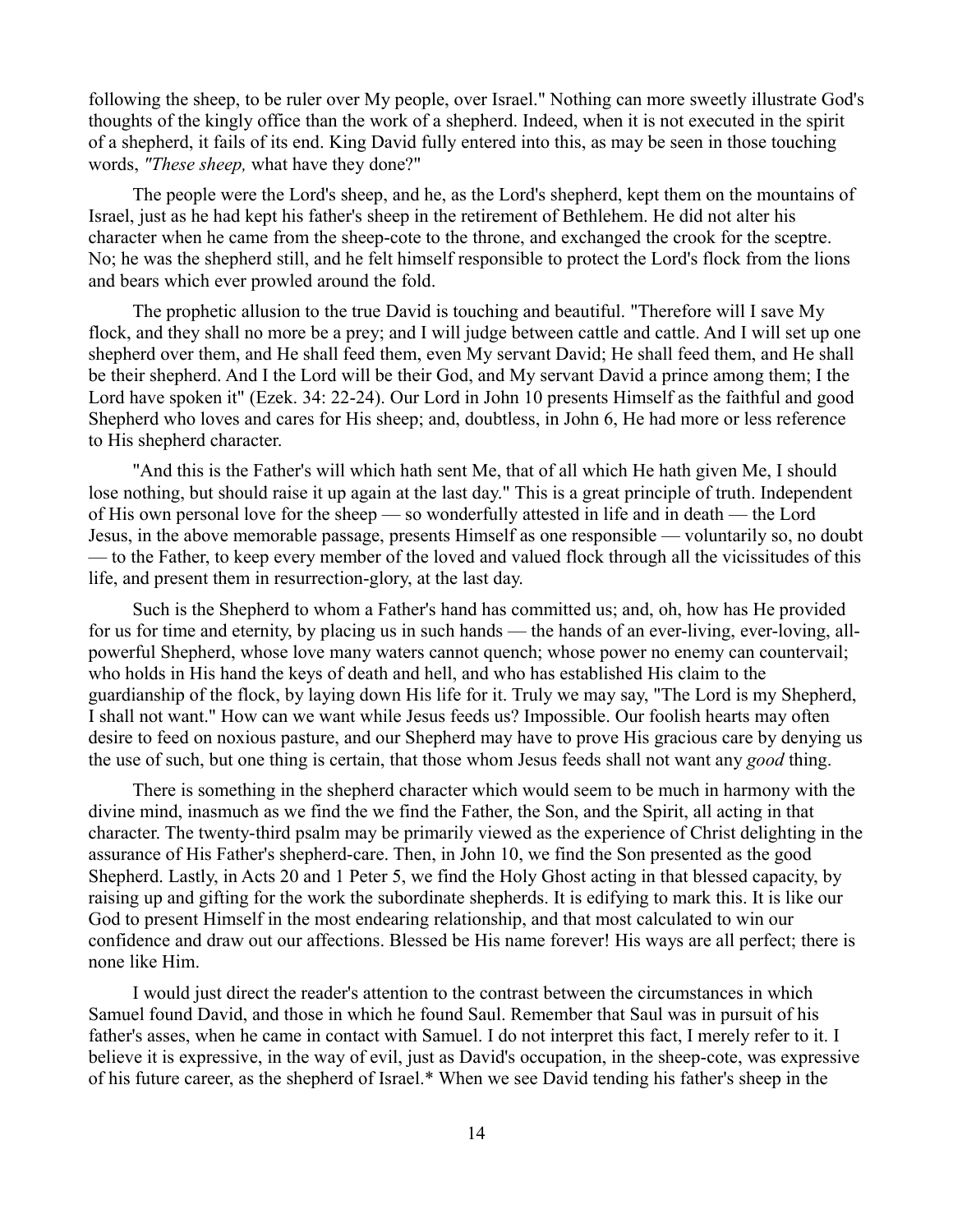wilderness, overlooked, or thought little of in the circle of his brethren, we are led to look for something corresponding in his after-course; nor are we disappointed. Just so, when we see Saul in search of his father's asses, we are led to look for something corresponding in his character and habits afterwards.

Trifling circumstances often teach a great deal. David's affectionate and tender solicitude for the Lord's flock and forgetfulness of self, may all be traced in the circumstances in which he is introduced to our notice; and, on the other hand, Saul's ambitious, self-seeking spirit may be traced in the object of his pursuit when he came in contact with Samuel. However, I simply leave the suggestion with the reader to use as the Lord may lead him, only reminding him that nothing can be insignificant which the Spirit has recorded concerning men who appear throughout in such marked contrast, and who each, in his way, occupied such an important place in the history of the people of God.

One can only say, Blessed be the grace which took up one to be ruler over His people, who manifested those traits of character which were most blessedly adapted to his work. "Then Samuel took the horn of oil, and anointed him in the midst of his brethren: and the Spirit of the Lord came upon David from that day forward." Thus, then, David is fully before us as the Lord's anointed, and we have now to trace him in all his wanderings and vicissitudes, while rejected of man, and waiting for the kingdom.

# **Part 2 THE VALLEY OF ELAH**

No sooner had the anointing oil of the Lord been poured upon David, than he was called forth from his retirement to stand before king Saul, now forsaken of God, and troubled with an evil spirit. This unhappy man needed the soothing notes of David's harp to dispel the horrid influence of that spirit which now haunted him from day to day. Wretched man! sad monument of the results of a self-seeking course!

David, however, did not hesitate to take his place as a *servant,* even in the house of one who was afterwards to prove his most bitter enemy. It was quite the same to him where he served or what he did; he would protect his father's flocks from lions and bears, or dispel an evil spirit from Saul. In fact, from the moment David's history opens, he is seen as a servant, ready for every kind of work, and the valley of Elah furnishes a most striking manifestation of his servant character.

Saul would seem to have had little idea of who it was that stood before him, and whose music refreshed his troubled spirit; he knew not that he had in his presence the future king of Israel. "He loved him greatly; and he became his armour-bearer." The selfish Saul would gladly use the services of David in his need, though ready to shed his blood when he understood who and what he was.

But let us turn our thoughts to the deeply interesting scenes in the valley of Elah.

"Now the Philistines gathered together their armies to battle." Here now we come to something calculated to bring out the true character and worth of Saul and David, the man of form and the man of power. It is trial that brings out the reality of a man's resources. Saul had already been proved, for "all the people had followed him trembling," nor was he likely to prove a more soul-stirring leader on this occasion. A man forsaken of God, and plagued by an evil spirit, was but little adapted to lead on an army to battle, and still less to meet, single-handed, the powerful giant of Gath.

The struggle in the valley of Elah was rendered exceedingly peculiar by the challenge, on the part of Goliath, to decide the matter by single combat; it was the very method in which an *individual* might be signalised. It was not, as in ordinary cases, army against army, but it was a question of who, throughout all the host of Israel, would venture to stand before the terrific uncircumcised foe. In fact, it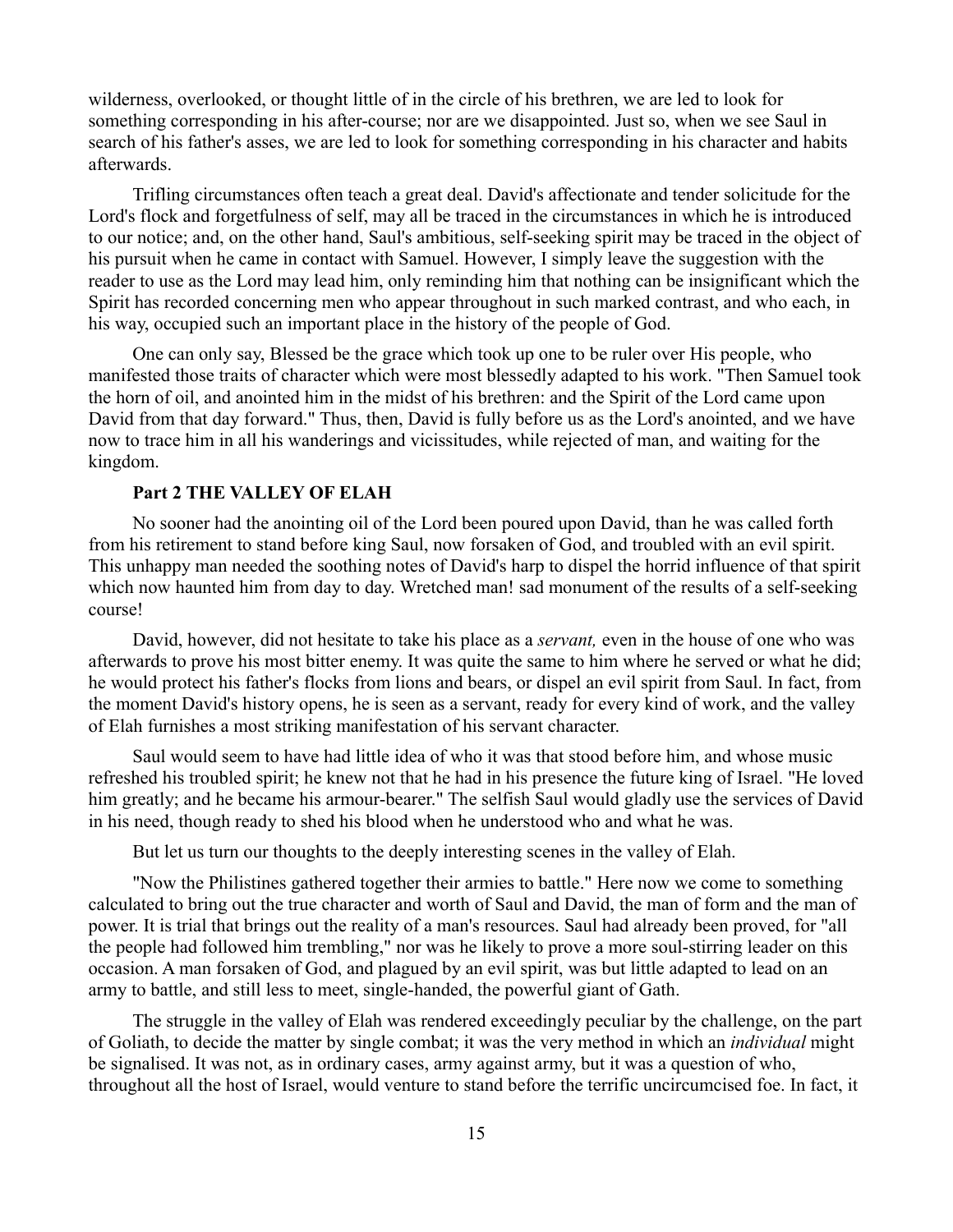is plain that the blessed God was about to make manifest again to Israel that, as a people, they were utterly powerless, and that their only deliverance, as of old, was the arm of Jehovah, who was still ready to act in His wondrous character of "a man of war," whenever faith addressed Him as such.

For forty successive days did the Philistine draw near and present himself in the view of the unhappy Saul and his awe-struck army. And observe his bitter taunt — "Am not I a Philistine, and *ye servants to Saul?"* Alas! it was but too true; they had come down from their high elevation as servants to Jehovah to become mere servants to Saul. Samuel had forewarned them of all this — he had told them that they would become footmen, bakers, cooks, and confectioners to their self-chosen master; and all this, as their choice, instead of having the Lord God of Israel as their sole master and King. Nothing will teach man, however, save bitter experience; and the cutting taunts of Goliath would, no doubt, teach Israel afresh the real nature of their condition under the crushing rule of the Philistines. "Choose you *a man* for you, and let him come down to me," said the giant. How little did he know who was about to be his antagonist. He, in all his boasted fleshly strength, vainly imagined that no Israelite could stand before him.

And here we may inquire, what of Jonathan in all this scene? He who had acted in such simple faith and energy in 1 Sam. 14, why was he not now ready to go forth against this champion? I doubt not if we look particularly at his actings, we shall find that his faith was not of that simple, independent character which would carry a man through all kinds of difficulties. The defect in his faith appears in the words, *if* they say thus," etc. Faith never says "if"; it has to do only with God. When Jonathan said "There is no restraint to the Lord," he uttered a fine principle of truth, and one which should have carried him on without an "if." Had Jonathan's soul been reposing simply in the ability of *God,* he would not have sought for a sign. True, the Lord graciously gave him the sign, just as He had given one to Gideon before, for He ever meets His servants in all their needs. However, Jonathan does not make his appearance in the valley of Elah; he had, it seems, done his work, and acted according to his measure; but, in the scene now before us, there was a demand for something far deeper than anything Jonathan had known.

But the Lord was secretly preparing an instrument for this new and more difficult work. And may we not say it is ever thus that the blessed God acts? He trains in secret those whom He is about to use in public. He makes His servants acquainted with Himself in the secret solemnity of His sanctuary, and causes His greatness to pass in review before them, that thus they may be able to look with a steady gaze at the difficulties of their path.

Thus it was with David. He had been alone with God while keeping the sheep in the wilderness; his soul had become filled with the thought of God's power; and now he makes his appearance in the valley of Elah, in all the simplicity and self-renouncing dignity of a man of faith. The emptiness of man had been fully proved by the forty days of Goliath's haughty boasting. Saul could avail nothing; Jesse's three eldest sons could avail nothing; yea, even Jonathan could avail nothing; all was lost, or seemed to be, when the stripling David entered the scene, clothed in the strength of Him who was about to lay in the dust the pomp and glory of the proud Philistine.

The words of Goliath were reported to David, and in them he at once recognized a blasphemous defiance of the living God. "Who," said he, "is this uncircumcised Philistine, that he should defy the armies of *the living God ?"* David's faith recognized in the trembling host before him the army of the living God, and he at once made it a question between Jehovah and the Philistine.

This is most instructive: for no change of circumstances can ever rob the people of God of their dignity in the eye of faith. They may be brought low in the view of man, as in Israel's case on the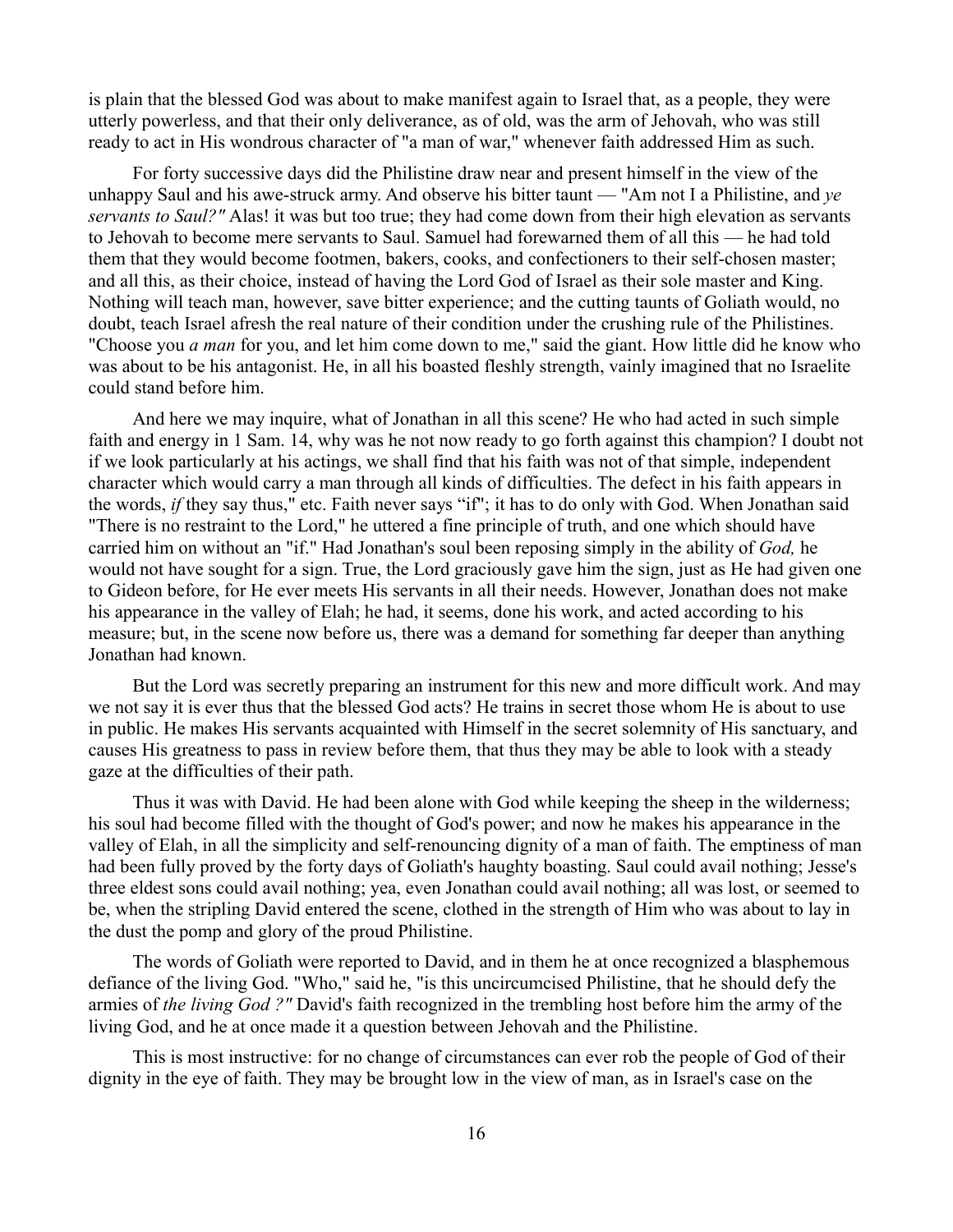present occasion, but faith ever recognises what God has imparted; and hence David, as he beheld his poor brethren fainting in the view of their terrible enemy, was enabled to acknowledge those with whom the living God had identified Himself, and who ought not therefore to be defied by an uncircumcised Philistine.

When faith is in exercise, it brings the soul into direct connection with the grace and faithfulness of God and His purposes toward His people. True, Israel had brought all this sorrow and humiliation upon themselves by their unfaithfulness; it was not of the Lord that they should quail in the presence of an enemy; it was the fruit of their own doing, and faith would ever apprehend and acknowledge this. Still, the question is, "Who is this uncircumcised Philistine?"

This is the inquiry of faith. It was not the army of *Saul* that the man of faith beheld. No; it was the army of the *living God —* an army under the command of the same Captain that had led His hosts through the Red Sea, through the terrible wilderness, and through Jordan. Nothing less, nothing lower than this, could satisfy faith.

But then, how little are the judgement and the actings of faith understood or valued when things get low amongst the people of God! This is very apparent on every page of Israel's history, and, we may say, on every page of the Church's history also. The path of simple, childlike faith is far removed from human sight; and if the Lord's people sink into a low, carnal state, they can never understand the principle of power in the soul of one really acting by faith. He will be misunderstood in various ways, and have wrong motives attributed to him; he will be accused of setting himself up, or acting wilfully, independently. All these things must be expected by one who stands in the breach, at a time when things are low. Through lack of faith in the majority, a man is left alone, and then, when he is led to act for God, he will be misinterpreted .

Thus it was in David's case. Not only was he left alone in the time of difficulty, but he had to endure the taunt of the flesh, administered by Eliab, his eldest brother. "And Eliab his eldest brother heard when he spake unto the men; and Eliab's anger was kindled against David, and he said, Why camest thou down hither? and with whom hast thou left those few sheep in the wilderness? I *know thy pride, and the naughtiness of thy heart;* for thou art come down that thou mightest see the battle" (1 Sam. 17: 28). This was the judgement of Eliab, in reference to the actings of David. "And David said, What have I now done? Is there not a cause?"

David was borne onward by an energy quite unknown to Eliab, nor was he careful to enter upon a defence of his course to his haughty brother. Why had not Eliab acted himself for the defence of his brethren? Why had not Abinadab or Shammah acted? Because they were faithless; simply this. Not only had those three men remained powerless, but the whole congregation had remained terror-stricken in the presence of the enemy, and now, when one appeared in their midst whom God was about to use marvellously, not one could understand him.

"And David said to Saul, Let no man's heart fail because of him; thy servant will go and fight with this Philistine." Precious faith! no difficulty deters it — nothing stands in its way. What was the Philistine to David? Nothing. His tremendous height, his formidable armour, were mere circumstances*;* and faith never looks at circumstances, but looks straight to God. Had not David's soul been buoyed up by faith, he could not have uttered the words, "Thy servant will go"; for, harken to the words of him who ought to have been the first to face Israel's dreadful enemy: "And Saul said to David, Thou art not able to go against this Philistine." What language for the king of Israel! What a contrast between the man of office and the man of power!

Surely Saul ought to have gone forth in the defence of the flock which had been entrusted to his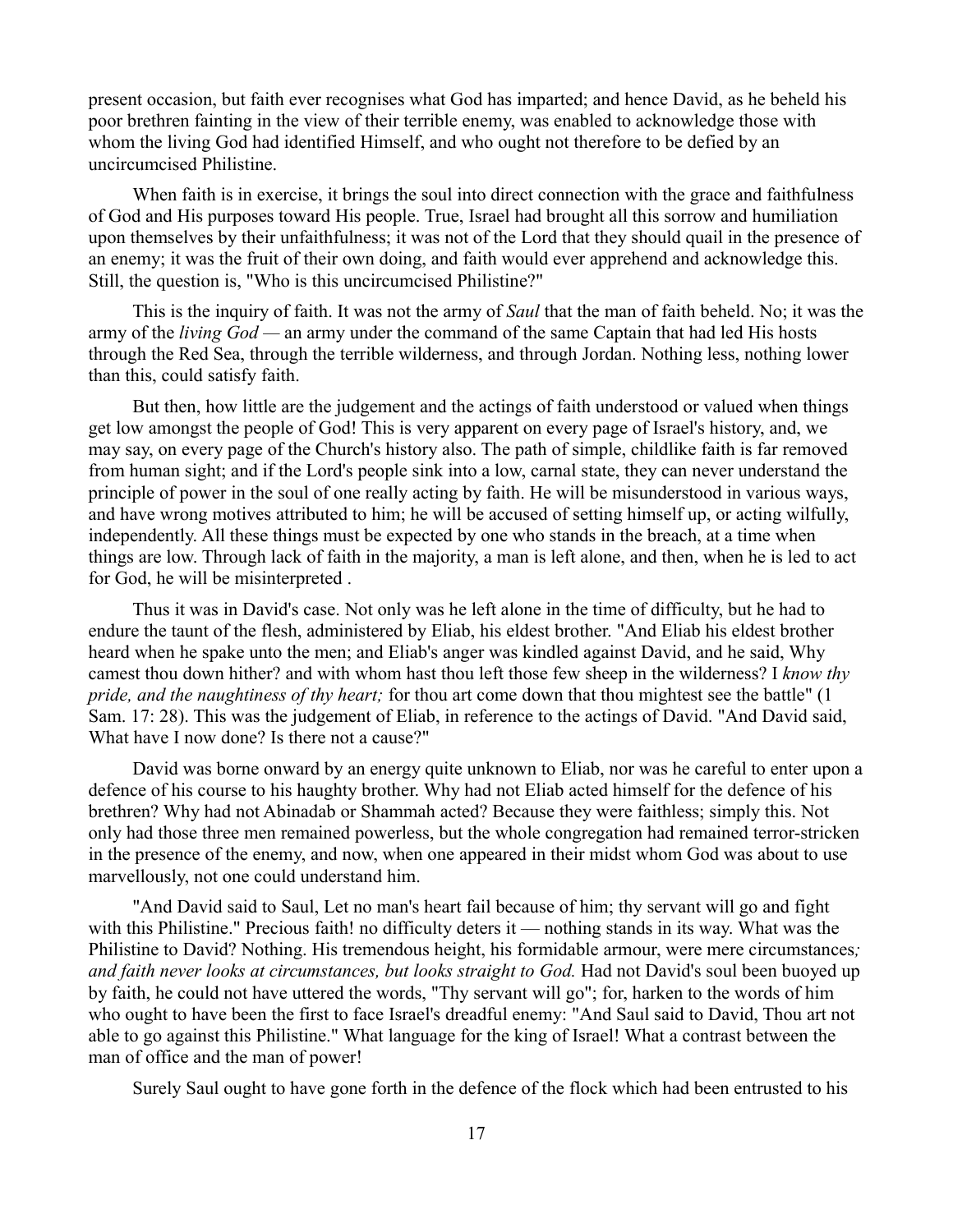care; but, ah! Saul cared not for Israel, unless so far as Israel was connected with himself, and hence his exposing his person on their behalf never, we may safely say, entered his selfish heart; and not only was he unable and unwilling to act himself, but would fain clog the energies of one who, even now, was putting forth the precious fruits of that divine principle implanted within him, and which was about to prove him so fit for the high office which the purpose of God had assigned to him, and to which His anointing oil had dedicated him.

*"Thou* art not able." True, but Jehovah was; and David was leaning simply upon the strength of His arm. His faith laid hold of the ability of Him who had appeared to Joshua beneath the walls of Jericho, with a sword drawn in His hand, as "Captain of the host of the Lord." David felt that Israel had not ceased to be the Lord's host, though so far sunk from what they were in Joshua's day. No; they were still the army of the Lord, and the battle was just as much the Lord's battle as when the sun and the moon were arrested in their course in order that Joshua might execute the judgement of God upon the Canaanites. Simple faith in God sustained the spirit of David, though Eliab might accuse him of pride, and Saul might talk of his want of ability.

There is nothing that can possibly give such energy and persevering power as the consciousness of acting *for God,* and that God is acting *with us.* This removes every obstacle; it lifts the soul above all human influence, and brings it into the very region of power omnipotent. Let us only be fully assured that we *are* on the Lord's side, and that His hand is acting with us, and nothing can drive us from the path of service and testimony — conduct us whither it may. "I can do all things," said the apostle, "through Christ which strengtheneth me." And again, "Most gladly therefore will I rather glory in my infirmities, that the power of Christ may rest upon me." The very weakest saint can do all things through Christ. But if man's eye rests on this weak saint, it seems like presumption to talk of "doing all things."

Thus, when Saul looked upon David, and compared him with Goliath, he judged rightly when he said, "Thou art not able to go against this Philistine to fight with him: for thou art but a youth, and he a man of war from his youth." It was a comparison of flesh with flesh, and, as such, it was quite correct. To compare a stripling with a giant would leave little room for hesitation as to the issue of the conflict; but he ought to have compared the strength of Goliath with that of the God of the armies of Israel. This was what David did.

"And David said unto Saul, Thy servant kept his father's sheep, and there came a lion and a bear, and took a lamb out of the flock: and I went out after him, and smote him, and delivered it out of his mouth: and when he arose against me, I caught him by his beard, and smote him, and slew him. Thy servant slew both the lion and the bear: and this uncircumcised Philistine shall be as one of them, seeing he hath defied the armies of the living God." This was the argument of faith. The hand that had delivered from one difficulty would deliver from another. There is no "if in all this. David did not wait for a sign; he simply said, *"Thy servant will go."* David had felt the power of God's presence with him in secret before he came forth to present himself in public as the servant of God and of Israel.

As another has remarked, David had not boasted of his triumph over the lion and the bear; no one seemed to have heard of it before; nor would he probably have spoken of it, had it not been for the purpose of showing what a solid ground of confidence he had in reference to the great work on which he was about to enter He would fain show that it was not in his own strength he was going forth. So was it in the matter of Paul's rapture to the third Heaven: for fourteen years had that circumstance remained buried as a secret with the apostle, nor would he have divulged it, had not the carnal reasonings of the Corinthians compelled him to do so.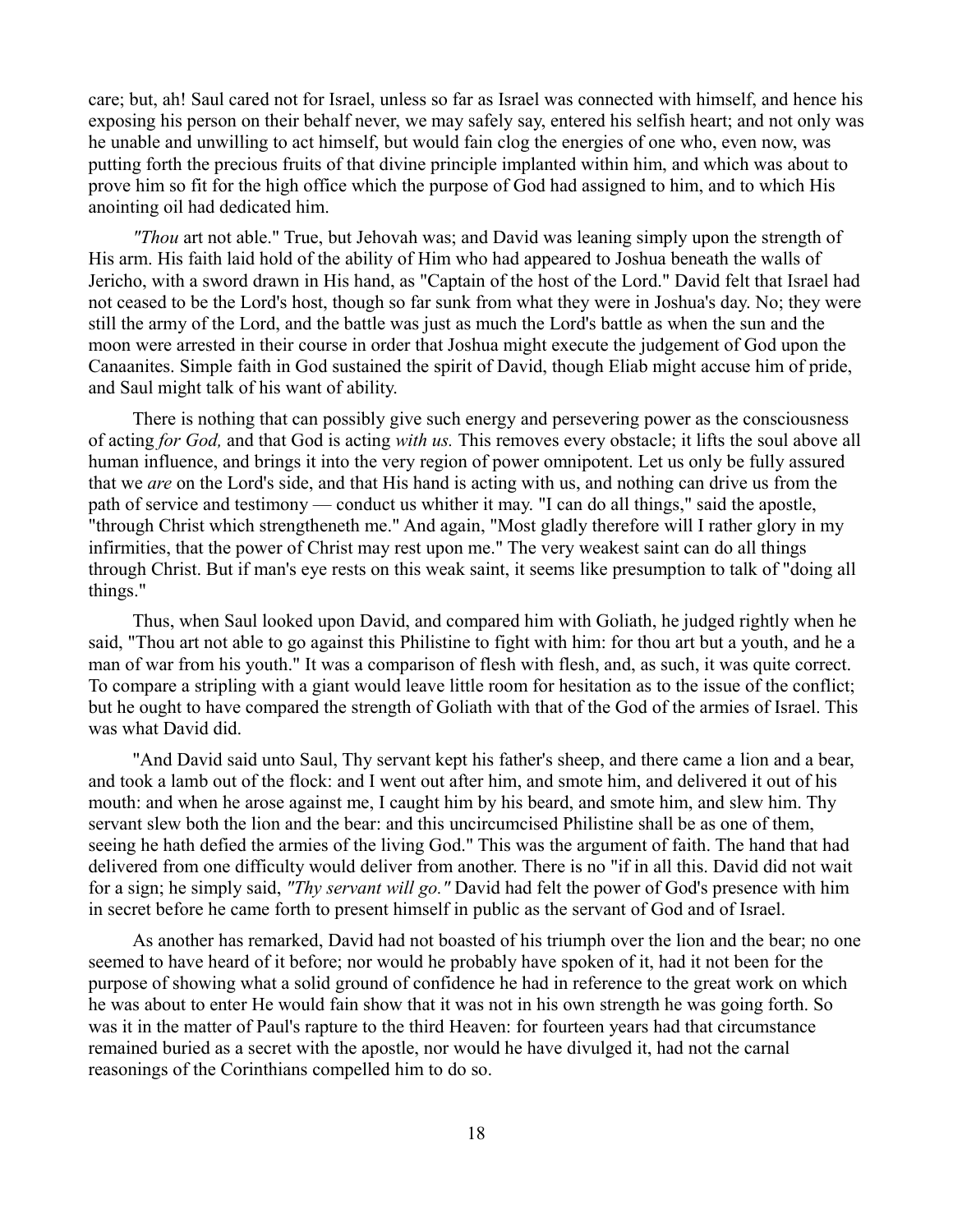Now, both these cases are full of practical instruction for us. With the majority of us, alas, there is too great a readiness to talk of our doings, or, at least, to think much of them. The flesh is prone to glory in anything that might exalt *self;* and if the Lord, despite of the evil in us, has accomplished any little service by our instrumentality, how speedily is it communicated in a spirit of pride and selfcomplacency. It is all right to speak of the Lord's grace, and to have our hearts filled with thankful adoration because of it; but this is very different from boasting of things connected with self.

David, however, kept the secret of his triumph over the lion and the bear concealed in his own bosom, and did not bring it forth until the fitting occasion; nor does he, even then, speak of himself as having achieved aught, but he simply says, *"The Lord that delivered me* out of the paw of the lion, and out of the paw of the bear, He will deliver me out of the hand of this Philistine." Precious, selfrenouncing faith! — faith that counts on God for everything, and trusts the flesh in nothing — faith which brings God into every difficulty, and leads us, with deepest thankfulness, to hide self, and give Him all the glory. May our souls know more and more of this blessed faith.

But it frequently needs much spirituality to detect the vast difference between the language of faith and the language of mere commonplace and formal religiousness. Saul assumed the garb and phraseology of religiousness; we have already seen much of this in his history, and we see it in his interview with David. Mere *religiousness* and *faith* here are seen in marked contrast. When David had made the clear and unequivocal statement of faith in the presence and power of Jehovah, Saul added, "Go, *and the Lord be with thee."* But, ah, how little did he know what was involved in having the Lord with him. He *seemed* to trust the Lord, but *in reality* he trusted his armour. Had he understood what he said, why think of putting on armour? "The Lord be with thee" was in Saul's mouth a mere commonplace: it really meant nothing, for he had no idea of David's going *simply* with the Lord.

It is well to dwell upon, and distinctly point out, the evil of this — the evil of using words which, so far as we are concerned, mean nothing, but which involve a trifling with the Lord's name and truth. How often do we speak of trusting the Lord, when, in reality, we are leaning on some circumstance, or set of circumstances. How often do we speak of living by the day, in simple dependence upon God, when, if we judged the positive condition of our souls before God, we should find that we were looking to some human or earthly source of supply. This is a sad evil, and should be most carefully watched against.

It was just what Saul exhibited, when, having made use of the apparently devout expression, "The Lord be with thee," he proceeded to "arm David with his armour, and he put a helmet of brass upon his head; also he armed him with a coat of mail." He had no other idea but that David was to fight in the usual way. No doubt, it was *professedly* in the name of the Lord; but he thought David *ought to use means.* But it happens that we frequently speak of using means and really shut out God; we profess to use means in dependence upon God, and, in reality, use the mere name of God in dependence upon the means. This is virtually, and according to the judgement of faith, to make a God of our means. Whether had Saul more confidence, in the Lord or in the armour? In the armour, no doubt; and so with all who do not truly walk by faith; it is the *means* they lean upon, and not upon God.

Perceive how strikingly all this bears upon the title of this little book, viz.; "The Life of Faith." We can hardly dwell upon any point in our subject more important than that suggested by the interesting scene on which we are immediately dwelling. The man of means, and the man of faith, are really before us; and we can at once perceive how far the latter proceeds in the use of means. Means are to be used, no doubt, but only such means as are perfectly consistent with the full and blessed action of faith, and also with the untarnished glory of the God of all power and grace. Now David felt that Saul's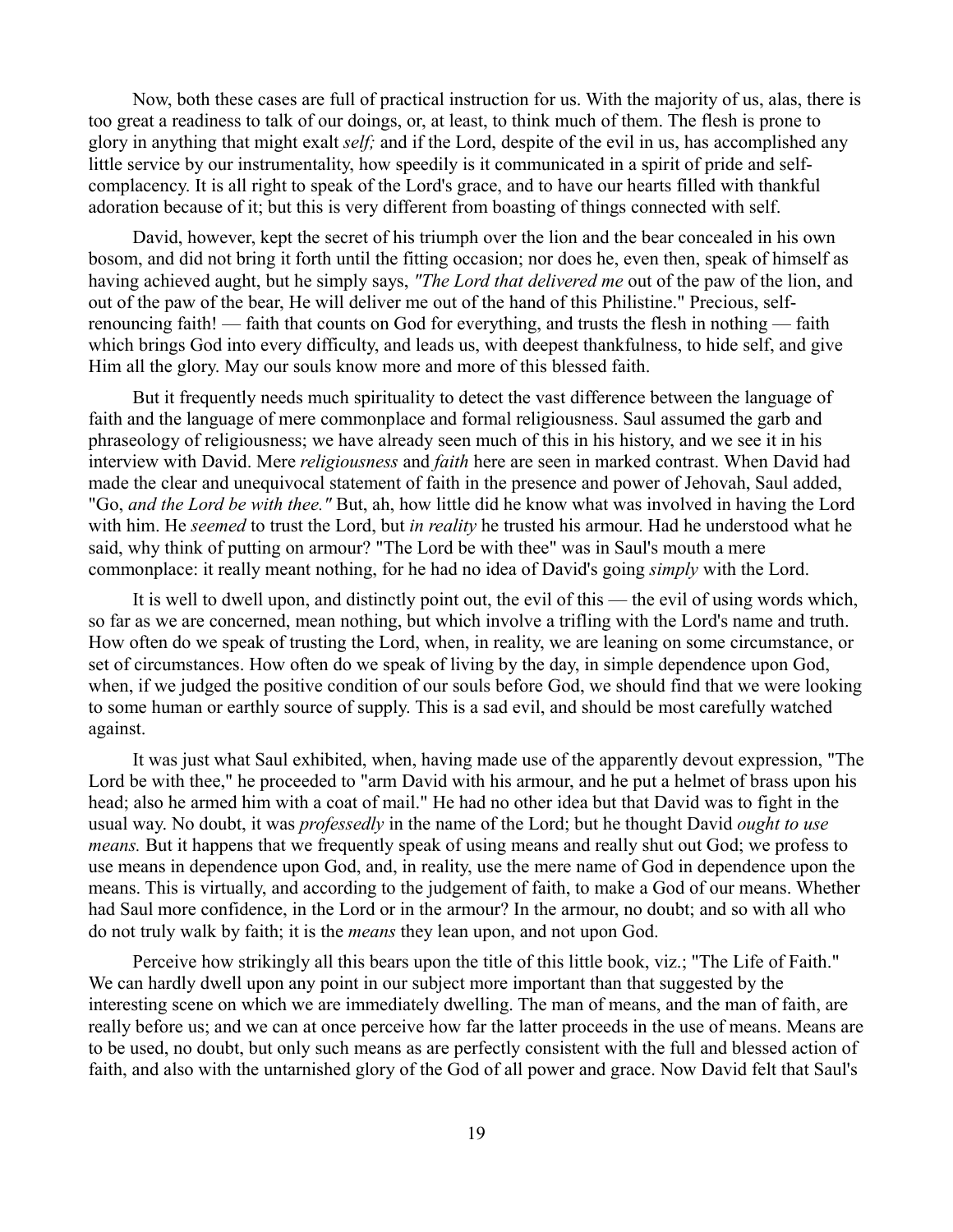armour and coat of mail were not such means, and he, therefore, refused them. Had he gone with them, the victory would not have been so manifestly the Lord's. But David had professed his faith in the Lord's deliverance, and not in human armour. True, means will be used; but let us take care that our means do not shut out God. {Faith, waits on God, allows Him to use what means soever He pleases. It does not ask Him to bless our means, but lets Him use His own.}

"And David girded his sword upon his armour, and he assayed to go; for he had not proved it. And David said unto Saul, I cannot go with these; for I have not proved them. And David put them off him." Happy deliverance from the trammels of human policy! It has been observed, and most truly so, that David's trial was not when he met the giant, in actual conflict, but when he was tempted to use Saul's armour. Had the enemy succeeded in inducing him to go with that, all was gone; but, through grace, he rejected it, and thus left himself entirely in the Lord's hands, and we know what security he found there. This is faith. It leaves itself in God's hand.

{How often it happens that the child of God or the servant of Christ, harnessed with human devices for his work, finds himself burdened and hampered with these trammels to obedience and faith. Let them be shaken off, through grace, and the soul cast upon God finds at once the joy and liberty for the service and energy of faith. Ed.}

And may we not apply this with much profit to the case of a poor helpless sinner in reference to the forgiveness of his sins? I believe we may. Satan will tempt such an one to seek some addition to the finished work of Christ — something that will detract from the glory of the Son of God as the *only* Saviour of sinners. Now to such I would say, It matters not *what you* add to the work of Christ — you make it of no avail. If it might be permitted to add anything, surely circumcision would have been admitted, as being an ordinance of divine institution; yet the apostle says, "Behold, I Paul say unto you, that if ye be circumcised, Christ shall profit you nothing. For I testify again to every man that is circumcised, that he is a debtor to do the whole law. Christ is become of no effect unto you, whosoever of you are justified by the law; ye are fallen from grace" (Gal. 5: 2-4).

In a word, then, we must have Christ *alone;* we want no more, we can do with no less. If our works are to be put in with Christ's, then He is not sufficient. We dishonour the sufficiency of His atonement if we seek to connect aught of our own with it, just as David would have dishonoured the Lord by going forth to meet the Philistine champion in Saul's armour. Doubtless many a so-called prudent man would have condemned what seemed to him to be the rashness and foolhardiness of the stripling indeed, the more practised a man was in human warfare, the more likely would he have been to condemn the course adopted by the man of faith. But what of that? David knew in whom he had believed; he knew it was not rashness that was leading him on, but simple faith in God's willingness and ability to meet him in his need.

Few, perhaps, in Saul's army knew the weakness of David as realized by himself in that trying moment. Though all eyes were fastened upon him as one having much self-confidence, yet we know what it was that buoyed up his heart, and gave firmness to his step as he went forth to meet the terrible foe. We know that the power of God was there just as manifestly as when the waters of the sea were divided to make a way for the ransomed to pass over; and when faith brings the power of God into action, nothing can stand in the way for a moment.

Verse 40 shows us David's armour. "And he took his staff in his hand, and chose him five smooth stones out of the brook, and put them in a shepherd's bag which he had, even in a scrip; and his sling was in his hand: and he drew near to the Philistine." So, we see, David did use means; but what means! What contempt does David cast upon the ponderous armour of his enemy! How his sling must have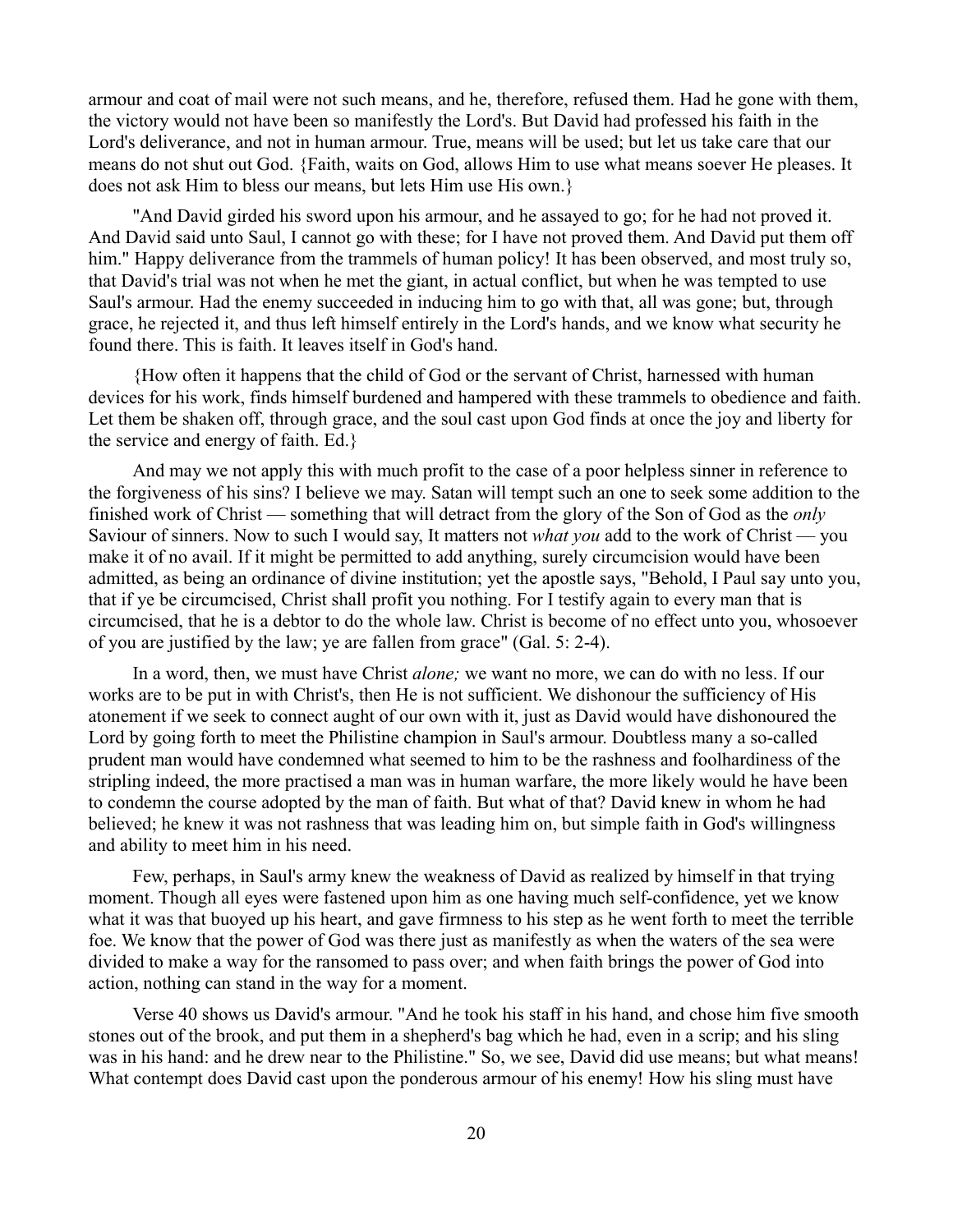contrasted with Goliath's spear like a weaver's beam! In fact, David could not have inflicted a deeper wound upon the Philistine's pride than by coming against him with such weapons. Goliath felt this. "Am I a dog?" said he. It mattered not, in the judgement of faith, what he was, dog or giant; he was an enemy of the people of God, and David was meeting him with the weapons of faith.

"Then said David to the Philistine, Thou comest to me with a sword, and with a spear, and with a shield: but I come to thee in the name of the Lord of hosts, the God of the armies of Israel, whom thou hast defied. This day will the Lord deliver thee into my hand . . . that all the earth may know that there is a God in Israel. And all this assembly shall know that *the Lord saveth not with sword and spear:* for the battle is the Lord's, and He will give you into our hands.

{For the important distinction between the expressions, "Lord" and "Gods — Jehovah and Elohim — see *Notes on the Book of Genesis* chap. 2.}

Here we have the true object of the man of faith, viz., that Israel and all the earth might have a glorious testimony to the power and presence of God in the midst of His people. If David had used Saul's armour it would not have been known that the Lord saved not by sword and spear — his warfare would just seem like any other; but the sling and the stone while giving little prominence to him that used it, gave the glory to Him from whom the victory came.

{It is interesting to observe David's address to Goliath. He does not say, "I come to thee *with a sling and a stone. "* No; but, "in the name of the Lord of hosts." With him, it is not the means, but "the Lord of Hosts" on which he fixes his eyes.

Faith ever honours God, and God ever honours faith. David, as has been already remarked, put himself into the hands of God, and the happy result of so doing was victory — full, glorious victory. "David prevailed over the Philistine with a sling and with a stone, and smote the Philistine, and slew him; *but there was no sword in the hand of David.*" Magnificent triumph! Precious fruit of simple faith in God! How should it encourage the heart to cast away from it every carnal confidence, and to cling to the only true source of power.

David was made the happy instrument of delivering his brethren from the galling and terrifying threats of the uncircumcised Philistine; he had come into their midst, from the retirement of a shepherd's life, unknown and despised, though the anointed king of Israel; he had gone forth singlehanded to meet the enemy of the congregation; he had laid him prostrate, and made a show of him openly; and all this, be it remembered, as *the servant* of God, and the servant of Israel, and in the energy of a faith which circumstances could not shake. It was a wondrous deliverance, gained by a single blow — no manoeuvring of armies — no skill of generals — no prowess of soldiers. No; a stone from the brook, slung by a shepherd's hand, settled the whole matter. It was the victory of faith.

"And when the Philistines saw that their champion was dead, they fled." How vain are those hopes which are based on the perishable resources of flesh, in its greatest apparent strength and energy! Who that saw the giant and the stripling about to engage in conflict, but would have trembled for the latter? Who would have thought that all the massy armour would come to nothing before a sling and a stone? Yet see the end. The champion of the Philistines fell, and with him all their fondly-cherished hopes. "And the men of Israel and of Judah arose, and shouted, and pursued the Philistines." Yes: they might well shout, for God was manifestly gone out before them, to deliver them from the power of their enemies. He had been working powerfully by the hand of one whom they knew not, nor recognized, as their anointed king, but whose moral grace might well attract every heart.

But amidst the many thousands who beheld the victory, we read of one whose whole soul was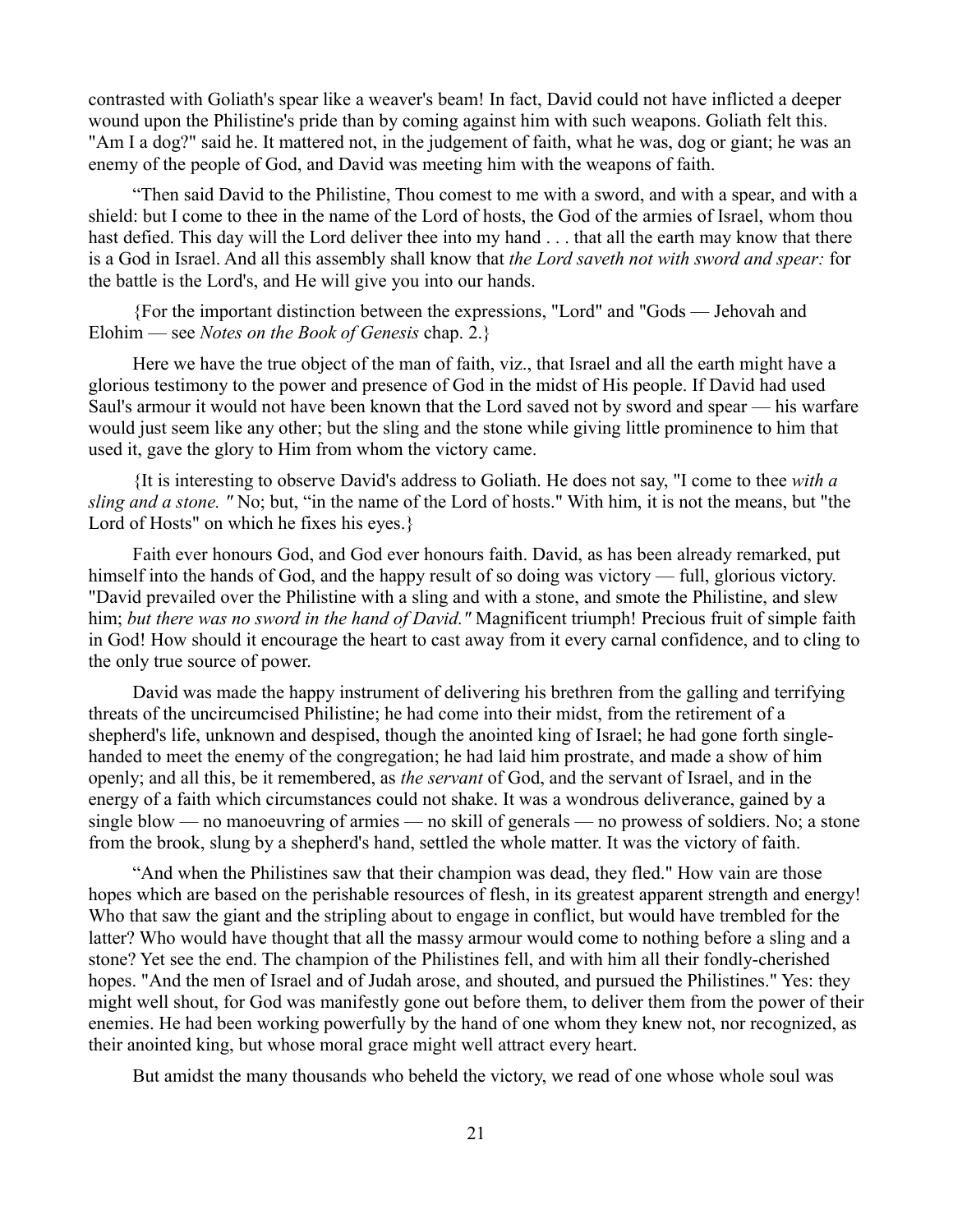drawn forth in ardent affection for the victor. The most thoughtless must have been struck with admiration of the victory; and, no doubt, it affected individuals differently. At such times, in a certain sense, "the thoughts of many hearts are revealed." Some would envy, some would admire; some would rest in the victory; some in the instrument; some would have their hearts drawn up to "the God of the armies of Israel" who had again come amongst them with a drawn sword in His hand. But there was one devoted heart who was powerfully attracted to *the person* of the conqueror, and this was Jonathan.

"And it came to pass, when he had made an end of speaking unto Saul, that *the soul of Jonathan was knit with the soul of David,* and Jonathan loved him as his own soul" (1 Sam. 18: 1.) No doubt Jonathan participated more fully in the joy of all in the triumph of David; but there was more than this in it; it was not merely the triumph, but the person of the triumphant one that drew out the deep and ardent affections of Jonathan's soul. Saul might selfishly seek to retain the valiant David about his person, not because of love for his person, but simply to magnify himself. Not so Jonathan; he *loved* David. David had removed a load from his spirit, and filled up a great blank in his heart.

The challenge of the giant had, as it was each day repeated, developed the poverty of Israel. The eye might have ranged up and down the ranks in search of one able to meet the urgent need, but in vain. As the giant's vaunting words fell on their ears, *all* the men of Israel, when they saw the man, fled from him, and were sore afraid." "All," yes; all fled, when they heard his words, and saw his size. Terrible was the blank, therefore, left in the heart on this solemn occasion; and when a beloved one appeared to fill up that blank, what wonder that Jonathan's whole soul was drawn out in genuine affection for that one. And be it remembered, that it was David himself, and not his work only, that touched Jonathan's heart. He admired his victory surely, but his person more. It is well to note this, and trace its striking application to the true David.

That we are warranted in making such application will, surely, not be questioned. The whole scene, from first to last, is too remarkable to admit of a question. In Goliath we behold the power of the enemy by which he held the soul in grievous bondage. From this power there was no means of deliverance within human reach. The challenge might be repeated from day to day — but all in vain. From age to age might the solemn verdict be heard throughout the myriads of Adam's fallen posterity, "It is appointed unto men once to die, but after this the judgement"; and the only response which man could yield was, like Israel's response in the valley of Elah, dismay — deep, deep dismay. "Through fear of death, all our lifetime subject to bondage." This was man's response. The need was felt — the void unfilled. The human heart yearned for something, and yearned in vain. The claims of justice could not be met — death and judgement frowned in the distance, and man could only tremble at the prospect.

But blessed be the God of all grace, a deliverer has appeared — One mighty to save, the Son of God, the true David, the Anointed King of Israel and of all the earth. He has met the need, filled up the blank, satisfied the yearnings of the heart. But how? where? when? By His death on Calvary, in that terrible hour when all creation was made to feel the solemn reality of what was being transacted. Yes, the cross was the field where the battle was fought, and the victory won. There it was that the strong man had all his armour taken from him, and his house spoiled. There, justice had its utmost claims fully satisfied; there, the handwriting of ordinances, which was against us, was nailed to the tree. There, too, the curse of a broken law was forever obliterated by the blood of the Lamb, and the needs of a guilty conscience satisfied by the same.

"The precious blood of Christ, as of a lamb without blemish and without spot," settled everything for the believing soul. The poor trembling sinner may stand by and behold the conflict, and the glorious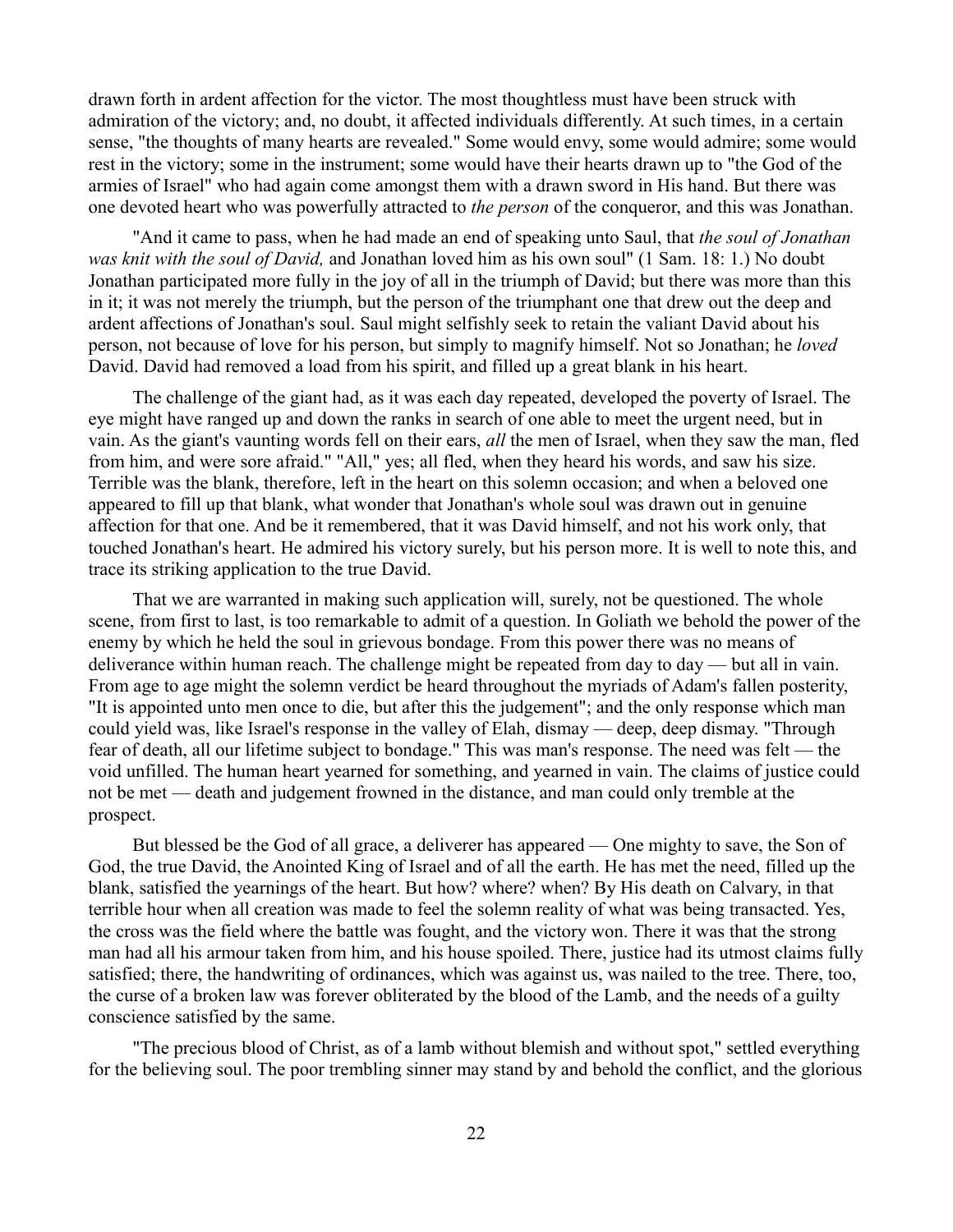issue thereof, and behold all the power of the enemy laid low by one stroke of his glorious Deliverer, and feel the heavy burden rolled away from his struggling spirit. The tide of divine peace and joy may flow into his soul, and he may walk abroad in the full power of the emancipation purchased for him by the blood, and proclaimed to him in the gospel.

And shall not one thus delivered love *the Person* of the deliverer? — not merely the work, but the Person? Ah! how can it be otherwise? Who that has felt the real depth of his need, and groaned beneath the burden of his sins, can fail to love and adore that gracious One who has satisfied the one and removed the other? The work of Jesus is infinitely precious; it meets the sinner's need, and introduces the soul into a position in which it can contemplate the Person of Christ. In a word, then, the *work* of the Saviour is for the *sinner;* the *Person* of the Saviour is for the saint: what He has *done, is* for the former; what He *is*, is for the latter.

But there may be a mere formal following of Christ while the heart is cold and remains unacquainted with His person. In the sixth chapter of John, we find a multitude of persons following the Lord Jesus merely on selfish grounds, and He is constrained to tell them so: "Verily, verily, I say unto you, Ye seek Me, not because ye saw the miracles, but because ye did eat of the loaves, and were filled." It was not for what He *was* they were seeking Him, but for mere carnal advantage; and hence, when He applies to their hearts the searching statement, "Except ye eat the flesh of the Son of man, and drink His blood, there is no life in you," we read, "Many of His disciples went back, and walked no more with Him." Now, eating His flesh, and drinking His blood, is, in other words, the soul finding its food, its satisfaction, in the offering of Himself in sacrifice for us.

The whole Gospel of John is a development of the personal glory of the Incarnate Word who is presented to us as "the Lamb of God which taketh away the sin of the world." Yet the natural heart could not receive Him thus, and therefore, "many went back, and walked no more with Him." The majority could not bear to have this truth pressed upon them. But harken to the testimony of one taught of God: "Peter answered and said, Lord, to whom shall we go? Thou hast the words of eternal life; and we believe and are sure that Thou art the Christ, the Son of the living God." Here we have the two things, viz.: what He *had* for them, what He *was* to them. He had eternal life to give, and He was the Son of the living God; by the former, the sinner is drawn to Him; by the latter, the saint is bound to Him. He not only meets all our necessities as sinners by His work, but also satisfies our affections and desires as saints by His Person.

This train of thought has been suggested by the deeply interesting and touching interview between David and Jonathan, when the conflict was over. The many thousands of Israel had raised the shout of triumph, and pursued the Philistines to reap the fruits of victory, while Jonathan was delighting himself in the person of the victor. "And Jonathan stripped himself of the robe that was upon him, and gave it to David, and his garments, even to his sword, and to his bow, and to his girdle." This was love, pure, simple, unaffected love — undivided occupation with an attractive object. Love strips itself for the sake of its object. David had forgotten himself and put his life in jeopardy for God and the congregation, and now Jonathan would forget himself for David.

Reader, let us remember that love to Jesus is the spring of true Christianity. Love to Jesus makes us strip ourselves; and, we may say, that to strip self to honour Jesus is the fairest fruit of the work of God in the soul.

Talk they of morals? O Thou bleeding Lamb,

The great morality is love to Thee.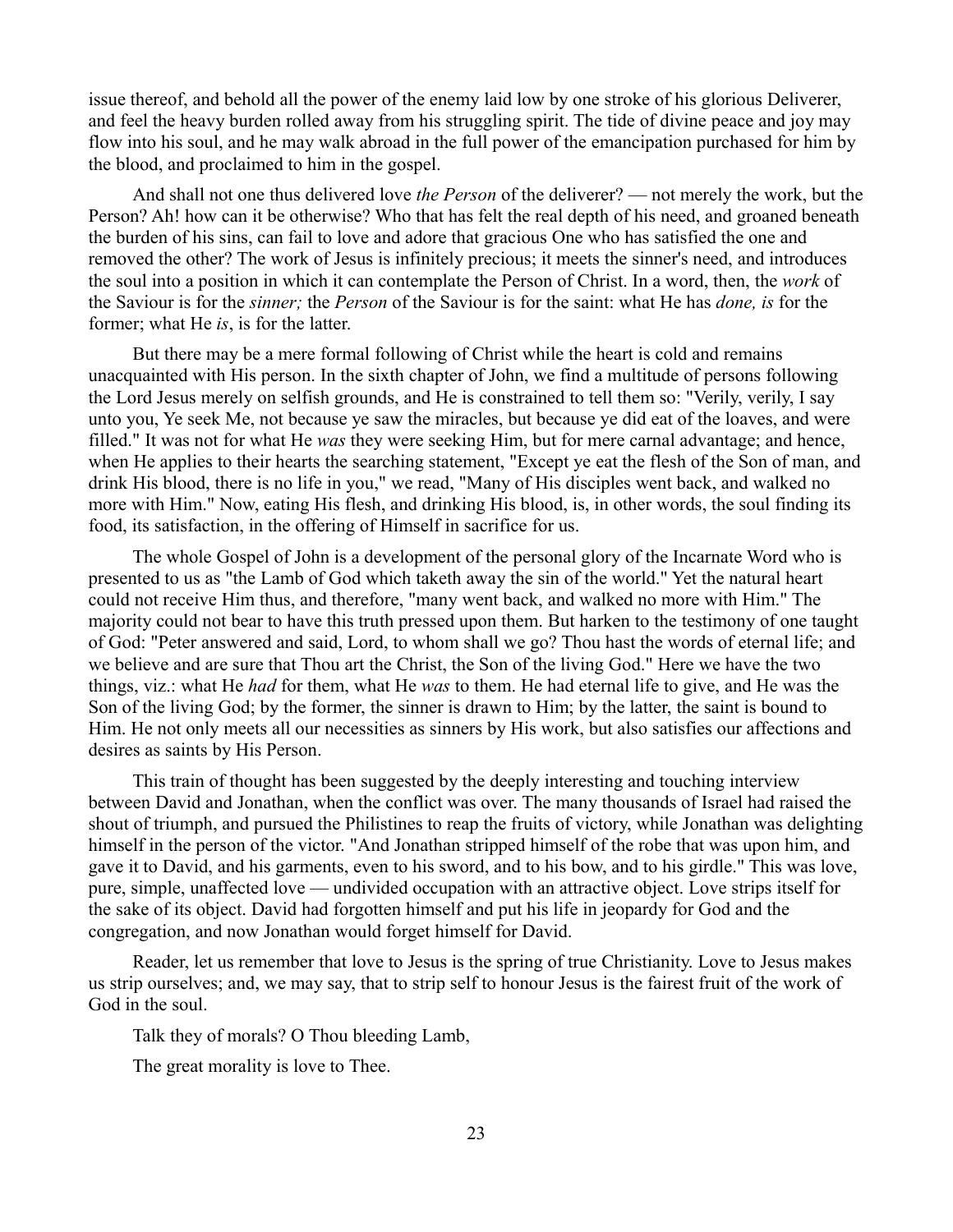Very different were the feelings with which Saul regarded the person and work of David. He had not learnt to forget himself and rejoice to see the work done by another. It is the work of grace to be able to do this. We all naturally like to be or to do something — to be looked at and thought of. Thus it was with Saul; he was a self-important man, and was, therefore, little able to bear the songs of the maids of Israel: "Saul hath slain his thousands, and David his ten thousands." Saul could not brook the idea of being second. He forgot how he had trembled at the voice of Goliath; though cowardly he would fain be counted brave and valiant. "And Saul eyed David from that day and forward." Terrible eye! — the eye of envy and bitter jealousy.

{It requires a very simple heart and single eye to be able to rejoice as unfeignedly in the fruit of another's labours as in that of our own hands. Had the glory of God and the good of His people filled Sail's heart, he would not have spent a thought upon the question as to the numbers attributed to him or to David. Alas, he sought his own glory. This was the secret of his envy and jealousy. Oh, what sacred rest, what true elevation, what perfect quietness of spirit flows from self-renunciation, such selfrenunciation as results from having the heart wholly occupied with Christ! When we are honestly seeking the promotion of Christ's glory we shall not be careful as to the instrument.}

We shall have the occasion to trace the development both of Jonathan's love and Saul's hatred, as we proceed in this work, and must now trace the man of faith through other scenes.

# **Part 3 THE CAVE OF ADULLAM**

From amid the brilliant lustre of the valley of Elah, David passed into very different scenes in the household of Saul, where envious looks and heartless attempts upon his life were the only returns for the soothing notes of his harp, and the valiant exploits of his sling and his sword. Saul owed his continuance on the throne, under God, to David, yet the javelin was Saul's return. But the Lord in His mercy kept His dear servant, amid all the intricacies of his extremely difficult position. "David behaved himself wisely in all his ways; and the Lord was with him. Wherefore, when Saul saw that he behaved himself very wisely, he was afraid of him. But all Israel and Judah loved David, because he went out and came in before them."

Thus was David, while anointed king of Israel, called upon to endure the hatred and reproach of the ruling power, though loved by all who were enabled to trace his moral worth. It was impossible that Saul and David could continue to dwell together; being of totally opposite principles, a separation must necessarily take place. David knew that he was anointed king, but Saul occupied the throne, and he was quite content to wait on God, and in meekness abide His time. Till then, the Spirit of Christ led him in the path of an exile. His way to the throne lay through multiplied sorrows and difficulties. He, like his blessed Master and antitype, was called to suffering first, and glory afterwards.

David would have served Saul to the end — he honoured him as "the Lord's anointed." If the moving of his finger would have set him on the throne, he would not have taken advantage of it. Of this we have the fullest evidence in his having twice saved Saul's life, when, to all appearance, the Lord had put him in his power. David waited simply upon God. Here was his strength, his elevation — his entire dependence. He could say, "My soul wait thou *only* upon God, for my expectation is from Him."

Hence we see that David was carried happily through all the snares and dangers of his path as a servant in the household and army of Saul. The Lord delivered him from every evil work, and preserved him unto that kingdom which He had prepared for him, and to which it was His purpose to raise him "after that he had suffered a while." David had, as it were, but just issued from the place of secret discipline and training, to appear in the battlefield, and, having accomplished his work there, he was called to take his place again on the form, to learn some deeper lessons in the school of Christ.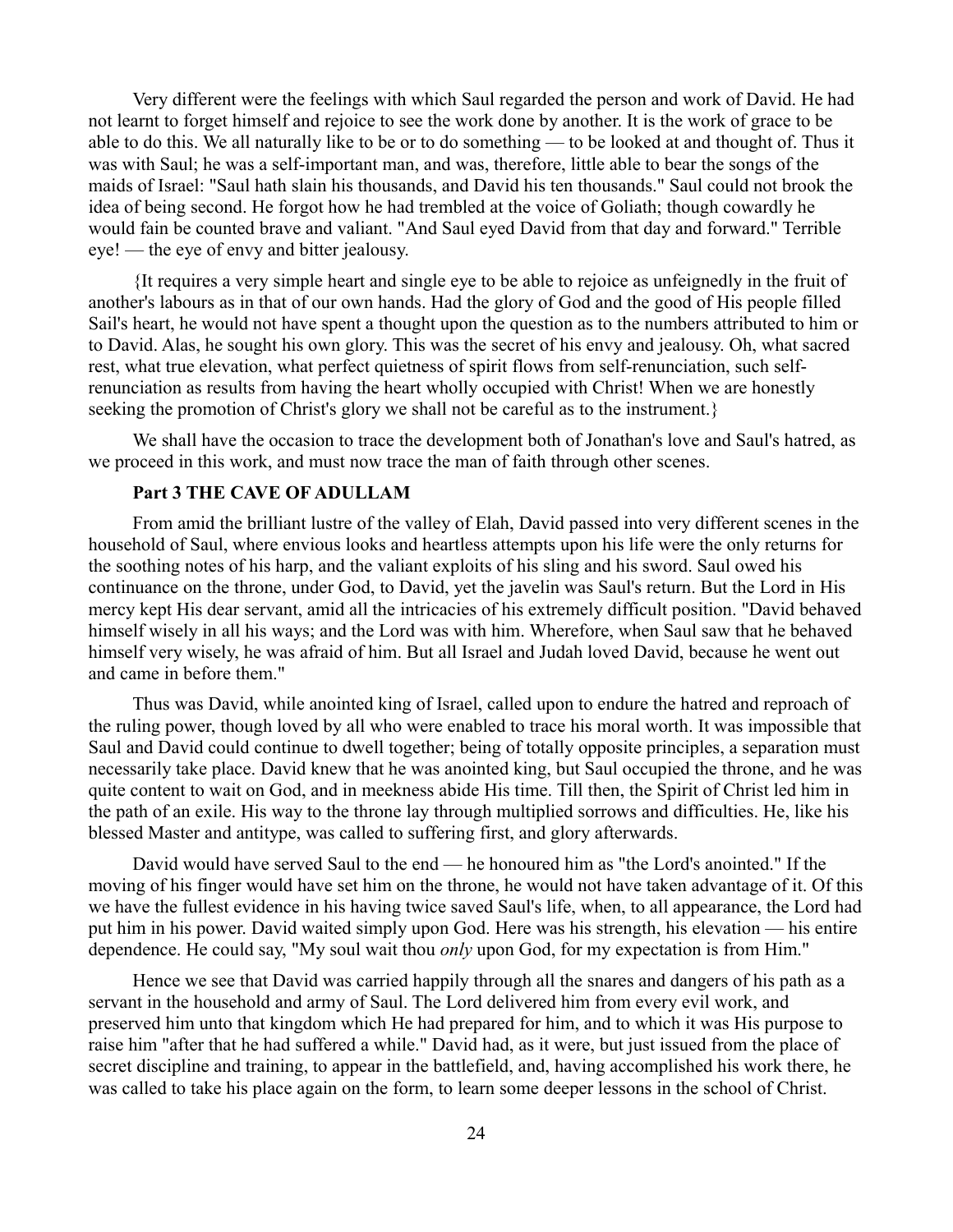The Lord's lessons are often painful and difficult, because of the waywardness or indolence of our hearts; but every fresh lesson learned, every fresh principle imbibed, only fits us the more for all that is yet before us. Yet it is blessed to be the disciples of Christ, and to yield ourselves to His gracious discipline and training. The end will unfold to us the blessedness of such a place. Nor need we wait for the end; even now, the soul finds it most happy to be subject, in all things, to the Master. "Come unto Me, all ye that labour and are heavy laden, and I will give you rest. *Take My yoke upon you,* and learn of Me; for I am meek and lowly in heart: and *ye shall find rest unto your souls.* For My yoke is easy, and My burden is light" (Matt. 11: 28-30). There are, we may say, three rests spoken of in Scripture. *First, is* the rest which, as sinners, we find in the accomplished work of Christ. *Secondly,* the present rest, which, as saints, we find in being entirely subject to the will of God; this is opposed to *restlessness. Third by,* the rest that remains for the people of God.

Now, David knew much of the blessedness of the second of these rests, inasmuch as he was entirely subject to the counsel and will of God, in reference to the kingdom. He was prepared to wait for God's time, being assured that it was the best and wisest time. He could say,

My times are in Thy hand;

Father, I wish them there.

This subjection is truly desirable. It saves us from much anxiety of heart and restlessness. When we walk in the habitual conviction that God is making "all things to work together for our good," the spirit is most wonderfully tranquillised. We shall never set about planning for ourselves if we believe that God is planning for us; we shall be satisfied to leave *all* to Him. But alas, how often is it otherwise with us. How often do we vainly imagine that we can manage matters better than the blessed God. We may not say so in so many words; yet we virtually feel and act as if it were so. The Lord grant unto us a more subdued and confiding spirit. The supremacy of the will of God over that of the creature will characterise the millennial age; but the saint is called *now* to let the will of God rule him in all things.

It was this subjection of spirit that led David to give way in the matter of the kingdom, and to take his place in the lonely cave of Adullam. He left Saul, and the kingdom, and his own destinies in the hands of God, assured that all would yet be well. And, oh, how happy was it for him to find himself outside the unhealthy atmosphere of Saul's house, and from under the jealous glance of Saul's eye! He could breathe more freely in the cave, however it might seem in man's view, than in the household of Saul. So will it ever be; the place of separation is the freest and the happiest. The Spirit of the Lord was departed from Saul, and this was faith's warrant for separation from his person, while, at the same time, there was the fullest subjection to his power as the king of Israel. The intelligent mind will have no difficulty in distinguishing between these two things. The separation and the subjection should both be complete.

{The New Testament teaches the Christian to be subject to the powers that be, but it never contemplates the idea of his being in the place of power. Hence, there are no directions for a Christian as a king or a magistrate, though there is ample guidance for a Christian as a husband, a father, a master, or a servant. This speaks volumes.}

But we must view Saul not only in a secular but also in a religious point of view; and it was in reference to the religious element in his personal character and official capacity, that there was the greatest need for distinct and decided separation. Saul had manifested throughout a desire to rule the conscience in religious matters; witness the scene in 1 Sam. 14, where, as we have seen, spiritual energy was cramped and hindered by Saul's religious rule. Now, when such rule is set up, there is no alternative but separation. When form without power prevails, the solemn word of the Holy Ghost is,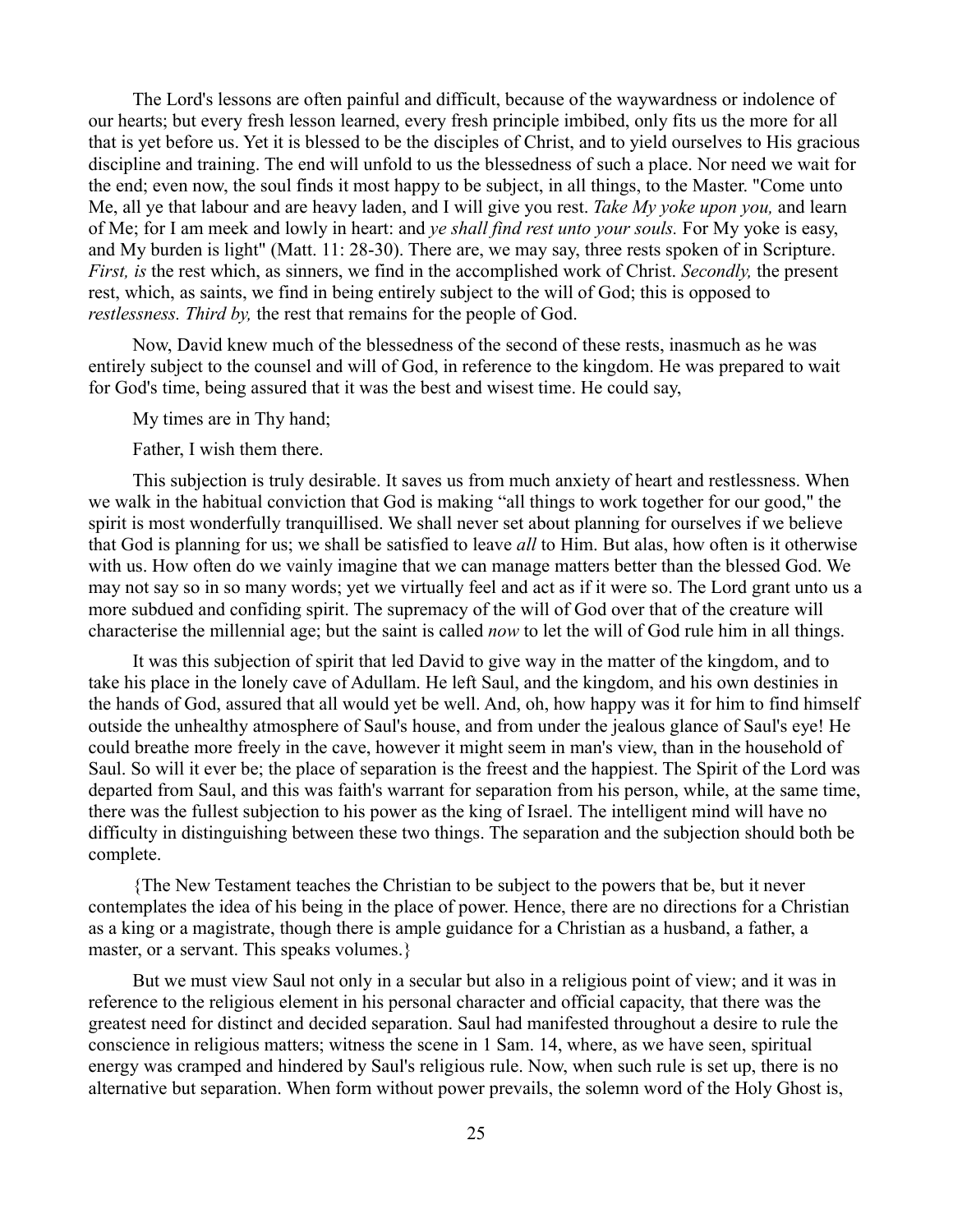"From such turn away." Faith never stops to inquire, Whither shall I "turn"? We are told what to turn away *from,* and we may be sure that, when we have yielded obedience to this, we shall be left at no loss as to the rest.

However, we shall see this principle in a much clearer light when we regard David in a typical point of view. In reality, David was forced into the place of separation, and thus, as one rejected of man, and anointed of God, we see him a type of Christ in His present rejection. David was, in principle, God's king, and as such experienced man's hostility, being driven into exile to avoid death. The cave of Adullam became the great gathering point for all who loved David and were wearied of the unrighteous rule of Saul. So long as David remained in the king's house, there was no call upon any one to separate; but the moment the rejected David took his place outside, no one could remain neutral; wherefore we read, "Every one that was in distress, and every one that was in debt, and every one that was discontented, gathered themselves unto him; and he became a captain over them: and there were with him about four hundred men."

Here was, then, the line of distinction clearly marked. It was now David, or Saul. All who loved form, loved an empty name, a powerless office, continued to adhere to Saul; but all who were dissatisfied with these things, and loved the person of God's anointed king, flocked around him in the hold. The prophet, priest, and king were there — the thoughts and sympathies of God were there, and though the company assembled there must have presented a strange appearance to the carnal and the worldly, yet it was a company gathered round the person of David, and linked with his destinies. It was composed of men whose very condition seems to have driven them to David, but who were now deriving character and distinction from their nearness and devotedness to the person of the beloved. Away from Saul, away from all that marked the day of his power, they could enjoy the sweetness of unhindered fellowship with the person of him who, though now rejected, was ere long to ascend the throne and wield the sceptre, to the glory of God and the joy of His people.

You may clearly perceive in David and his despised company a precious sample of the true David, and those who prefer companionship with Him to all the joys, the honours, and emoluments of earth. Those who had cast in their lot with David — what had they to do with the interests of Saul? They had found a new object, a new centre, and communion with God's anointed.

Nor was their place about the person of David dependent on, or connected with, what they had been. No; it mattered not what they had been; they were now the servants of David, and he was their captain. This gave them their character. They had cast in their lot with God's exile; their interest and his were identical. Happy company! Happy to escape from the rule and influence of Saul — still more happy to find themselves in companionship with God's anointed king. Their discontent, their distress, their debt, were all forgotten in their new circumstances. The grace of David was their present portion; the glory of David their future prospect.

Just so should it be with Christians now. Through grace, and the gentle leadings of the Father, we have found our way to Jesus — the anointed and rejected Jesus — now hidden with God. No doubt, we all had our respective features of character in the days of our guilt and folly — some discontented, some in distress, all in heavy debt to God — miserable, ruined, guilty, void of everything which could recommend us to Christ: yet God has led us to the feet of His dear Son, where we have found pardon and peace through His precious blood: Jesus has removed our discontent, alleviated our distress, cancelled our debt, brought us near His beloved person.

What return are we making for all this grace? Are we gathering, in ardent affection, round the Captain of our salvation? Are we weaned from the state of things under Saul? Are we living as those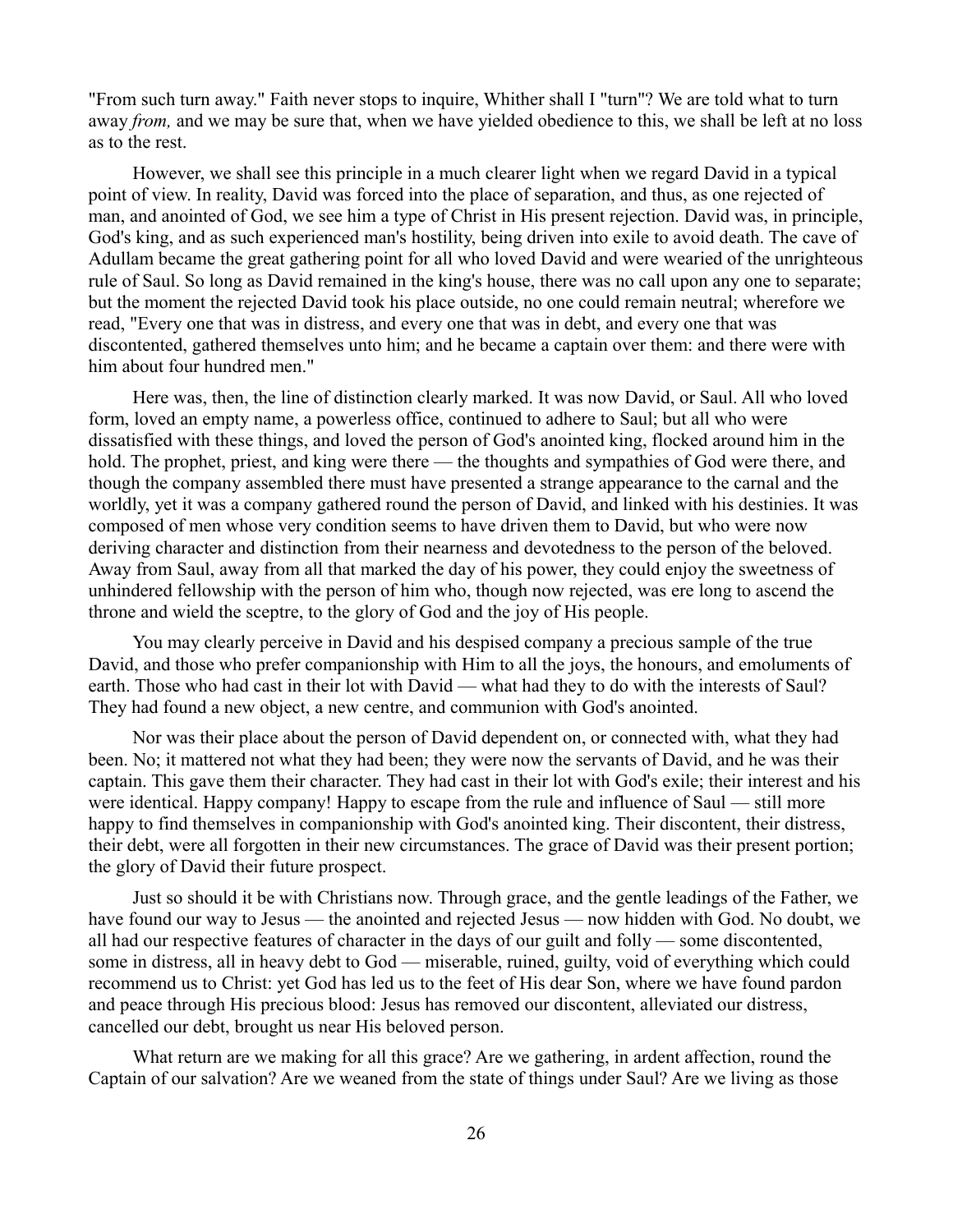who are waiting for the day when our David shall mount the throne? Are our affections set upon things above? "If ye then be risen with Christ," says the apostle, "seek those things which are above, where Christ sitteth on the right hand of God. Set your affection on things above, not on things on the earth. For ye have died, and your life is hid with Christ in God. When Christ, who is our life, shall appear, then shall ye also appear with Him in glory" (Col. 3: 1-4).

It is greatly to be feared that few really enter into the true nature and practical consequences of their position as associated with the crucified and risen Jesus — few really enter into the depth and meaning of our Lord's words, "They are not of the world, even as I am not of the world"; or of the Spirit's word, "The Sanctifier and the sanctified are all of one." The measure of the saint's separation from the world is nothing less than Christ's; i.e., the principle of it. Looked at practically, alas, it is quite another thing; but in principle there is no difference. It is of vast importance to enforce this principle. The actual standing, calling and hopes of the Church as so feebly apprehended.

Yet the feeblest believer in Christ is, in God's view, as separate from all belonging to earth as Jesus. It is not a matter of attainment, but of our standing, through grace: not an object after which we must strive, but a point from which we must start. Many have been led astray by the idea that we must work up to a heavenly position by shaking off the things of earth. This is to begin at the wrong end. It is the same error, only in reference to another department of truth, as to assert that we must work up to a condition of justification, by mortifying the sins of the flesh. Now, we do not mortify self *in order to be* justified, but *because we are* justified; yea, dead and risen with Christ.

In like manner, we do not put away things of earth in order to become heavenly, but because we are so. Abram's calling was to leave kindred and go to Canaan; *our* calling is a heavenly one (of which Canaan was a type), and in proportion as we enter into it we will be separate from earth. But to make our standing the result of conduct, instead of conduct the result of standing, is a grievous error.

Ask a saint, really intelligent as to the heavenly calling, to give a reason for his standing apart from the present world: what will he reply? Will he tell you that he does so in order to become heavenly? Nay. Will he tell you that it is because the present world is under judgement? Nay. No doubt *it is* under judgement, but this is not the true ground of separation. What then? "We have died, and our life is hid with Christ in God." — "They are not of the world, even as I am not of the world." "Holy brethren, partakers of the heavenly calling," etc. Here we have the grand reason for the saint's present separation from the world. It does not matter what the world is, be it good or bad; he is not of it, though *in* it, as the place of his daily toil, conflict, and discipline.

Christian! ponder well your heavenly calling — it is the only thing that will give full deliverance from the power and influence of worldliness. Men may seek *abstraction* from the world in various ways, but there is only one in which to attain *separation* from it. Again, men may seek to render themselves *unearthly* in various ways; there is only one way in which we can become really *heavenly.* Abstraction is not separation; nor is unearthliness to be mistaken for heavenliness. The monastic system illustrates very fully the distinction between these things. A sincere monk is unearthly, in a certain sense, but by no means heavenly; he is unnatural, but by no means spiritual; he is abstracted from the world, but by no means separated from it.

The Christian's heavenly calling is in virtue of *what* Christ is, and *where* He is. The heart instructed by the Holy Ghost as to the meaning of Heb. 2: 11, finds the reason and power of his deliverance from the principles, habits, pursuits, feelings, and tendencies of this present age. The Lord Jesus has taken His place on high as Head of the body, the Church; and the Holy Ghost has come down to lead all the foreknown and predestinated members of Christ into living fellowship with the living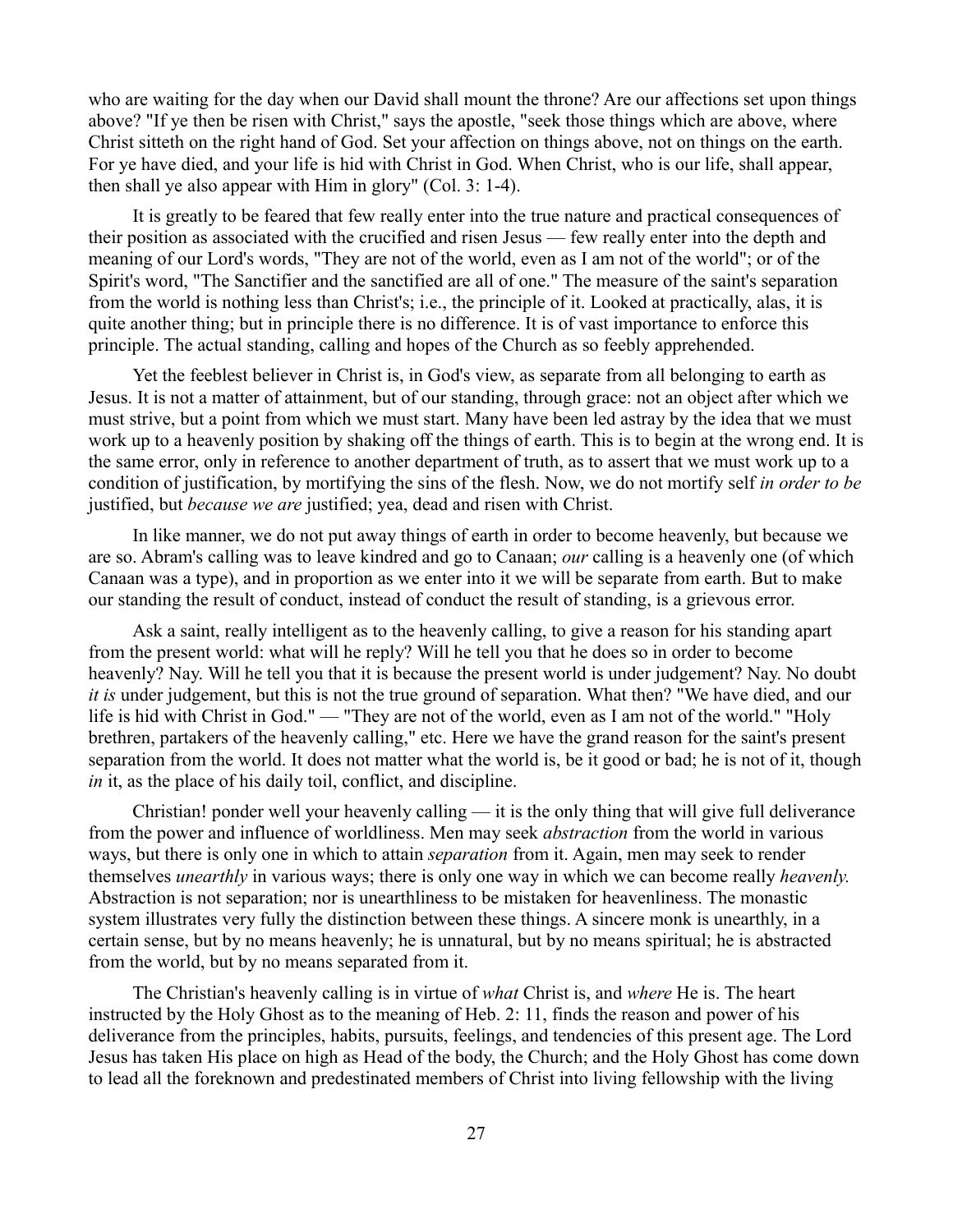Head, now rejected from earth, and hidden with God. Hence in the gospel, as preached by Paul, the remission of sins is inseparably connected with the heavenly calling, inasmuch as he preached the unity of the one body on earth with its Head in Heaven. He preached justification, not merely as an abstract thing, but as the result of what the Church is, as one with Christ, who is now at the right hand of God, Head over all things to His Church, angels and principalities being made subject to Him. Paul preached remission of sins, no doubt, but he preached it all with the fullness, depth, power, and energy which the doctrine of the Church imparts to it.

The Epistle to the Ephesians teaches us not only that God can forgive sinners, but far more than this: it unfolds to us the wondrous truth that believers are members of the body of Christ; "for we," says the apostle, "are members of His body, of His flesh, and of His bones." Again, "But God, who is rich in mercy, for His great love wherewith He loved us, even when we were dead in sins, hath quickened us together with Christ (by grace ye are saved); and hath raised us up together, and made us sit together in heavenly places in Christ Jesus." Again, "Christ also loved the Church, and gave Himself for it; that He might sanctify and cleanse it with the washing of water by the Word. That He might present it to Himself a glorious Church, not having spot, or wrinkle, or any such thing; but that it should be holy and without blemish." These passages present far more than mere remission of sins. To be the bride of the Lamb is a very much higher, very much more glorious thing than only to have our sins forgiven.

Yet 'tis not that we know the joy

Of cancell'd sin alone,

But, happier far, Thy saints are call'd

To share Thy glorious throne.

Just so, the blessed God has gone beyond all man's thoughts in His mode of dealing with the Church. He has called us, not only to walk here below in the full sense of His pardoning love, but also to know the love of Christ to His body, the Church, and the high and holy dignity of that Church, as seated in the heavenlies.

My reader may perhaps inquire what has the cave of Adullam to do with the Church's place in the heavens? It has to do with it only so far as it illustrates the present place of rejection into which Christ has entered, and which all must know who enjoy fellowship with Him. Of course, neither David nor his men knew anything about the heavenly calling as the Church now knows it. We may frequently discover in Old Testament Scriptures, foreshadowings of the heavenly calling, in the character, walk, and circumstances of certain prominent persons which are introduced to our notice.

But the heavenly calling, properly speaking, was not known until the Lord Jesus took His seat on high, and the Holy Ghost came down to baptize believers, Jew and Gentile, into one body; then the heavenly calling was developed in all its power and fullness. This truth was peculiarly committed to Paul; it was an essential part of the mystery committed to him, and was embodied in these words, "Why persecutest thou *ME?"* Saul was persecuting the saints, and the Lord Jesus appeared to him in heavenly glory, and told him that these saints were part of Himself — His members on earth. Henceforth this became Paul's great thesis; in it was involved the oneness of the Church with Christ, and therefore the heavenly calling of the Church.

Observe that all this was not merely an admission of the Gentile into the Jewish fold.\* No, it was taking both Jew and Gentile out of their circumstances in nature, and setting them down in new circumstances — new to both. The work of the Cross was needful to break down the middle wall of partition, and to make of twain one new man, i.e., to make of Jew and Gentile a new heavenly man,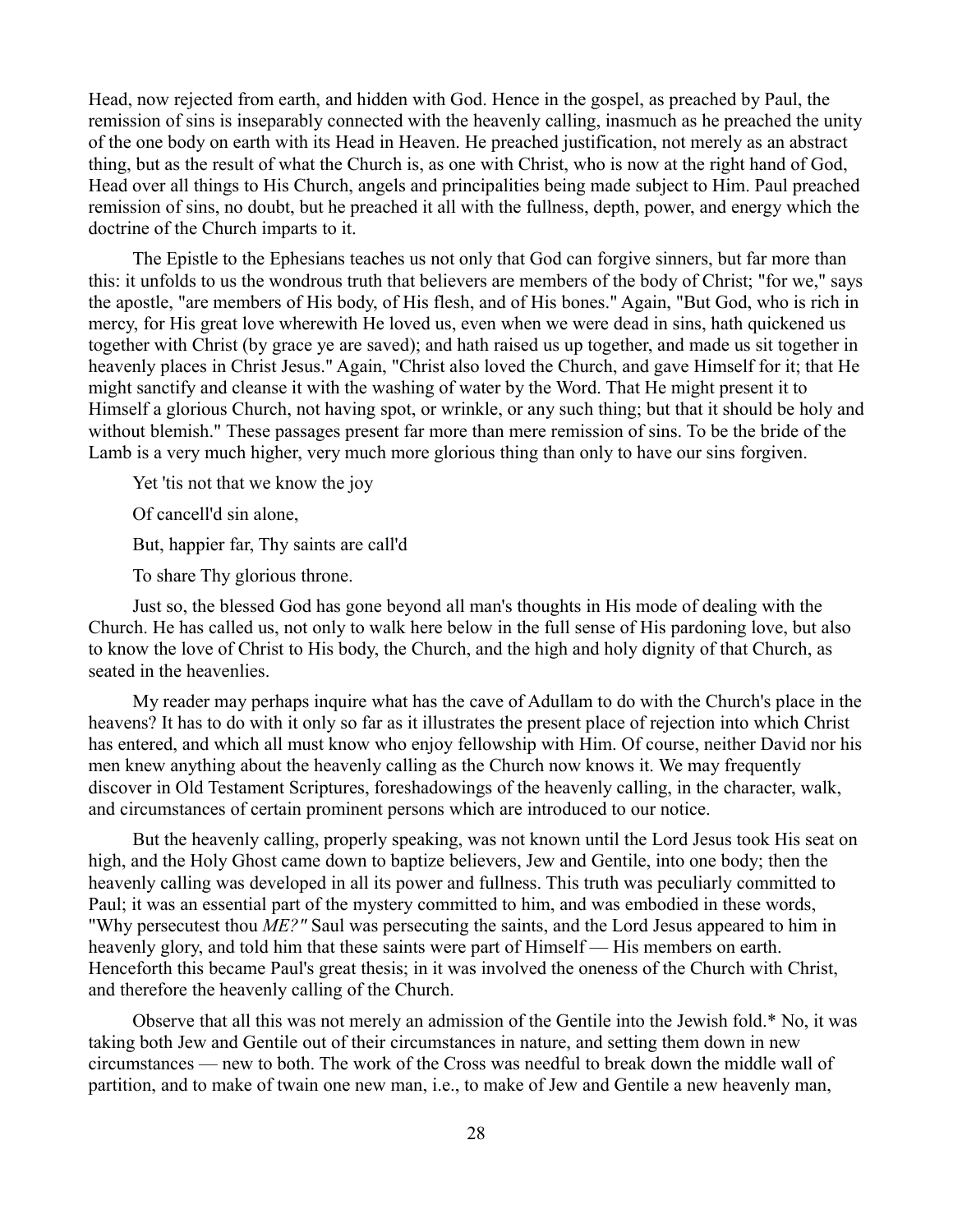separated from earth and its aims. The present place of Christ in the heavens is connected with His rejection by Israel, during what is called the Church period, and serves to bring out still more distinctly the heavenly character of the Church of God. She belongs to Heaven, and is called to manifest on earth the living energy of the Holy Ghost who dwells in her.

{\*I would say a word here, on the opening verses of John 10. The Lord Jesus presented Himself at the door of the Jewish fold, and having obtained entrance, called out His sheep that were therein, and then He says, "Other sheep I have which are not of this fold; them also I must bring, and they shall hear My voice; and there shall be one flock, and one Shepherd." It is strange that the translators should have rendered this "one fold," when the word fold actually occurs in the same verse. Nor is the distinction unimportant. A fold is an enclosure for the separation and safety of the sheep; hence the word is properly applied to the Jewish economy, Now, however, it is no longer a fold — an earthly arrangement — a penning up of sheep here below. But the heavenly Shepherd has called forth His Jewish sheep from the earthly fold, and His Gentile sheep from the dark mountains of this wide world, and made them one flock, giving them freedom, and committed them into the Father's hand. Thus we see the difference between the words "fold" and "flock."}

Thus, as David's men were withdrawn from all connection with Saul's system by virtue of their association with him, so all those who are led by the Spirit to know their oneness with the rejected Jesus, must feel themselves dissociated from present things, by reason of that blessed oneness with Him.

Hence, if you ask a heavenly man why he does not mix himself up with the plans and pursuits of this age, his reply will be, Because Christ is at the right hand of God, and I am identified with Him. He has been cast out by this world and I take my place with Him, apart therefore from its objects and pursuits. All who understand the true nature of the heavenly calling will walk in separation from the world; but those who do not, will just take their portion here, and live as others.

Many, alas, are satisfied with the mere knowledge of the forgiveness of sins, and never think of going further. They have passed through the Red Sea, it may be, but manifest no desire to cross the Jordan, and eat the old corn of the land of promise. Just as it was in the day of David's rejection; many, though Israelites, did not cast in their lot in rejection with him. It was one thing to be an Israelite; it was another thing to be with David in the hold. Even Jonathan was not there; he still adhered to the old system of things. Though loving David as his own soul, he lived and died in companionship with Saul. True, he ventured to speak *for* David, and sought his company when he could. He had stripped himself to clothe David; yet he did not cast in his lot *with* him. And, consequently, when the names and the deeds of David's worthies are heralded by the Holy Ghost, we look in vain for the name of the affectionate Jonathan; when the devoted companions of David's exile were mustering round his throne in the sunshine of his royal countenance, poor Jonathan was mingled with the dust, having ingloriously fallen, on mount Gilboa, by the hands of the uncircumcised Philistines!

Oh that all who profess to love the Lord Jesus Christ may seek a more decided identification with Him in this the time of His rejection! The citizens have sent a message after Him, saying, "We will not have this man to reign over us"; and shall we go and associate ourselves with those citizens to forward their Christ-rejecting plans? God forbid. May our hearts be with Him where He is. May we know the hallowed fellowship of the cave of Adullam, where the Prophet, Priest, and King are to be found, embodied in the beloved Person of Him who loved us, and washed us from our sins in His own blood.

We cannot walk with Saul and David at the same time. We cannot hold Christ and the world we must take our choice. The Lord grant us grace to reject the evil and choose the good, remembering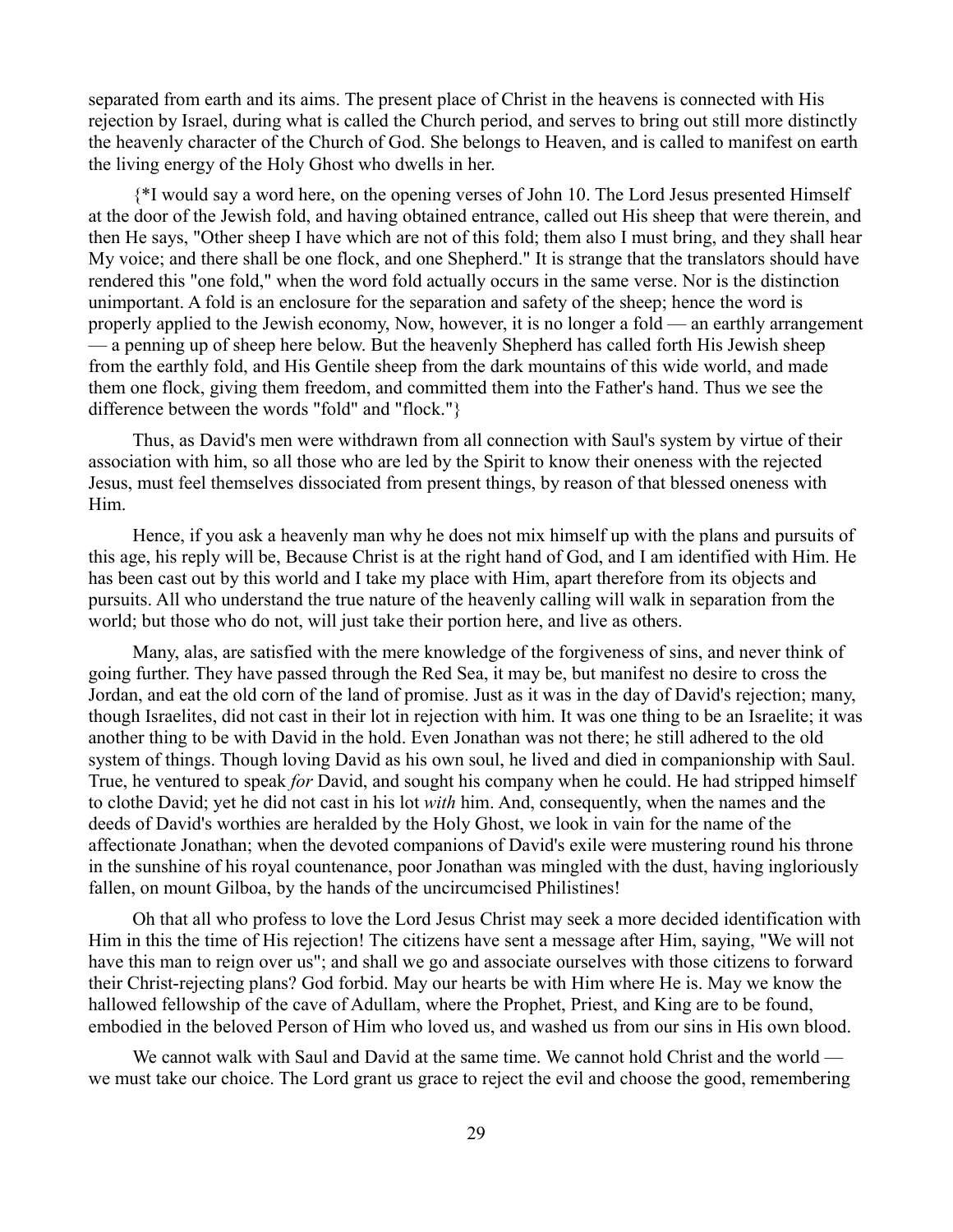the solemn words of the apostle: "This is a faithful saying; for if we be *dead with Him,* we shall also *live with Him;* if we *suffer,* we shall also *reign* with Him; if we deny Him, He also will deny us." This is the time of suffering, the time for enduring afflictions and hardness; we must wait for the time of rest and glory.

David's men were called, by reason of their association with him, to undergo much toil and fatigue, but love made all light and easy to them; and their names and exploits were recorded and faithfully remembered when David was at rest in his kingdom. None were forgotten. The twenty-third chapter of Second Samuel will furnish the reader with the precious catalogue, and will, no doubt, lead his mind onward to the time when the Lord Christ shall reward *His* faithful servants — those who from love to His person, and by the energy of His Spirit, have performed acts of service for Him in the time of His rejection. These acts may not be seen, known, or thought of by men; but Jesus knows them, and will publicly declare them from the throne of His glory. Who would ever have known the acts of David's worthies if the Holy Ghost had not recorded them? Who would have known of the three who drew water from the well of Bethlehem? Who would have known of the slaying of a lion in a pit, in the time of snow?

Just so now: many a heart throbs with love to the Person of the Saviour, unknown to all; and many a hand may be stretched forth in service to Him, unobserved by human eye. It is sweet to think it is so, specially in an age of cold formality like the present — sweet to think of those who love the Lord Jesus Christ in sincerity. Some there are, alas, who are not only indifferent to His beloved Person, but who even go as far as to traduce Him — to rob Him of His dignity, and make Him little better than Elias, or one of the prophets. But we shall not dwell upon these; we have, thank God, a happier theme, and we shall, with His help, pursue it.

We shall think of those valued men who jeoparded their lives for the sake of their captain, and who, the instant he uttered his desire, were ready, at all cost, to gratify it. Love never pauses to calculate. It was quite sufficient for those worthies to know that David longed for a drink from the well of Bethlehem, and they procured it at any cost to themselves: "And these three mighty men brake through the host of the Philistines, and drew water out of the well of Bethlehem, that was by the gate, and took it and brought it to David: nevertheless he would not drink thereof, but poured it out unto the Lord."\* Lovely scene! Sweet sample of what the Church ought to be! Loving not her life unto the death for Christ's sake.

{\*There is something peculiarly touching and beautiful in the above scene, whether we contemplate the act of the three mighty men in procuring the water for David, or David's act in pouring it out to the Lord. It is evident that David discerned, in an act of such uncommon devotedness, a sacrifice which none but the Lord Himself was worthy to receive. The odour of such a sacrifice was far too fragrant for him to interrupt it in its ascent to the throne of the God of Israel. Wherefore he, very properly and gracefully, allows it to pass him by, in order that it might go up to the One who alone was worthy to receive it, or able to appreciate it. All this reminds us, forcibly, of that beautiful compendium of Christian devotedness set forth in Phil. 2: 17, 18: "Yea, and if I be poured out upon the sacrifice and service of your faith, I joy and rejoice with you all: for this cause do ye also joy and rejoice with me." In this passage, the apostle represents the Philippian saints in their character as priests, presenting a "sacrifice" and performing a priestly ministration to God and such was the intensity of his self forgetting devotedness, that he could rejoice in his being poured out as a drink offering upon their sacrifice, so that all might ascend, in fragrant odour, to God. The Philippians laid a sacrifice on God's altar, and the apostle was poured out upon it, and all went up to God as an odour of sweet smell. It mattered not who put the sacrifice on the altar, or who was poured out thereupon, providing that God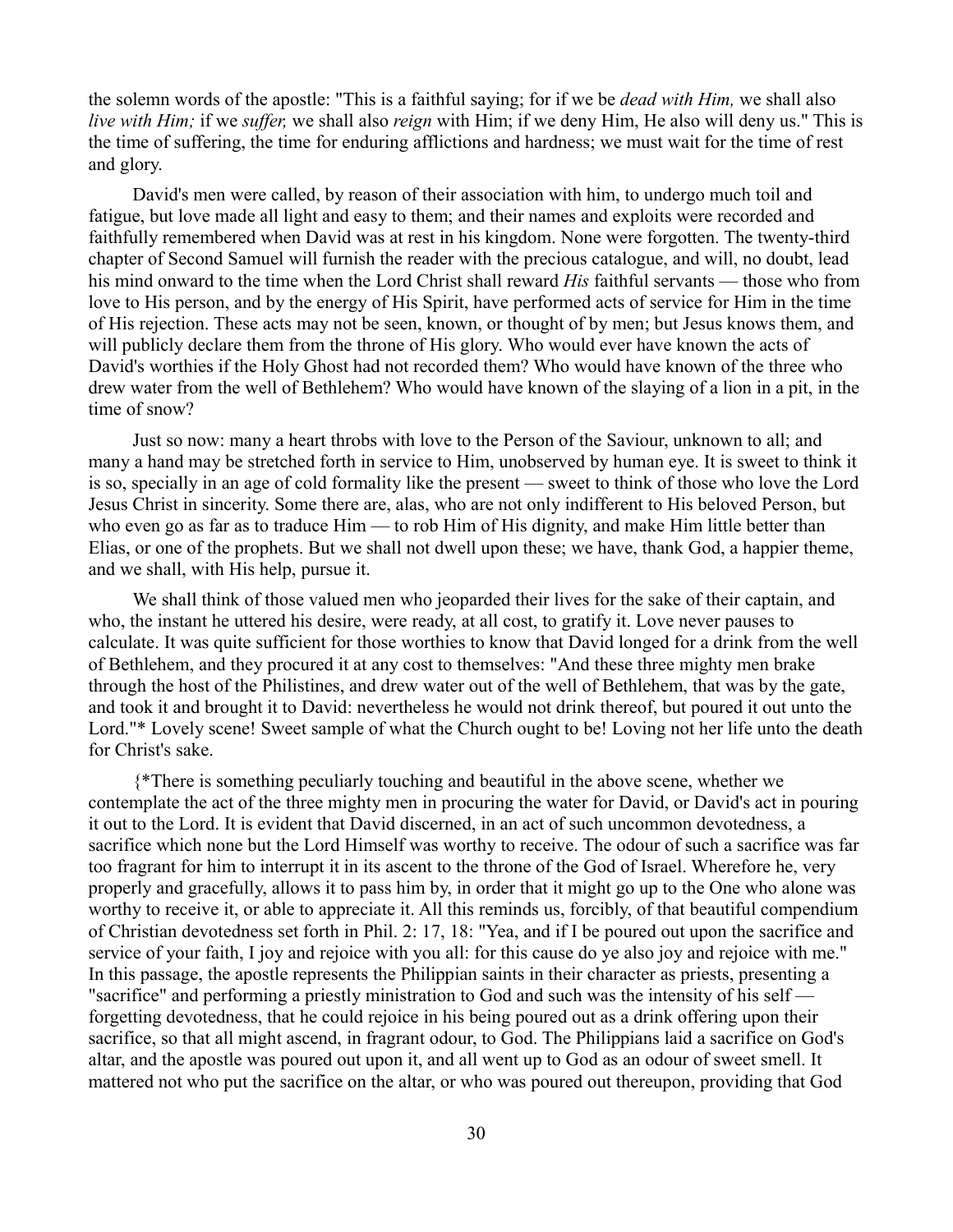received what was acceptable to Him. This, truly is a divine model for Christian devotedness. Would that we had grace to form our ways according to it. There would, then, be far less of "my sayings," and "my doings," and "my goings."}

Oh that the Holy Ghost may kindle within us a flame of ardent love to the person of Jesus — may He unfold to our souls more of the divine excellencies of His person, that we may know Him to be the fairest amongst ten thousand, and altogether lovely, and be able to say with a true worthy, "Yea, doubtless, and I count all things but loss for the excellency of the knowledge of Christ Jesus my Lord; for whom I have suffered the loss of all things, and do count them but dung, that I may win Christ" (Phil. 3: 8).

### Part 4 NABAL AND ABIGAIL 1 Samuel 25

It is interesting to observe, as we pass from stage to stage of David's history, how different individuals were affected toward his person, and the consequent position assumed in reference to him. It required energy of faith to discern, in the despised outcast, the future king of Israel. In this chapter we are presented with two striking examples of persons thus variously affected in reference to David's person and career.

"There was a man in Maon, whose possessions were in Carmel; and the man was very great, and he had three thousand sheep, and a thousand goats; and he was shearing his sheep in Carmel. Now the name of the man was Nabal." This Nabal was an Israelite, and he appears in marked contrast with David, who, though anointed king of Israel, had not where to lay his head, but was a wanderer from mountain to mountain, and from cave to cave. Nabal was a selfish man, with no sympathy for David. If he had blessings, he had them for himself; if he was "great," he had no idea of sharing his greatness with any one else, and least of all with David and his companions.

And David heard *in the wilderness* that Nabal did shear his sheep. And David sent out ten young men, and David said to the young men, Get you up to Carmel, and go to Nabal, and greet him in my name," etc. David was in the wilderness; this was his place. Nabal was surrounded by all the comforts of life. The former owed all his sorrows and privations to what he was; the latter owed all his possessions and enjoyments to what he was.

Now, we generally find that where advantages are derived from religious distinction and profession, much selfishness exists. The profession of truth, if not connected with self-denial, will be connected with positive self-indulgence; and hence we may observe at the present day a determined spirit of worldliness connected with the very highest profession of truth. This is a grievous evil. The apostle was made to feel the anguish of it, even in his time. "Many," says he, "walk, of whom I have told you often, and now tell you even weeping, that they are the enemies of *the cross of Christ:* whose end is destruction, whose God is their belly, and whose glory is in their shame, *who mind earthly things"* (Phil. 3: 18-19). Observe, they are the enemies of the *Cross* of Christ. They do not throw off any semblance of Christianity; far from it. "Many *walk."* This expression shows a measure of profession.

The persons here pictured would, doubtless, be much offended were any to refuse them the appellation of Christians; but then they do not want to take up the *Cross;* they desire not practical identification with a crucified Christ; whatever amount of professed Christianity can be had apart from all self-denial is welcome to them, but not one jot beyond this. "Their God is their belly, and they mind earthly things." Ah, how many must plead guilty to the charge of minding earthly things! It is easy to make a profession of the religion of Christ, while Christ Himself is unknown, and the cross of Christ is hated. It is easy to take up the name of Jesus into the lips, and walk in self-indulgence and love of the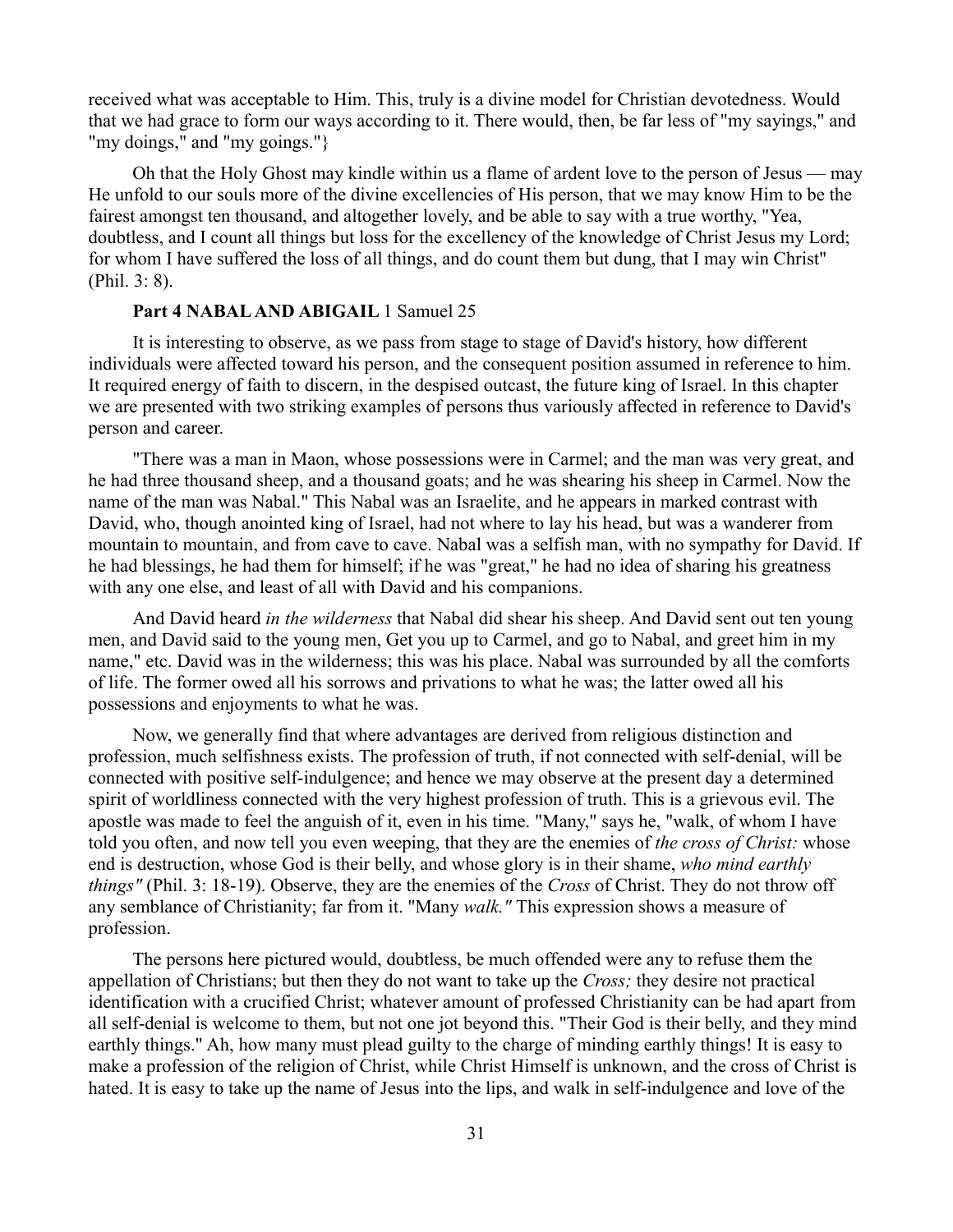world, which the human heart knows so well how to estimate. All this finds its full illustration in the person of the churlish Nabal, who having shut himself up in the midst of his luxuries and wealth, cared not for God's anointed, nor felt for him in the season of his painful exile and sojourn in the wilderness.

What was his reply to David's touching appeal? "Who is David? and who is the son of Jesse? there be many servants now-a-days that break away every man from his master. Shall I then take my bread, and my water, and my flesh that I have killed for my shearers, and give it unto men whom I know not whence they be?" Here was the secret of this worldly man's estrangement of heart; *he did not know him;* had he known him, it would have been a very different matter: but he neither knew who he was nor whence he was; he did not know that he was railing on the Lord's anointed, and casting from him, in his selfish folly, the privilege of ministering to the need of the future king of Israel.

The moral of all this is deeply instructive. It demands the clear vision of faith to enable any one to discern the true glory of Christ, and cleave to Him in the time of His rejection. It is one thing to be a Christian, as people say, and another thing to confess Christ before men. Indeed, one can hardly find anything more selfish than that condition of heart which would lead us to take all that Jesus has to give, and yield Him nothing in return. "Provided I am saved, all the rest is unessential." This is the secret thought of many a heart, and if thrown into a more honest form would be this, "If I am sure of salvation, it matters little about the glory of Christ."

This was just Nabal's mode of acting; he reaped all the advantage he could from David; but the moment David put in his claim for sympathy and aid, his worldly spirit developed itself. "One of the young men told Abigail, Nabal's wife, saying, Behold, David sent messengers out of the wilderness, to salute our master; and he railed on them. But the men were very good unto us, and we were not hurt, neither missed we anything, as long as we were conversant with them when we were in the fields. They were a wall unto us both by night and by day, all the while we were with them keeping the sheep." This was all very well. Nabal could well understand the value of David's *protection,* though he cared not for David's *person. So* long as David's men were a wall to his possessions, he would tolerate them; but when they would become a burden, they were rejected and railed upon.

Now, as might be expected, Nabal's acting was directly contrary to Scripture, as his spirit was decidedly contrary to the spirit of its divine Author. It is written in the fifteenth chapter of Deuteronomy, "If there be among you a poor man of one of thy brethren, within any of thy gates, in the land which the Lord thy God giveth thee, thou shalt not harden thy heart, nor shut thy hand from thy poor brother; but thou shalt open thy hand wide unto him, and shalt surely lend him sufficient for his need, in that which he wanteth. Beware that there be not a thought in thy wicked heart, saying, The seventh year, the year of release is at hand; and thine eye be evil against thy poor brother, and thou givest him nought; and he cry unto the Lord against thee, and it be sin unto thee." Precious grace! How like God. How unlike Nabal! Grace would keep the heart wide open to every object of need; whereas selfishness would close it against every applicant. Nabal ought to have obeyed the word, independently of his knowledge of David; but his selfishness was too deep a character to allow of his obedience to the Lord's word, or his love to the Lord's anointed.

However, Nabal's selfishness led to very important results; it led, in David's case, to the exhibition of much that was calculated to humble him in the presence of God. He is here seen to come down from the high elevation which usually characterised him, through the grace of God. No doubt, it was deeply trying to meet with such base ingratitude from one to whom he had been a wall of defence; it was galling, too, to be reproached on the very ground of those circumstances in which faithfulness had called him; to be accused of breaking away from his master at the very time that he was being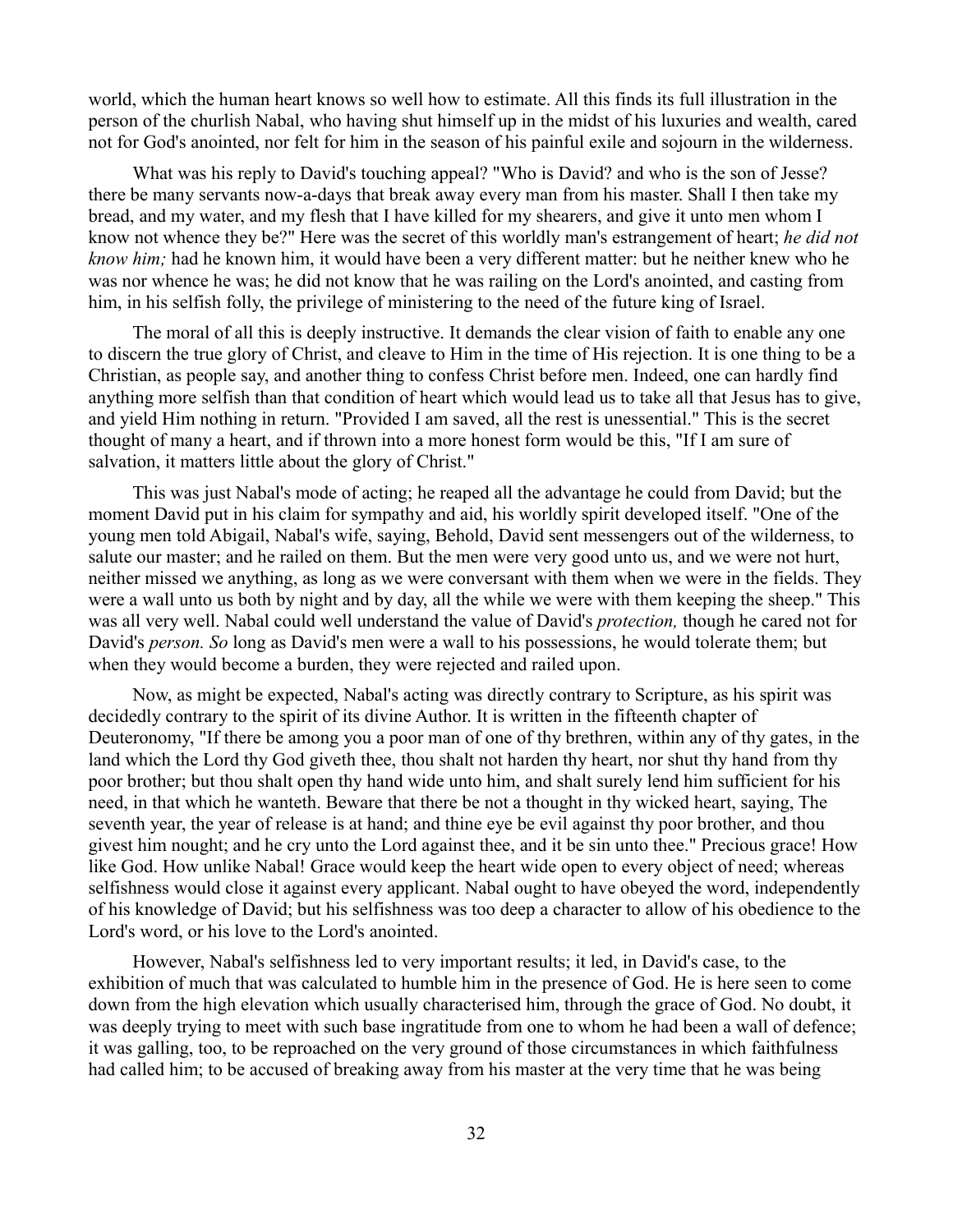hunted as a partridge through the mountains. All this was hard to bear, and, in the first ebullition of feeling, David gives expression to words which would not bear the examination of the sanctuary. *"Gird ye on every man his sword,"* was not just the language which we should have expected from one who had hitherto walked in such a meek and gentle spirit. The Scripture just quoted presents the resource of the poor brother, viz.: to "cry unto the Lord," not to draw his sword for revenge.

Nabal's selfishness could never have been remedied by the sword of David, nor would faith ever have adopted such a course. We do not find David acting thus in reference to Saul; he left him entirely to God, and even when induced to cut off the skirt of his robe, his heart smote him. Why did he not act thus toward Nabal? Because he was not in communion; he was off his guard, and the enemy took advantage of him. Nature will ever lead us to vindicate ourselves, and resent every injury. The heart will secretly murmur, "He had no right to treat me thus; I really cannot bear it, nor do I think I ought to do so." This may be so, but the man of faith at once rises above all such things; he sees God in everything; the jealousy of Saul, the folly of Nabal, all is looked at as coming from the hand of God, and met in the secret of His holy presence. The instrument is nothing to faith; God is in all. This gives real power to move on through all sorts of circumstances. If we do not trace God in everything, we shall be constantly ensnared.

We shall have occasion, as we proceed with our subject, to trace this principle more fully, and shall now turn to another character introduced to our notice in this instructive chapter. This is Abigail, the wife of Nabal, "a woman of good understanding, and of a beautiful countenance." A noble testimony, surely, and one which shows that grace can manifest itself in the most untoward circumstances. The house of the churlish Nabal must have been a withering scene to one like Abigail; but she waited on God, and, as we shall see, was not disappointed.

The case of this remarkable woman is full of encouragement and instruction to all who may find themselves, cramped and hindered by unavoidable connections and associations. To all such the history of Abigail simply says, Be patient, wait on God, do not suppose yourself void of all opportunity for testimony. The Lord may be much glorified by meek subjection, and will, assuredly, give relief and victory in the end. True, some may have to reproach themselves for having formed such connections, or entered into such associations; but even so, if the folly and evil are really felt, confessed, and judged before God, and the soul brought into an attitude of thorough subduedness, the end will be blessing and peace.

In Abigail we see one who was actually used to correct no less a personage than David himself. It may be that her course, up to the time at which the sacred historian introduces her to our notice, had been marked by much that was painful and trying; indeed, it could hardly have been otherwise, associated with such an one as Nabal. Time, however, brought to light the grace that was in her. She had suffered in obscurity, and was now about to be raised to an unusually high elevation. Few had seen her patient service and testimony; but many beheld her exaltation. The burden which she had borne in secret was about to drop off before many witnesses. The preciousness of Abigail's service did not consist in her having saved Nabal from the sword of David, but in keeping David from drawing the sword at all.

"Now David had said, Surely in vain have I kept all that this fellow hath in the wilderness, so that nothing was missed of all that pertained unto him; and he hath requited me evil for good." This was terrible! And David was rashly taking himself out of the place of dependence — the only happy, the only holy place. Nor was it on behalf of the congregation of the Lord. No, it was to avenge himself on one who had treated him badly. Sad mistake! Happy was it for him, that there was an Abigail in the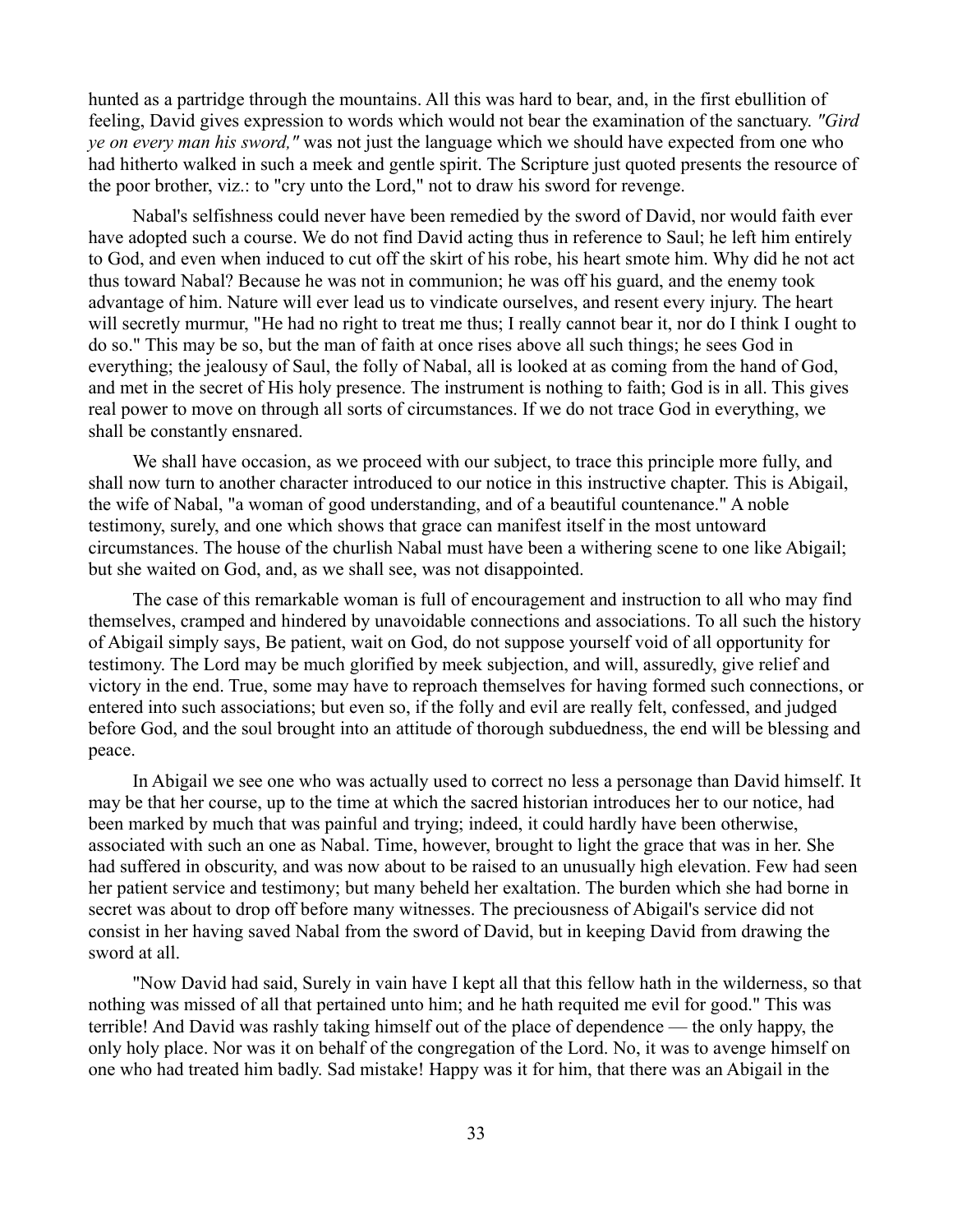house of Nabal who was about to be used of God to keep him from answering a fool according to his folly. This was just what the enemy desired. Nabal's selfishness was used by Satan to ensnare David, and Abigail was the Lord's instrument to deliver him.

It is well when the man of God can detect Satan's working; to be able so to do, he must be much in the presence of God, for there alone can he find light and spiritual power to enable him to cope with such a foe. When out of communion, the soul becomes distracted by looking at secondary causes, and subordinate agents, just as David was distracted by looking at Nabal. Had he paused to view the matter calmly before God, we should not have had such words as, "In vain have I kept all that this fellow hath in the wilderness"; he would have passed on, and left "this fellow" to himself. Faith imparts real dignity to the character, and superiority over the petty circumstances of this transient scene. Those who know themselves as pilgrims and strangers, will remember that the sorrows as well as the joys of this life are evanescent, and they will not be inordinately affected by either the one or the other. "Passing away," is written on everything; the man of faith must, therefore, look upwards and onward.

Now Abigail, by the grace of God, delivered David from the unhappy influence of the *present,* by leading his soul onward into the *future:* we learn this from her exquisite address to him. "And when Abigail saw David, she hasted, and lighted off the ass, and fell before David on her face, and bowed herself to the ground, and fell at his feet, and said, Upon me, my lord, upon me let this iniquity be; and let thine handmaid, I pray thee, speak in thine audience, and hear the words of thine handmaid. Let not my lord, I pray thee, regard this man of Belial, even Nabal; for as his name is, so is he; Nabal is his name, and folly is with him: but I thine handmaid saw not the young men of my lord, whom thou didst send. Now, therefore, my lord, as the Lord liveth, and as thy soul liveth, seeing the Lord hath withholden thee from coming to shed blood, and from avenging thyself *with thine own hand,* now let thine enemies and they that seek evil to my lord, be as Nabal . . . for *the Lord will certainly make my lord a sure house; because my lord fighteth the battles of the Lord, and evil hath not been found in thee* all thy days.

"Yet a man is risen to pursue thee, and to seek thy soul; *but the soul of my lord shall be bound in the bundle of life with the Lord thy God;* and the souls of thine enemies, them shall He sling out, as out of the middle of a sling. And it shall come to pass, *when the Lord shall have done to my lord according to ad the good that Be hath spoken concerning thee, and shall have appointed thee ruler over Israel,* that this shall be not grief unto thee, nor offence of heart unto my lord, either that thou hast shed blood causeless, or that my lord hath avenged himself; but when the Lord shall have dealt well with my lord, then remember thine handmaid."

We can hardly conceive anything more touching than this address; every point in it was calculated to touch the heart. She presents to him the evil of seeking to avenge himself; the weakness and folly of the object of his revenge, — she reminds him of his proper occupation, viz., "fighting *the Lord's battles.* This must have brought home to his heart the humiliating circumstances in which Abigail met him, even rushing on to fight *his own* battle.

However, perceive that the leading point in this address is the special reference to the future. "The Lord *will* certainly make my lord a sure house." "The soul of my lord *shall* be bound in the bundle of life with the Lord thy God." "When the Lord *shall* have done to my lord," etc.; "and *shall* have appointed thee ruler over Israel." All these allusions to David's future blessing and glory were eminently calculated to withdraw his heart from his present grievance. The sure house, the bundle of life, and the kingdom, were far better than Nabal's flocks and herds; and in the view of these glories, David could well afford to leave him to his portion, and his portion to him.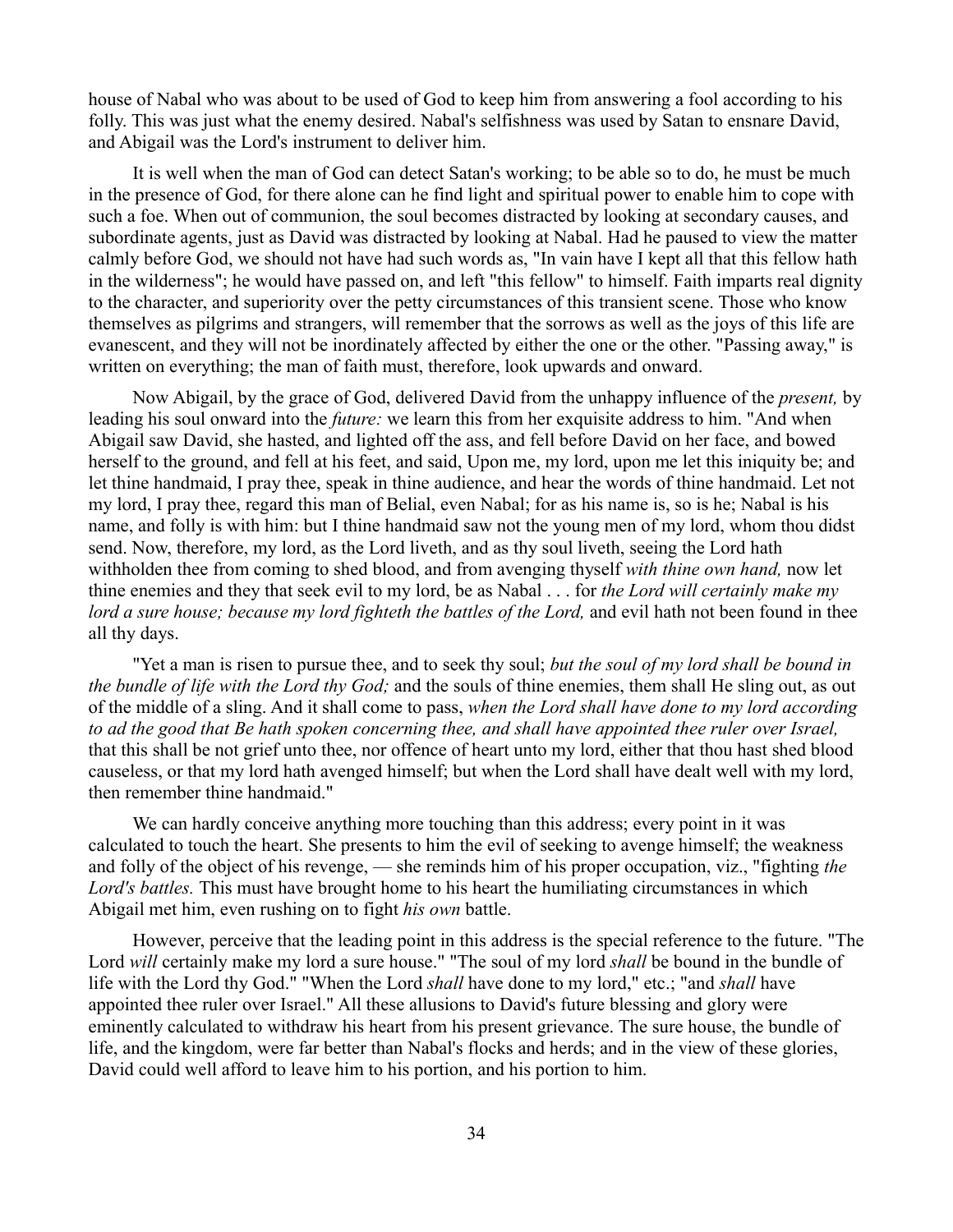To the heir of a kingdom, a few sheep could have but little attraction; and one who knew that he had the anointing oil of the Lord upon his head might easily bear to be called a runaway servant. All these things Abigail knew — knew as matters of faith. She knew David, and knew his high destinies. By faith she recognized in the despised outcast the future king of Israel. Nabal knew not David. He was a man of the world, swallowed up with present things. With him there was nothing more important, nothing more influential, than "my bread, my flesh, my shearers"; it was all self; there was no room for David or his claims. This might be expected from such an one; but surely it was not for David to go down from his elevation to grapple with a poor worldling about his perishable possessions. Ah, no; the kingdom should have filled his eye, and engaged his thoughts, and lifted his spirit above all lower influences.

Look at the Master Himself, as He stood at the bar of a poor worm — the creation of His own hand — how did He conduct Himself? Did He call upon His little band of followers to gird on every man his sword? Did He say of the man who dared to sit as His judge, "In vain have I imparted unto this fellow all he is, and all he has?" No; He looked above and beyond Pilate, Herod, the chief priests, and scribes. He could say, "The cup which My *Father* hath given Me, shall I not drink it?" This kept His spirit tranquil, while, at the same time, He could look forward into the future, and say, *"Hereafter* shall ye see the Son of Man sitting on the right hand of power, and coming in the clouds of heaven." Here was real power over present things. The millennial kingdom, with all its untold joys, with all its heights and depths of glory, glistened in the distance with everlasting light and brilliancy, and the eye of the Man of Sorrows rested upon it, in that dark hour when the scoffs and sneers, the taunts and reproaches of guilty sinners were falling upon His blessed person.

Dear Christian reader, this is our model; thus ought we to meet the trials and difficulties, the reproach, obloquy, and desertion of this present time. We should view *ad* in the light of *"hereafter. "* "Our light affliction," says an eminent sufferer, "which is but for a moment, worketh for us a far more exceeding and eternal weight of glory." Again, "But the God of all grace, who hath called us to His eternal glory by Christ Jesus, after that ye have suffered a while, make you perfect, stablish, strengthen, settle you." "O fools, and slow of heart to believe all that the prophets have spoken! Ought not Christ to have *suffered* these things, and to enter into His *glory?"* Yes; suffering must come first and glory afterwards; and any one who, by his own hand, would seek to take off the edge of present suffering and reproach, proves that the kingdom is not filling the vision of his soul — that *now is* more influential with him than *"hereafter."*

How we ought to bless our God for having opened to us such a vista of glory in the ages to come! How it enables us to tread, with a buoyant step, our rugged path through the wilderness! How it lifts us above the things which engross the children of this world!

We're not of the world, which fadeth away.

We're not of the night, but children of day;

The chains that once bound us by Jesus are riven,

We're strangers on earth, and our home is in Heaven.

May we prove the sacred reality of this more, as we pass along through "this vale of tears." Truly the heart would sink and the spirit faint, were we not sustained by hope — even the hope of glory, which, thank God, maketh not ashamed, for the Spirit is the earnest of it in our hearts.

In pursuing the narrative of David and Abigail a little further, we have a still more striking example of the vast difference between the child of nature and the child of faith. Abigail returned from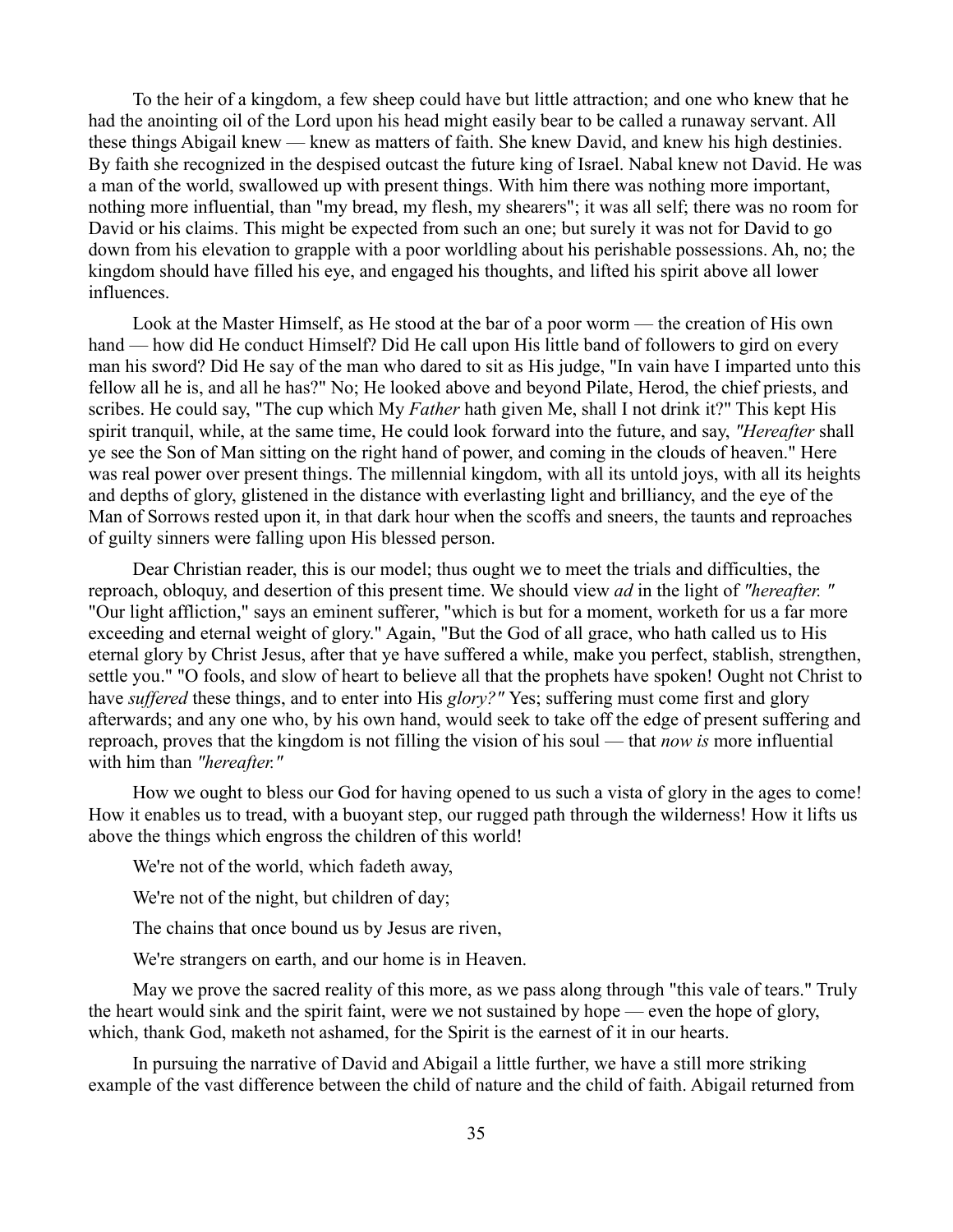her interview with David, and found Nabal "very drunken; wherefore she told him nothing, less or more, until the morning light. But it came to pass in the morning, when the wine was gone out of Nabal, and his wife had told him these things, that his heart died within him, and he became as a stone. And it came to pass, about ten days after, that the Lord smote Nabal, that he died." What a sad picture of a man of the world ! Sunk in intoxication during the night, and when the morning dawned, struck with terror, pierced by the arrow of death.

How solemnly like the multitudes whom the enemy has succeeded, in every age, in alluring and intoxicating with the perishing joys of a world which lies under the curse of God, and awaits the fire of His judgement. "They that sleep, sleep in the night, and they that be drunken are drunken in the night;" but, ah! the morning is at hand, when the wine (apt symbol of this world's joy) shall have altogether evaporated — the feverish excitement in which Satan now involves the spirits of the men of this world shall have calmed down, and then comes the stern reality of an eternity of misery — unspeakable misery, in company with Satan and his angels.

Nabal did not even meet David face to face; yet the very thought of his avenging sword filled his soul with deadly fear. How much more terrible will it be to meet the gaze of a despised and rejected Jesus! Then the Abigails and the Nabals will find their respective places; those who had known and loved the true David, and those who had not. God, in His mercy, grant that my reader may be amongst the happy number of the former.

I would only observe, further, that the interesting narrative of this chapter gives us a striking picture of the Church and the world, as a whole; the one united to the king, and associated with Him in His glory; the other plunged in irretrievable ruin. "Seeing then that all these things shall be dissolved, what manner of persons ought ye to be in all holy conversation and godliness; looking for and hasting unto the coming of the day of God, wherein the heavens being on fire shall be dissolved, and the elements shall melt with fervent heat? Nevertheless we, according to His promise, look for new heavens and a new earth, wherein dwelleth righteousness. Wherefore, beloved, seeing that ye look for such things, be diligent, that ye may be found of Him in peace, without spot, and blameless" (2 Peter 3: 11-14).

Such are the soul-stirring, momentous facts presented to us throughout the Book of God, in order to detach our hearts from present things, and bind them in genuine affection to those objects and prospects which stand connected with the person of the Son of God. Nor will aught else, save the deep and positive conviction of the reality of these things, produce such effects.

We know the intoxicating power of this world's schemes and operations; we know how the human heart is borne away, as upon the surface of a rapid current, when such things are presented: schemes of improvement, commercial operations, political movements — aye, and popular religious movements too all these things produce upon the human mind an effect similar to that produced by Nabal's wine, so that it is almost useless to announce the stern facts presented in the above solemn quotation. Still, they must be announced, must be reiterated, "and so much the more, as we see the day approaching." "The day of the Lord will come as a thief in the night." "All these things shall be dissolved." "The heavens being on fire shall be dissolved, and the elements shall melt with fervent heat; the earth also, and the works that are therein, shall be burned up." Such is the prospect presented to all who, like Nabal, surcharged with "surfeiting, and drunkenness, and cares of this life," have rejected the claims and appeals of Jesus.

The world is being prepared, with inconceivable rapidity, for the introduction of that one who, by the energy of Satan, will head up all its institutions, embody all its principles, concentrate all its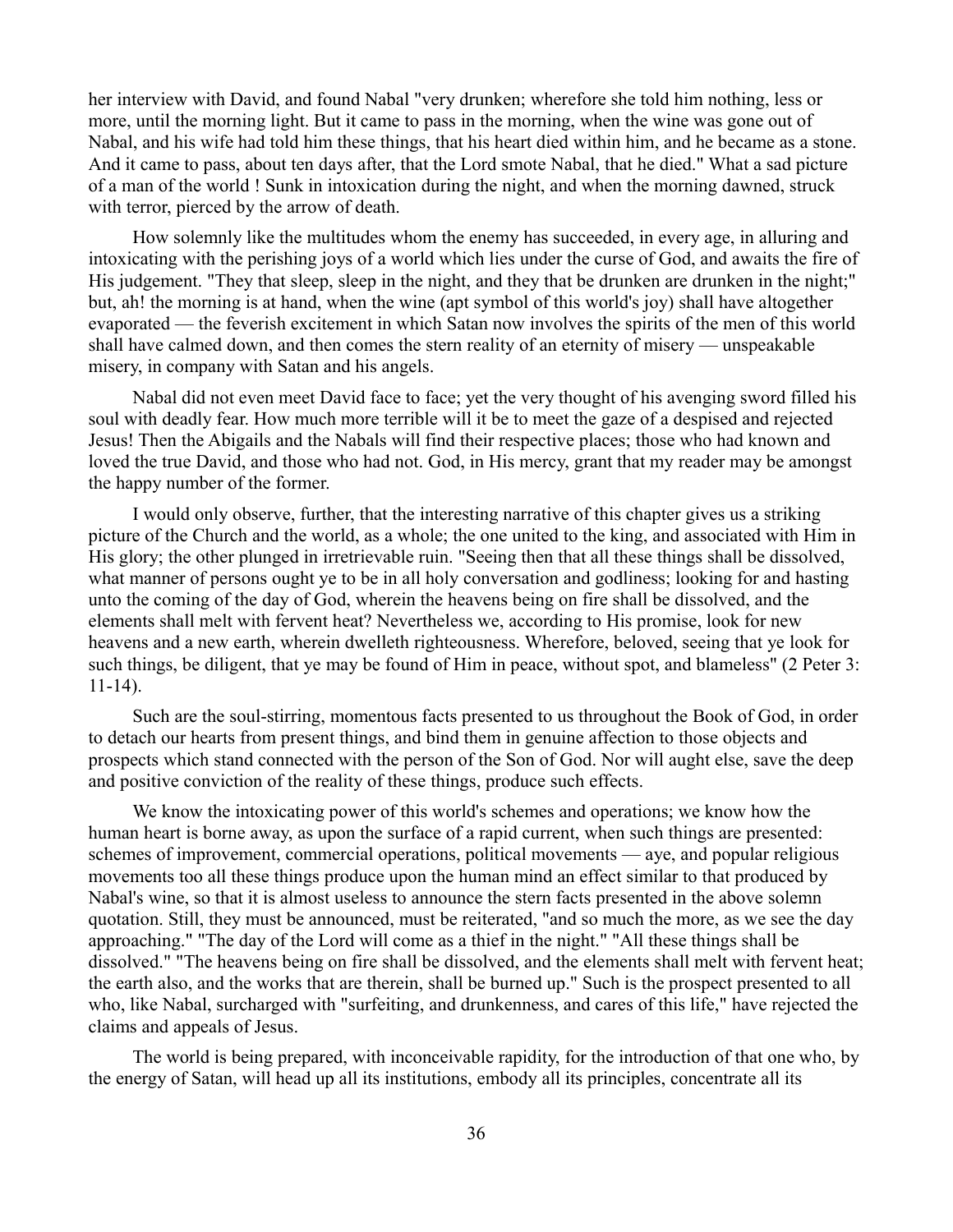energies. Let but the last elect one be gathered out, the last member be incorporated into the body of Christ by the quickening energy of the Holy Ghost, the last stone be set in its appointed places in the temple of God, and then shall the salt be removed, which now preserves the world from corruption; the barrier presented by the presence of the Holy Ghost in the Church shall be taken out of the way, and then comes forth "the lawless one" on the stage of this world, "whom the Lord shall consume with the spirit of His mouth, and destroy with the brightness of His coming. Even him whose coming is after the working of Satan, with all power, and signs, and lying wonders, and with all deceivableness of unrighteousness in them that perish; because they received not the love of the truth, that they might be saved."

Surely these things ought to check the career of the men of this world, and lead them, with solemnized minds, to "consider *their latter end."* "The long-suffering of our Lord is salvation." Precious word! Most precious! But let it not be abused; let it not be mistaken for *"slackness. "* The Lord waits to be gracious to *sinners,* not to connive at *sin.*

However, as has been already observed, it is almost useless to speak to men about the *future* who are wholly engrossed with the *present.*

Blessed be God, there are some who have ears to hear the testimony about the kindness and grace of Jesus, as well as about His coming judgement. Thus it was with Abigail; she believed the truth about David, and acted accordingly; and all who believe the truth about Jesus will be found separating themselves diligently from this present world.

# **Part 5 ZIKLAG**

In dwelling upon a history such as that now before us, which manifestly presents much failure and infirmity, it is well for us to keep in memory what we ourselves are, lest we be found pointing out the lapses of others in a spirit of self-complacency. The divine penman has set before us, with unflinching fidelity, all the imperfections of those whose history He records. His object is to present God to the soul in all the fullness and variety of His resources, and in all His competency to meet the helpless sinner in his very deepest need. He has not written the history of angels, but of men — men "of like passions with us"; and this is what makes Old Testament narratives so exceedingly instructive to us; we are presented with facts which speak to the heart; we are conducted through scenes and circumstances which unfold to us, with touching simplicity, the hidden springs of our nature, and also the hidden springs of grace.

We learn that man is the same in every age: in Eden, in Canaan, in the Church, in millennial glory, he is proved to be made of the same humbling materials; but we learn also, for our joy and encouragement, that God is the same — "the same yesterday, to-day, and for ever" — "Patient, gracious, powerful, holy" — patient, to bear with our grievous and manifold provocations; gracious, to blot out our oft-repeated sins, and restore our wandering souls; powerful, to deliver us out of Satan's entangling snares, and from the energy of nature and the world; holy, to execute judgement in His house, and to chasten His sons, that they may be partakers of His holiness. Such is the God with whom we have to do; and we see the wondrous unfoldings of His character in the deeply-interesting sketches with which the Old Testament history abounds, and in none, perhaps, more than in that now before us.

Few characters exhibit more variety of experience than David. He truly knew the depths and heights which mark the course of the man of faith. At one moment, we find him giving forth from his harp the most sublime strains; at another, pouring forth the sorrows of a defiled conscience and a wounded spirit. This variety of experience rendered David a fit subject for illustrating the varied grace of God. It is ever thus. The poor prodigal would never have known such high communion, had he not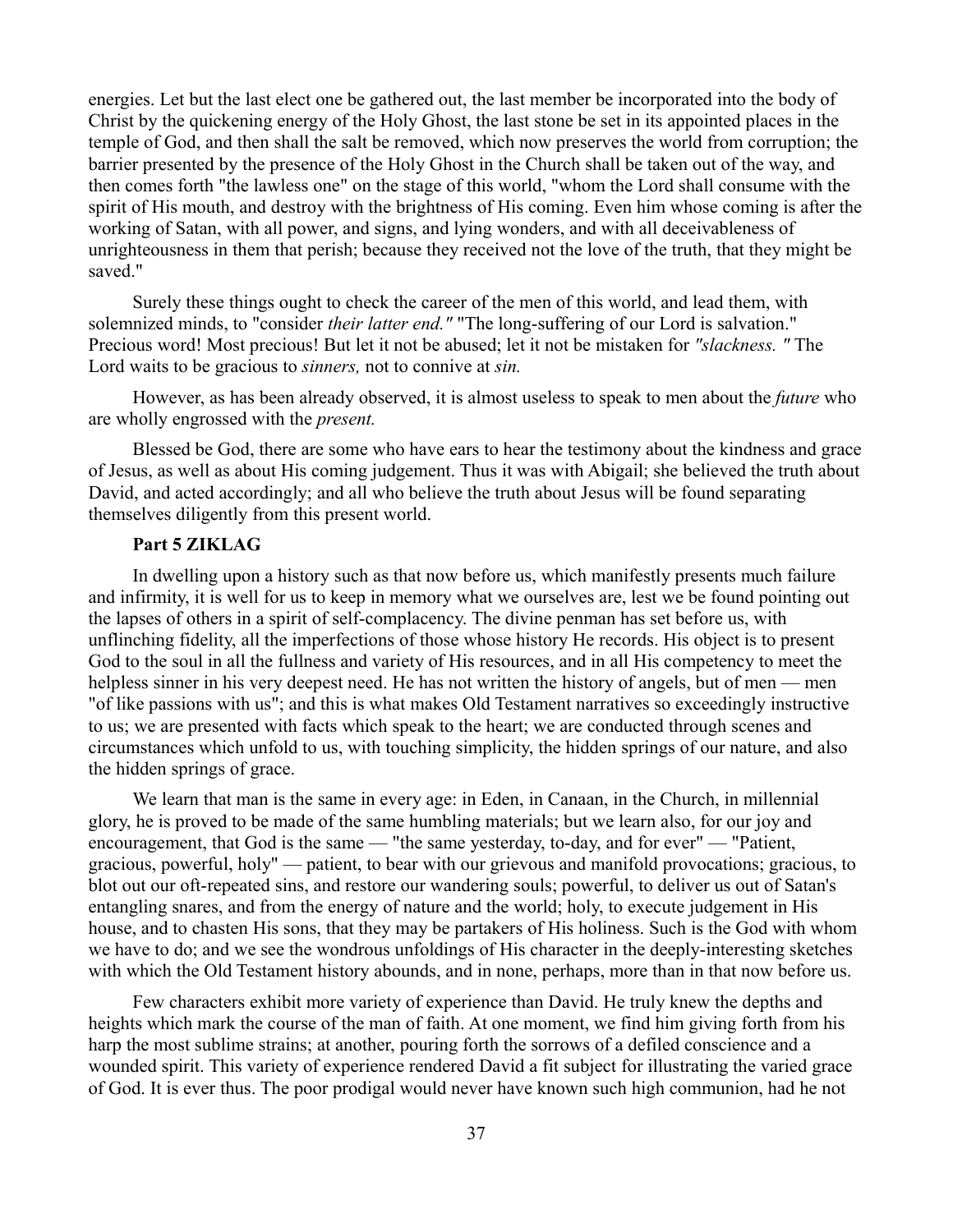known the humiliating depths of the far country. The grace which decked him in the best robe would not have shone so brightly, had he not been clad in filthy rags.

God's grace is magnified by man's ruin; and the more keenly the ruin is felt, the more highly the grace is valued. The elder brother never got a kid that he might make merry with his friends; and why? Because he imagined he had earned it. "Lo," says he, "these many years do I serve thee, neither transgressed I at any time thy commandment." Vain man! How could he expect the ring, the robe, or the fatted calf? Had he obtained them, they would have been but the trappings of self-righteousness, and not the ornaments with which grace decks the believing sinner.

Thus was it with Saul and David. Saul never knew his need as David knew it, nor have we any record of such flagrant sins in his case; at least, what man would pronounce flagrant. Saul was the outwardly moral and religious man, but, withal, a self-righteous man; hence we have such expressions as these, "I have performed the commandment of the Lord" — "Yea, I have obeyed the voice of the Lord, and have gone the way which the Lord sent me." How could this man value grace? Impossible. A heart unbroken, a conscience unconvinced, can never enter into the meaning of the term Grace. How different was it with David! He felt his sins, groaned under them, confessed them, judged them, in the presence of God whose grace had blotted them all out for ever. There is a great difference between a man ignorant of his sins and walking in self-complacency, and one deeply conscious of his sins, yet happy in the full forgiveness of them.

The above train of thought introduces us to the circumstances connected with David in Ziklag of the Philistines — circumstances which fully manifest human infirmity and divine grace and mercy.

"And David said *in his heart,* I shall now perish one day by the hand of Saul; there is nothing better for me than that I should speedily escape into the land of the Philistines." This was David's second visit to the land of the Philistines. In 1 Sam. 21 we read, "And David arose and fled that day for fear of Saul, and went to Achish the king of Gath." Here we find David really taking himself out of the hands of God, and putting himself into the hands of Achish. He leaves the place of dependence, and goes into the very midst of the enemies of God and of Israel. And, be it remarked, he has in his hand the very sword of the Philistine champion. Nor is it to act in his true character as the servant of God; this would have been happy indeed; but no; he goes to act the madman, in the presence of those before whom he had so recently acted as the champion of Israel.

"The servants of Achish said unto him, Is not this David, the king of the land? Did they not sing one to another of him in dances, saying, Saul hath slain his thousands, and David his ten thousands?" The Philistines recognized David's true character as "king of the land" — the slayer of ten thousands; they imagined that he could not possibly act otherwise than as their enemy. Little were they able to enter into the moral condition of his soul at that extraordinary stage of his history; little did they think that the slayer of Goliath had fled to them for protection from the hand of Saul. The world cannot understand the vicissitudes of the life of faith. Who that had seen David in the valley of Elah could ever suppose that he would so soon fear to avow with boldness the results of that faith with which God had endowed him? Who could have thought that with Goliath's sword in his hand he could tremble to avow himself the victor of Goliath? Yet so it was. "David laid up these words in his heart, and was sore afraid of Achish, the king of Gath. And he changed his behaviour before them, and feigned himself mad in their hands, and scrabbled on the doors of the gate, and let his spittle fall down upon his beard."

Thus must it ever be when a saint deserts the path of simple dependence upon God and strangership in the world. The "behaviour" must be "changed," the real character abandoned, and instead thereof a course is adopted which is marked by positive deceit before God and folly before the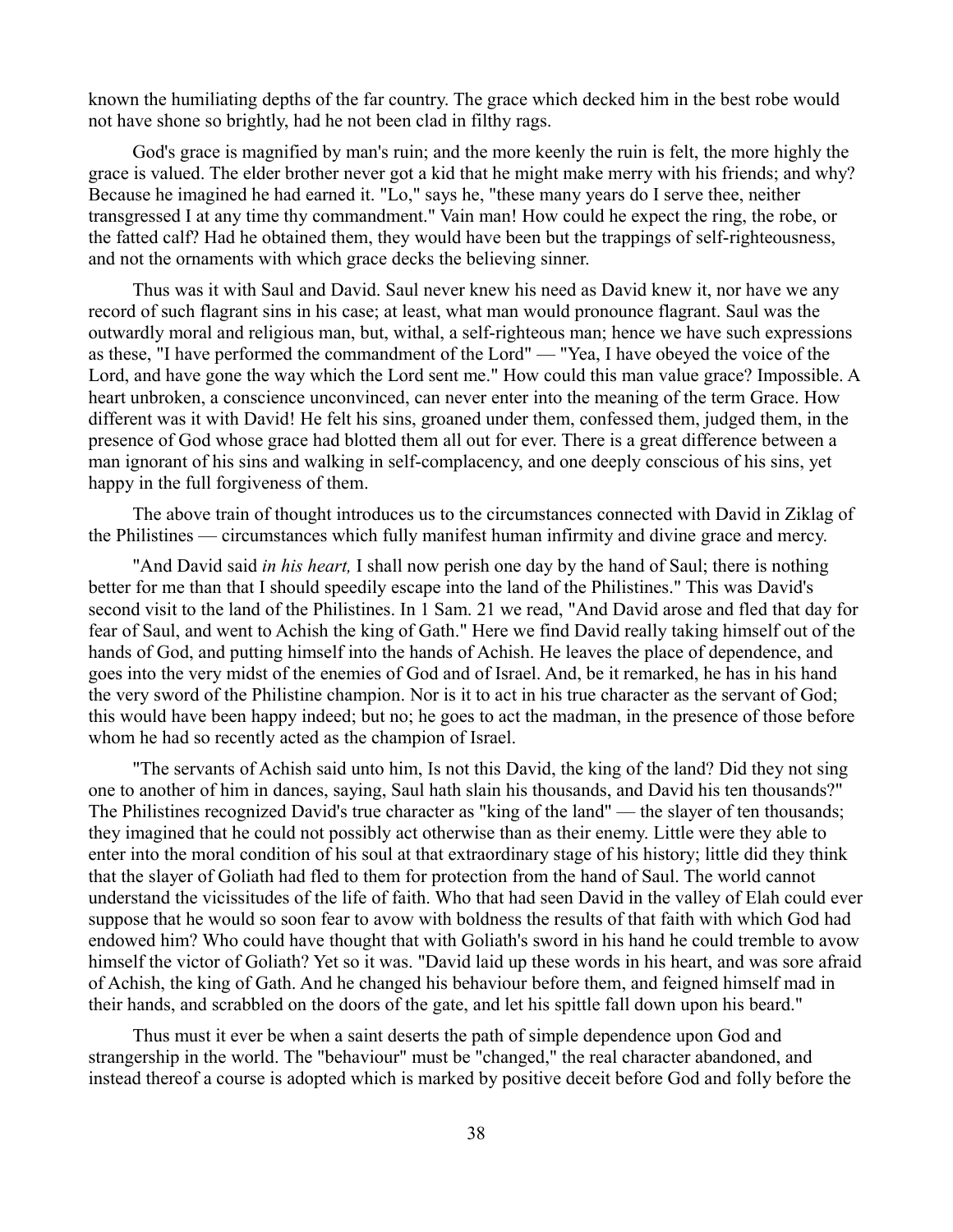world. This is most sorrowful. A saint should always maintain his dignity — the dignity which flows from the consciousness of the presence of God. But the moment faith gives way, the power of testimony is gone, and the man of faith is despised as a "madman."

When David "said in his heart, I shall now perish one day by the hand of Saul," he forsook the only path of real power. Had he continued as a homeless wanderer through the mountains, he would never have presented such a melancholy picture in the view of the servants of Achish — he would never have been pronounced a madman. Achish would not have dared to call David by such a name in the valley of Elah! No, nor in the cave of Adullam; but, alas, David had put himself into the power of this stranger, and therefore he should either suffer for his past faithfulness, or give all up, and pretend to be a fool in their eyes. They rightly judged him to be the king of the land, but he, afraid of the consequences of maintaining such a high dignity, denied his kingship, and became a fool. How frequently may we trace the working of this same evil in the walk of Christians!

How frequently may we see a man who, by his past actings in the energy of the Spirit of God, has attained a very high position in the thoughts, not only of his brethren, but even of the children of this world, and yet, when such an one gets out of communion, he is really afraid to maintain his position; and, at the very moment when those without are looking only for an unbending and unqualified testimony against their ways, he changes his behaviour, and instead of being esteemed and reverenced, he is actually despised. We should most carefully guard against this; it can only be effectually avoided by walking in the full and blessed consciousness of God's sufficiency. So long as we feel that God is sufficient for *all* our need, we are entirely independent of the world; if it be not thus with us, we shall just compromise the truth of God, and deny our real character as heavenly men.

How completely must David have lost the sense of God's sufficiency when he could say, "There *is nothing better* for me than that I should speedily escape into the land of the Philistines." Nothing better for a man of faith than to go back to the world for refuge! Strange confession! The confession of one who had allowed circumstances to come between his soul and God. When we slip off the narrow path of faith, we are liable to run into the wildest extremes; and nothing can more forcibly exhibit the contrast between one looking at God and one looking at circumstances, than David in the valley of Elah and David scrabbling on the doors of the Philistine king. The contrast is full of solemn instruction and warning. It is well calculated to teach us what we are, and how little the best of us can be depended upon.

Ah! my dear Christian reader, what are we? Poor, failing, stumbling creatures; prone, at every turn in our path, to wander into error and evil — prone to forsake the Rock of Ages, and lean upon the broken reeds of the world — prone to forsake the fountain of living waters, and hew out for ourselves broken cisterns that can hold no water. Truly we have need, deep need, to walk humbly, watchfully, and prayerfully, before our God — deep need to utter David's own prayer, continually, "Uphold me according unto Thy word, that I may live; and let me not be ashamed of my hope. Hold Thou me up, and I shall be safe; and I will have respect unto Thy statutes continually." We need to have our feet made as hinds' feet, so that we may walk on the high and slippery places through which our path lies. Nothing short of grace divine can enable us to pursue a course of steady devotedness: for, if left to ourselves, there is no extreme of evil into which we may not run. They alone are safe whom God keeps in the hollow of His hand.

Truly happy is it for us to have to do with one who is able to bear with us in all our waywardness, and able also to restore and revive our souls when faint and withering under the influence of the atmosphere of evil around us. God forbid that we should make any other use of what we may term the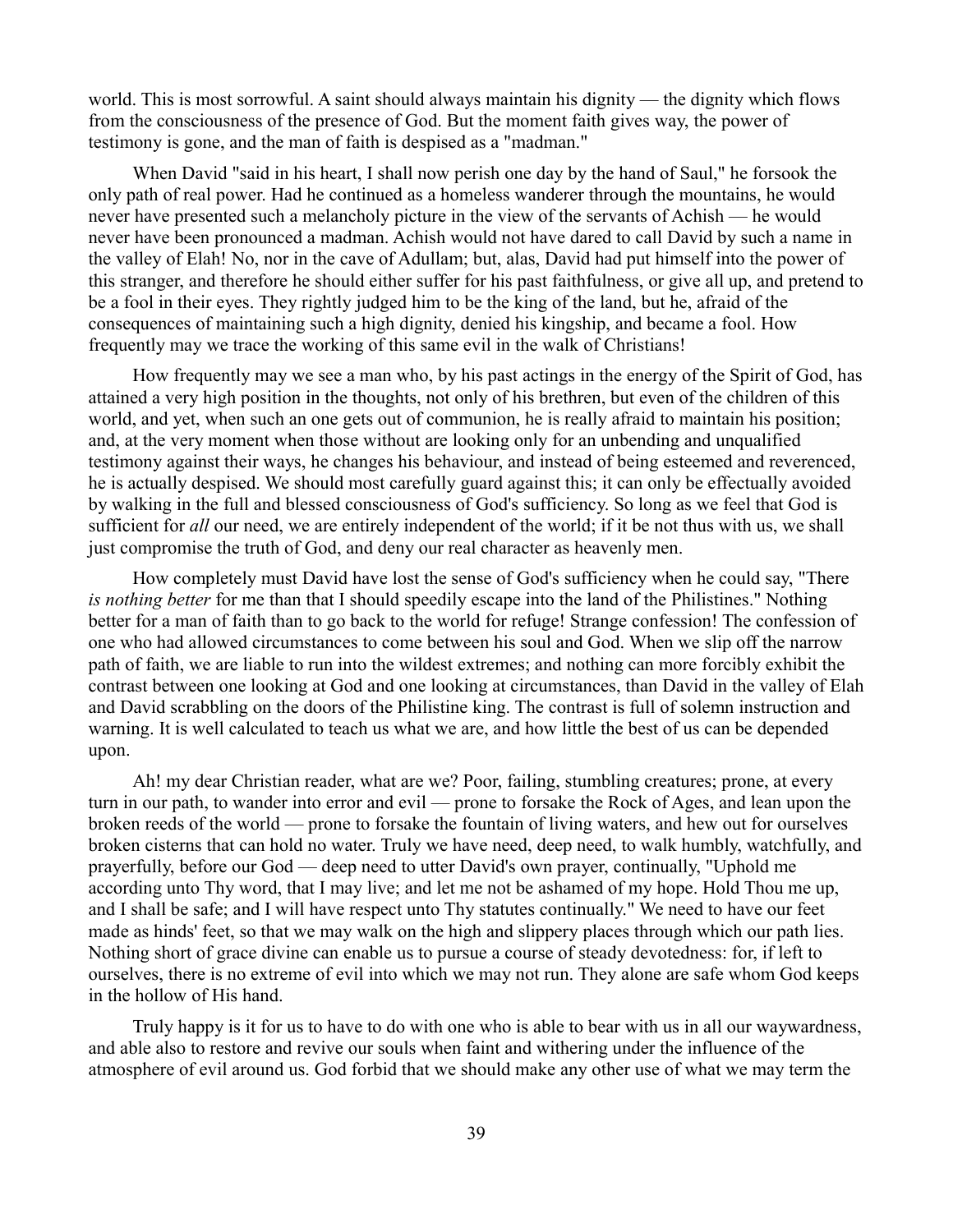Ziklag portion of David's history, save to apply it to our own hearts before God, and use it as a matter of solemn and soul-searching warning; for though it may be said that there is a wide difference between the standing and privileges of David and those of the Church of God now, yet, in every age and dispensation, nature is the same; and we seriously wrong our own souls if we fail to learn a wholesome lesson from the falls of one so high up in the school of Christ as David. Dispensations differ, no doubt, in their great leading features; but there is a wonderful analogy in God's principles of discipline at all times, let the standing of His people differ as it may.

In following David, in his further sojourn in the land of the Philistines, we only find fresh cause of humiliation. He obtains the grant of Ziklag, where he sojourns for sixteen months, during which period, though free from all fear with respect to Saul, he was at a distance from God and from Israel. It is, in one sense, a very easy matter to get out of a place of trial; but then we get out of a place of blessing also. It would have been much happier for David to have remained in a position which left him exposed to Saul, while, at the same time, he enjoyed the protection of the God of Israel, than to seek safety from the arm of the king of Gath. However, when the pressure of trial is upon us, the thought of relief is sweet, and we are in danger of seeking relief in our own way.

The enemy always has a by-road open to the man of faith. He had an Egypt for Abraham, and a Ziklag for David; and now he has the world, in all its varied forms, for us. "And truly, if they had been mindful of that country from whence they came out, they might have had opportunity to have returned." It is the opportunity to return that proves the genuine fixedness of purpose to go forward. The Lord leaves His people free, in order that they may "declare *plainly* that they seek a country." This is what glorifies God. It would avail nothing if we were to be compelled, as with bit and bridle, to go from earth to Heaven; but when, through grace, we voluntarily abandon the things of earth to seek those things which are above, this is to the glory of God, because it demonstrates that what He has to give is far more attractive than this present world.\*

{\**"He led them forth* by the right way, that *they might go* to a city of habitation" (Ps. 107: 7). Grace not only leads forth from Egypt, but imparts the capacity and the desire to go to Canaan.}

David, however, accepted Ziklag, and instead of remaining as a homeless stranger in the cave of Adullam, he becomes a citizen in the land of the Philistines. Nor does he now act the madman, as before: no; he now acts the part of a positive deceiver. He wages war on the Geshurites and Gezrites, and tells a lie about it, lest he should again lose his self-chosen place of protection. Yea, so far does he proceed in his unhappy course, that when Achish proposes to him to act as ally to the Philistines, his answer is, "Surely thou shalt know what thy servant can do .... And Achish said to David, Therefore will I make thee keeper of my head for ever .... Now the Philistines gathered together all their armies to Aphek; and the Israelites pitched by a fountain which is in Jezreel. And the lords of the Philistines passed on by hundreds and by thousands; *but David and his men passed on in the rearward with Achish."* 

Here, then, we have a strange anomaly — a king of Israel about to be made keeper of the head of a Philistine, and about to draw the sword against the armies of the living God. Was ever anything like this? The slayer of Goliath, servant to a Philistine! Who could have looked for such a thing? Truly difficult is it for us to determine where all this would have ended, had David been left to the full results of his false position. But this could not be. God was graciously watching His poor wanderer, and had rich and manifold mercies in store for him, as well as some humbling lessons and painful exercises of soul.

The very lords of the Philistines were the instruments made use of by the Lord to deliver David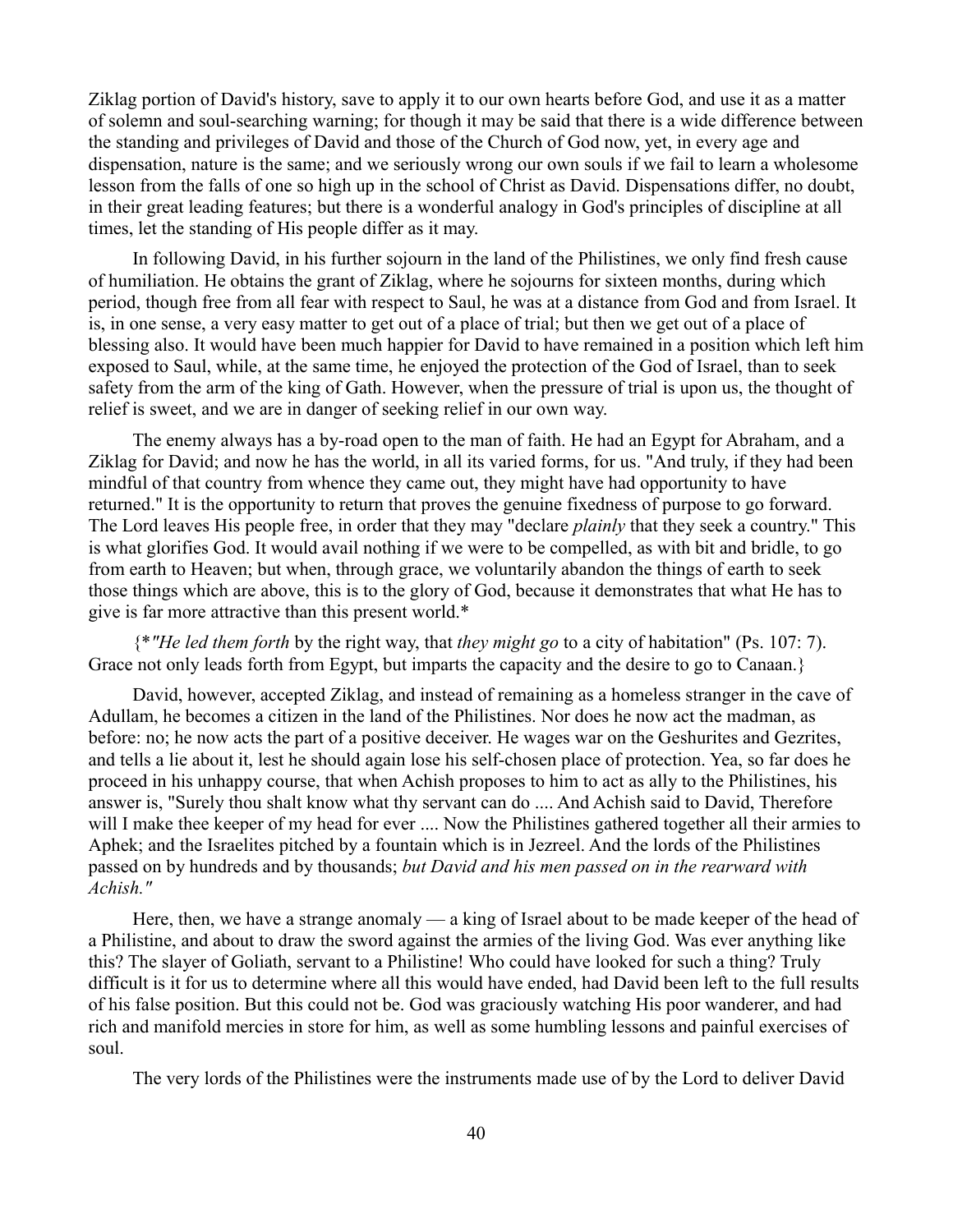from his strange position. They, judging from his past ways, could not be induced to trust him as an ally. "Is not this David, and how can we confide in him?" A Philistine could never rely upon a Hebrew for co-operation against Hebrews. In a word, the men of this world can never place full confidence in one who has once been decided for the truth of God. A saint who has got out of communion and gone back to the world, though he may go to a great length, will never be regarded or confided in as one of themselves; he will be suspected, just as David was by the Philistines. "Make this fellow return, that he may go again to his place which thou hast appointed him, and let him not go down with us to battle, lest in the battle he be an adversary to us."

They could give him a certain place amongst them, but when it became a question of war between them and Israel, they would not acknowledge him. And they were wise; for let David *assume* what character he might, be could be *really* nought else save an enemy to the Philistines. He might *feign* himself to be mad; he might *pretend* to make war upon the south of Judah; but when matters came to a positive issue, David could only act consistently with his true character, as the slayer of ten thousands of Philistines. The fact is, from first to last David was misunderstood; the Philistines did not know what it was that had sent him into their midst. There was far more in the apparent madman than they could fathom. They thought that he desired to be reconciled to his master, Saul, little imagining that they had before them one who was so soon to lay his hand upon the sceptre of Israel, and to make them feel the weight of his power.

However, the Lord would not allow David to appear in the field against Israel. He sent him back, or rather He led him aside, in order that He might deal with him in secret about his course. "So David and his men rose up early to depart in the morning, to return into the land of the Philistines .... And it came to pass, when David and his men were come to Ziklag, on the third day, that the Amalekites had invaded the south, and Ziklag, and smitten Ziklag, and burned it with fire; and had taken the women captives that were therein. They slew not any, either great or small, but carried them away, and went on their way.

David is here made to feel the bitter result of his having sought to Achish for help in the day of his need. He had taken up his position amongst the uncircumcised, and must, therefore, be made a partaker of their wretchedness. Had he remained amongst the mountains of Judah, he would have escaped all this sorrow; his God would have been a wall of fire round about him. But he had fled to Ziklag to escape Saul; and then, as it were, at the very moment when Saul was falling on Mount Gilboa, David was weeping over the ruins of Ziklag. Surely it was not thus we should have expected to find David. "Then David and the people that were with him lifted up their voice and wept, until they had no more power to weep .... And David was greatly distressed, for the people spake of stoning him."

In all this God was dealing with His dear child, not to crush him, but to bring him to a right sense of the course he had been pursuing amongst the Philistines. Surely when David beheld the smouldering ashes of Ziklag, and felt himself deprived of his wives, children, and all, he had a practical lesson as to the evil and sorrow of taking anything from the world. We can hardly picture to ourselves a condition more painful than that in which David found himself on his return to Ziklag. He had been, for a year and four months, pursuing a course which might have left him with an uneasy conscience toward God; he was cast off by those on whose protection he had thrown himself; his place of refuge was burned; his wives and property were gone; and lastly, his companions, those who had followed him in all his wanderings, were threatening to stone him.

Thus was David sunk to the very lowest ebb, in every point of view; all creature streams were dried up; and not only so, but the enemy might effectually ply his fiery darts at such a moment —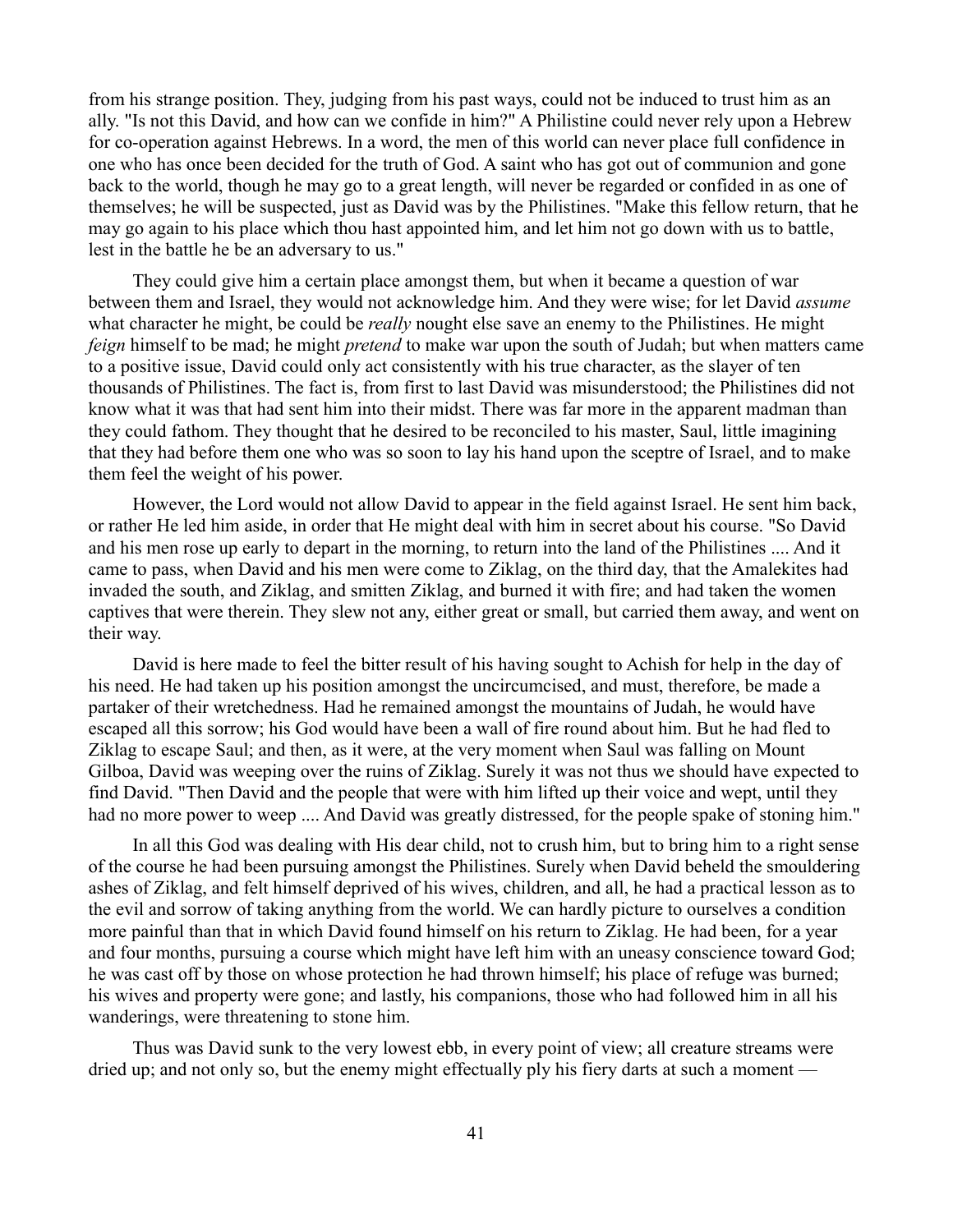conscience might work, and memory call up the scenes of the past: his abandoning the place of dependence; his flight to Achish; his change of behaviour; his acting the madman; his telling a lie; his volunteering to fight against Israel, as the servant of the Philistines: all these things must have augmented, in no small degree, his anguish of soul.

But David was a man of faith after all, and, notwithstanding all, *he knew the Lord,* and His "boundless stores of grace." This was his joy and comfort in this exceedingly dark moment of his career. Had he not been able to roll his heavy burden over upon infinite grace, he must have given up in utter despair. He had never before been so tested. He had met the lion and the bear in the wilderness; he had met the giant of Gath in the valley of Elah; but he had never met such an overwhelming array of circumstances before. Yet God was sufficient, and David knew this. Hence we read, *"David encouraged himself in the Lord his God."* Happy, well-founded encouragement! Happy the soul that knows it! Happy he who could rise from the very deepest depths of human misery, up to God, and His never failing resources! Faith knows God to be fully equal to all human need, human weakness, human failure, human sin. God is above all, beyond all, beneath all; and the heart that apprehends Him is lifted above all the trials and difficulties of the way.

There is no condition in which the Christian can find himself in which he may not count upon God. Is he crushed beneath the pressure of trial from external circumstances? Let him bring God's omnipotent power to bear upon these things. Is the heart oppressed by the burden of personal infirmity? — truly a heavy burden! Let him draw upon the exhaustless springs of Divine compassion and mercy. Is the soul filled with horror, by the sense of sin and guilt? Let him have recourse to the boundless grace of God, and the infinitely-precious blood of Christ. In a word, whatever be the burden, the trial, the sorrow, or the need, God is more than equal to all, and it is the province of faith to use Him. "David encouraged himself in the Lord his God" when everything around was dark and depressing.

May we know the true blessedness of this. To have to do with God is rest to the soul, and happiness and power. To disentangle our hearts from self and the things which surround us, and rise upward into the holy calmness of the Divine presence, imparts comfort and consolation beyond what one can utter. Satan's object is ever to hinder this. He would fain lead us to make present things the boundary of our soul's horizon; he would seek to surround us with a thick, dark, impenetrable cloud, so that we might not recognize our Father's countenance, and our Father's hand in our circumstances.

But faith pierces the cloud, and gets upward to God; it looks not at the things which are seen, but at the things which are unseen: it endures, as seeing Him who is invisible; it can say to God,

In darkest shades, if Thou appear,

My dawning is begun;

Thou art my soul's bright morning star,

And Thou my rising sun.

Truly David's return to Ziklag was a dark hour — one of his darkest; yet God appeared, and his dawning began. God appeared for his relief and restoration; He graciously removed the weight from his spirit; He burst the fetters, and let the prisoner go free. Such is the manner of God. He permits His children to taste the bitter fruit of their own ways, in order that they may return to Him, and realize they can only be truly happy in His gracious and holy presence. Ziklag may shelter for a time, but it will perish; and even while it lasts, must be purchased by the sacrifice of a good conscience toward God, and toward His people. A heavy price, surely, for a temporary relief from pressure! How much better to endure the pressure for a time!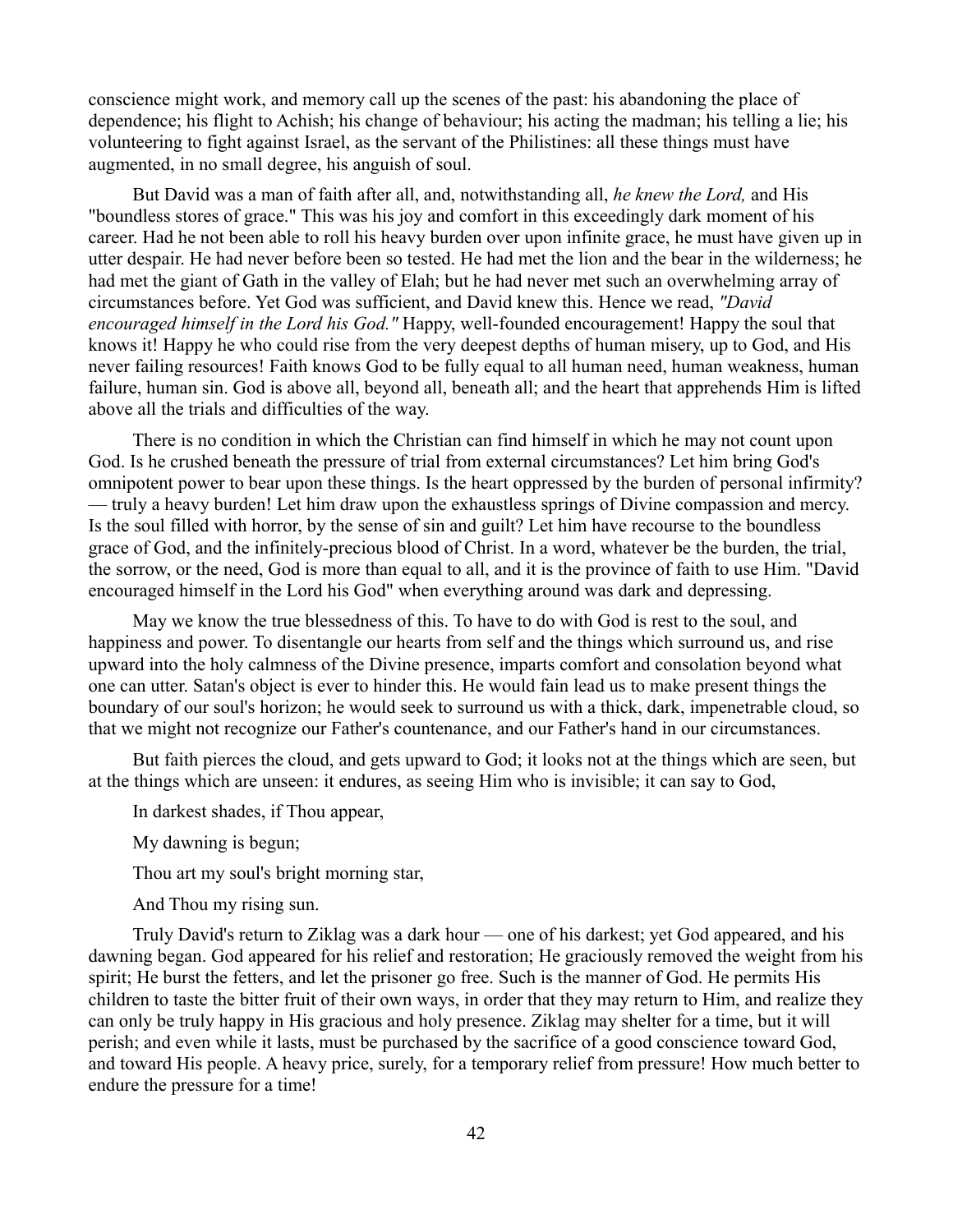But, blessed be our God, "all things work together for good to them that love Him." The death of the Philistine champion, and the sixteen months' sojourn in Ziklag; the cave of Adullam, and the house of Achish — all worked for David's good. The Lord makes the very failure of His children to yield them blessing, inasmuch as it leads them to seek more prayerful vigilance of spirit, and a closer walk with Him. If our stumbles teach us to lean more implicitly upon God, we shall still thank Him, however much we may have to be humbled at the remembrance of them. Humbling as David's Ziklag experience must have been to him, we may be sure he would not have been without it. It taught him more of the deep reality of God's grace and faithfulness; it enabled him to see, that when brought down to the very bottom of human things, he could find God there in all the fullness of His grace. This was a valuable lesson, and it will be our place to learn from it also.

Are we able to lean on the Lord amid the ruin around us? Is He beyond every one and everything to our souls? Can we encourage ourselves in Him when all without and within seems directly against us? Is His name dear to us in this day of faithlessness and cold formality? Are we prepared to pursue the rest of our course through the desert in solitariness and desertion, if such should be needful? It may be, we have learnt to cease looking, in any way, to the children of this world; but are we prepared to lose the approval and confidence of our brethren? David's companions spake of stoning him; but the Lord was more to him than all; the Lord was "his *refuge"*, do we know the power and comfort of this? The Lord grant that we may know it more.

Before closing of this chapter, I would call attention to the instructive scene between David and the young man who was servant to the Amalekite. I do not say that we are to regard it as a positive type; but we are certainly warranted in looking at it as a very striking illustration. An illustration of what? Let us see.

In order to appreciate the teaching of the Spirit in this Scripture (1 Sam. 30: 11-16) we must bear in mind the difference between Egypt and Amalek; the former is associated with Israel in the blessing of the latter day, "In that day shall Israel be the third with Egypt and with Assyria, even a blessing in the midst of the land; whom the Lord of hosts shall bless, saying, Blessed be Egypt My people, and Assyria the work of My hands, and Israel Mine inheritance." Amalek, on the contrary, is thus spoken of, "The Lord hath sworn that the Lord will have war with Amalek from generation to generation." An Egyptian, therefore, and an Amalekite stood in a very different relationship to Israel.

Now this young man was an Egyptian, servant to an Amalekite, and his master left him because he had fallen sick. This was the treatment he had received from his Amalekite master; he had abandoned him in the hour of his need, because he was no longer able to be of service to him. But his very ruin and wretchedness threw him upon the sympathies of David, who refreshed him and revived his spirit. He found him faint and weak from the effects of his former service, and having restored his spirit he inquired, "Canst thou bring me down to this company?" He here puts in his claim upon the service and devotedness of one who owed him everything under God; but the young man, though fully restored, was unable to act with David until possessed of the full assurance of *life* and *liberty.* "Swear unto me by God," said he, "that thou wilt neither kill me, nor deliver me into the hands of my master, and I will bring you down to this company." He could not serve David until fully assured of deliverance from the power of his old master.

All this is very striking as an illustration of the apostle's teaching in Romans 6. The believer needs to know his entire emancipation from the dominion of his old master, the flesh, before ever he can, with confidence, apply himself to the service of Christ. We have felt the bitterness of serving the flesh; as the apostle says, "What fruit had ye then in those things whereof ye are now ashamed? For the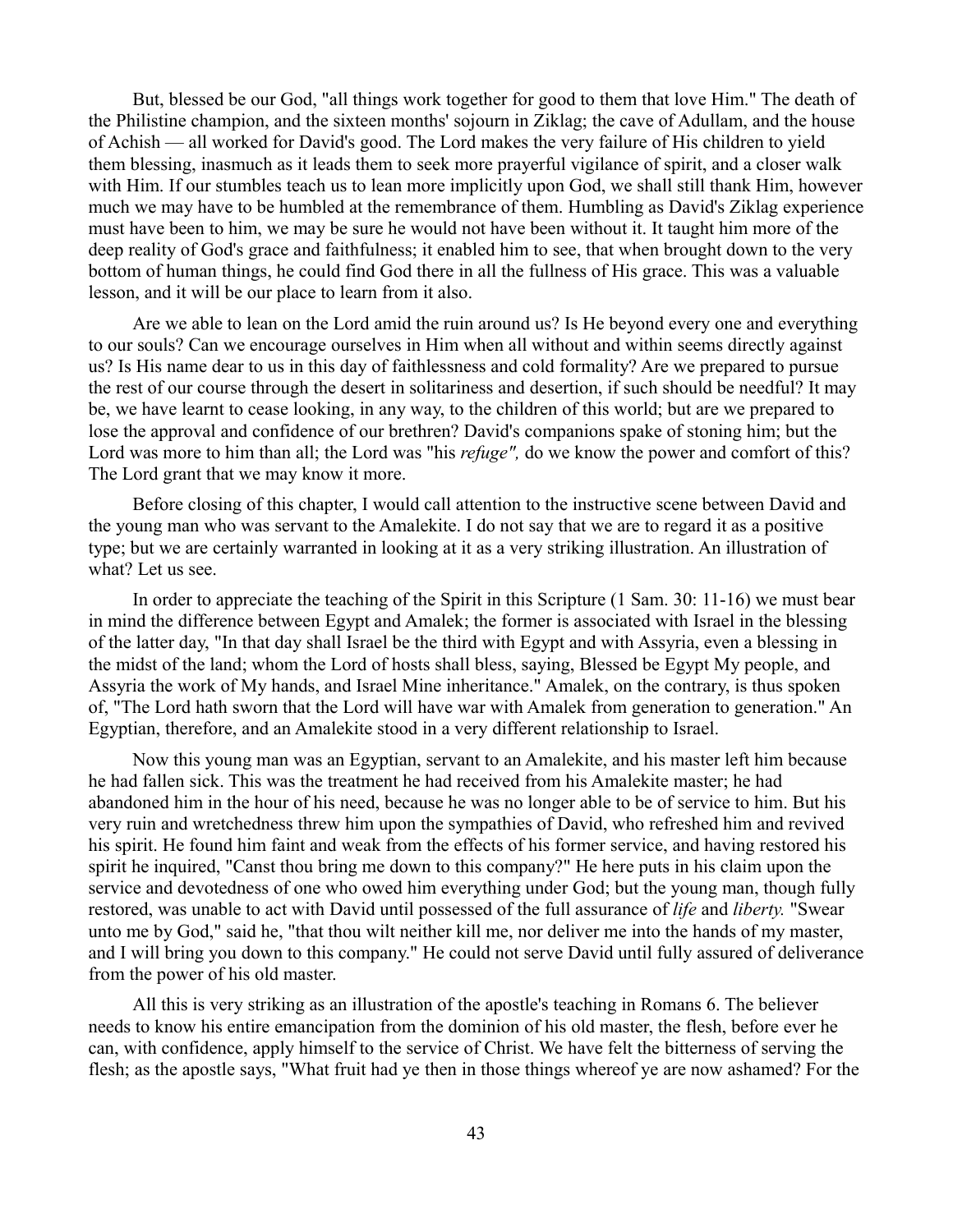end of those things is death." It is impossible to walk in peace and liberty of heart until we know where death and resurrection have placed us. Until we know and believe that sin has no dominion over us, we must, of necessity, be occupied about ourselves, for we shall be constantly discovering the working of indwelling corruption, and thus be filled with apprehension of being delivered over into the hands of our former oppressor. We may be very clear as to the theory of justification by faith; we may understand what it is to rest in the accomplished work of Christ in reference to sins that are past, and yet be so troubled about indwelling sin as to be quite hindered in our service to Christ and His Church.

The gospel of the grace of God, when entered into in its divine fullness, sets the soul at rest, not only as to the past, but also the present and the future. The Lord forgives *all* our sins, not *some* of them; and not only does He forgive sins, but also delivers from the power of sin, as we read in Roman 6 — "Sin shall not have dominion over you: for ye are not under the law, but under grace." This is a truly precious truth for those who are daily harassed with the seeds of evil within. Though sin *dwells,* it shall not *reign.* And how is this deliverance accomplished! By death and resurrection. "He that has died is justified from sin" (RV). What claim has sin upon a dead man? None! Well, then, God looks upon the believer as dead — dead with Christ, and risen again; and his power to deny the working of sin consists in his reckoning himself to be what God tells him he is.

Thus, as David's oath set the young man's mind at rest, and enabled him to act with him against the Amalekites, so the word of Christ banishes fear and hesitation from the heart of the believer, and enables him, through the Spirit, to act against his former master — the flesh. Grace assures us that all our interests, for time and eternity, have been most fully provided for in the death and resurrection of Christ, and gives us to see that our only business now is to live to the praise of Him who died for us, and rose again.

"Shall we continue in sin?" Could the young man in this Scripture have gone back again to his Amalekite master? Impossible. What fruit had he from his former service? Ruin and desertion. And what fruit had we? Death. The wages of sin is death. The world, the flesh, and the devil, can only lead us down to hell. Serve them how we may, death and destruction must be the end. Men may not see this; they may not wish to see it; yet it is not the less true. "It is appointed unto men once to die, but after this the judgement." This is the appointment.

But Christ has borne all for the believer; death and judgement have passed away, and nothing remains but for the believer to accompany, in liberty and joy of heart, the true David against his enemies. Christ has done all for us, that we might act for Him in this the time of His rejection. He has suffered for us without the gate, and now calls upon us to go forth to Him, bearing His reproach. The believer does not act in order to get life, but because he has it. He starts on his Christian career with the full assurance of pardon and acceptance in the Beloved. Perfect justification is his starting-post, and glory the goal. "Whom He justified, them He also glorified."

It is well to be exceedingly simple in our apprehension of this great truth. Some imagine that we can never know that our sins are forgiven while here. Now, if we cannot know that our sins are forgiven, we cannot know that God's Word is true, and Christ's work perfect. Will any one maintain this? If not, both rest on the same basis. The forgiveness of sins and the truth of God's Word are linked together in the precious gospel of Christ. Doubt the forgiveness of sins, and you call in question the truth of Christ's words, "It *is finished"* words uttered under the most solemn circumstances.

Yet we know how hard it is for the heart to repose with unquestioning simplicity on the truth of God, in reference to the perfect remission of sins through the blood of Christ. Our thoughts are too shallow and contracted to take in all the effulgence of divine grace. We are too full of legalism, too full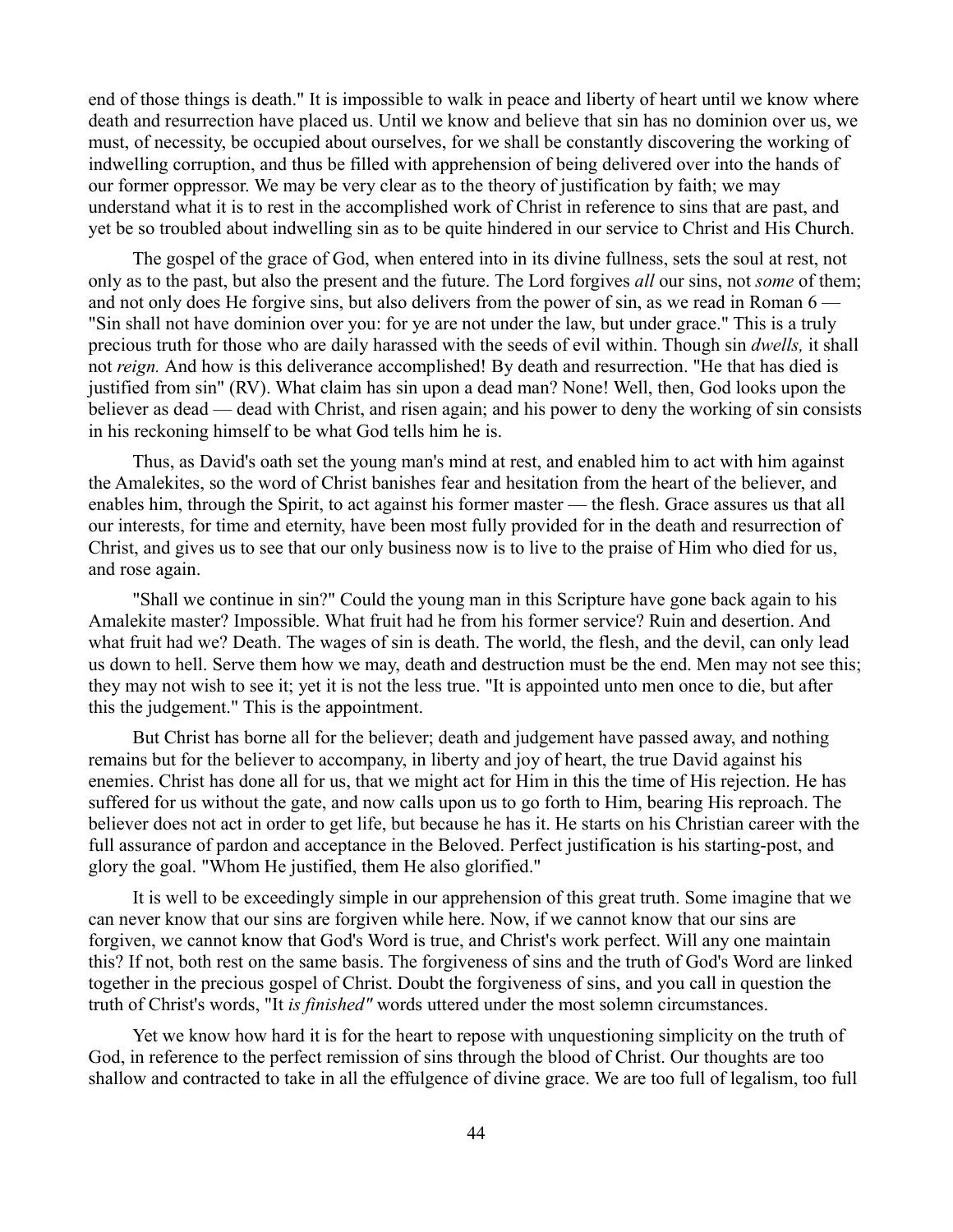of self. We vainly think that we must add something to what Christ has done, whether that something be in the shape of works, feelings, or experiences. All this must be set aside. Christ *alone is* the great foundation, the eternal rock, the tower of salvation. To add even circumcision would be to make Christ of none effect, to fall from grace, and to make ourselves debtors to keep the whole law, and thus to expose ourselves to curse and wrath. "As many as are of the works of the law are under the curse."

May we cling to Christ, with a deeper sense of our own vileness and His perfectness. May we wrap ourselves up, as it were, in Him, while passing on through this cold and faithless world

## **Part 6 THE RETURN OF THE ARK** 2 Samuel 6 and 1 Chronicles 13

We are now called to follow David from the scenes of his exile to those of his government. Saul has passed off the stage of history, having met death by the hand of the Amalekite — one of that very nation which he had disobediently spared. Solemn warning! Jonathan, too, had fallen in company with his father, Saul, on Mount Gilboa, and David had given utterance to his sublime lament over both. David had ever carried himself towards Saul with the fullest sense of his being the Lord's anointed; nor did he manifest anything bordering upon a spirit of exultation when informed of his death; on the contrary, he wept over him, and called on others to do the same.

Neither do we find anything like unbecoming haste to ascend the throne left vacant for him; he waited upon the Lord about it. "David inquired of the Lord, saying, Shall I go up into any of the cities of Judah? And the Lord said unto him, Go up. and David said, Whither shall I go up? And He said, Unto Hebron." This was real dependence. Nature would have been eager to rush into the place of honour; but David waited on the Lord, and only moved as directed of Him. It was this confidence in and dependence upon God — delighting himself in Jehovah — that forms the peculiar loveliness of David's character, "the man after God's own heart." Happy would it have been for him had he continued thus to move on in child-like dependence.

But, alas; we have to trace far more of nature in David during the period of his elevation than during the period of His rejection. A time of peace and prosperity tends to develop and bring to maturity many seeds of evil which might be nipped and blighted by the keen blast of adversity. David found the kingdom more thorny and dangerous than the wilderness.

After his accession to the throne over all Israel, David's lovely desire, to have the ark of the Lord near himself in the city of Jerusalem, is followed by a great error. His desire was most commendable; the only question was, how was it to be done? The Word of God was exceedingly plain and distinct in reference to this important matter; it pointed out a very simple and definite way of carrying the ark of the Lord of Hosts, even upon the shoulders of living men, who had been taken up and set aside for that purpose (See Num. 3 and Num. 8.)

When the Philistines sent the ark of Jehovah back to its own land and people, they knew nothing of this, and therefore devised a way of their own, which, as might be expected, was directly opposed to God's way, for "the natural man receiveth not the things of the Spirit of God, neither can he know them, because they are spiritually discerned." Therefore, though the plan adopted by the Philistines was very decent and orderly, as men would say, yet it was not of God. The ministers of the house of Dagon were poorly qualified to arrange the order of the divine service. They thought a wooden cart would do as well as anything else; it might have answered for the service of Dagon, and they knew no difference. They had once trembled at the sight of the ark, but, through the unfaithfulness of Israel, it had lost its solemnity in their eyes; and though it had been most solemnly and impressively vindicated in their view by the destruction of their god, they understood not its deep significance, they knew not its wondrous contents; it was quite beyond them, and therefore they could devise nothing better than a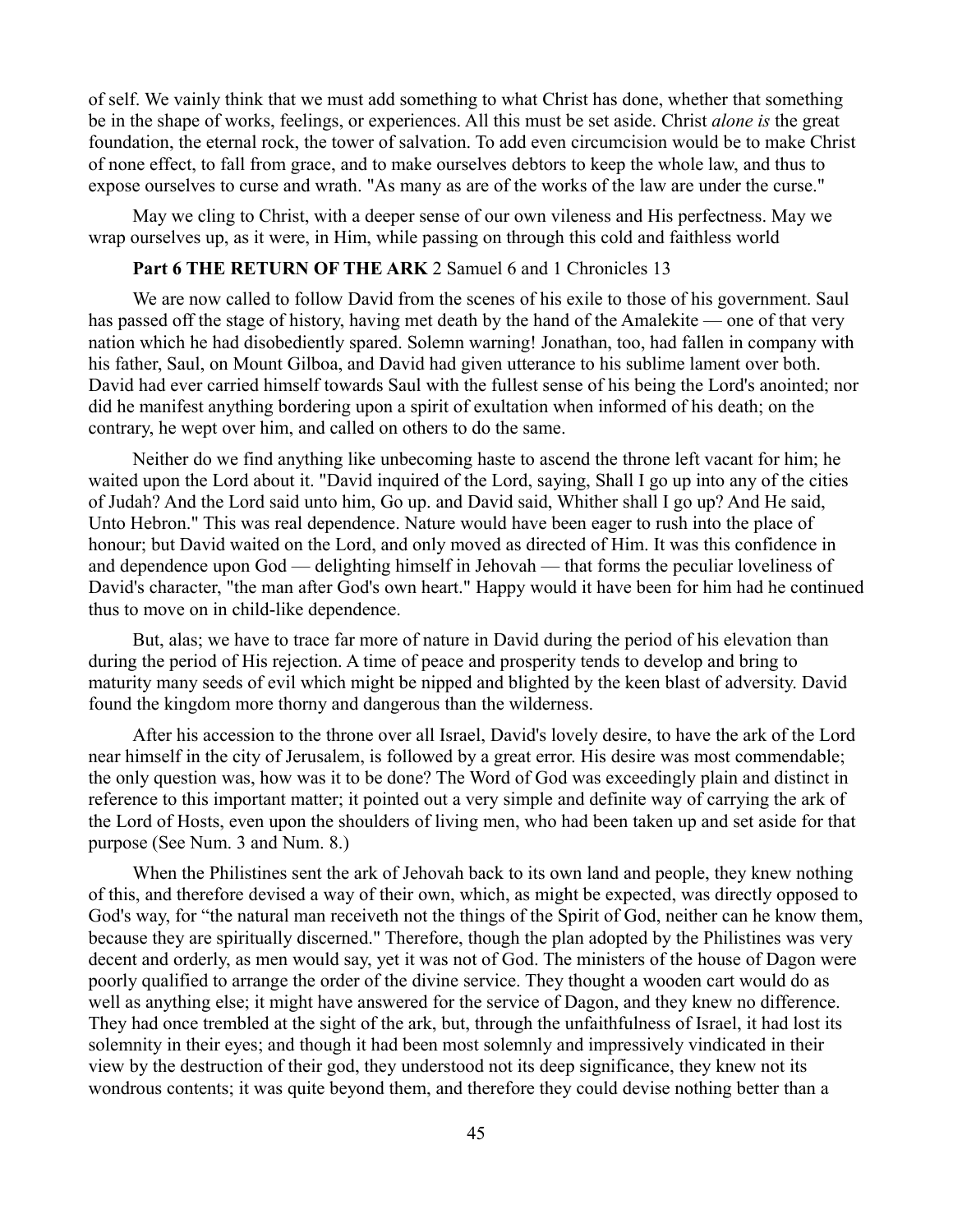mere lifeless ordinance for conveying it to its place.

But David ought to have known God's thoughts, and have acted upon them at the first; he should not have followed the thoughts and traditions of men in the service of God; he should have drawn his directions from the lucid lines of the book of the law. It is a terrible thing when the children of the kingdom form themselves after the model of the men of the world, and tread in their footsteps. They never can do so without serious damage to their own souls, and at the sacrifice of God's truth and testimony.

The Philistines might construct a cart to carry the ark, and nothing whatever occur to show them the error of so doing; but God would not allow David so to act. And so now; the men of this world may put forth their canons, enact their laws, and decree their ceremonies in religion; but shall the children of God come down from their high position and privileges, as those who are guided by the Holy Ghost and the blessed Word of God, and suffer themselves to be guided and influenced by such things? They may do so, but they shall assuredly suffer loss.

David was made to learn his mistake by bitter experience, for "when they came unto the threshing floor of Chidon, Uzza put forth his hand to hold the ark; for the oxen stumbled." The weakness and inconsistency of the whole thing was here manifested. The Levites, the ministers of God, had borne the ark from Horeb to Jordan, and yet we have no record of any stumble. The shoulders of His servants was God's way; but the cart and oxen were man's way. And who would have thought that an Israelite would have deposited the ark of the God of Israel upon a wooden cart, to be drawn by oxen? Yet such is ever the sad effect of departing from the written Word to follow human traditions. "The oxen stumbled." The arrangement was "weak and beggarly," in the judgement of the Holy Ghost; and the Lord was only making this fully manifest. The ark should never have been in such a dishonouring position; oxen should never have been the bearers of such a burden.

"And the anger of the Lord was kindled against Uzza, and He smote him, because he put his hand to the ark; and there he died before God." Truly, "judgement must begin at the house of God." The Lord judged David for doing what the Philistines had done without notice. The nearer a man is to God, the more solemnly and speedily will he be judged for any evil. This need not afford any encouragement to the worldling, for, as the apostle says, "If judgement first begin at us, what shall the end be of those that obey not the gospel of God? And if the righteous scarcely be saved, where shall the ungodly and the sinner appear?" If God judges His people, what shall become of the poor worldling! Though the Philistines escaped the judgement of God in the matter of the cart, they had to meet it in another way. God deals with all according to His own holy principles, and the breach upon Uzza was designed to restore David to a right apprehension of the mind of God in reference to the ark of His presence.

Yet it did not seem, at first, to produce the proper effect. "David was displeased because the Lord had made a breach upon Uzza: wherefore the name of the place is called Perez Uzza to this day. And David was afraid of God that day, saying, How shall I bring the ark of God home to me?" There is much deep instruction in this. David was doing a right thing in a wrong way, and when God executed judgement upon his way of acting, he despaired of doing the thing at all. This is a very common error.

We enter upon some right course of acting in a wrong way, or in a wrong spirit, which God cannot own; and then our spirit, or method of acting, is confounded with the service in which we were engaged. But we must ever distinguish between *what* men do, and *how* they do it. It was right for David to bring up the ark; it was wrong to put it on an ox-cart. The Lord approved the former, but disapproved and judged the latter.

God will never suffer His children to persist in carrying on His work upon wrong principles.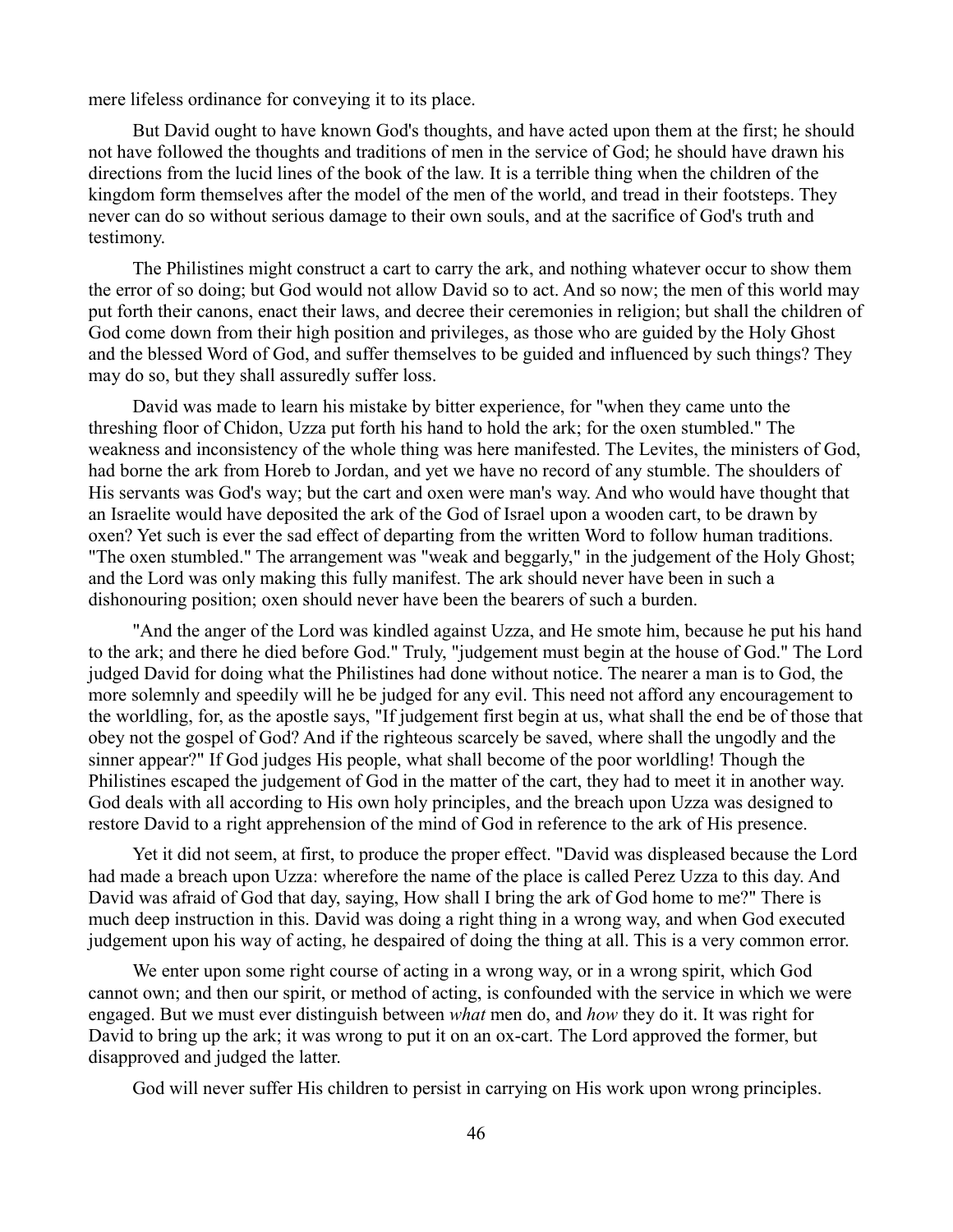They may go on for a time with much apparent success, as "David and all Israel played before God with all their might, and with singing, and with harps, and with psalteries, and with timbrels, and with cymbals, and with trumpets." This was very imposing. It would have been a difficult matter for any one to raise an objection to the course of David in this proceeding. The king and all his captains were engaged in it; and the burst of music would have drowned any objection. But, ah, how soon was all this exultation checked! "The oxen stumbled" — "Uzza put forth his hand," vainly imagining that God would suffer the ark of His presence to fall to the ground. He who had maintained the dignity of that ark, even in the dark solitude of the house of Dagon, would surely preserve it from dishonour amid the mistakes and confusion of His people. It was a solemn thing to come near the ark of God — a solemn thing to approach that which was the special symbol of the Divine presence in the midst of His congregation.

It is a solemn thing to be the bearer of the name of Jesus, and the depositories of the truth connected with His holy person. We should all feel this solemnity more deeply than we do. We are too apt to regard it as a light thing to put our hand to the ark; but it is not; and those who attempt it will suffer for their error.

But, it may be asked, has anything been entrusted to the care and keeping of the Church answering to the ark? Yes; the Person of the Son of God answers to the ark of old. His divine and human nature answers to the gold and shittim wood of the ark. The *materials* of the ark typified His *Person* as the God-man; while the *purposes* of the ark and mercy-seat typified His *work,* whether in life or in death. The ark enclosed the tables of testimony; and the Son of God could say, in connection with the body prepared of God for Him, "Thy law is within My heart." (See Psalm 40.) Again, the mercyseat spoke of peace and pardon, of mercy rejoicing against judgement, where the poor sinner meets God in peace; as the apostle says, "He [Christ] is a mercy-seat for our sins." And again, "Whom God hath set forth to be a mercy-seat." (The word used in Rom. 3 is precisely the same as that used in Exodus 25, viz., *hilasteerion —* propitiatory).

Thus we perceive what a marked type the ark of the covenant was of Him who magnified the law and made it honourable — even Jesus the Son of God, whose glorious person should be the special object of the saints' reverent and affectionate guardianship. And, just as Israel's moral power was ever connected with the right acknowledgment and preservation of the ark amongst them, so the Church's power will be found connected with her due maintenance of the doctrine, the great and all-important doctrine, of the Son. It is in vain that we exult in the work of our hands, and boast ourselves in our knowledge, our testimony, our assemblies, our gifts, our ministry, our anything: if we are not maintaining the honour of the Son, we are really worthless — we are merely walking in the sparks of our own kindling — sparks which shall be speedily extinguished, when the Lord is obliged, in very faithfulness, to come in and make a breach upon us. "David was displeased" at the breach. It was a grievous check to all the joy and gladness of the occasion; but it was needful. A faithful eye detected the wrong moral condition of soul which was betrayed by the wooden cart; and the breach upon Uzza was designed as a corrective; and it proved an effectual one.

"David brought not the ark of God home to himself to the city of David, but carried it aside into the house of Obed-edom, the Gittite." This was David's loss; he forfeited much blessing and privilege by thus stopping short, for the ark of God could do nought but bless all who were rightly connected with it, though it was judgement to be connected with it otherwise, as in the men of Bethshemesh, and Uzza. It was a happy time for Obed-edom while the ark was in his house, for "the Lord blessed his house and all that he had." All the time that David was *"afraid"* and without the ark, Obed-edom was *blessed"* with the ark. True, things might not just look so cheering; the blessing, instead of being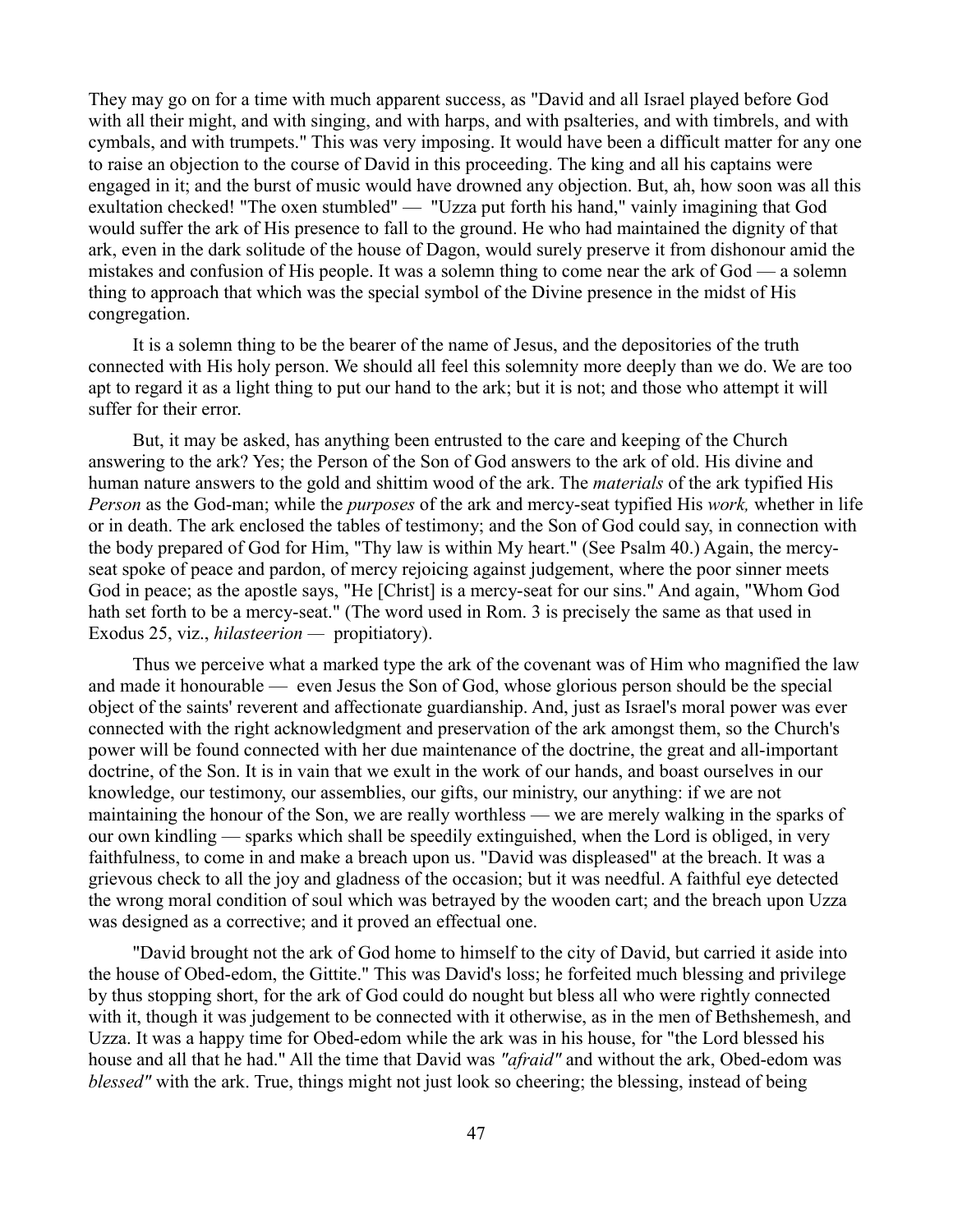diffused through the whole nation, as it would have been had all been right, was confined to the immediate circle of him who had the ark in his house. Still the blessing, though contracted, was as real and positive, as pure and truthful, as if the whole nation had been enjoying it. It could not be otherwise, inasmuch as it was the result of the presence of the ark.

God will ever be true to His own principles, and will ever make those happy who walk in obedience; and as He blessed Obed-edom during the three months that the ark was in his house, though even king David was "afraid," so will He now bless those who seek to meet in truth and simplicity, in the name of Jesus. "Where two or three are gathered together in My name, there am I." This is the great charter of our meeting. Where the presence of Christ is, there must be blessing. Weakness there may be, no doubt, and paucity, but still blessing and comfort because Jesus is there; and the more we feel our own weakness, emptiness, and nothingness, the more will His presence be prized and loved.

Christians should seek to know more of the presence of Christ in their meetings. We do not want sermons, power of eloquence, human intellect, or anything that merely comes from man; we want the presence of Jesus, without which all is cold, barren, and lifeless. But, oh the sweetness of realising the presence of the Master! Who can give expression to the preciousness known by those on whom the dew of the divine blessing falls? Blessed be God that any know it! Blessed be God that in this day, when the sad effects of human tradition are but too apparent in the Church, there is such a thing as the house of Obed-edom the Gittite, where the presence of the ark, and the consequent blessing of God, can be known and enjoyed! Let us prize this more and more, while shadowy and unsatisfying forms and ceremonies prevail around us.

We shall now dwell, for a little, upon God's gracious method of restoring the soul of His servant David. The life of faith\* is little more than a series of falls and restorations, errors, and correction; displaying, on the one hand, the sad weakness of man, and on the other, the grace and power of God. This is abundantly exemplified in David.

{\*Not exactly the "life of faith," but the life of saints. The conflict and trials so general in the people of God, while they testify to faith within, result from the flesh which, not having been kept under judgement, reasserts itself against the Spirit in the child of God. It is of this Gal. 5: 16-25 speaks. Were the "walk in the Spirit" a constant thing with us, the lust and warrings of the flesh would be kept under — kept in the place of death, where God has assigned the flesh. The apostle could say as to himself, "Always bearing about in the body the dying of the Lord Jesus, that the life also of Jesus might be manifest in our mortal flesh" (2 Cor. 4: 10). Ed.}

There is a considerable difference in the way in which the return of the ark is recorded in Samuel and in Chronicles; in the one we have the simple statement of the facts; in the other, we have the moral training through which the soul of David passed during the time that he was afraid of God, or, in other words, during the time that he was labouring under the effects of his own mistake. In Samuel we read, "And it was told king David, saying, The Lord hath blessed the house of Obed-edom, and all that pertaineth unto him, because of the ark of God. So David went and brought up the ark of God from the house of Obed-edom, into the city of David with gladness." David learned that so far from standing aloof from the ark through fear, it was really his privilege and blessing to be near it.

In 1 Chronicles 14, we find David in conflict with the Philistines, and obtaining victory over them. "David inquired of God, saying, Shall I go up against the Philistines? and wilt Thou deliver them into my hand? And the Lord said unto him, Go up; for I will deliver them into thy hand. So they came up to Baal-perazim; and David smote them there. Then David said, God hath broken in upon mine enemies by my hand, like the breaking forth of waters: therefore they called the name of that place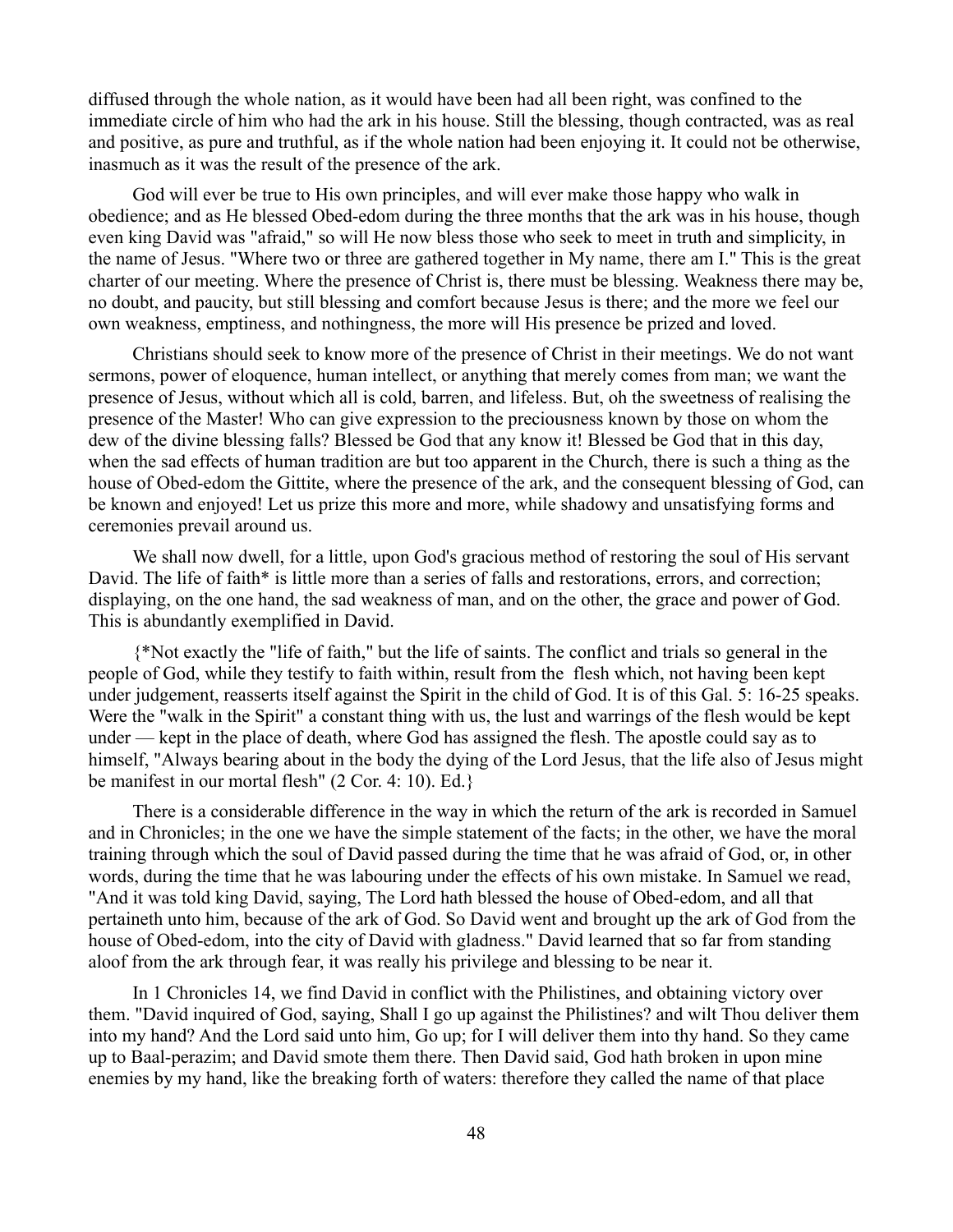Baal-perazim (i.e., a place of breaches)." There is a very great difference between "a breach" and "a place of breaches."

God had made a breach upon Israel because of their error in reference to the ark; but as to the Philistines, it was not merely a breach made upon them, they were altogether in a place of breaches; and David might have learnt what a poor example he had followed when he, like them, made the cart to carry the ark. And he did learn his mistake, for in 1 Sam. 15 we read, "And David made him houses in the city of David, and prepared a place for the ark of God, and pitched for it a tent. Then David said, None ought to carry the ark of God but the Levites; for them hath the Lord chosen to carry the ark of God, and to minister unto Him for ever." And again, addressing the chief of the fathers of the Levites, he says, "Sanctify yourselves, both ye and your brethren, that ye may bring up the ark of the Lord God of Israel unto the place that I have prepared for it. For *because ye did it not at the first,* the Lord our God made a breach upon us, for that we sought Him not *after the due order."*

Thus had David learned by the "breach" upon Uzza. He was brought to see that to follow in the current of man's thoughts was contrary to "the due order." None can teach like God. When David was wrong, God made a breach upon him by His own hand. He would not allow the Philistines to do this: on the contrary, He allows David to see them in a place of breaches, and enables him to smite them to break in upon them, like the breaking forth of waters. Thus God taught, and thus David learned, what was "the due order" — thus he learned, as it were, to remove the ark from the new cart, and place it upon the shoulders of the Levites, whom the Lord had chosen to minister unto Him for ever — thus he was taught to cast aside human traditions, and follow, in simplicity, the written Word of God, in which there was not a word about a cart and oxen to carry the ark. *"None* ought to carry the ark of God but the Levites." This was very distinct. The entire mistake had risen from forgetfulness of the Word, and following the example of the uncircumcised, who had no capacity to understand the mind of God on any question, much less the solemn and important one of carrying the ark.

But in what a wonderfully gracious way did the Lord teach His servant! He taught him by victory over His enemies! Thus it is the Lord frequently leads His children into the apprehension of His mind, when they vainly seek to follow in the track of the men of this world. He shows them that they should not adopt such models. *The breach* taught David his mistake; *the place of breaches* taught him God's due order: by the former he learnt the folly of the cart and oxen; by the latter he learnt the value of the Levites, and the place which they held in the service of God. He would not allow His people to depart from His prescribed order with impunity. And the ark might have remained to the end in the house of Obed-edom, had David not learned to lay aside his own way of bringing it up, and take up God's way.

"So the priests and the Levites sanctified themselves to bring up the ark of the Lord God of Israel. And the children of the Levites bare the ark *upon their shoulders,* with the staves thereon, *as Moses commanded, according to the word of the Lord. "* The Lord was glorified in all this, and He could therefore give real joy and gladness, strength and energy. There was no more stumbling of oxen — no more human effort to keep the ark from falling; the truth of God was dominant, and the power of God could act.

There can be no real power where truth is sacrificed. There may be the appearance of it, the assumption of it, but no reality. How can there be? God is the source of power, but He cannot associate Himself with what is at variance with His truth. Hence, although "David and all Israel played before God with all their might," there was no divine power. God's order was shut out by the human arrangement, and all ended in confusion and sorrow. How different is it in 1 Sam. 15. There is real joy — real power. "It came to pass, when *God helped the Levites* that bare the ark of the covenant of the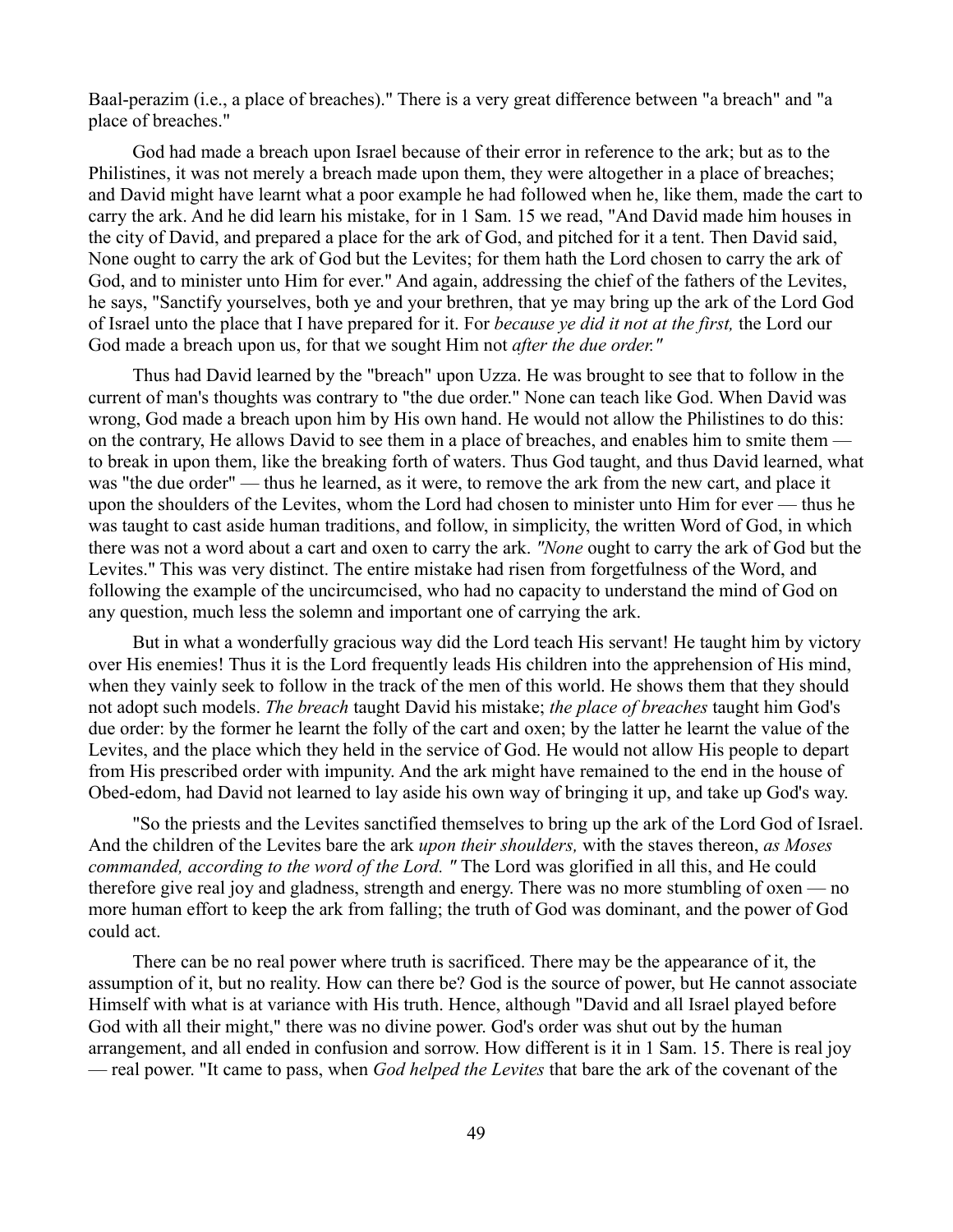Lord, that they offered seven bullocks and seven rams. And David was clothed with a robe of fine linen, and all the Levites that bare the ark, and the singers, and Chenaniah the master of the song, with the singers."

In a word, this was a scene with which God could consistently connect Himself. He did not help the oxen; He did not help Uzza; the oxen had not borne the ark, of old, through the waters of Jordan; neither had they borne it round the walls of Jericho. No; it was on the shoulders of the Levites that God had put it, and His order is the only happy one. It may not always commend itself to human judgement; yet it will ever have the stamp of Divine approval, and this is abundantly sufficient for every faithful heart. David was enabled to bear the sneer of contempt from Michal, the daughter of Saul, because *he was acting before the Lord.* Hear his fine reply to her reproach: "It was before the Lord, which chose me before thy father, and before all his house to appoint me ruler over the people of the Lord, over Israel; *therefore will I play before the Lord. And I will yet be more vile than thus, and will be base in mine own sight."* Precious determination! May it be ours, through grace. Base in our own eyes happy in God. Humbled to the very dust in the sense of our own vileness — lifted up on high, in the sense of the grace and loving-kindness of our God.

The reader will remark that 1 Chronicles 16 is just the development of the spirit breathed in the above quotation. It is the hiding of self and the setting forth the character and ways of God. In short, it is a song of praise, which one has only to read to be refreshed thereby. I would only direct attention to the last verse, in which we will find the four great characteristics of the people of God fully set forth. "Save us, O God of our salvation, and gather us together, and deliver us from the heathen, that we may give thanks to Thy holy name, and glory in Thy praise." The Church of God is a *saved* company. Salvation is the basis of everything. We cannot answer to any of the other characteristics in this copious verse, until we know ourselves as saved by the grace of God, through the death and resurrection of Christ.

In the power of this salvation the Church is gathered by the energy of the Holy Ghost sent down from Heaven. The true effect of the Spirit's operation will be to lead into fellowship all who submit to His leading. His order is not isolation, but blessed association and unity in the truth. But if there be ignorance as to salvation, our gathering together will not be to the glory of God, but rather for the promotion of our own spiritual interests, as it is termed. Men frequently associate on religious grounds without the assurance of being perfectly saved by the precious blood of Christ. This is not the Spirit's mode of gathering, for He gathers to Christ on the glorious ground of what He has accomplished. Confessing Christ, as the Son of the living God, is the rock on which the Church is built. It is not agreement in religious views that constitutes church-fellowship, but the possession of a common life, in union with the Head in Heaven.

Now, the more this divine unity is realized, the more will we enter into the next characteristic presented to us, viz., *separation: "and* deliver us from the heathen." The Church is called out of the world, though called to witness for Christ in it. All within the Church is to be under the government of the Holy Ghost; all outside alas, is morally under the lordship of Satan, the prince of this world. This is what scripture teaches us about the Church. Hence when the apostle speaks about excommunicating an offender, he says. "deliver such an one to Satan" and again, "I have delivered such an one to Satan. Without the precincts of the church is a wide and dreary domain, over which Satan rules, like that desolate region into which the leper was thrust from the camp of Israel

Finally, we have the Spirit of a worshipping people: "That we may give thanks to Thy holy name." This follows from all that we have been looking at. Salvation, association, separation, and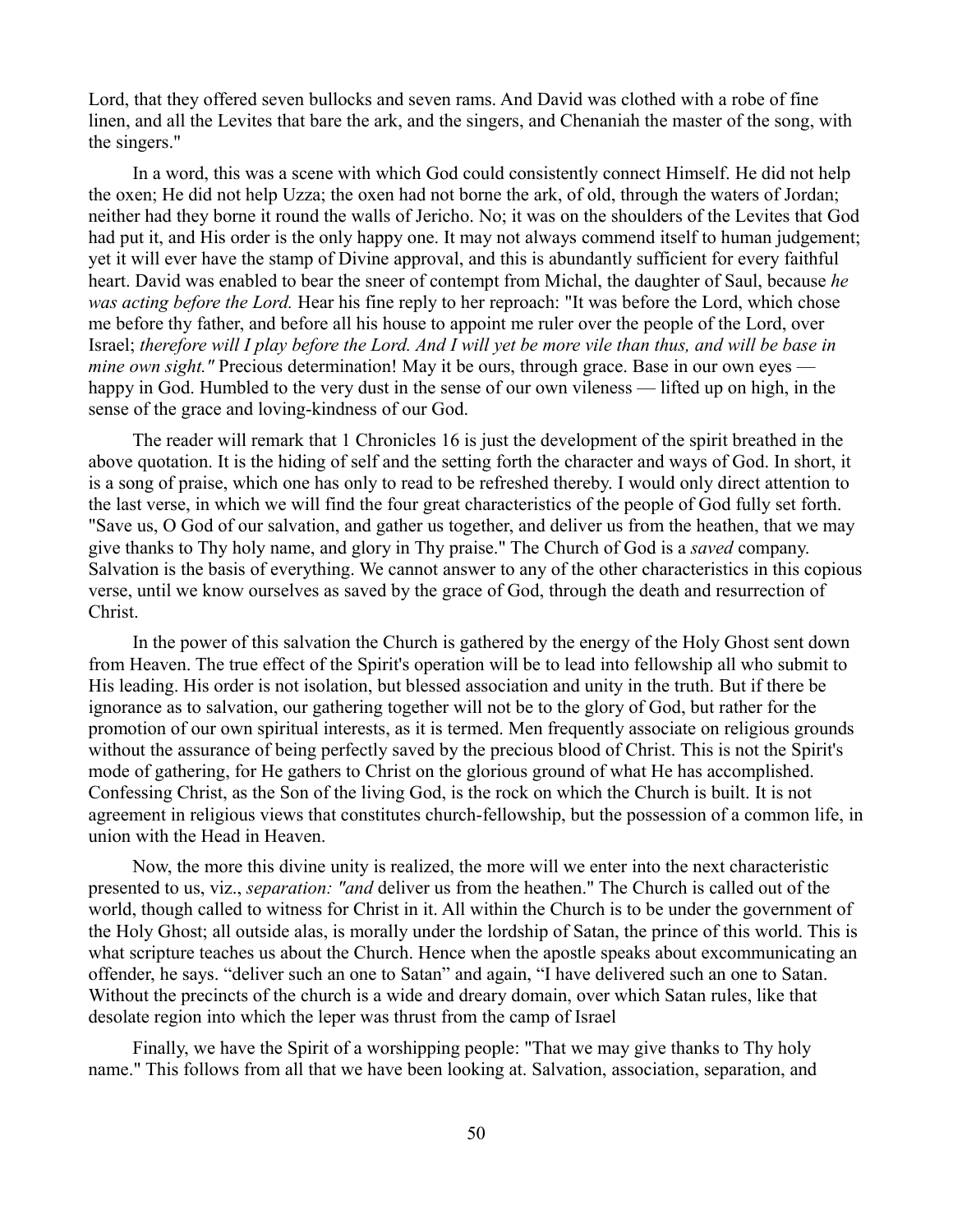worship are all connected together. The Church, breathing the atmosphere of God's salvation, is led by the Spirit into holy and happy fellowship, and thus being separated unto the Lord Jesus, without the camp, presents the fruit of her lips to God, giving thanks to His name.

### **Part 7 DAVID'S HOUSE AND THE HOUSE OF GOD** 2 Sam. 7 and 1 Chr. 29

There is nothing in which the narrowness of the human heart is so manifested as in its apprehensions of divine grace. Legalism is that to which we are most prone, because it gives self a place, and makes it something. Now this is the very thing which God will not allow. "No flesh shall glory in His presence," is a decree which can never be reversed. God must be all, fill all, and give all.

When the psalmist inquired, "What shall I render to the Lord for all His benefits?" the answer is "I will *take* the cup of salvation." The way to "render" to God is to "take" yet more largely from His bounteous hand. To be a thankful, unquestioning recipient of grace glorifies God far more than all we could render unto Him.

The gospel of God's grace comes to man as a ruined, guilty, helpless being. Hence God must be a great Actor in redemption. By His counsel alone it was planned; through His mercy alone it was accomplished in "the one offering of Jesus Christ once for all"; and by the Spirit's power alone is the sinner quickened into life and believes the glorious and peace-giving tidings of salvation.

Now, this stops man's mouth altogether as to his own righteousness. It excludes boasting, for we cannot boast of what we are but the unworthy recipients. How happy should all this make us! How happy it is to be the subjects of such grace — grace which blots out all our sins, sets the conscience at rest, and sanctifies all the affections of the heart! Blessed forever be the Fountain from which this saving grace flows to guilty sinners!

2 Samuel 7 is full of instruction as to the great principle of grace. The Lord had done much for His servant David; He had raised him from the depth of obscurity to an exceedingly high elevation, and David felt this, and was disposed to look around him and survey the precious mercies which, in rich profusion, strewed his path.

"And it came to pass, when the king sat in his house, and the Lord had given him rest round about from all his enemies, that the king said unto Nathan the prophet, See now, I dwell in a house of cedar, but the ark of God dwelleth within curtains." Observe, "David *sat in his house. "* He was surrounded by his own circumstances, and thought it needful to do something for God; but, again, he was in error as to his thoughts of building a house for Jehovah. The ark was within curtains, truly, because the time had not yet come for it to find a resting-place.

God had ever moved in the fullest sympathy with his people. When they were plunged in the furnace of Egyptian bondage, He was in the burning bush; when they were treading their long and dreary journey across the burning desert, His chariot travelled in company with them all the way. When they stood beneath the frowning walls of Jericho He was there as a man of war, with a drawn sword in His hand, to act for, and in sympathy with, them. Thus, at all times, God and His Israel were together. While they toiled, He toiled, and until they could rest, He would not rest. But David desired to build a house, and find a resting-place for God, while there were both "enemies and evil occurrent."

This could not be. It was contrary to the thoughts and counsels of the God of Israel. "It came to pass *that night,* that the word of the Lord came unto Nathan, saying, Go and tell My servant David, Thus saith the Lord, Shalt thou build Me a house for Me to dwell in? — whereas I have not dwelt in any house since the time that I brought up the children of Israel out of Egypt, even to this day, but have walked in a tent and in a tabernacle." The Lord would not allow another sun to rise without correcting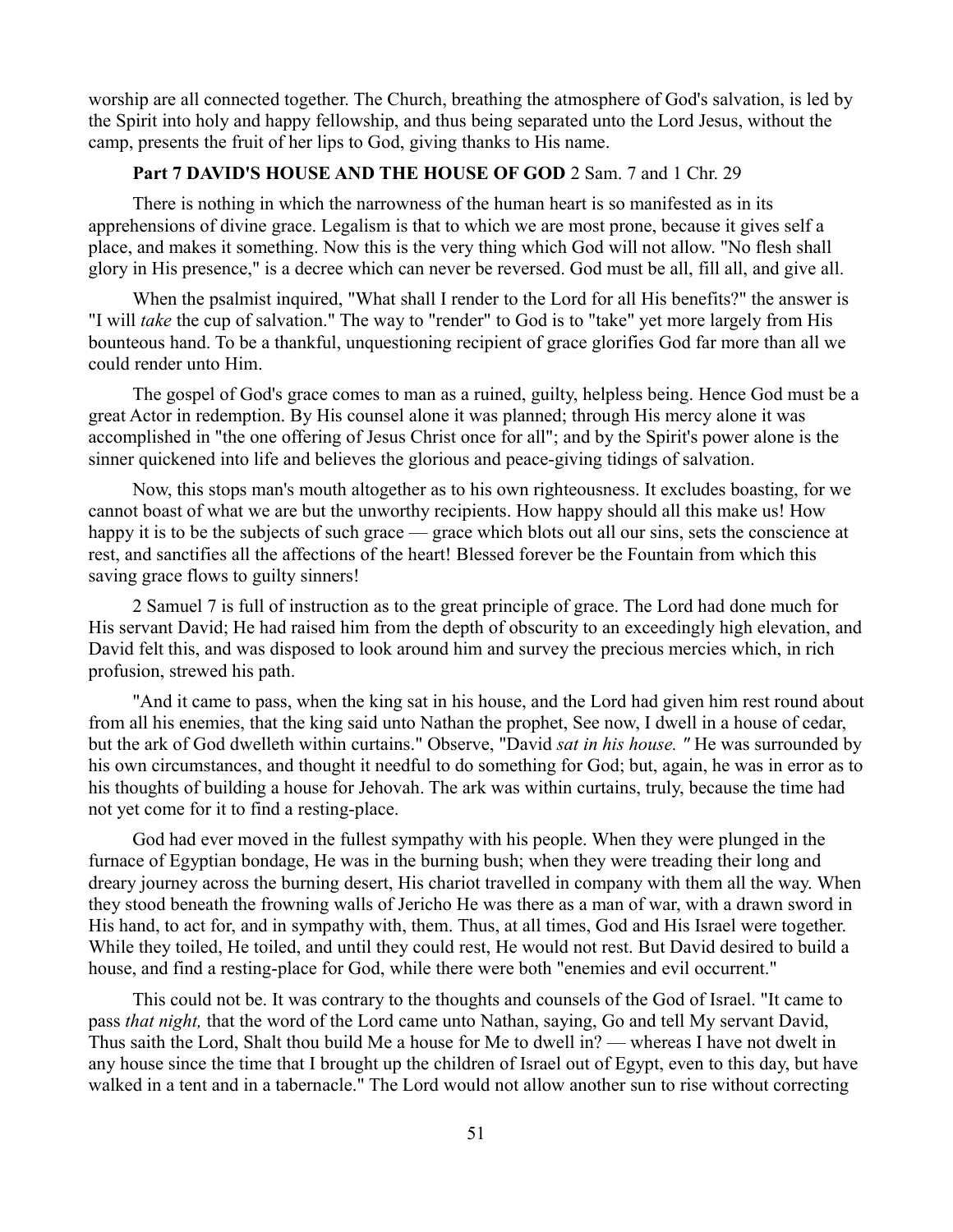the error of His servant. He sets before him His own past actings toward Israel and toward himself; He reminds David that He had never sought a house or a rest for Himself, but had wandered up and down with His people in all their wanderings, and been afflicted in all their afflictions. "In all the places wherein I *have walked* with all the children of Israel spake I a word with any of the tribes of Israel whom I commanded to feed My people Israel, saying, Why build ye not Me a house of cedar?"

What lovely, what soul-stirring grace breathes in these words! The blessed God came down to be a traveller with His travelling people. He would set His foot on the sand of the desert, because Israel was there He caused His glory to dwell beneath a covering of badgers' skins, because His redeemed ones were in militant circumstances. Jehovah sought not a house of cedar; it was not for that He had come down to visit His people in the hour of their affliction in Egypt; He had come down to *give,* not to *take;* to dispense and minister to His people, not to exact from then. True, when the people had put themselves under a covenant of works, at Mount Horeb, God had to test them by a ministration which was characterised by the words *"do"* and *"give;"* but had they only walked in the power of God's original covenant with Abraham, they would never have heard such words uttered in connection with the terrific thunders of Mount Sinai.

When God came down to redeem them out of the hand of Pharaoh, and out of the house of bondage; when He bore them on eagles' wings, and brought them unto Himself; when He made a way through the sea for His ransomed to pass over, and overwhelmed the hosts of Egypt in the depths; when He showered down manna from Heaven, and caused the refreshing stream to gush from the rock; when He took His place in the pillar of fire by night, and the pillar of cloud by day, to guide them through the trackless desert; when He did all these things for them, and many more, surely it was not on the ground of anything they could *give* or *do;* but simply on the ground of His own everlasting love, and the covenant of grace made with Abraham. Yes, this was the ground of His acting toward them. What *they* did was to reject His grace; trample on His laws; despise His warnings; refuse His mercies; stone His prophets; crucify His Son; resist His Spirit! Such were their actings, from the beginning, the bitter fruits of which they are now reaping, and shall reap, until they are brought, humbly and thankfully, to bow to His covenant of grace.

By bringing all these past ways of God in review before David, the Lord taught David his mistake in seeking to build Him a house. "Shalt thou build Me a house? whereas .... Now, therefore, so shalt thou say to My servant David, Thus saith the Lord of hosts, I took thee from the sheepcote, from following the sheep, to be ruler over My people, over Israel: and I was with thee whithersoever thou wentest, and have cut off thine enemies out of thy sight, and have made thee a great name, like unto the name of the great that are in the earth. Moreover, I will appoint a place for My people Israel, and will plant them, that they may dwell in a place of their own, and move no more; neither shall the children of wickedness afflict them any more, as beforetime, and as since the time that I commanded judges to be over My people Israel, and have caused thee to rest from all thine enemies. Also the Lord telleth thee that He will make thee a house."

David is here taught that his own history, like that of his people, was to be a history of grace from first to last. He is conducted, in thought, from the sheep-cote to the throne, and from the throne into the ages of the future, and sees the whole course marked by the actings of sovereign grace. Grace had taken him up; grace had set him on the throne; grace had subdued his enemies; grace was to bear him onward; grace was to build up his throne and his house to all generations. It was all grace.

David might justly feel that the Lord had done much for him: the house of cedar was a great thing for the shepherd of Bethlehem; but what was it when compared with the future? What was all that God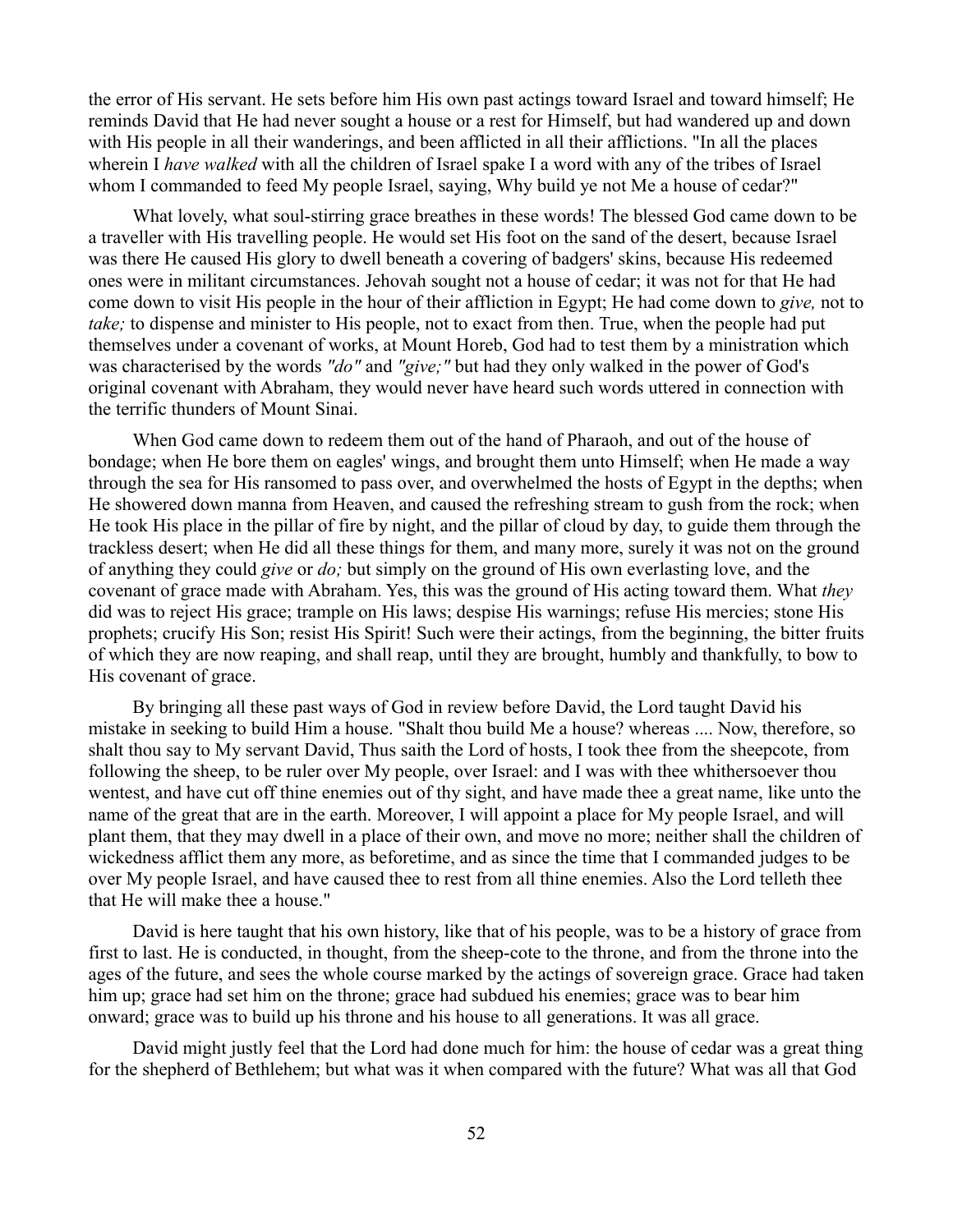had done, compared with what He would do? "When thy days be fulfilled, and thou shalt sleep with thy fathers, I will set up thy seed after thee, which shall proceed out of thy bowels, and I will establish his kingdom. He shall build a house for My name, and I will establish the throne of his kingdom forever." Thus we see, that it was not merely his own short span of forty years that was to be characterised by such actings of grace; his house too was spoken of "for a great while to come," even forever.

To whom, think you, are we directed in all these promises made to David? Are we to regard them as fully actualised in the reign of Solomon? Surely not. Glorious as was the reign of that monarch, it by no means corresponded to the bright picture presented to David. It was, in one sense, but a passing moment, during which a bright gleam of sunshine flashed across Israel's horizon; for hardly are we conducted to the lofty pinnacle on which Solomon was elevated, when the chilling words fall on the ear, *"But Solomon loved many strange women, "* etc. Hardly has the cup of exquisite delight been raised to the lips than it is dashed to the ground, and the disappointed heart cries out, "Vanity of vanities, all is vanity and vexation of spirit."

The book of Ecclesiastes will tell us how far short the reign of Solomon came of actualising the magnificent promises made to David in this seventh chapter of 2 Samuel. In that book we trace the yearnings of a heart that felt an aching void, and was ranging through creation's wide domain in search of a satisfying object, but ranged in vain. We must, therefore, look beyond the reign of Solomon to a greater than he, even to Him of whom the Spirit in Zacharias speaks in that fine prophecy in Luke 1, "Blessed be the Lord God of Israel; for He hath visited and redeemed His people, and hath raised up a horn of salvation for us in the house of His servant David; as He spake by the mouth of His holy prophets, which have been since the world began; that we should be saved from our enemies, and from the hand of all that hate us; to perform the mercy promised to our fathers, and to remember His holy covenant, the oath which He sware to our father Abraham."

Again, in the angel's address to Mary, "Behold, thou shalt conceive in thy womb, and bring forth a son, and shalt call His name Jesus. He shall be great, and shall be called the Son of the Highest; and the Lord God shall give unto Him the throne of His father David; and He shall reign over the house of Jacob forever; and of His kingdom there shall be no end." Here the heart can repose without a single check. There is no doubt, no hesitation, no interruption, no exception. We feel that we have beneath our feet a solid rock, the Rock of Ages, and that we are not, like the writer of Ecclesiastes, constrained to lament the absence of an object capable of filling our hearts, and satisfying our desires; but rather, as some one has observed, like the bride in Canticles, to confess our entire lack of capacity to enjoy the glorious object presented to us, who is the "fairest among ten thousand, and altogether lovely."

"Of His kingdom there shall be no end." The foundations of His throne are laid in the deep recesses of eternity; the stamp of immortality is upon His sceptre, and of incorruptibility upon His crown. There shall be no Jeroboam then, to seize upon ten parts of the kingdom; it shall be one undivided whole forever, beneath the peaceful sway of Him who is "meek and lowly in heart."

Such are God's promises to the house of His servant David. Well might the astonished recipient of such mercies, when speaking of all that had been done for him, exclaim, "And this was yet a small thing in Thy sight, O Lord God." What was the past when compared with the future! *Grace* shone in the past, but *glory* glistened in the future. "The Lord will give grace and glory." Grace lays the foundation; glory garnishes the super-structure. This is true of all; it is true, in an eminent degree, of the Church, as we learn from the Epistle to the Ephesians.

"Blessed be the God and Father of our Lord Jesus Christ, who hath blessed us with all spiritual blessings in the heavenlies in Christ; according as He hath chosen us in Him before the foundation of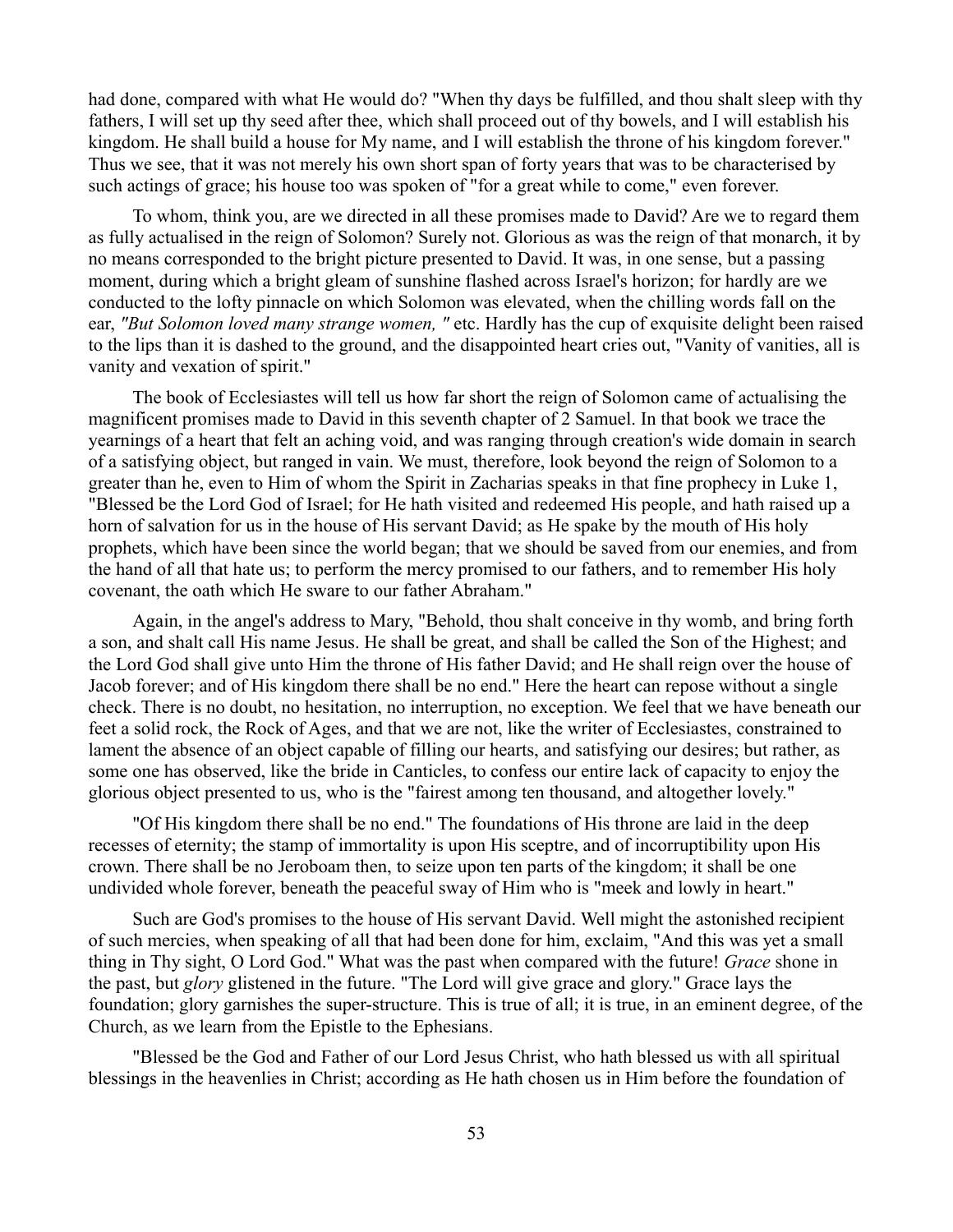the world, that we should be holy and without blame before Him in love . . . to the praise of the glory of His *grace*, wherein He hath made us accepted in the beloved . . . that in the dispensation of the fullness of times . . . we should be to the praise of His glory." And again, "But God, who is rich in mercy, for His great love wherewith He loved us, even when we were dead in sins, hath quickened us together with Christ (by grace ye are saved), and hath raised us up together, and made us sit together in the heavenlies in Christ Jesus: that in the ages to come, He might show the exceeding riches of His grace in His kindness toward us through Christ Jesus."

Here we have grace and glory set forth most blessedly: grace securing, on immutable principles, the full forgiveness of sins through the precious blood of Christ, and full acceptance in His beloved Person; glory in the distance, gilding with its immortal beams the ages to come. Thus it is that the Word of God addresses itself to two great principles in the soul of the believer, viz., faith and hope. Faith reposes upon the past; hope anticipates the future; faith leans upon God's work already accomplished; hope looks forward with earnest desire to His actings yet to be developed. This puts the Christian into a deeply interesting position; it shuts him up to God in everything. As to the past, he leans on the Cross; as to the present, he is sustained and comforted by Christ's priesthood and promises; and as to the future, he "rejoices in hope of the glory of God."

But let us inquire what was the effect produced upon David by all this burst of grace and glory on his spirit? One thing is certain, it effectually corrected his mistake in seeking, as another has said, to exchange the *sword* for the *trowel.* It made him really feel his own thorough littleness, and the greatness of God in His counsels and actings. "Then went king David in, and *sat* before the Lord, and he said, Who *am I, O* Lord God?"

It is impossible to convey, in human language, the deep experience of David's soul, as expressed in his attitude and inquiry on this occasion. First, as to his attitude, *"he sat."* This gives us the idea of the most complete repose in God, without a single intervening cloud. There is no doubt, no suspicion, no hesitancy. God, as the almighty and gracious Actor, filled his soul's vision, and hence, to have entertained a doubt would be calling in question either God's willingness or ability to do all that He had said. How could he doubt? Impossible! The record of the past furnished too many substantial arguments in proof of both the will and ability of God to admit of a doubt on the subject.

And truly blessed it is thus to realize our place before the Lord — to allow the heart to dwell upon His wondrous ways of grace — to sit in His presence in the full, unclouded sense of His pardoning love. True, it is hard to understand why it should be so — why He should set His love on creatures such as we. Yet so it is; and we have only to believe and rejoice.

But observe his inquiry, "*Who am I?'* Here we have the hiding of self. David felt that God was all, and self nothing, when he sat before the Lord. He no longer speaks of his actings, his house of cedar, his plan of building a house, etc. No; he expatiates on the actings of God, and his own little doings sink into their proper nothingness in his estimation. The Lord had said, "Shalt thou build Me a house?" And again, "The Lord telleth thee that He will make thee a house." In other words, the Lord taught David that He should be superior in everything, and that He could not, therefore, be anticipated in building a house. This might seem an easy lesson; but all who know anything of their own proud, self-righteous hearts, know that it was far otherwise. Abraham, David, Job, Paul, and Peter experienced the difficulty of hiding self and exalting God. This is, in fact, the most difficult lesson for a man to learn; for our whole being since the fall is set upon the very opposite, viz., the exaltation of self, and the setting aside of God.

It is needless to adduce any proofs of this; Scripture and experience alike demonstrate the fact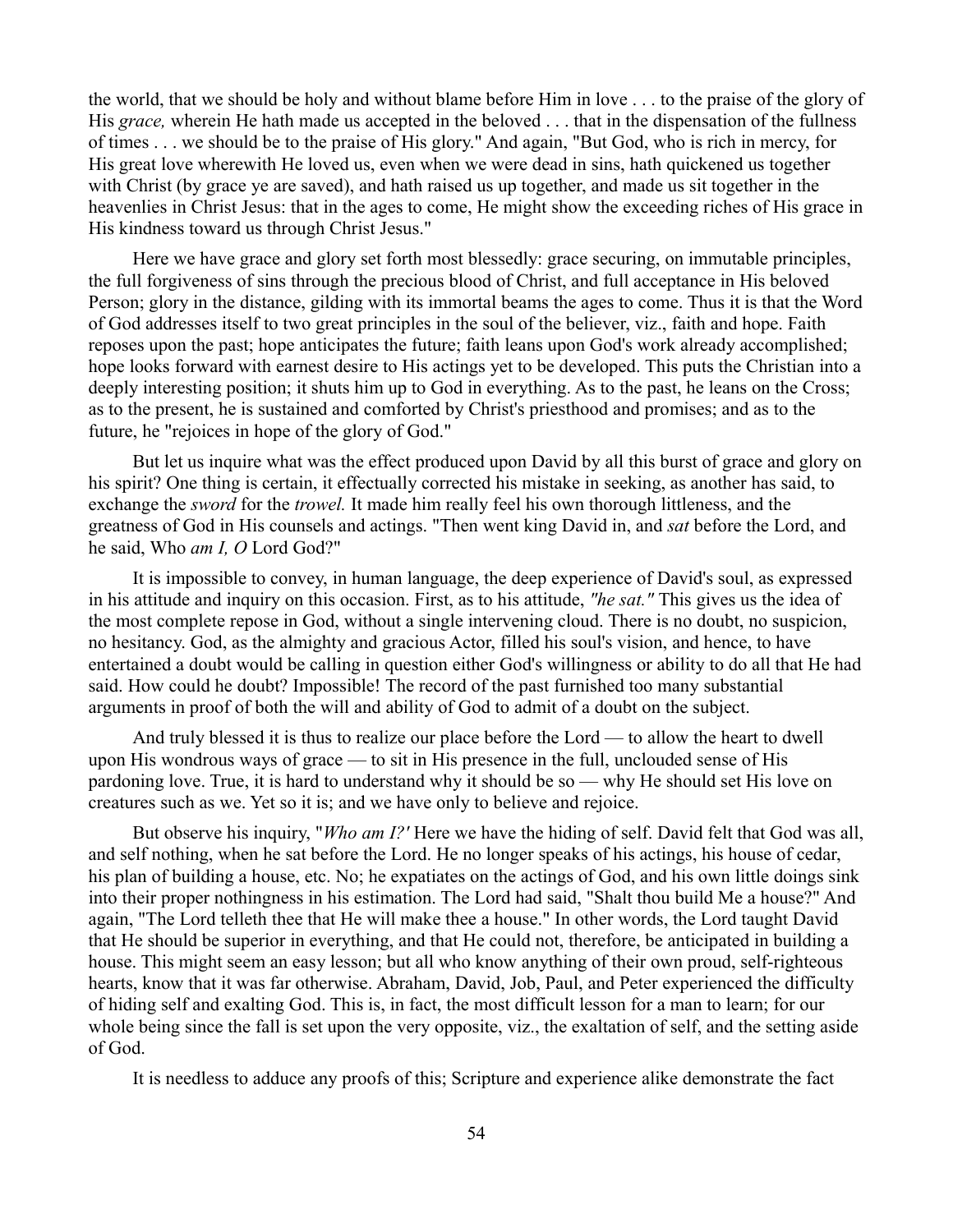that man seeks to be somewhat; and this cannot be attempted without setting aside the claims of God. Grace, however, reverses the matter, and makes man nothing, and God everything. "Is this the manner of man?" No, indeed, it is not the manner or law of man, but it is the manner of God. Man's manner is to set himself up, to rejoice in the works of his own hands, to walk in the sparks of his own kindling; God's manner, on the contrary, is to turn man away from himself, to teach him to look upon his own righteousness as filthy rags, to loathe and abhor himself, and repent in dust and ashes, and cling to Christ, as the shipwrecked mariner clings to the rock.

Thus was it with David when he sat before the Lord, and, losing sight of himself, allowed his soul to go out in holy adoration of God and His ways. This is true worship, and is the very reverse of human religiousness. The former is the acknowledgment of God by the energy of faith; the latter is the setting up of man in the spirit of legalism. No doubt, David would have appeared, to many, a more devoted man when seeking to build a house for the Lord than when sitting in His presence. In the one case, he was trying to do something; in the other, he was apparently doing nothing. Like the two sisters at Bethany, of whom one would seem, in the judgement of nature, to have been doing all the work, and the other to have been sitting idle. How different are God's thoughts! David sitting before the Lord was in a right position, rather than seeking to build.

It must, however, be observed, that while grace leads us away from our own actings, it does not hinder real acting for God. Far otherwise. It only hinders self-importance. It does not abolish service; it only puts it in its right place. Hence, when David learnt that he was not the man, nor his the time to lay aside the sword and take up the trowel, how readily did he acquiesce! How readily did he draw forth his sword from its scabbard, and take his place once more on the field of battle! How ready was he to be the militant servant to the end, and allow the curtain to drop upon him as builder! How ready was he to retire, and allow another to do the work!

In 2 Sam. 8 we find David smiting, slaying, taking, and thus earning for himself a still more extensive fame as a man of war, and proving how effectually he had learnt the Lord's lesson. Thus will it ever be with all who have learned in the school of God. It matters little what the character of service may be, whether building the house, or subduing the foes of the Lord. The true servant is ready for anything. David came forth from amid the holy repose of the Lord's house to fight the Lord's battles, in order that he might clear the ground for another to lay the foundation of that house, which his heart had so fondly desired to build. Thus David was the servant throughout. In the sheepfold, in the valley of Elah, in the house of Saul, on the throne of Israel, he maintained the character of a servant.

But we must pass to other scenes, in order to learn other and deeper principles in reference to David's connection with the house of God. He had to learn, in a remarkable manner, where the foundation of the Lord's house was to be laid. Let the reader turn to 1 Chronicles 21 and read it. It is parallel with 2 Samuel 24, and furnishes the account of David's fall in numbering the people. He became proud of his hosts, or rather the Lord's hosts, which he would fain regard as his. He desired to count his resources, and, alas! he had to learn the emptiness thereof: the sword of the destroying angel mowed down seventy thousand of his boasted numbers, and brought home to his conscience, in terrible solemnity, his grievous sin in attempting to number the Lord's people.

However, it had the effect of eliciting much of the sweet, self-renouncing grace that was in David. Hear his touching words, as he exposes his own bosom to the stroke of judgement: "And David said unto God, Is it not I that commanded the people to be numbered? even I it is that have sinned and done evil indeed; but as for these sheep, what have they done? Let Thy hand, I pray thee, O Lord my God, be on me, and on my father's house; but not on *Thy* people, that they should be plagued." This was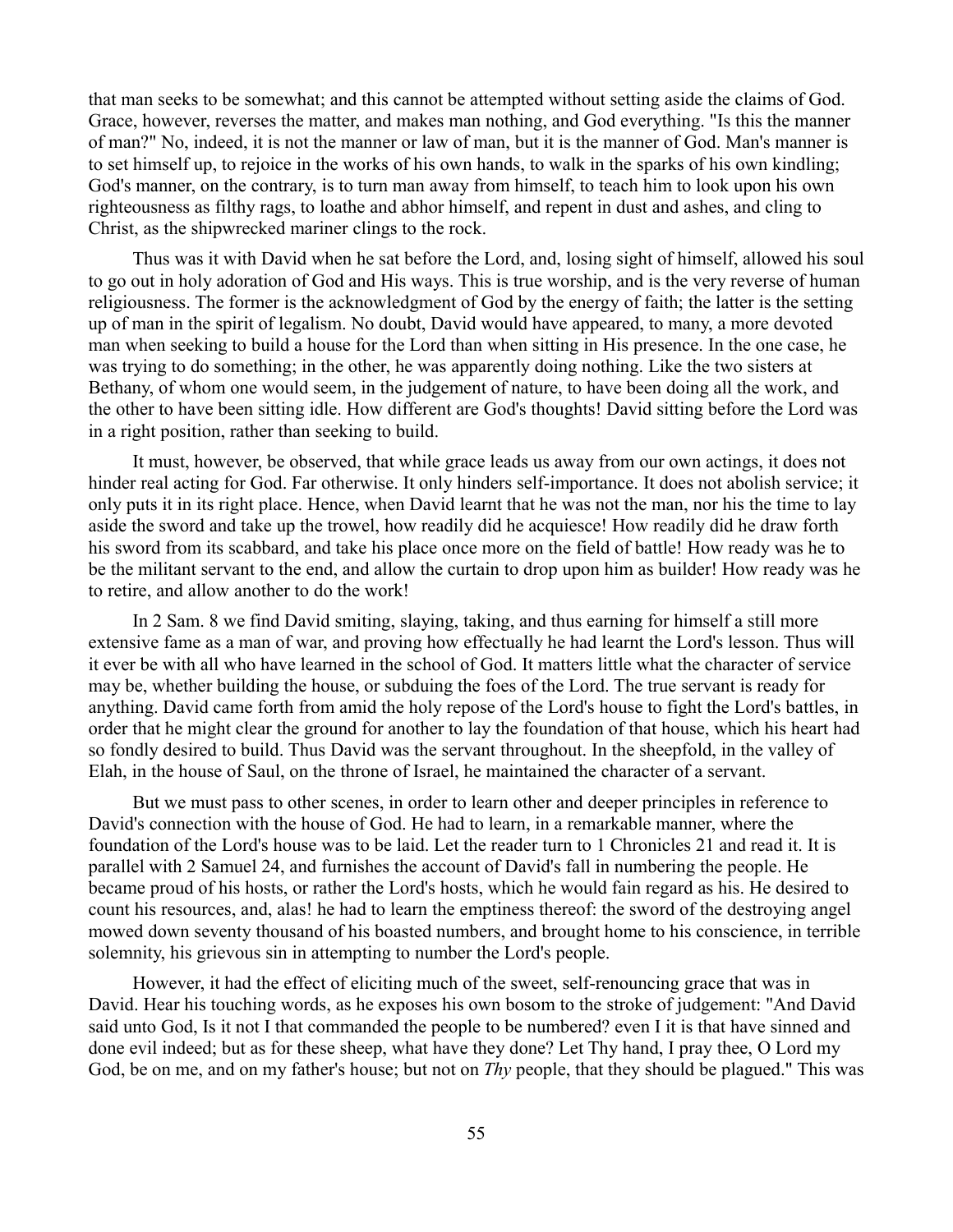precious grace. He learned to say, "Thy people," and was ready to stand between them and the foe.

But there was mercy in the midst of wrath. By the threshing-floor of Ornan the Jebusite, the angel of judgement sheathed his sword. "Then the angel of the Lord commanded Gad to say to David, that David should go up, and set up an altar unto the Lord in the threshing-floor of Ornan the Jebusite." Here, then, was the place where mercy triumphed, and caused her voice to be heard above the roar of judgement. Here the blood of the victim flowed, and here the foundation of the Lord's house was laid.

At that time, when David saw that the Lord had answered him in the threshing-floor of Ornan the Jebusite, then he sacrificed there. For the tabernacle of the Lord, which Moses made in the wilderness, and the altar of the burnt-offering, were at that season in the high place at Gibeon: but David could not go before it to inquire of God: for he was afraid, because of the sword of the angel of the Lord. Then David said, This is the house of the Lord God, and this is the altar of the burnt-offering for Israel. And David commanded to gather together the strangers that were in the land of Israel: and he set masons to hew wrought stones to build the house of God."

Blessed discovery! Thus impressively and solemnly, and effectually, was David taught the place where the Lord's house should be built, and its deep significance! The Lord knows how to lead His people, and to instruct them in the deep secrets of His mind. He taught His servant David by the instrumentality of judgement first, and mercy afterwards, and thus led him to the place and its meaning where He would have His temple built. It was by his necessities he learnt about the temple to God, and he went forth to make preparation for it as one who had learnt God's character by his own deep failure.

"This is the house of the Lord God" — the place where mercy rejoiced against judgement — the place where the blood of the victim flowed — the place where David had his sin blotted out. This was very different from going to build on the ground of his dwelling in a house of cedar, as in 2 Samuel 7. Instead of saying, "Lo, I dwell in a house of cedar," he might say, "Lo, I am a poor, pardoned sinner." It is one thing to act on the ground of what *we* are; and quite another thing to act on the ground of what *God is.* The house of God must ever be the witness of His mercy, and this holds good whether we look at the temple of old or the Church now. Both show forth the triumph of mercy over judgement.

At the cross we behold the stroke of justice falling upon the spotless Victim, and then the Holy Ghost came down to gather men around the person of Him who was raised from the dead. Just as David began to gather the hewed stones, and the materials for the joinings of the house, the moment the place of the foundation was settled. The Church is the temple of the living God, of which Christ is the chief corner stone. The materials for this building were all provided, and the place of its foundation purchased, in the season of Christ's trouble; for David represents Christ in His sufferings, as Solomon represents Him in His glory. David was the man of war; Solomon, the man of rest. David had to grapple with enemies; Solomon was able to say, "There is neither enemy nor evil occurrent." Thus do these two kings shadow forth Him who, by His cross and passion, made ample provision for the building of the temple which shall be manifested in divine order and perfectness in the day of His coming glory.

David proved, in the end, that though his *thoughts* as to the time of building the house needed to be corrected, his *affection* for the house itself was not the less fervent. He says, at the close, "Now I have prepared with all my might for the house of my God, the gold for things to be made of gold, and the silver for things of silver, and the brass for things of brass, the iron for things of iron, and wood for things of wood: onyx-stones, and stones to be set, glistening stones and of divers colours, and all manner of precious stones, and marble stones in abundance" (1 Chr. 29: 2).

{In 2 Samuel 24: 24, we read, "So David bought the *threshing-floor* and the *oxen* for fifty shekels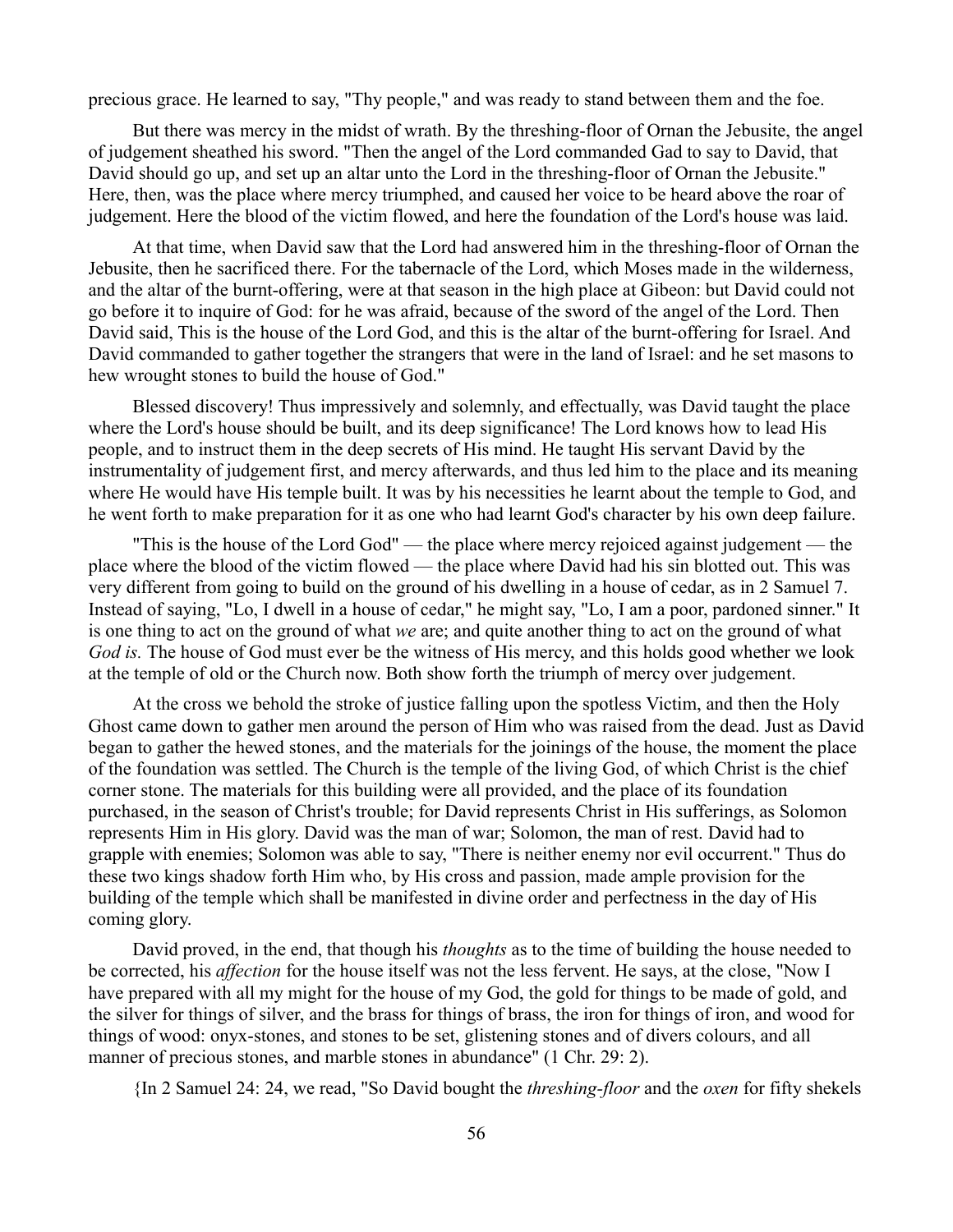of silver." And in 1 Chr. 21: 25, we read, "So David gave to Ornan *for the place six hundred* shekels of gold by weight." In Samuel, only the "threshing-floor and the oxen" for sacrifice at the time of the plague are mentioned; while in Chronicles "the place" — the whole temple hill — seems to be comprehended.}

Thus does grace put service into its proper place, and not only so, but imparts an energy to it which ill-timed service can never exhibit. David had learnt lessons when he sat in the Lord's presence, and when he stood on the threshing-floor of Ornan the Jebusite, which wonderfully fitted him for making the needed preparations for the temple. He could now say, "I have prepared with *all my might."* And again, "Because I have set *my affection* to the house of my God, I have of my own proper good, of gold and silver, which I have given to the house of my God, *over and above* all that I have prepared for the holy house, even three thousand talents of gold," etc. His strength and affection were both devoted to a work which was to be brought to maturity by another.

Grace enables a man to hide himself and make God his object. When David's eye rested on the glittering pile which his devoted heart had raised, he was able to say, "Of *Thine own* have we given Thee." "Blessed be Thou, Lord God of Israel our father, for ever and ever. Thine, O Lord, is the greatness, and the power, and the glory, and the victory, and the majesty: for all that is in the heaven and in the earth is Thine; Thine is the kingdom, O Lord, and Thou art exalted as head above all. Both riches and honour come of Thee, and Thou reignest over all; and in Thy hand is power and might, and in Thy hand it is to make great, and to give strength unto all. Now, therefore, our God, we thank Thee, and praise Thy glorious name. But *who am I,* and what is my people, that we should be able to offer so willingly after this sort? for *all things come of Thee,* and of Thine own have we given Thee. For we are strangers before Thee, and sojourners, as were all our Fathers; our days on the earth are as a shadow, and there is none abiding. O Lord our God, all this store that we have prepared to build Thee a house for Thy holy name, cometh of Thy hand, and is all Thine own."

"Who am I?" What a question! David was nothing, and God was all and in all. If ever he had entertained the thought that he could offer anything to God, he entertained it no longer. It was all the Lord's, and He, in His grace, had allowed them to offer it all. Man can never make God his debtor, though he is ever seeking to do so. The fiftieth psalm, the first of Isaiah, and the seventeenth of Acts, all prove that the unceasing effort of man whether Jew or Gentile, is to give something to God; but it is a vain effort. The reply to man, thus endeavouring to make God his debtor, is, "If I were hungry, I would not tell thee." God must be the giver, man the receiver. "Who," says the apostle, "hath *first* given to Him?"

The Lord will graciously take from those who are taught to say, "Of Thine own have we given Thee," but eternity will declare God to be *the great first Giver.* Blessed that it should be so! Blessed for the poor, guilty, broken-hearted sinner, to recognize in God the giver of all — of life, pardon, peace, holiness, everlasting glory! Happy was it for David, as he drew near the end of his chequered career, to hide both himself and his offerings behind the rich abundance of divine grace! Happy for him to know, as he handed the plan of the temple to Solomon, his son, that it should ever be the monument of God's triumphant mercy! The house was, in due time, to rise in magnificence and splendour from its foundation; the effulgence of divine glory was yet to fill it from end to end; yet would it never be forgotten that it stood on that sacred spot where the devastating progress of judgement had been stayed by the hand of sovereign mercy, acting in connection with the blood of a spotless victim.

And in passing from the temple of Solomon to that which in the latter day shall arise in the midst of God's beloved people, how fully may we trace the development of the same heavenly principles!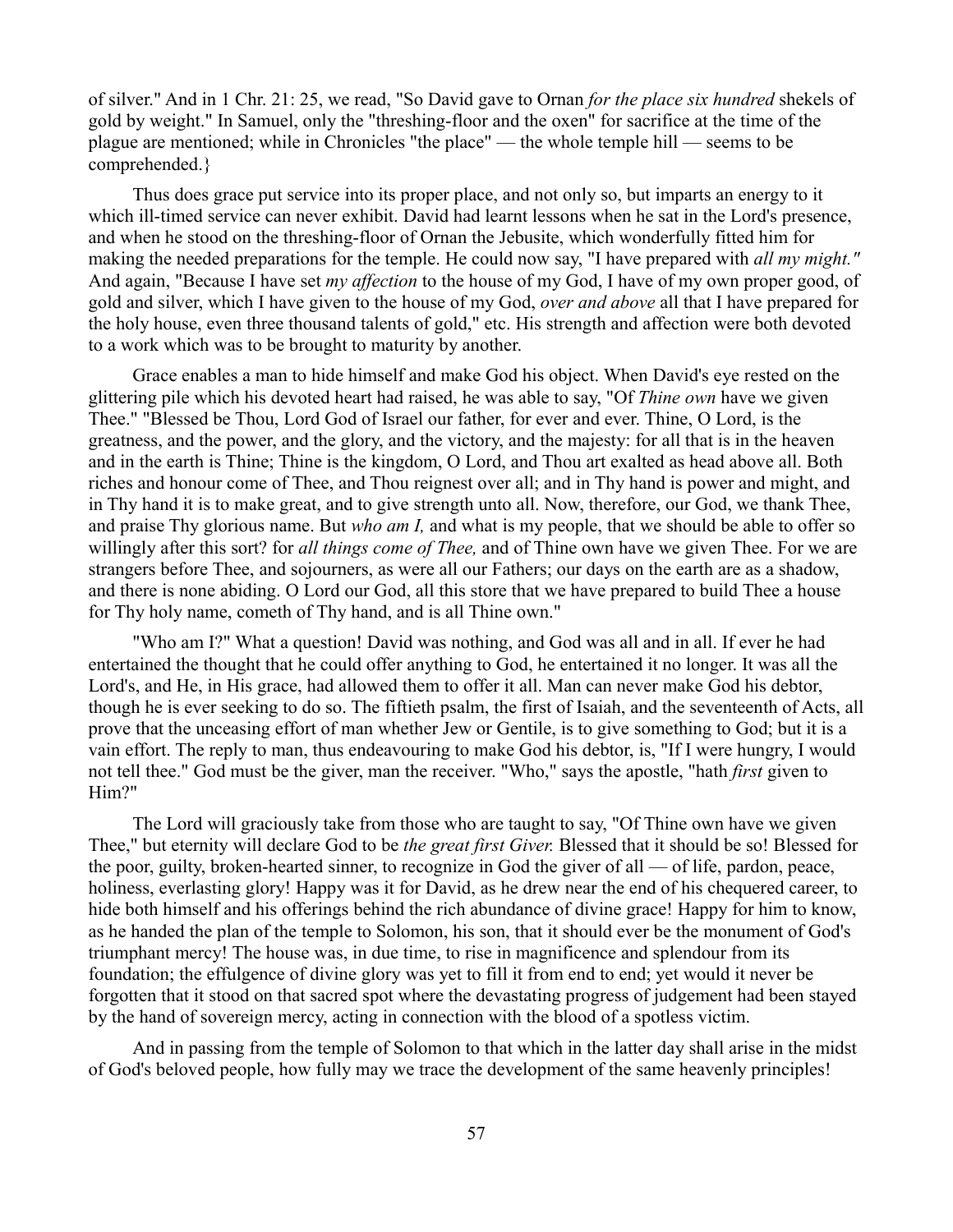Still more, when we pass from the earthly to the heavenly temple, may we behold the glorious triumph of mercy over every barrier; yea, rather, the glorious harmony effected between mercy and truth, righteousness and peace. From amid the brightness of millennial glory, shall Israel below, and the Church above, look backward to the cross as the place where justice sheathed its sword, and the Hand of mercy began to erect that superstructure which shall shine, with everlasting light and glory, to the praise and honour of God, the blessed Giver of all.

### **Part 8 THE CONSPIRACY**

We are again called to follow David into the valley of humiliation — a deep valley indeed where grievous sin and its bitter fruits are fully seen. It is really wonderful to trace the chequered path of this remarkable man. No sooner has the hand of love restored his soul, and set his feet again upon the rock, than he is plunged into the depths of corruption. We have just seen his error in reference to the house of God graciously corrected, and we are now to behold him led captive in the chains of natural desire. Such, alas, is man — a poor, halting, stumbling creature, needing at every moment the fullest exercise of divine grace and forbearance.

The history of the most obscure believer will be found to exhibit, though on a smaller scale, all the roughnesses, inequalities, and inconsistencies observable in David's course. Indeed, it is this that renders the narrative of his life and times so peculiarly, so touchingly interesting to us.

Where is the heart that has not been assailed by the power of unbelief, like David when he fled for refuge to the king of Gath? or by mistaken notions in reference to the Lord's service, like David when he sought to build a house for God, before the time? or by emotions of self-complacency and pride, like David when he sought to number the people? or by the vile lustings of nature, like David in the matter of Uriah the Hittite? If there be such a heart, it will find but little interest in tracing the ways of David. But I trust my reader has not such a heart, for wherever there is a human heart there is also the susceptibility of all that I have been enumerating, and, therefore, the grace that could meet David must be precious to every heart that knows its own plague.

The section of our history on which we are now entering is an extensive one, embracing many important principles of Christian experience and divine dealing. The facts of the case are, doubtless, familiar, but it will be profitable to look closely at them. David's sin led to Absalom's conspiracy. "And it came to pass, after the year was expired, at the time when kings go forth to battle, that David sent Joab, and his servants with him, and all Israel; and they destroyed the children of Ammon, and besieged Rabbah. *But David tarried still at Jerusalem"* (2 Sam. 11: 1). David, instead of being out at the head of his army, exercising himself in the hardships and fatigues of war, was quietly reposing at home. This was giving the enemy a manifest advantage over him. The moment a man absents himself from his post of duty, or retires from the place of conflict, he renders himself weak. He has taken off the harness, and will, undoubtedly, be pierced by the arrow of the enemy.

While at work for the Lord, be the work what it may, nature is kept under pressure; but when at ease, nature begins to work, and feel the action and influence of external things. We should seriously ponder this. Satan will ever find mischief for idle hearts, as well as idle hands. David was made to feel this. Had he been at Rabbah with his army, his eye would not have rested upon an object calculated to act upon the corrupt principle within; but the very act of tarrying at home afforded an opening for the enemy to come in upon him.

It is well to be ever on the watch, for we have a watchful enemy. "Be sober, be vigilant," says the apostle, "because your adversary, the devil, as a roaring lion, walketh about, seeking whom he may devour." Satan watches his opportunity, and when he finds a soul unoccupied with his proper service,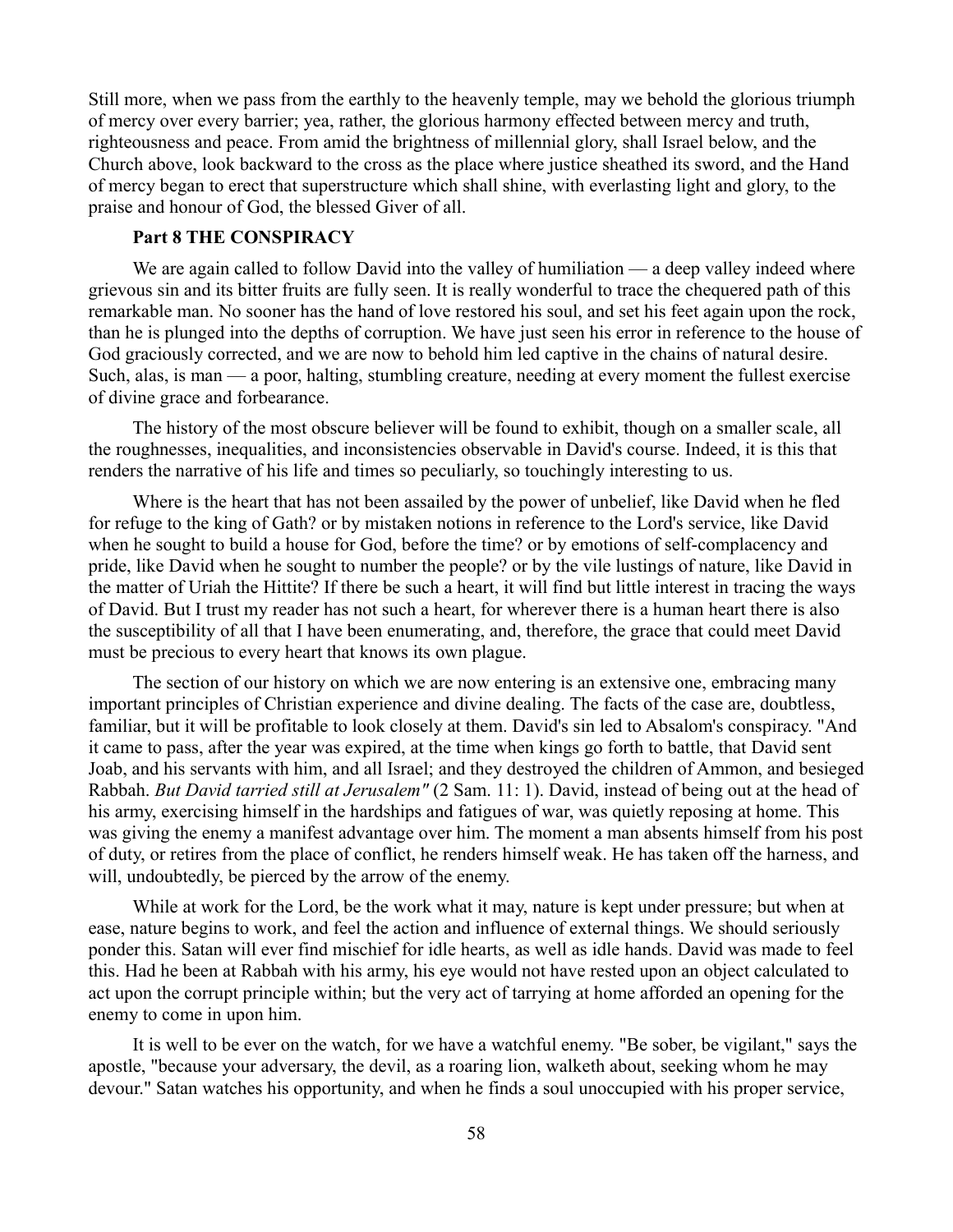he will surely seek to involve him in evil. It is, therefore, safe and healthful to be diligently engaged in service — service flowing out of communion with God, for we are thus in an attitude of positive hostility to the enemy; but if we are not acting in hostility, he will use us as instruments for his own ends. When David failed in energy as the captain of the hosts of Israel, he became the slave of lust. Sad picture! Solemn, most solemn warning for our souls!

The believer is the subject either of the energy of the Spirit, or the energy of the flesh; if he fails in the former, the latter will most assuredly predominate, and then he becomes an easy prey to the enemy. Thus it was with David. "At the time when kings go forth to battle" he was at rest in his house, and Satan presented a bait which proved too much for his poor heart. He fell — grievously, shamefully fell! Nor was his fall now a mere mistake. No; he fell into a deep pit of moral evil, of vile corruption, and his fall utters the solemn admonition, *"Keep under the body."* Nature must be judged, or we shall make shipwreck.

And mark the fearful lengths to which David was carried in the commission of evil. Having sacrificed his character to indulge nature, he endeavours to make Uriah a cloak to screen him from the public eye. His reputation must be maintained at all cost. He tries kindness, but in vain; he makes the wronged and dishonoured Uriah drunk, but to no purpose; at last, he murders him by the sword of the children of Ammon. How dreadful!

Did David really think that all was over when Uriah was out of the way? Did he forget that the eyes of the Lord were resting upon him in his evil course? It would seem that his conscience was hardened on this occasion, and not susceptible of conviction as we should expect. Had it been so, he would assuredly have faltered and hesitated ere he added the sin of murder to that of adultery, he would have mourned under the sharp reproof of Uriah — only the sharper because perfectly unintentional when he said, "The ark, and Israel, and Judah, abide in tents; and my lord Joab and the servants of my lord are encamped in the open fields: shall I then go into my house?" What a rebuke to David! The Lord and His people were in the open fields, conflicting with the uncircumcised foes of Israel, but David was at home enjoying the ease and indulging the desires of nature.

Surely we may say, there was a time when David would not have been found reclining on his couch when the hosts of the Lord were warring with the enemy; there was a time when he would not have exposed a faithful servant to the assault of the enemy in order to save his own reputation. Such, however, is man — the best of men. When pride swells the heart, or lust dims the eye, who shall attempt to draw a limit to human depravity? Who shall define the fearful lengths to which even a David can go, when out of communion? Blessed for ever be the God of all grace, who has ever proved Himself equal to all the demands of His wayward children! Who but God could deal with even one saint for a single stage of his history? When we remember His perfect estimate of the odiousness of sin, His perfect grace toward the sinner must fill the soul with adoring gratitude!

The Lord must maintain His holiness, however He may deal with the sinner; and hence, in David's case, we find Him denouncing the most solemn judgement upon his house because of his sin. Nathan is sent to him in order to lead his conscience into the immediate presence of the holiness of God. This is the proper place for conscience to find itself. When not there, it will find various expedients, subterfuges, and various cloaks. David said, when told of the success of his diabolical scheme in reference to Uriah, "Thus shalt thou say to Joab, Let not this thing displease thee, for the sword devoureth one as well as another." Thus did he think to hush up the whole matter. He vainly imagined that, when Uriah was out of the way, all would be well.

But, ah, there was an Eye that could penetrate through all this covering which David's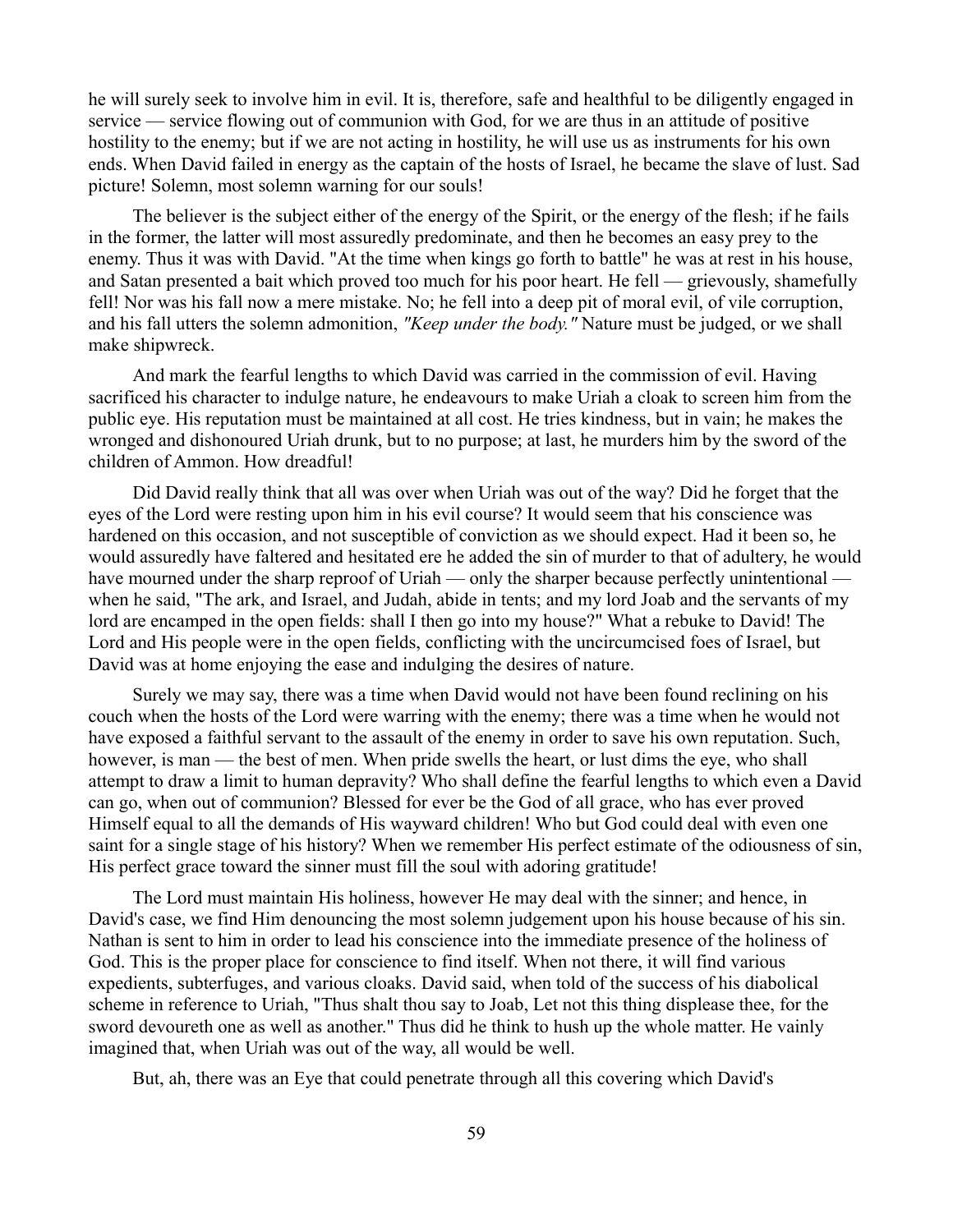insensibility has cast over his heart and conscience. "The sword devoureth one as well as another," no doubt, and war has its vicissitudes; but this would not satisfy the holiness of God. No; the whole matter must be exposed — the dreadful meshes of evil in which Satan had entangled the feet of his victim must all be disentangled, the holiness of God's house must be maintained at all cost, His name and truth fully vindicated, and His servant scourged in the view of the whole congregation — yea, "in the sight of the sun." It might seem, in man's judgement, to be wiser to hide from public view the chastisement of one who stood so high, but such is not God's mode; He will prove to every spectator that He has no fellowship with evil, by the judgement which He executes in the midst of His people. Nothing could avail to wipe off the stain which had been cast upon the truth of God but the public judgement of the transgressor. The men of the world may go on for the present, and sin with a high hand; but those who stand in association with the name of the Lord, must keep themselves pure or else be judged.

However, David would seem to have been most wonderfully insensible in this whole transaction. Even when Nathan's touching parable had set before him the blackness of his conduct, he, though roused to indignation at the selfish conduct of the rich man, never took it to himself. "And David's anger was greatly kindled against the man; and he said to Nathan, As the Lord liveth, the man that hath done this thing shall surely die." Thus did he pronounce judgement upon himself unconsciously; he felt not his own sin as yet; perhaps he would have proceeded to find out and punish the offender, had not the prophet's word proved to be the very arrow of the Almighty to pierce his obtuse conscience. *"Thou art the man."*

Tremendous discovery! The sin was traced to its source, and David stood as a consciencesmitten, broken-hearted sinner in the presence of God. There is no more effort to screen himself, or maintain his reputation. "I *have sinned against the Lord,"* is the acknowledgment which flows forth from his wounded spirit. His soul was subdued by the power of the truth, and Psalm 51 was his penitential utterance, as he lay prostrate in the dust, in the deep sense of his own personal vileness before the Lord. "Have mercy upon me, O God, according to Thy loving-kindness; according to the multitude of Thy tender mercies blot out my transgressions." Here was David's well-known, oft-tried resource. He brings his heavy burden and lays it down beside the loving-kindness and tender mercy of God — the only place in which his harassed spirit could find repose. He felt his sin to be so heinous that nothing but the mercy of God could avail to blot it out. There, however, he found a "vast abyss" which could "swallow up" all his evil, and give him profound peace in the view of his own wretchedness.

Nor was it merely to be forgiven his sins that David desired; this he needed, no doubt, but he needed more; he needed to be inwardly cleansed from the defiling power of sin itself. *"Wash me thoroughly* from mine iniquity, and cleanse me from my sin." The apostle says, "If we confess our sins, He is faithful and just to forgive us our sins, *and to cleanse us from all unrighteousness."* To be cleansed from unrighteousness is more than to be forgiven our sins; and David desired the latter, as well as the former. Both are made to depend on the confession of our sins.

It is a much more difficult thing to confess our sin, than to ask for forgiveness. Really to confess before God the sin which we have committed, is a much more humbling thing than to ask for pardon in a general way. It is an easy thing to ask the Lord for pardon; but it is in vain unless we confess our sins; and then, observe, it is a matter of simple faith to know that sins are forgiven us. The word is, "If *we confess";* David confessed his sin.

"I acknowledge my transgressions; and my sin is ever before me. Against Thee, Thee only, have I sinned, and done this evil in Thy sight; that Thou mightest be justified when Thou speakest, and be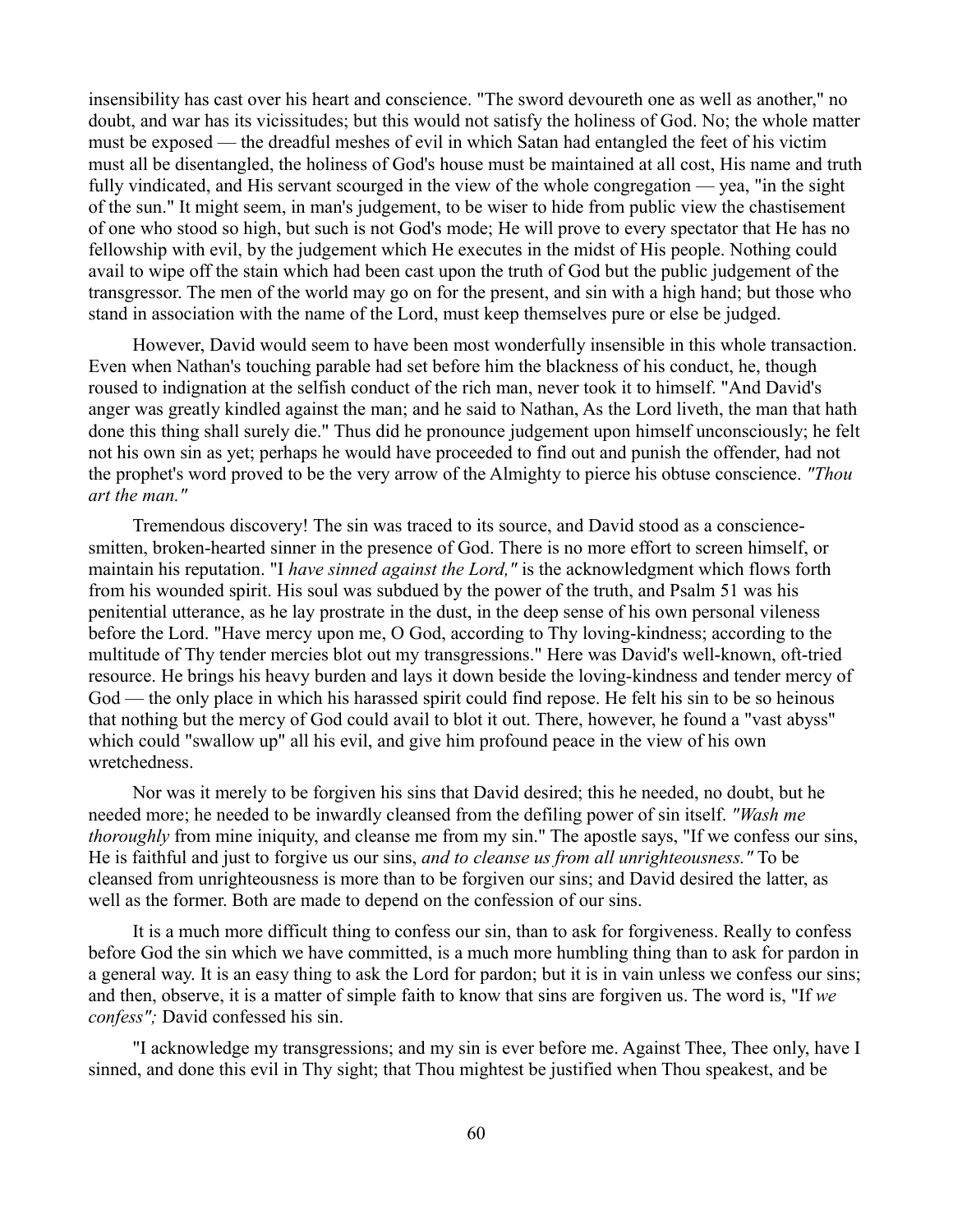clear when Thou judgest." This was true conviction. There was no attempt at palliation; no laying blame on circumstances; no looking at individuals. It is simply "I" and *"Thee";* I a sinner, and *Thou* the God of truth. "Let God be true, and every man a liar." The secret of true restoration consists in taking our real place, as sinners, in the light of the truth of God. This is the apostle's teaching in the third of Romans. The truth of God is there set up as the great standard by which man's condition is to be tested.

The effect of this is to bring the sinner down to the very bottom, as it were, of his moral and practical condition in the sight of God; it strips him of everything, and lays his inmost soul bare before a holiness which will not tolerate the least speck of sin in its presence. But when thus brought down into the dust of self-abasement and genuine confession, what do we find? We find God, in the solitariness and sovereignty of His grace, working out a perfect righteousness for the guilty and silenced sinner.

Here we find truth and grace presented to us in this most important section of inspiration. Truth breaks the heart, grace binds it up; that stops the mouth, this opens it; stops it, that it may no longer boast of human merit; opens it, that it may show forth the praise and honour of the God of all grace.

David travelled in spirit through the truth afterwards set forth in Romans 3. He, too, was led down into the profound depths of his nature. "Behold," he says, "I was shapen in iniquity, and in sin did my mother conceive me." Here he looks down to the very lowest point of depression. Man's original *shaper in sin!* What good could ever flow from such a thing? Nothing! It is irrecoverable.

And then observe the contrast: "Behold, Thou desirest truth in the inward parts." God demands truth. What could David do therefore but confess what he does? for that was the truth concerning himself. What could now meet the need of such a man? Nothing but the precious blood of Christ. "Purge me with hyssop, and I shall be clean: wash me, and I shall be whiter than snow." In other words, David throws himself as a helpless sinner into the arms of redeeming love. Happy resting-place! God alone can purge a sinner, and make him fit for His own presence. "Make me to hear joy and gladness; that the bones which Thou hast broken may rejoice."

God must do all — purge his conscience, open his ear again to the notes of joy and gladness, open his mouth to tell transgressors of His ways of love and mercy, create a clean heart within him, restore to him the joy of His salvation, uphold him by His free Spirit, deliver him from bloodguiltiness. In short, when Nathan's words fell with divine power upon David's heart, he cast the crushing weight of his burden upon infinite grace, (exercised through the precious blood of atonement) and thus was brought humbly to rejoice in a perfect settlement of the question which his sin had raised between his conscience and God. Grace gained a glorious triumph; and David retired from the field, scarred indeed, and sorely wounded, yet with a deepened experience of what God was, and what grace had done for his soul.

Still, David's sin produced its own bitter fruits in due time. This must ever be so. Grace does not set aside that solemn word of the apostle, "Whatsoever a man soweth, that shall he also reap." Grace may pardon the individual, but the results of sin will assuredly appear, even though the sinner may enjoy the deepest and sweetest experiences of divine love and restoring grace, while actually under the rod. We shall see this abundantly exemplified in David. He was, as we know, fully, blessedly, divinely pardoned, washed, and restored; nevertheless he had to harken to the solemn denunciation, "Now, therefore, the sword shall never depart from thy house; because thou hast despised Me, and hast taken the wife of Uriah the Hittite to be thy wife."

Observe, "Thou hast despised *Me."* David had sought to hide his sin from public view by putting Uriah out of the way, forgetting the all-seeing eye of Jehovah, and forgetting, too, the honour of His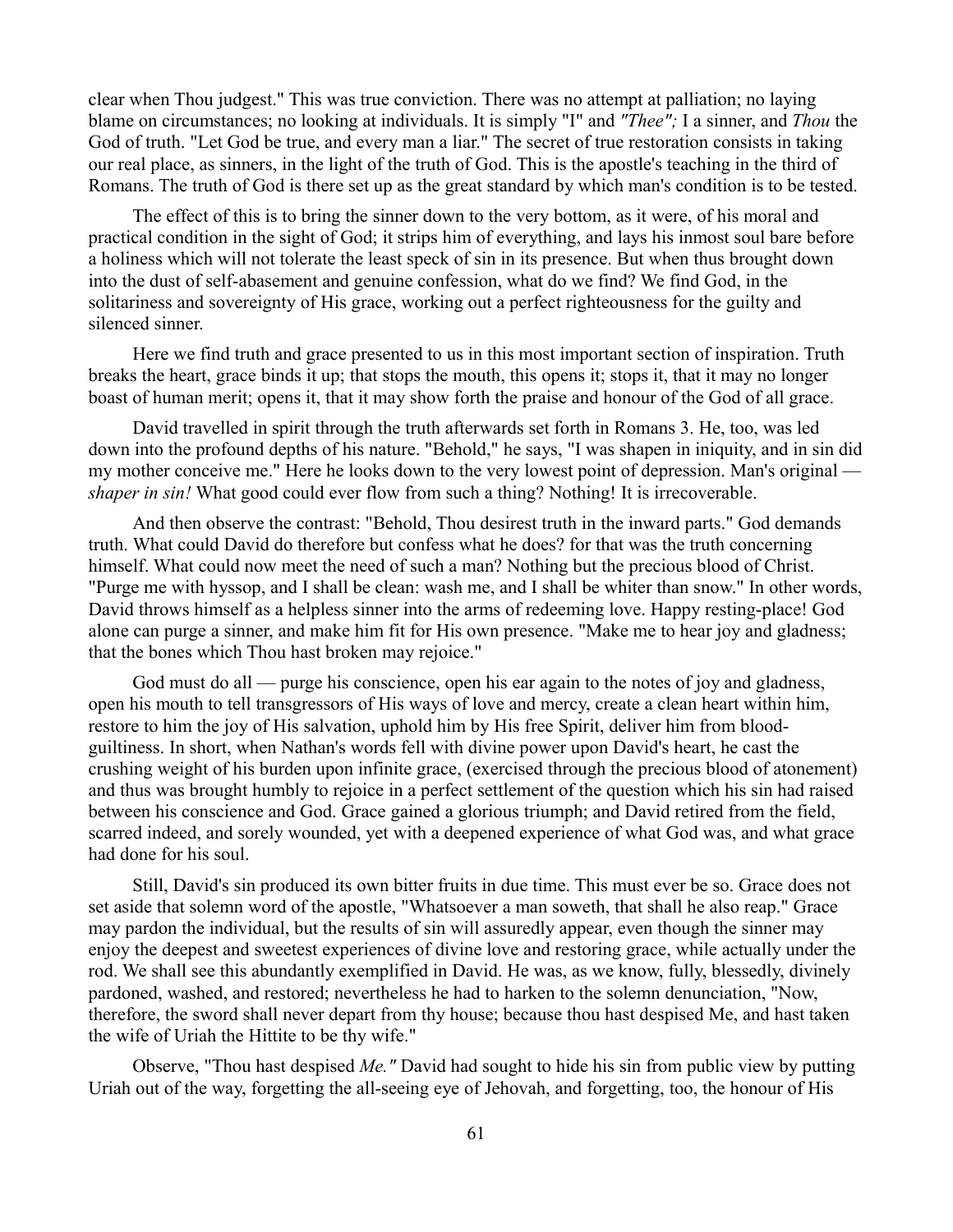holy name. Had he remembered the Lord at the moment when nature was causing her voice to be heard within, he would not have fallen into the snare. The sense of God's presence is the great preservative from evil; but how often are we more influenced by the presence of our fellow-man than we are by the presence of God. "I have set the Lord always before me; because He is on my right hand, I shall not be moved." If we fail to realize God's presence as a preservative *against* evil, we shall be made to feel it as a judgement *because* of it.

"The sword shall never depart from thy house." Contrast this with the glorious promises made to David in 2 Samuel 7, and yet it is the same voice that falls on the ear in the denunciation and in the promise, though in a tone so awfully different: in the latter, grace; in the former, holiness is heard. "Because by this deed thou hast given great occasion to the enemies of the Lord to blaspheme, the child that is born unto thee shall surely die." The death of the child, however, was but the first sound of the tornado of judgement about to burst upon David's house. He might fast, pray, humble himself, and lie prostrate in the dust, but the child must die; judgement must take its course, the consuming fire burn up every particle of the material submitted to its action.

The sword of man "devours one as well as another"; but the sword of God falls on the head of the *offender.* Things must be made manifest; the stream may flow for a time under ground, but sooner or later it will break out. We may go on for years in a course of secret evil, in the cultivation of some unholy principle, in the indulgence of some unholy lust, in the gratification of some unholy temper or feeling, but the smouldering flame must ultimately break forth, and show us the real character of our actings. This is a truly solemnising reflection. We cannot hide things from God, nor cause *Him* to think that our wrong ways are all right. We may try to reason ourselves into such a thought; we may persuade our hearts by plausible arguments that such and such things are right, good, or lawful; but "God is not mocked: whatsoever a man soweth, that shall he also reap."

Yet what grace shines out in this, as in every scene of David's remarkable career. Bathsheba becomes the mother of Solomon, who occupied the throne of Israel in its most glorious period, and who also stands in that privileged line through which, according to the flesh, Christ came! This is truly divine! It is altogether worthy of God. The darkest scene in David's life becomes, under the hand of God, the means of richest blessings — divine grace is reflected on a dark background. Thus did the eater yield meat, and the strong, sweetness. We know how this principle characterises all the ways of God with His people. He judges their evil, surely, but pardons their sin, and makes their very failures the channel through which, after humiliation and self-judgement, grace flows to them. Blessed forever be the God of all grace, who pardons our sins, restores our souls, bears with our many infirmities, and finally causes us to triumph through Him that loves us!

How must David have felt ever after, as his eye rested upon his Solomon, *"the man of rest"* his Jedidiah, *"the beloved of the Lord"!* He would remember his own humiliating fall; he would remember God's adorable grace. And, is it not just thus with ourselves? What is our history day by day, but a history of falls and restorations, of ups and downs? Nothing more; and thank God for the assurance that "Grace all the work shall crown through everlasting days."

At the close of this twelfth chapter (2 Sam. 12), we find David again in conflict with the enemy — his proper place. "And David gathered all the people together, and went to Rabbah, and fought against it and took it.... And he brought forth the people that were therein, and put them under saws, and under harrows of iron, and under axes of iron, and made them pass through the brick-kiln; and thus did he to all the cities of the children of Ammon. So David and all the people returned to Jerusalem."

And now begins the heavy tale of David's woes, the fulfilment of the prophet's denunciation, that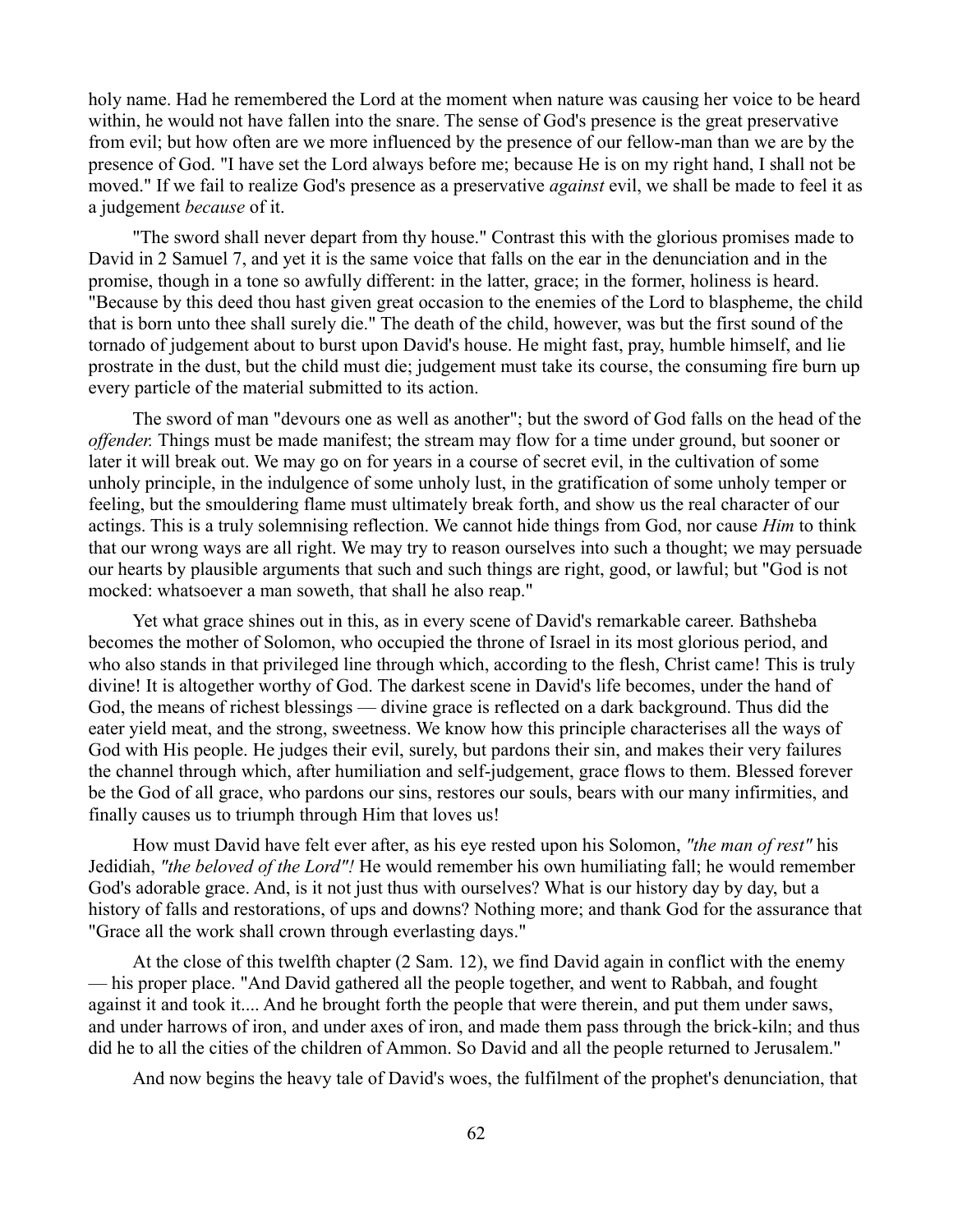the sword should never depart from his house. 2 Samuel 13 records two of the most diabolical acts that ever stained a family circle. Amnon, the son of David, offers dishonour to the sister of Absalom, and Absalom murders Amnon, and then flees to Geshur, where he remains three years. David allows him to return, contrary to the positive command of the law. Even had he been but a manslayer, he should have remained in a city of refuge; but he was a murderer, and, with his murder upon him, he is received back again upon natural grounds — no confession, no judgement, no atonement.

"The king kissed Absalom." Yes, the king kissed the murderer, instead of allowing the law of the God of Israel to take its course. What then? "It came to pass after this, that Absalom prepared chariots and horses, and fifty men to run before him." This was the next step. David's inordinate tenderness only paved the way for Absalom's open rebellion. Terrible warning! Deal tenderly with evil, and it will assuredly rise to a head, and crush you in the end. On the other hand, meet evil in the name of the Lord, and your victory is sure Sport not with the serpent, but at once crush it beneath your foot. Plain, unflinching decision is, after all, the safest and happiest path. It may be trying at first, but the end is peaceful.

But observe how Absalom works. He begins by creating a want in the hearts of the men of Israel. "And Absalom rose up early, and stood beside the way of the gate: and it was so, that when any man that had a controversy came to the king for judgement, then Absalom called unto him, and said, Of what city art thou? . . . See thy matters are good and right; but *there is no man deputed of the king to hear thee.* Absalom said, moreover, Oh, that I were made judge in the land, that every man which hath any suit or cause might come unto me, and I would do him justice. And it was so that when any man came nigh to him to do him obeisance, he put forth his hand and kissed him.... So Absalom stole the hearts of the men of Israel." The enemy's way is first to create a want, to produce a blank, and then proceed to fill it up with something, or some one, of his own providing. Those whose hearts were fully satisfied with David had no room for Absalom.

This is a fine principle when applied to our hearts in reference to Christ. If we are filled with Him we have no room for aught beside. It is only when Satan succeeds in creating a want in our hearts that he introduces something of his own. When we are able in truth to say, "The Lord is my portion," we are safe from the influence of Satan's attractive baits. The Lord keep us in the happy and holy enjoyment of Himself, that so we may be able to say with one of old, "I try to lay up all my good things in Christ, and then a little of the creature goes a great way."

However, Absalom stole the hearts of the men of Israel. He came in by flatteries, and usurped David's place in their thoughts and affections. He was a comely person, well adapted to captivate the multitude. "In all Israel there was none to be so much praised as Absalom for his beauty: from the sole of his foot even to the crown of his head there was no blemish in him." But his beauty and his flattery had no effect upon *those who were near the person of David.* When the messenger came, saying, "The hearts of the men of Israel are after Absalom," it became manifest who were for David.

"And David said unto all his servants that were with him at Jerusalem, Arise, and let us flee.... And the king's servants said unto the king, Behold, thy servants are ready to do whatsoever my lord the king shall appoint ....And the king went forth, and all the people after him, and tarried in a place that was far off. And all his servants passed on *beside him,* and all the Cherethites, and all the Pelethites, and all the Gittites, six hundred men which came after him from Gath, passed on before the king.... And all the country wept with a loud voice, and all the people passed over; the king also himself passed over the brook Kidron, and all the people passed over, toward the way of the wilderness."

Thus were there many hearts who loved David too well to be drawn away by the ensnaring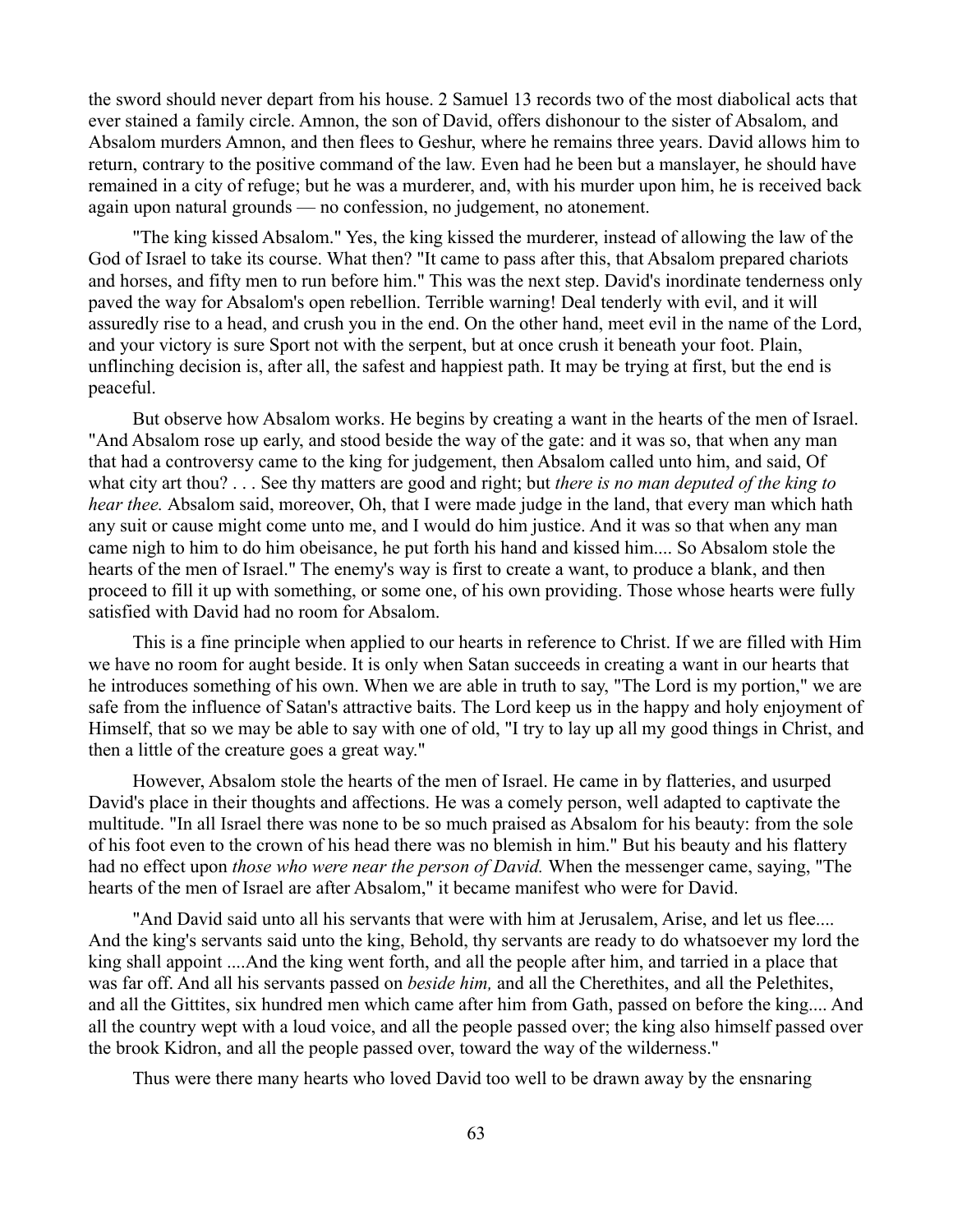influence of Absalom. Those who had been with David in the days of his exile were near his beloved person in this day of his deep sorrow. "And David went up by the ascent of Mount Olivet, and wept as he went up, and had his head covered; and he went barefoot; and all the people that were with him covered every man his head, and they went up, weeping as they went up."

This is a deeply touching scene. David's grace shines out more during this conspiracy than at any period of his life. And not only does David's grace appear in a striking point of view, but the genuine devotedness of his dear people also. When we behold a loving band of followers thronging round the weeping, the barefooted David, our hearts are far more deeply touched than when we see them thronging round his throne. We are more thoroughly convinced that his *person,* and not his office, was the centre of attraction. David had nothing to offer his followers now save fellowship in his rejection; yet was there a charm about him, to those who knew his person, that bound them to him at all times. They could weep with him, as well as conquer with him. Hear the language of a genuine lover of David: "And Ittai answered the king, and said, As the Lord liveth, and as my lord the king liveth, surely in what place my lord the king shall be, whether in death or life, even there also will thy servant be." Life or death; he would be in companionship with David.

In looking through these chapters, there is nothing that so strikes us as David's beautiful subjection of spirit. When Zadok would bring the ark in his weeping train, he says, "Carry back the ark of God into the city; if I shall find favour in the eyes of the Lord, He will bring me again, and show me both it, and His habitation; but if He thus say, I have no delight in thee, behold, here am I, let Him do to me as seemeth good unto Him."

When the insulting Benjamite, Shimei, came forth to curse and cast stones at him, and Abishai desired permission to take off his head, his answer is, "What have I to do with you, ye sons of Zeruiah? So let him curse, because the Lord hath said unto him, Curse David. Who shall then say, Wherefore hast thou done so?" In short, he meekly bows his head to the dispensation of God. He felt, no doubt, that he was only reaping the fruit of his sin, and he accepted it. He saw God in every circumstance, and owned Him with a subdued and reverent spirit. To him it was not Shimei, but the Lord. Abishai saw only the man, and desired to deal with him accordingly; like Peter afterwards, when he sought to defend his beloved Master from the band of murderers sent to arrest Him. Both Peter and Abishai were living upon the surface, and looking at secondary causes. The Lord Jesus was living in the most profound subjection to the Father. "The cup which My Father hath given Me, shall I not drink it?" This gave Him power over anything. He looked beyond the instrument to God — beyond the cup to the hand which had filled it. It mattered not whether it were Judas, Herod, Caiaphas, or Pilate; He could say in all, "the cup which My *Father* hath given Me to drink."

Thus, too, was David, in his measure, lifted above subordinate agents. He looked right up to God, and with unshod feet, and covered head, he bowed before Him. "The Lord hath said unto him, Curse David." This was enough.

Now, there are, perhaps, few things in which we so much fail as in apprehending the presence of God, and His dealing with our souls in every circumstance of daily life. We are constantly ensnared by looking at secondary causes; we do not realize *God in everything*. Hence Satan gets the victory over us. Were we more alive to the fact that there is not an event which happens to us, from morning to night, in which the voice of God may not be heard, the hand of God seen, with what a holy atmosphere would it surround us! Men and things would then be received as so many agents and instruments in our Father's hand; so many ingredients in our Father's cup.

Thus would our minds be solemnized, our spirits calmed, our hearts subdued. Then we shall not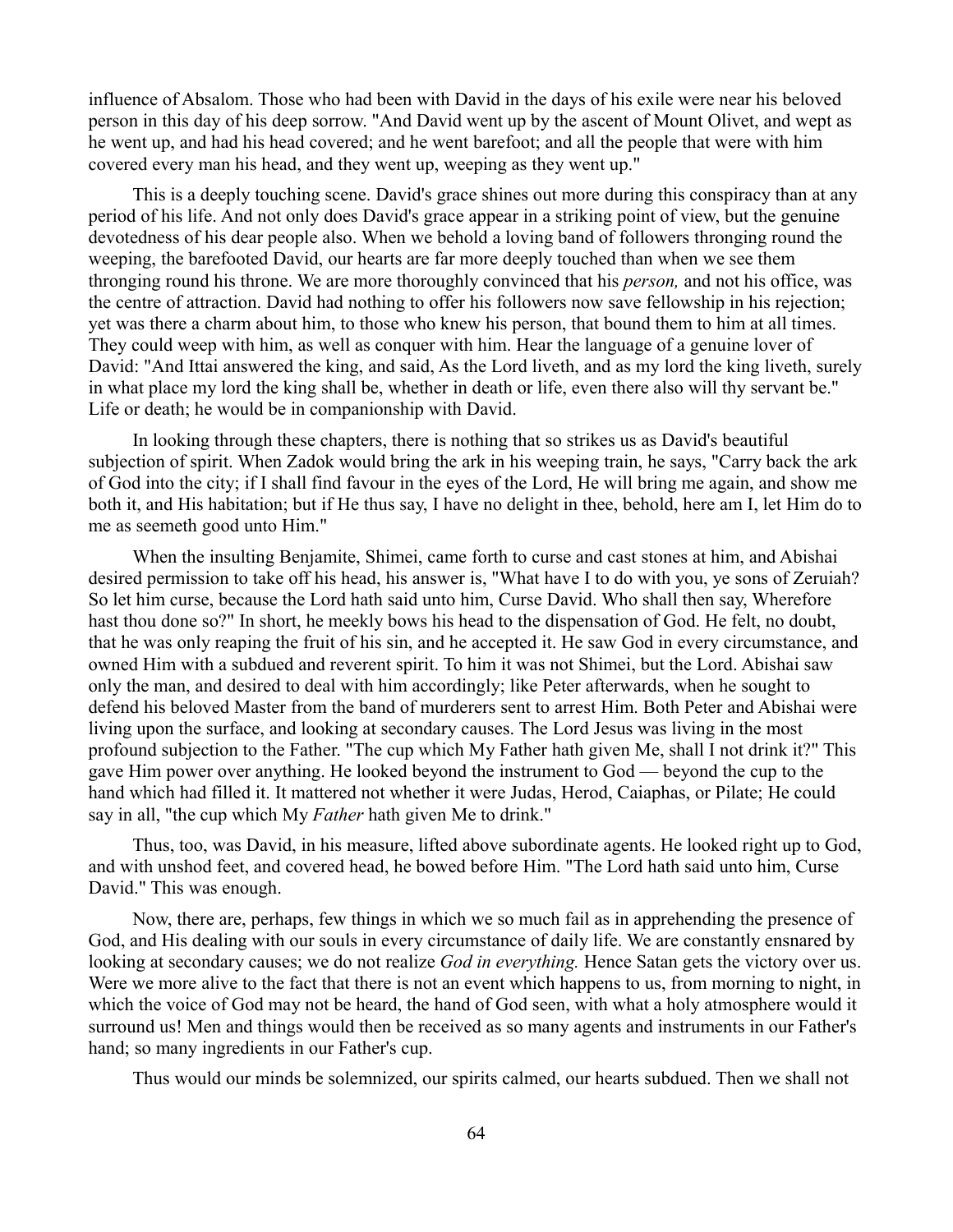say with Abishai, "Why should this dead dog curse my lord the king let me go over, I pray thee, and take off his head." Nor shall we, with Peter, draw the sword of natural excitement. How far below their respective masters were both these affectionate though mistaken men! How must the sound of Peter's sword have grated on his Master's ear, and offended His spirit! And how must Abishai's words have grieved the meek and submitting David! Could David defend himself while God was dealing with his soul in a manner so solemn and impressive? Surely not. He dare not take himself out of the hands of the Lord. He was His, for life or death — as a king or an exile. Blessed subjection!

But, as has been already remarked, the record of this conspiracy not only exhibits David's subjection to God, but also the devotedness of David's friends to his person, whether mistaken or otherwise. His mighty men are seen thronging round him on his right hand and his left, and sharing with him the insults and execrations of Shimei. They had been with him in the hold, with him on the throne, with him in the field, and they are now with him in his humiliation.

Now Shobi and Barzillai come forth to minister to him and his men with princely liberality. In short, the thoughts of many hearts were revealed in the season of David's sorrow. It was manifest who loved David for his own sake; and, no doubt, he returned to his house and his throne with a fuller and deeper confidence in the genuine affection of those around him.

There is, however, one character introduced to our notice, upon which we must dwell for a little. I allude to Mephibosheth, the son of Jonathan.

Hardly had David taken his seat on the throne, when he gave utterance to those memorably gracious words, "Is there yet any that is left of *the house of Saul,* that I may show *the kindness of God* unto him?" "The house of Saul!" "The kindness of God!" What words! Saul had been his most implacable enemy; yet, being now on the throne, the brilliancy of his position, and the fullness of divine grace, enabled him to sink in oblivion the acts of the past, and to manifest, not merely the kindness of David, but the kindness of God.

Now, the kindness of God is marked by this special characteristic, exercised toward His enemies. "If, while we were enemies, we were reconciled to God by the death of His Son," etc. Such was the kindness which David desired to show to a member of the house of Saul. "Now, when Mephibosheth the son of Jonathan, the son of Saul, was come unto David, he fell on his face, and did reverence.... And David said unto him, Fear not, for I will surely show thee kindness . . . and thou shalt eat bread at my table continually. And he bowed himself, and said, What is thy servant, that thou shouldest look on such a dead dog as I am?" Here, then, is a lovely specimen of the kindness of God, and here, too, we are presented with the ground of Mephibosheth's devotedness to David. Though having no more claim upon him than an enemy, or a dead dog, yet is he taken up in grace, and set down at the king's table.

But Mephibosheth had a faithless servant, who, to promote his own ends, misrepresented him to the king. The opening verses of chapter 16 will furnish the reader with an account of Ziba's actings. He pretends kindness to David, and blackens the character of Mephibosheth, in order to get possession of his lands. He takes advantage of his master's weakness of body to deceive and malign him. What a picture!

The truth, however, came to light, and the wronged one was fully vindicated. On David's return, when all the trouble was over, and Absalom perished from the scene, "Mephibosheth, the son of Saul, came down to meet the king, and had neither dressed his feet, nor trimmed his beard, nor washed his clothes, from the day the king departed until he came again in peace."

Such is the Spirit's testimony to this faithful man. While David was away, Mephibosheth was a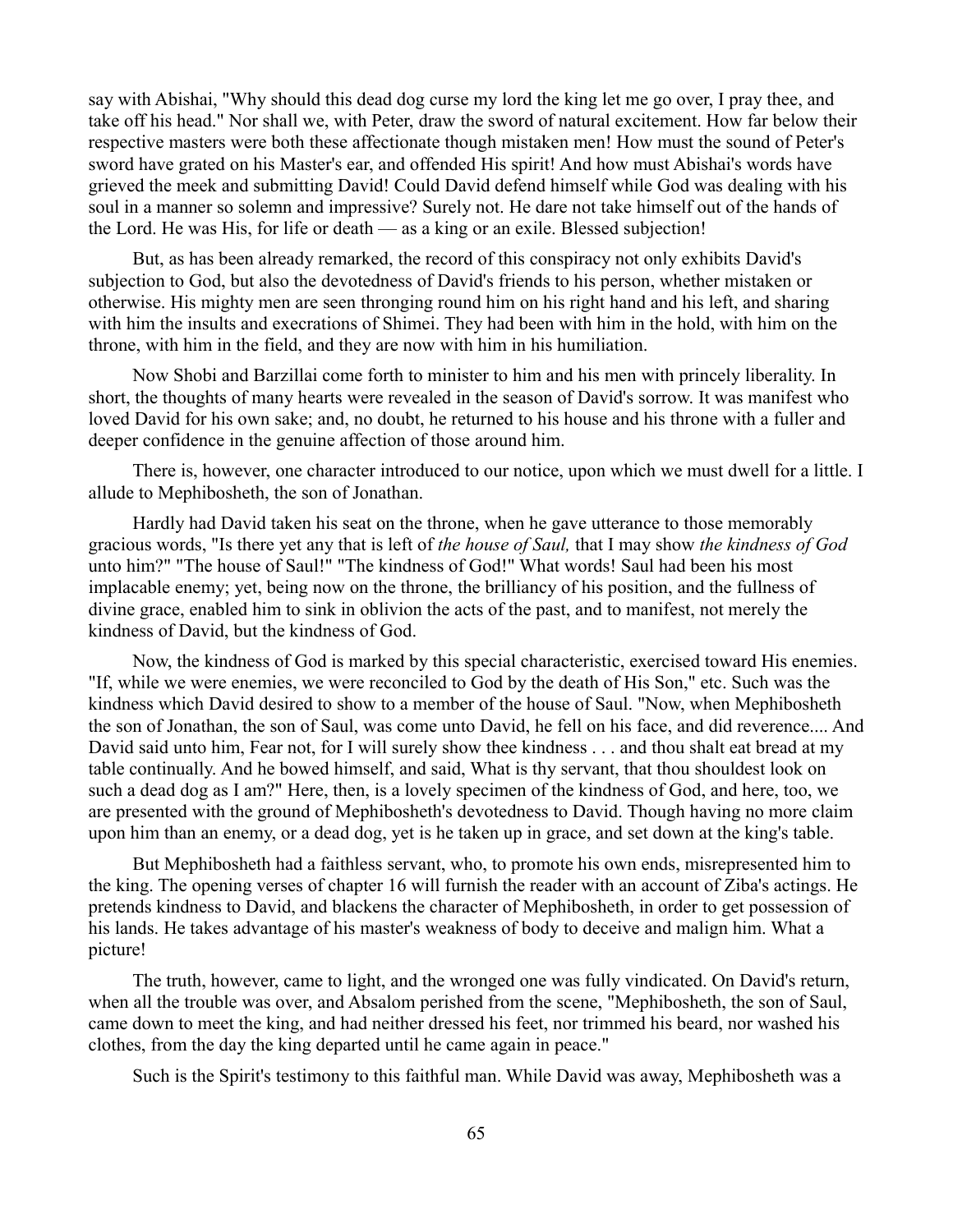mourner: true picture of what the saint ought to be now, during the period of his Master's absence. Fellowship with an absent Lord imparts a tone of thorough separation to the Christian character. The question is not at all what a Christian may, or may not do. No; an affectionate heart will suggest the true course to be adopted by all those who are looking for the king's return. What a truly divine spring of action does the absence of Jesus furnish! "If ye then be risen with Christ, seek those things which are above." Ask the spiritual man, why does he abstain from things which he might enjoy? His answer is, *Jesus is absent.* This is the highest motive.

We do not want the rules of a cold and barren formalism to regulate our ways; but we want a more fervent affection for the person of Christ, and a more lively desire for His speedy return. We, like Mephibosheth, have experienced the kindness of God — precious kindness! We have been taken up from the depths of our ruin, and set among the princes of God's people. Should we not, therefore, love our Master? should we not desire to see His face? should we not regulate our present conduct by constant reference to Him? Would that we were more like Mephibosheth. But we are all too well disposed to minister to our odious nature — too ready to walk in the unchecked enjoyment of the things of this life — its riches, its honours, its comforts, its refinements, its elegancies, and the more so because we imagine we can do all these things without forfeiting our title to the name and privileges of Christians. Vain, detestable selfishness! Selfishness, which shall be put to the blush in the day of Christ's appearing.

Had Ziba's account of Mephibosheth been true, how could the latter have replied to David when he said, "Wherefore wentest thou not with me, Mephibosheth?" But he was able to answer, "My lord, O king, my servant deceived me; for thy servant said, I will saddle me an ass, that I may ride thereon, and go to the king; because thy servant is lame. And he hath slandered thy servant unto my lord the king; but my lord the king is an angel of God; do, therefore, what is good in thine eyes. For all of my father's house were but dead men before my lord the king; yet didst thou set thy servant among them that did eat at thine own table. What right, therefore, have I yet to cry any more unto the king?" Here was simple integrity of heart. Unaffected devotedness must develop itself.

The contrast between Ziba and Mephibosheth is truly striking. The former was seeking for the inheritance; the later only desired to be near the king. Hence, when David said, "Why speakest thou any more of thy matters? I have said, Thou and Ziba divide the land," Mephibosheth at once proved the direction in which his thoughts and desires were flowing; "Yea," said he, *"let him take all,* forasmuch as my lord the king is come again in peace unto his own house." His heart was engaged about David, not about the "matters." How could he stand on a footing with Ziba? How could he divide the land with such an one? Impossible! The king had returned; this was enough for him. To be near to him was better far than all the inheritance of the house of Saul. "Let him take *all."* Nearness to the person of the king so filled, so satisfied the heart of Mephibosheth, that he could, without any difficulty, give up all that for which Ziba had so diligently acted the deceiver and the slanderer.

Just so will it be with those who love the name and person of the Son of God. The prospect of His loved appearing will deaden their affections for the things of this world. With them it will not be a question of lawfulness or unlawfulness: such terms are far too cold for an affectionate heart. The very fact of their looking out for the morning, will, of necessity, turn their hearts away from all beside; just as gazing intently at any special object necessarily turns one away from everything else.

If Christians realized more the power of our blessed hope, how they would walk above and apart from the world. The enemy is well aware of this, and hence he has laboured hard to reduce this hope to the level of speculative doctrine — a peculiar tenet, possessing little or no practical power to attract the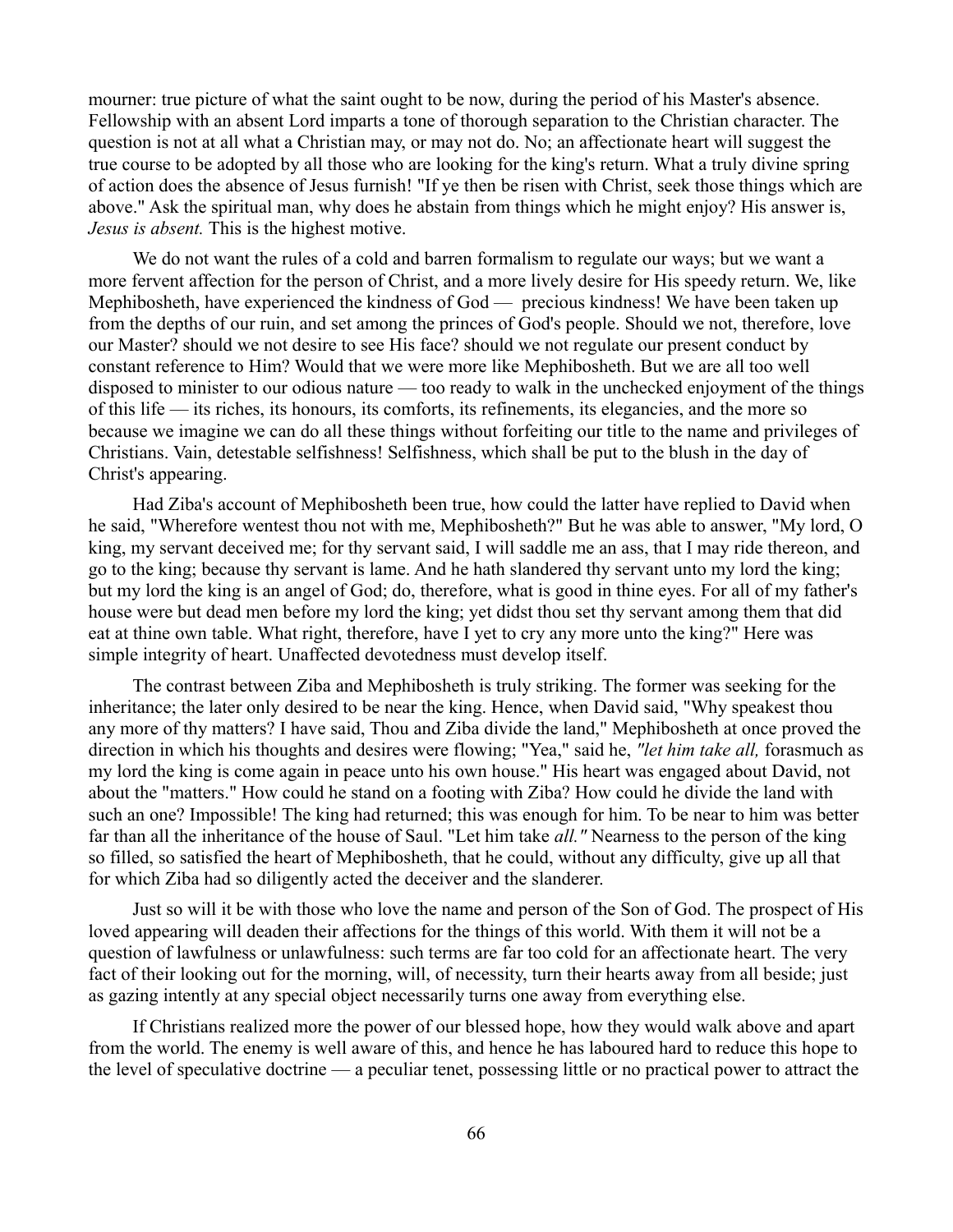heart. That section of inspiration, too, which specially unfolds the events connected with the coming of Christ, he has succeeded in involving in almost total neglect. The book of Revelation has, until very recently, been regarded as a book of such profound and inextricable mystery, that few, if any, could approach it. And even since the attention of Christians has been more particularly directed to its study, he has introduced and built up such conflicting systems — has set forward such jarring interpretations, that simple minds are well-nigh scared away from a subject which seems, in their judgement, to be inseparably connected with mysticism and confusion.

Now there is just one grand remedy for all this evil, viz., *a genuine love of the appearing of Jesus.* Those who are waiting for that will not dispute much about the mode of it. Indeed, we may set it down as a fixed principle, that in proportion as affection becomes dead, will the spirit of controversy prevail.

All this is very simply and very strikingly illustrated in the narrative of Mephibosheth. He felt that he owed everything to David; that he had been saved from ruin, and raised to dignity. Hence, when David's place was occupied by a usurper, Mephibosheth's whole appearance and manner proved that he had no sympathy with the existing state of things; he was estranged from it all, and only sighed for the return of him whose kindness had made him all he was. His interests, his destinies, his hopes, were all bound up with David, and nothing but his return could make him happy.

Oh, that it were thus with us! Would that we really entered more into our true character, as strangers and pilgrims, in the midst of a scene where Satan rules. The time is coming when our beloved King shall be brought back, amid the affectionate acclamations of His people, when the usurper shall be hurled from his throne, and every enemy crushed beneath the footstool of our glorious Immanuel. The Absaloms, the Ahithophels, the Shimeis, shall find their proper place; and, on the other hand, all who, like Mephibosheth, have mourned the absent David, shall have all the desires of their longing hearts abundantly satisfied. "How long, O Lord?" May this be our cry, as we eagerly look for the earliest sound of His chariot wheels. The way is long, rough, and painful; the night dark and depressing; but the word is, "Be patient, brethren." "He that shall come will come, and will not tarry. Now the just shall live by faith; but if any man draw back, My soul shall have no pleasure in him."

Into the further details of Absalom's conspiracy I do not now mean to enter. He met the end his deeds merited, though a father's heart might grieve and a father's tears flow for him. Moreover, his history may justly be viewed as a type of that great prophetic character, who, as Daniel informs us, "shall obtain the kingdom by flatteries." This, however, and many other points full of interest, I shall leave the reader to deduce from the sacred text for himself, praying the Lord to make the study of His own Word refreshing and edifying, in this day of darkness and confusion. Never was there a time when Christians needed more to give themselves to the prayerful study of Scripture. Conflicting opinions and judgments, strange notions and baseless theories are abroad, and the simple mind knows not whither to turn. Blessed be God, His Word is before us in all its lucid simplicity, and in it we have the eternal fountain of truth, the immutable standard by which everything must be judged; all, therefore, that we need is a mind fully subject to its teaching. "If thine eye be single, thy whole body shall be full of light."

### **Part 9 THE SONG AND LAST WORDS** 2 Sam. 22.

The twenty-second chapter of 2 Samuel contains David's magnificent song, and is parallel with Psalm 18. It is the utterance of the Spirit of Christ in David, connected with His triumph over death, through the mighty energy of the power of God (Eph. 1: 19). In it, as the inspired heading teaches us, David presents his praise to God for deliverance from the hand of all his enemies, and the hand of Saul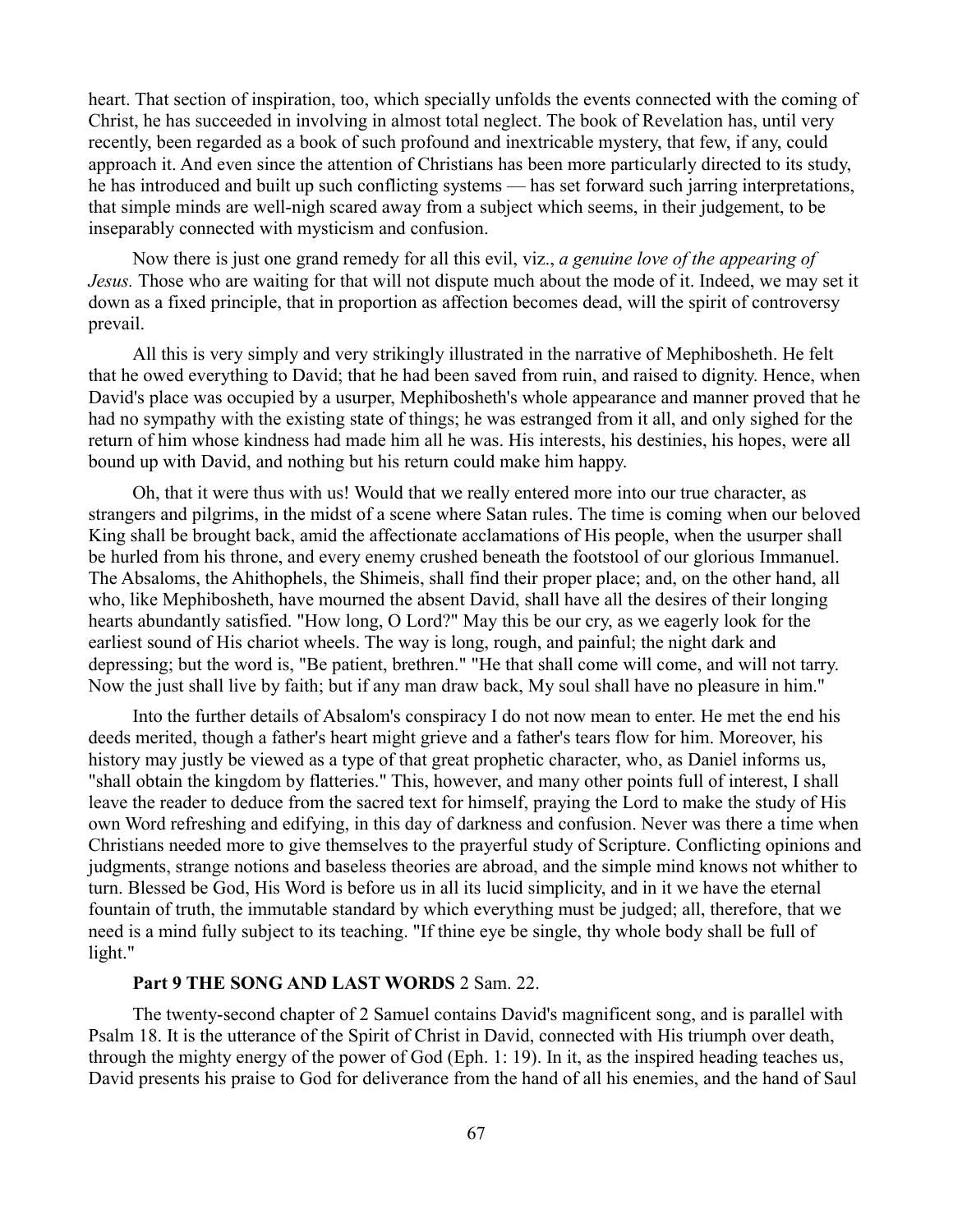particularly. He thankfully recounts the glorious actings of God on his behalf, yet in such language as at once leads us from David and all his conflicts, to that terrible conflict which raged around the grave of Jesus, when all the powers of darkness were ranged, in fierce array, against God. Tremendous was the scene! Never before, and never since, was such a battle fought, or such a victory gained, whether we look at the contending powers, or the consequences resulting. Heaven on the one side, and hell on the other. Such were the contending powers.

And as to the consequences resulting, who shall recount them? The glory of God and of His Christ, in the first place; the salvation of the Church; the restoration and blessing of Israel's tribes; and the full deliverance of creation's wide domain from the lordship of Satan, the curse of God, and the thraldom of corruption. Such were some of the results. Fierce, therefore, was the struggle of the great enemy of God and man at the cross and at the grave of Christ; violent were the efforts of the strong man to prevent his armour from being taken, and his house from being spoiled, but all in vain; Jesus triumphed. "When the waves of death compassed me, the floods of ungodly men made me afraid; the sorrows of hell compassed me about; the snares of death prevented me; in my distress I called upon the Lord, and cried to my God: and He did hear my voice out of His temple, and my cry did enter into His ears."

Here was apparent weakness, but real power. The apparently vanquished one became the victor. "Jesus was crucified in weakness, but He liveth by the power of God." Having shed His blood as the victim for sin, He left Himself in the hands of the Father, who, by the eternal Spirit, brought Him again from the dead. He resisted not, but suffered Himself to be trampled upon, and thus crushed the power of the enemy. Satan, by man's agency, nailed Him to the cross, laid Him in the grave, and set a seal upon Him, that He might not rise; but He came up out of the horrible pit, and out of the miry clay, "having spoiled principalities and powers." He went down into the very heart of the enemy's dominion, only that He might make a show of him openly.

From ver. 8-20, we have the interference of Jehovah on the part of His righteous servant, set forth in language sublime and powerful beyond expression. The imagery used by the inspired Psalmist is of the most solemn and impressive character, "The earth shook and trembled; the fountains of heaven moved and shook, because He was wroth.... He bowed the heavens also, and came down; and darkness was under His feet. And He rode upon a cherub and did fly; and He was seen upon the wings of the wind. And He made darkness pavilions round about Him, dark waters and thick clouds of the skies .... The Lord thundered from heaven, and the Most High uttered His voice. And He sent out arrows, and scattered them; lightning, and discomfited them. And the channels of the sea appeared, the foundations of the world were discovered, at the rebuking of the Lord, at the blast of the breath of His nostrils. He sent from above, He took me; He drew me out of many waters."

What language is here! Where shall we find anything to equal it? The wrath of the Omnipotent, the thunder of His power, the convulsion of creation's entire framework, the artillery of Heaven — all these ideas, so glowingly set forward here, outstrip all human imagination The grave of Christ was the centre round which the battle raged in all its fierceness, for there lay the Prince of life. Satan did his utmost; he brought all the power of hell to bear, all "the power of darkness," but he could not hold his captive, because all the claims of justice had been met. The Lord Jesus triumphed over Satan, death, and hell, in strict conformity with the claims of righteousness This is the sinner's joy, the sinner's peace. It would avail nothing to be told that God over all, blessed for ever, had vanquished Satan, a creature of His own creation. But to be told that He, as man's representative, as the sinner's substitute, as the Church's surety, gained the victory, this, when believed, gives the soul ineffable peace; and this is just what the gospel tells us — this is the message which it conveys to the sinner's ear. The apostle tells us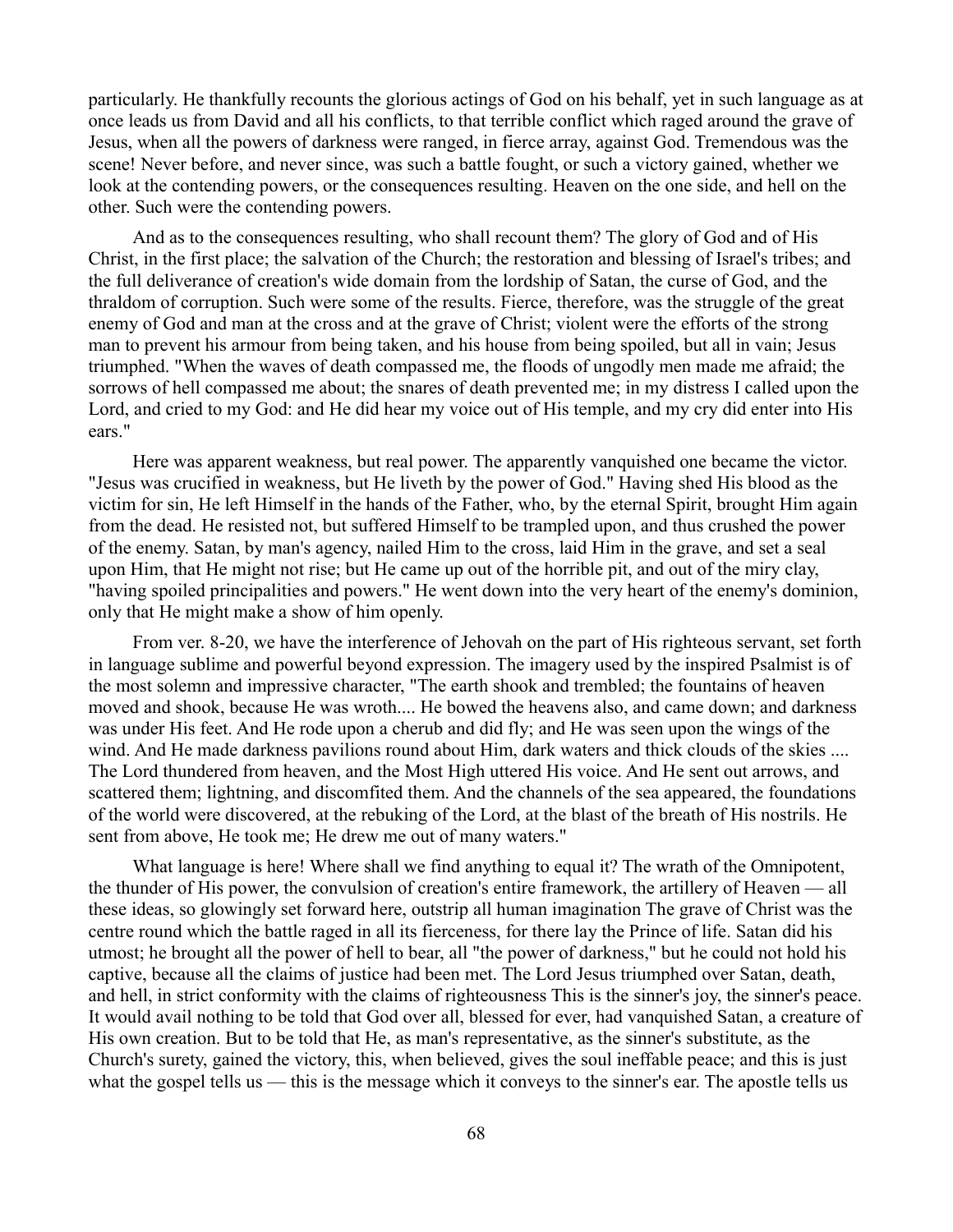that "He [Christ] was delivered for our offences, and raised again for our justification." Having taken upon Himself our sins, and gone down into the grave under the weight of them, resurrection was necessary as the divine proof of His accomplished work. The Holy Ghost, in the gospel, presents Him as risen, ascended, and seated at God's right hand in the heavens, and thus dispels from the believer's heart every doubt, every fear, every hesitation. "The Lord is risen indeed"; and His precious blood is new and living wine.

The great argument of the apostle in 1 Cor. 15 is based upon this subject. The forgiveness of sins is proved by the resurrection of Christ. "If Christ be not raised, ye are yet in your sins." And, as a consequence, if Christ be raised, ye are *not* in your sins. Hence resurrection and forgiveness stand or fall together. Recognize Christ risen, and you recognize sin forgiven. "But now," says the triumphant reasoner, "is Christ risen from the dead, and become the first-fruits of them that slept." This settles all. The moment you take your eye off a risen Christ, you lose the full, deep, divine, peace-giving sense of the forgiveness of sins. The richest fund of experience — the widest range of intelligence will not do as a ground of confidence. Nothing, in short, but *Jesus risen.*

From ver. 21-25, we have the ground of Jehovah's interference on behalf of His servant. These verses prove that in this entire song we have a greater than David. David could not say, "The Lord rewarded me according to my righteousness; according to the cleanness of my hands hath He recompensed me. For I have kept the ways of the Lord, and have not wickedly departed from my God. For all His judgments were before me; and as for His statutes, I did not depart from them. I was also upright before Him, and have kept myself from mine iniquity. Therefore the Lord hath recompensed me according to my righteousness; according to my cleanness in His eyesight." How different is this language from that of Psalm 51, on which we have already dwelt. There it is, "Have mercy upon me, according to Thy loving kindness; according to the multitude of Thy tender mercies." this was suitable language for a fallen sinner, as David felt himself to be. He dare not speak of his righteousness, which was as filthy rags; and as to his recompense, he felt that the lake of fire was all that he could, in justice, claim, on the ground of what he was.

Hence, therefore, the language of our chapter is the language of Christ, who alone could use it. He, blessed be His name, could speak of His righteousness, His uprightness, and the cleanness of His hands. And here we see the wondrous grace that shines in redemption. The righteous One took the place of the guilty. "He hath made Him to be sin for us who knew no sin, that we night be made the righteousness of God in Him." Here is the sinner's resting-place. Here he beholds the spotless victim nailed to the accursed tree, *for him;* here he beholds a full redemption flowing from the perfect work of the Lamb of God; here, too, he may behold Jehovah interfering on behalf of his glorious and gracious representative, and, as a consequence, on his behalf; and that, moreover, on strictly righteous grounds. What deep peace this gives to the sin-burdened heart! Deep, ineffable, divine peace!

David's song closes with a fine allusion to the glories of the latter day, which imparts to it a character of completeness and enlarged compass particularly edifying. "Strangers shall submit themselves unto me.' "I will give thanks unto Thee among the heathen," etc. Thus are we conducted along a wondrous path, commencing at the cross, and ending in the kingdom. The One who lay in the grave is to sit on the throne; the hand that was pierced with the nail shall wield the sceptre; and the brow that was dishonoured with a crown of thorns shall be wreathed with a diadem of glory. And never will the top-stone be laid on the superstructure which redeeming love has begun to erect, until the crucified Jesus of Nazareth shall ascend the throne of David, and rule over the house of Jacob. Then shall the glories of redemption be truly celebrated in Heaven and on earth because the Redeemer shall be exalted and the redeemed rendered perfectly and eternally happy.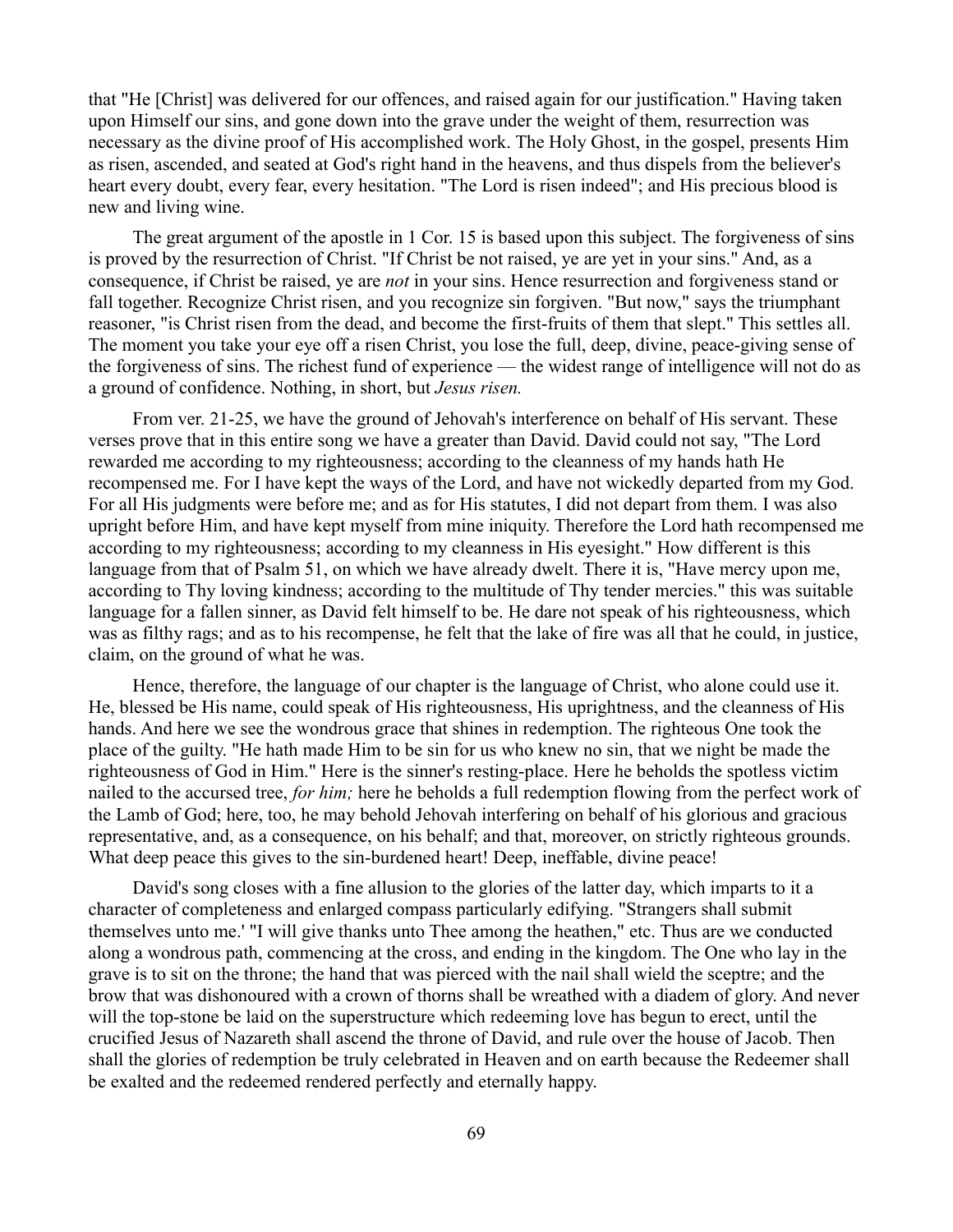In David's last words, as in the history of other servants of God, we see how they all found in God their unfailing portion, and a sure refuge. Thus was it with him whose history we have been dwelling upon. Through his whole career, David had learned that divine grace *alone* could meet his need; and, at the close, he gives full expression to this. Whether we look at his "song," or his "last words," the great prominent subject is one and the same, viz., the sufficiency of divine grace.

However, David's last words derive point and energy from the knowledge of God's requirements, in reference to the character of a ruler. "He that ruleth over men must be just, ruling in the fear of God." This is God's standard. Nothing less will do; and where amongst the ranks of human rulers shall we find any to come up to it? We may travel down the entire catalogue of those who have occupied the thrones of this world, and not find so much as one who could answer to the great characteristics set forth in the above comprehensive verse. He "must be just," and "rule in the fear of God."

Psalm 82 furnishes us with the divine challenge of all those who have been set in places of authority. "God standeth in the congregation of the mighty; He judgeth among the gods." What does He find? Justice and the fear of His name? Ah! no; far from it. "How long will ye judge unjustly, and accept the persons of the wicked?" Such is man. "They know not, neither *will* they understand; they walk on in darkness; all the foundations of the earth are out of course." What, then, is the resource in view of such a humiliating state of things? "Arise, O God, judge the earth; for Thou shalt inherit all nations." The Lord Jesus is here presented as the one alone competent to fill the throne according to the thoughts of God, and Psalm 72 gives us a lovely sketch of what His government will be.

"He shall judge Thy people with righteousness, and Thy poor with judgement." "He shall judge the poor of the people, He shall save the children of the needy, and shall break in pieces the oppressor." "He shall come down like rain upon the mown grass; as showers that water the earth." In short, the entire psalm must be read as a sample of the millennial kingdom of the Son of Man, and the reader will perceive how entirely David's last words harmonise with the spirit of it. "And He shall be as the light of the morning, when the sun riseth, even a morning without clouds; as the tender grass springeth out of the earth by clear shining after rain."

Truly refreshing and soul-reviving is this! And how does the heart rejoice to turn away from the dark and dreary scene through which we are passing, to contemplate a morning without clouds. The "morning without a cloud" is not now. How could it be? How could a fallen race, a groaning world, enjoy a cloudless sky? Impossible, until the atoning efficacy of the Cross shall have been applied to all, and the whole creation shall have entered into its full repose beneath the shadow of Immanuel's wings. Bright and happy prospect!

But it has been remarked, that no human office-bearer ever came up to the divine standard, as set forth in David's last words. David himself felt this. "My house is not so with God." Such was his humble, soul-subduing sense of what he was. We have already seen how fully, how deeply, how unaffectedly, he entered into the vast distance between what he was *personally* and the divine requirement, when he exclaimed, I was born in sin"; *"Thou* desirest truth in the inward parts." His experience was the same when he looked at himself *officially.* "My house is not so with God." Neither as a *man* nor as a *king* was he what he ought to be. And hence it was that grace was so precious to his heart. He looked into the mirror of God's perfect law, and saw therein his own deformity; he then turned round and looked at God's "covenant, ordered in *all* things and *sure,"* and here he rested with unquestioning simplicity.

Though David's house was not ordered in all things, yet God's covenant was, and David could therefore say, "This is all my salvation, and all my desire." He had learnt to look away from himself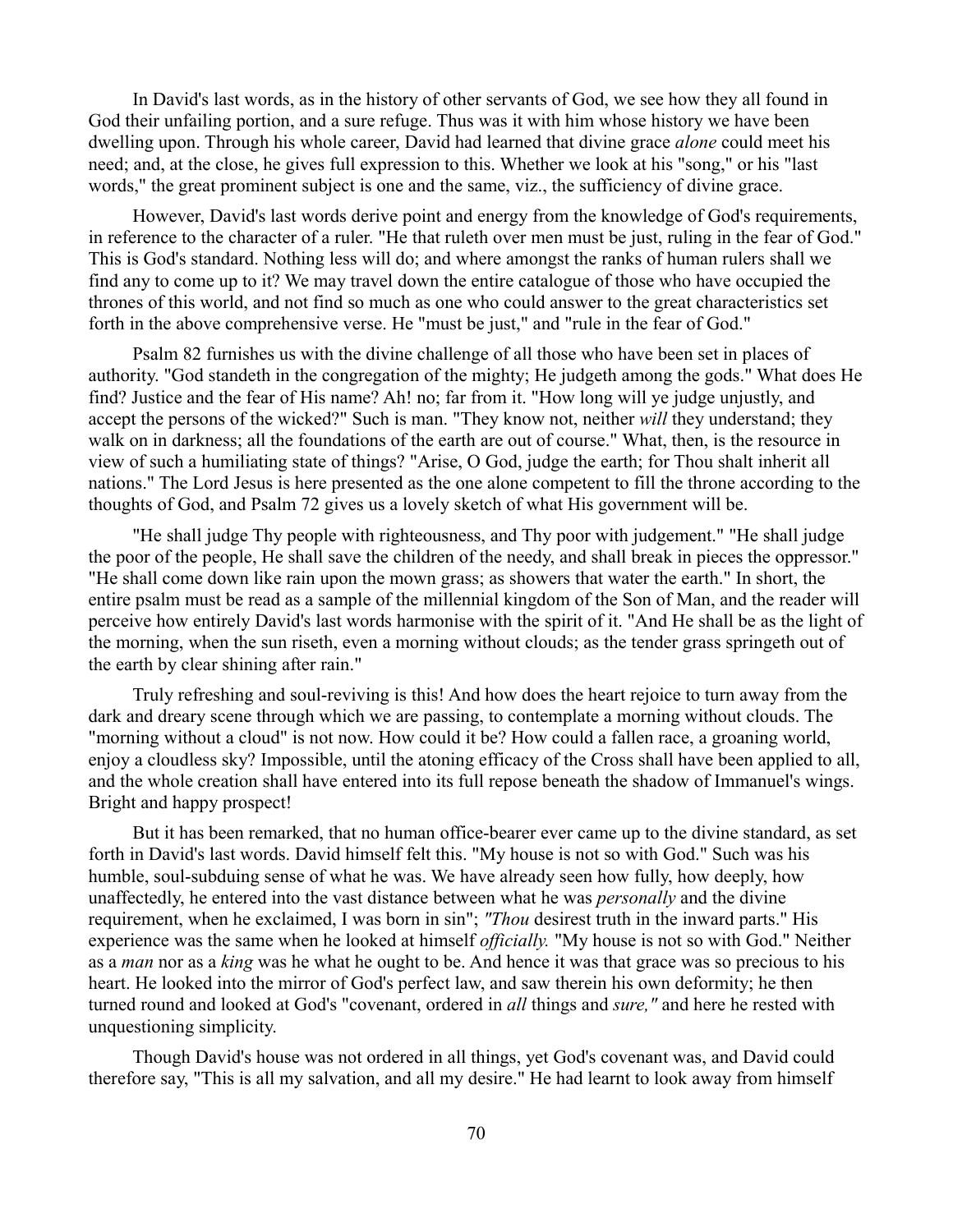and his house straight to God, and His everlasting covenant of grace. And, we may say, that just as his apprehension of his own personal and official nothingness was deep and real, would his sense of what grace had done for him be deep and real also. The view of what God was had humbled him; the view of what God was had lifted him up. It was his joy, as he travelled to the end of all human things, to find his resting-place in the blessed covenant of his God, in which he found embodied, and eternally secured, all his salvation and all his desire.

How blessed it is to find thus our *all* in God! not merely to use Him as one who makes up our deficiency, but our all; to use Him as one who supersedes every one and everything in our estimation. This is what we want. God must be set above all, not merely in reference to the forgiveness of sins but also in reference to our every necessity. "I am God, and there is none else. LOOK UNTO ME. Many who trust God for salvation, nevertheless, fail much in the minute details of life; and yet God is glorified in being made the depositary of all our cares, and the bearer of all our burdens. There is nothing too small as not to be brought to Him, and nothing so small as not to be more than a match for our capacity, did we but enter into the sense of our nothingness.

But we find another element in 2 Sam. 23, an element, too, which might seem introduced rather abruptly: I allude to the record of David's mighty men. This has been already alluded to; but it is interesting to notice it in connection with God's covenant.

There were two things to cheer and comfort David's heart, viz., the faithfulness of God, and the devotedness of his servants. And, in looking at the close of Paul's course, we find that he had the same springs of comfort and encouragement. In the Second Epistle to Timothy, he glances at the condition of things around him; he sees the "great house," which assuredly was "not so with God" as He required it; he sees all that were in Asia turned away from him; he sees Hymeneus and Philetus teaching false doctrine, and overturning the faith of some; he sees Alexander the coppersmith doing much mischief; he sees many with itching ears, heaping to themselves teachers, and turning away from the truth to fables; he sees the perilous times setting in with fearful rapidity: in a word, he sees the whole fabric, humanly speaking, going to pieces.

But he, like David, rested in the assurance that "the foundation of God standeth sure," and he was also cheered by the individual devotedness of some who, like mighty men, through the grace of God were standing faithful amid the wreck. He remembered the faith of a Timothy, the love of an Onesiphorus; and, moreover, he was cheered by the fact that in darkest times there would be a company of faithful ones who would call on the Lord out of a pure heart. These latter he exhorts Timothy to follow, having purged himself from the dishonourable vessels of the great house.

Thus was it with David. He could count his worthies, and record their deeds. Though his own house was not what it ought to be, and though "the sons of Belial" were around him, yet he could speak of an Adino, a Dodo, and a Shammah, men who had hazarded their lives for him, and had signalised their names by deeds of prowess against the uncircumcised.

Thank God, He will never leave Himself without a witness; He will always have a people devoted to His cause in the world. Did we not know and believe this, at a time like the present our hearts might indeed sink within us. A few years have wrought a mighty change in the sphere of action of many Christians. Things are not as they once were amongst us, and we may with truth say, "Our house is not so with God." Many of us have, it may be, been disappointed; we looked for much, and, alas, it has come to little — oh, how little! We have found that we were just like others, or, if we differed in aught, it was in our making a higher profession, and, as a consequence, incurring higher responsibilities, and exhibiting greater inconsistencies. We thought we were somewhat, but we